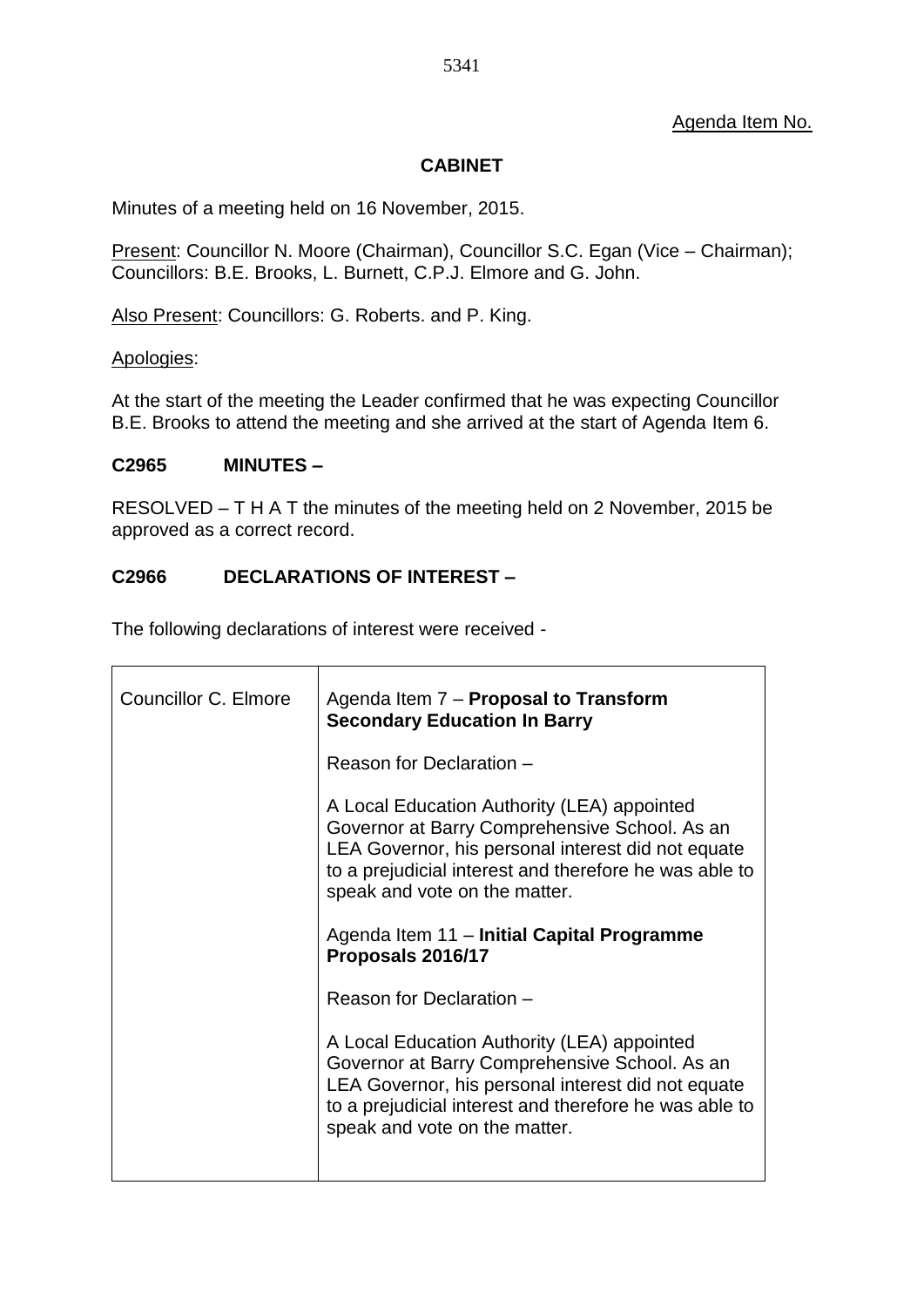| Councillor G. John           | Agenda Item 11 - Initial Capital Programme<br>Proposals 2016/17                                                                                                                                                                                       |  |
|------------------------------|-------------------------------------------------------------------------------------------------------------------------------------------------------------------------------------------------------------------------------------------------------|--|
|                              | Reason for Declaration -                                                                                                                                                                                                                              |  |
|                              | A Local Education Authority (LEA) appointed<br>Governor at Llantwit Major Comprehensive School.<br>As an LEA Governor, his personal interest did not<br>equate to a prejudicial interest and therefore he was<br>able to speak and vote on the matter |  |
|                              |                                                                                                                                                                                                                                                       |  |
| <b>Councillor L. Burnett</b> | Agenda Item 11 - Initial Capital Programme<br>Proposals 2016/17                                                                                                                                                                                       |  |
|                              | Reason for Declaration -                                                                                                                                                                                                                              |  |

### **C2967 VALE OF GLAMORGAN LOCAL ACCESS FORUM -**

The minutes of the Vale of Glamorgan Local Access Forum meeting held on 30 September, 2015 were submitted.

(i) 5.30 p.m.

Present: Ms. A. Haden, Mr. J.J. Herbert, Ms. C. Lucas, Mr. H.S. McMillan, Mr. R. Pittard, Mr. R. Simpson, Mr. R. Traherne and Councillor E. Williams.

Mr. J. Wyatt (Chairman); Mr. B. Guy, Mr. S. Pickering, Mr. G. Teague and Mrs. S. Thomas (Vale of Glamorgan Council).

(a) Apologies for Absence -

These were received from Mr. F. Coleman and Ms. E. Nash.

(b) Welcome / Introduction from the Secretary -

Jeff Wyatt, as Secretary to the Forum, welcomed both new and returning Members to the first meeting of the newly appointed Forum. He explained that the Forum was required to be appointed every three years, the first Forum having been established in 2002. He also informed Members that Mr. Richard Simpson had indicated that, due to the fact that he was moving out of the area, he would not be taking up his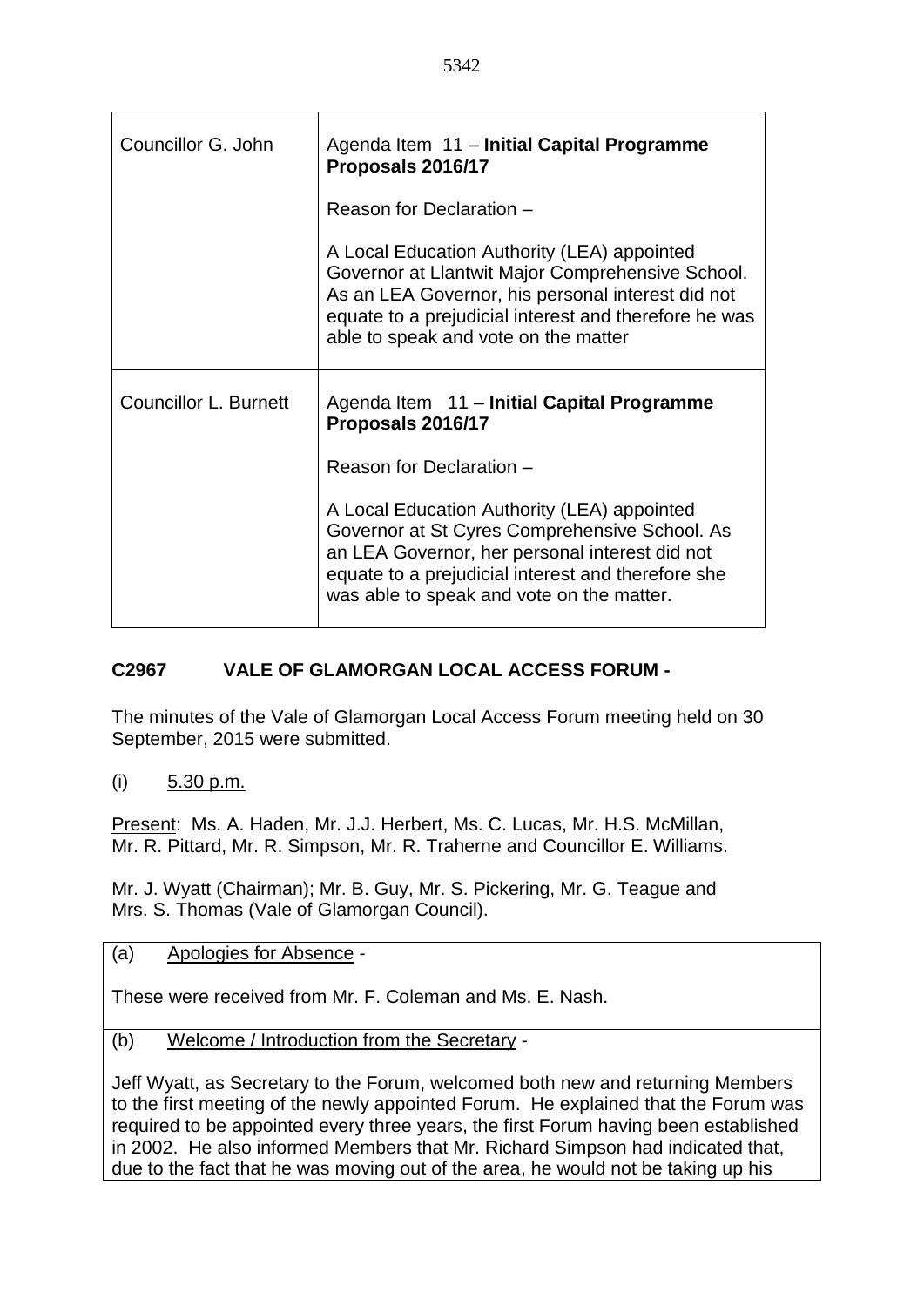place on the Forum.

(c) Introduction by Members -

Following a brief introduction from the officers present, Members of the Forum outlined their particular fields of interest and expertise, most having submitted a short synopsis for inclusion in the papers sent out prior to the meeting.

(d) Rights of Way Team: Outline of Service Areas -

Gwyn Teague provided a brief outline of the work of the Rights of Way Team, structured under the following headings:

### **Background**

The Vale of Glamorgan was a diverse county, including a lengthy shoreline, good agricultural land and urban centres. There were approximately 581 kilometres (km) of public rights of way (PROW) in the Vale of Glamorgan. The network included:

520 km of footpaths 38 km of bridleways 23 km of restricted byways

#### **Maintenance**

The Council undertook work to ensure the surfaces of public rights of way were kept in repair to a standard suitable for ordinary use. This most often included cutting overgrowth where paths become overgrown or repairing the surface of paths where required. Each year, a number of paths that were known to be problematic were targeted proactively for cutting at the beginning and end of the summer.

The Council, often assisted by volunteers and partner organisations such as Valeways, also undertook work to replace dilapidated structures on behalf of landowners. This helped ensure stiles, gates etc. remained in a fit state for use.

Additional practical works such as way marking, installation of signage or management of condition surveys were also carried out by the team.

### **Enforcement**

The Council was required to assert and protect the rights of the public to use paths. As such, a number of enforcement duties existed to remove obstructions, hazards or to take action where certain types of unlawful activity occurred. Responding to an enforcement issue involved investigation of the problem, determining parties involved, establishing contact and developing an appropriate response (typically negotiation, informal warning, service of notice or prosecution)

### **Definitive Map and Statement**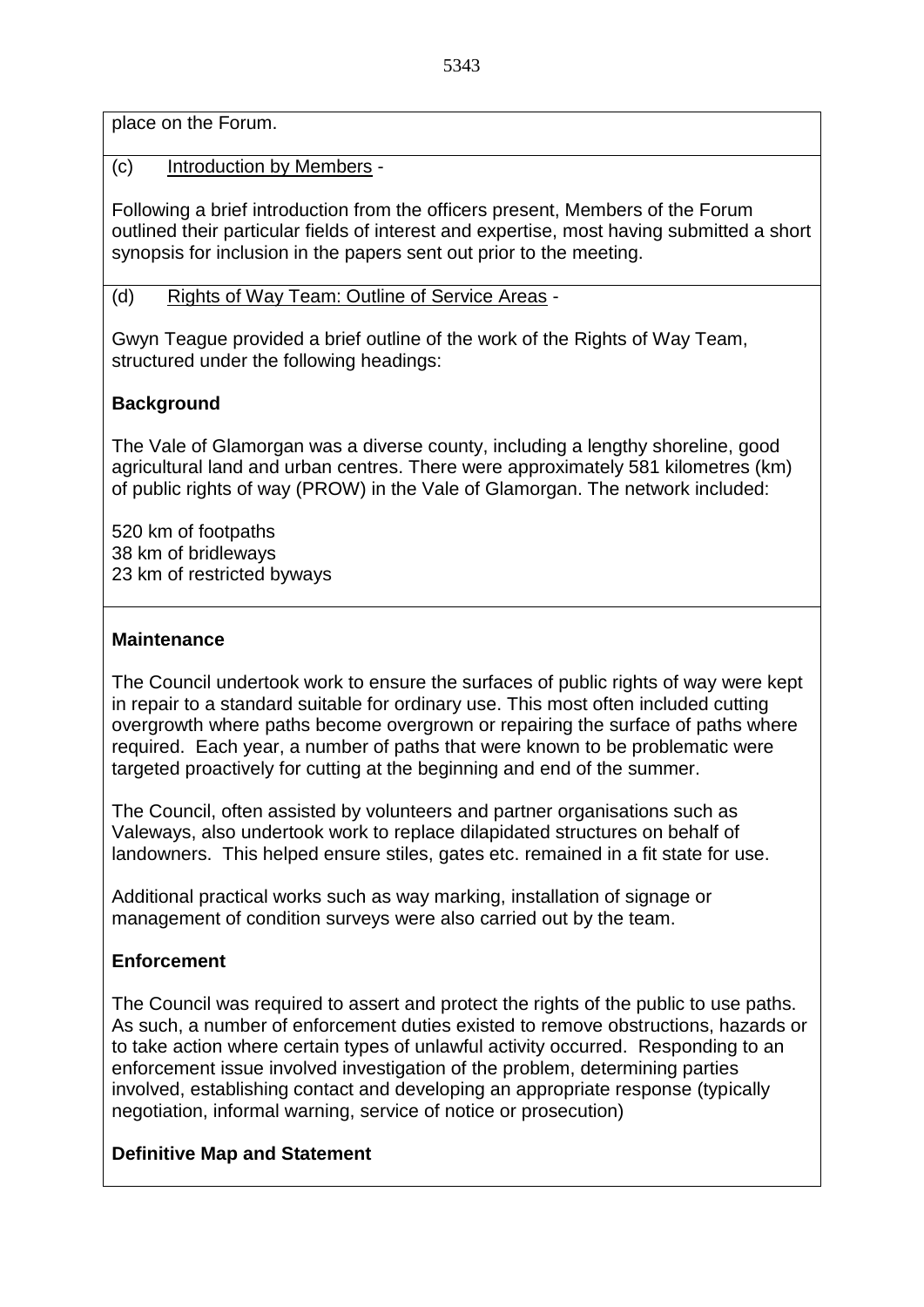The existence and location of Public Rights of Way were legally recorded on the Definitive Map and Statement. The Council maintained these documents continuously by processing orders where legal events giving rise to changes occurred or by investigating cases where it was claimed routes should be shown or not shown. The Council was also working towards consolidation (re-publication) of its Definitive Map.

Definitive Map work could involve, amongst other things, administration, quality assurance of data, historic research, collection and analysis of evidence, presentation of cases, referral and representation at public inquiry.

# **Public Path Orders**

Legal Orders might be made to alter the public rights of way network due to necessity or a particular interest (e.g. due to development, public or private interest). The Council was able to process such applications in order to give effect to the application or otherwise test it against the necessary legal criteria. Legal Orders could involve administration, negotiation, analysis of applications, referral and representation at public inquiry.

### **Improvement**

A significant amount of funding of Public Rights of Way work was provided through grant assistance. The Public Rights of Way Team was therefore involved in generating and delivering access improvement projects as well as administering associated grant funding. Ms. Haden asked whether grant funding was generally channelled through charitable organisations or the Council. Gwyn Teague stated that it varied. Some would come to the Council, some to recipients (e.g. Coastal Access Improvement Programme (CAIP)). Periodically, specific grants (such as the Rural Development Grant) would be accessed.

## **Information**

The Public Rights of Way Team worked with, and supported, numerous stakeholder groups, including user groups, partner organisations and community footpath forums. Promotion of the network through attendance at events or publication of leaflets was also undertaken by the team.

Performance indicator and network management information was also collected and analysed.

## (e) Procedure for Claiming Expenses -

Regulation 11 of the Countryside Access (Local Access Forums) (Wales) Regulations 2001 required the Appointing Authority to defray reasonable expenses incurred by the Forum in discharging its functions. Generally, such expenses largely related to travelling to and from meetings. Claim forms were available from the Secretary..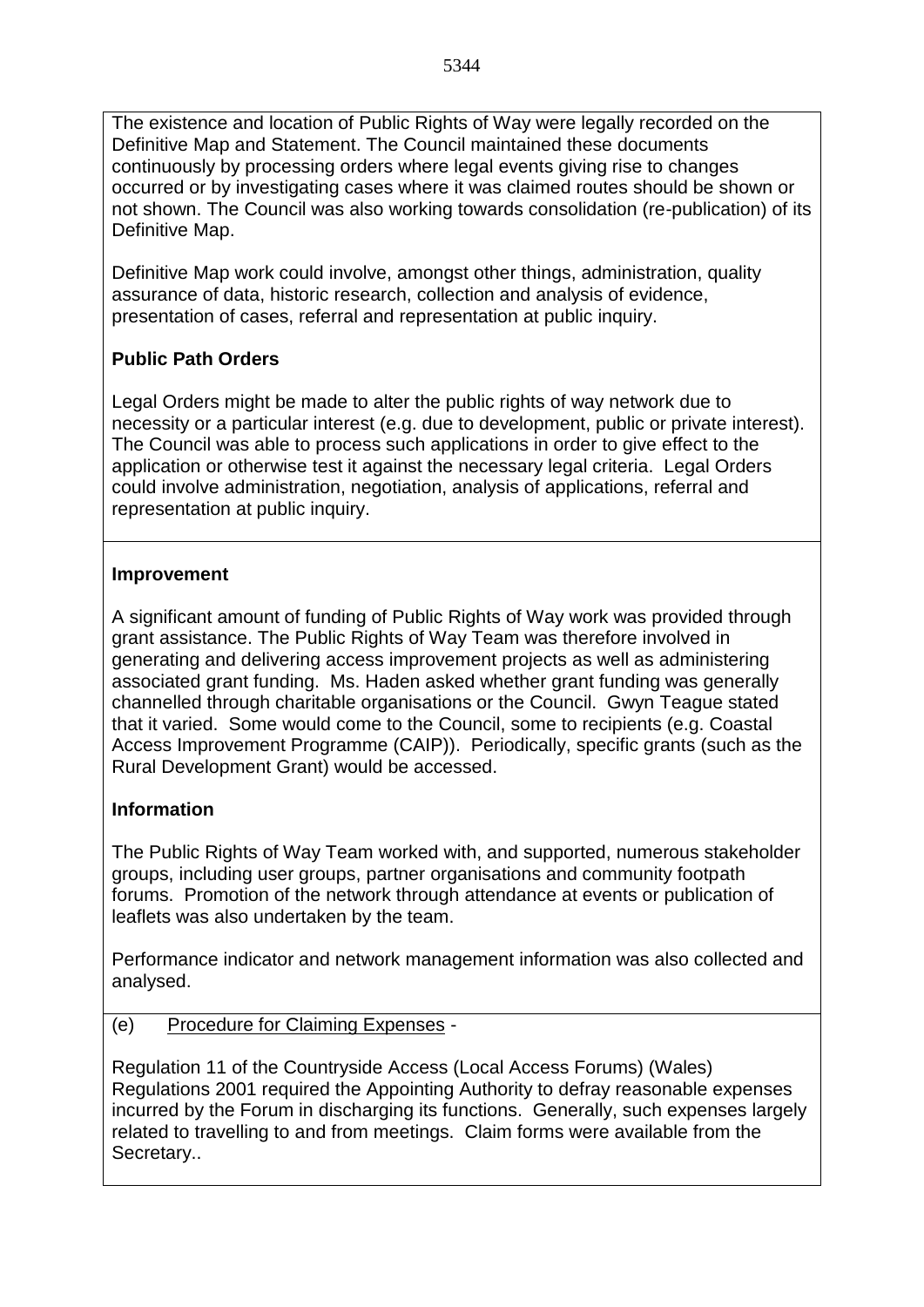The previous Forum proposed that a rate of 40p per mile be paid to Members of the Forum claiming for travel to and from meetings. It was proposed that this arrangement continue. Members were asked to submit any claims within 12 months of incurring the same.

AGREED – T H A T the payment of a mileage rate of 40p per mile to Members be continued and that Members individually notify the Creditors Team in writing with the required details.

## (f) Procedure for Appointment of Chairman and Deputy Chairman -

The procedure to be followed for the appointment of the Chairman and the Deputy Chairman of the Forum was set out in Regulation 12 of the Countryside Access (Local Access Forums) (Wales) Regulations 2001. Accordingly, the appointment process would be conducted by secret ballot as the first item of business at the second meeting of the Forum later in the evening.

AGREED – T H A T nominations for, and the appointment of, the Chairman and Deputy Chairman of the Forum be dealt with as the first item of business at the next meeting.

(g) Welsh Government Consultation Document: 'Improving Opportunities to Access the Outdoors for Responsible Recreation' -

Jeff Wyatt reminded Members that the second meeting of the Forum (which would commence with the appointment of Chairman and Deputy Chairman) was not scheduled to begin until 6.30 p.m. However, with the agreement of Members and having explained the position to the two members of the public present, it was agreed that Gwyn Teague would utilise the time prior to the start of the meeting to give his presentation on the Consultation Document. Jeff Wyatt further explained that, in the event of any additional members of the public arriving prior to the start of the second meeting, the presentation would be repeated during the second meeting.

### (ii) 6.30 p.m.

Present: Ms. A. Haden, Mr. J.J. Herbert, Ms. C. Lucas, Mr. H.S. McMillan, Mr. R. Pittard, Mr. R. Simpson, Mr. G. Thomas, Mr. R. Traherne and Councillor E. Williams.

Mr. J. Wyatt (Chairman); Mr. B. Guy, Mr. S. Pickering, Mr. G. Teague and Mrs. S. Thomas (Vale of Glamorgan Council).

### (a) Appointment of Chairman -

Two nominations were received for the position of Chairman, Councillor E. Williams and Mr. R. Traherne. A ballot having been conducted as required under the relevant Regulations, it was

AGREED - T H A T Councillor E. Williams be appointed Chairman of the Vale of Glamorgan Local Access Forum to 29<sup>th</sup> September, 2018 or such lesser period as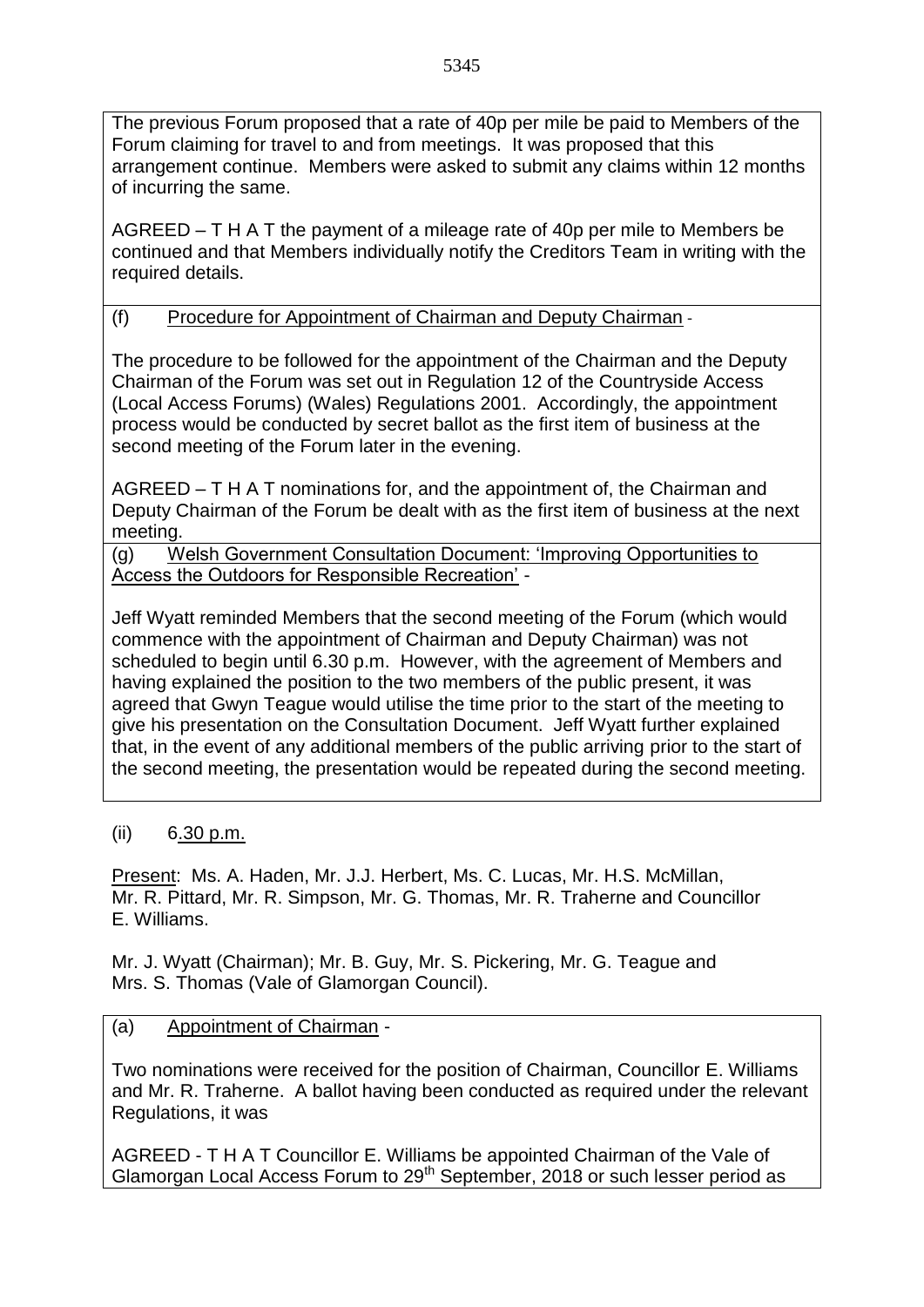the Forum might subsequently determine.

At this point, Councillor E. Williams took the Chair.

(b) Appointment of Deputy Chairman -

Two nominations for the position of Deputy Chairman were moved and seconded, Mr. R. Traherne and Mr. R. Pittard. A ballot having been conducted as required under the relevant Regulations, it was

AGREED - T H A T Mr. R. Traherne be appointed Deputy Chairman of the Vale of Glamorgan Local Access Forum to  $29<sup>th</sup>$  September, 2018 or such lesser period as the Forum might subsequently determine.

(c) Minutes -

AGREED - T H A T the minutes of the meeting held on  $17<sup>th</sup>$  February, 2015 be approved as a correct record.

(d) Terms of Reference -

Members were asked to consider the current Terms of Reference as adopted by the previous Forum. Those Terms of Reference had been based on the Model contained within the Advice and Best Practice published by the former Countryside Council for Wales and the Welsh Government and had been revised over the years to reflect changing circumstances.

During this item, it was also agreed that the new Coast Path Officer for the region be invited to attend future meetings (although it was acknowledged that the size of the area for which they would be responsible might mean their attendance would not always be possible.

AGREED - T H A T, subject to reference to the former Countryside Council for Wales being amended to read "Natural Resources Wales", the Terms of Reference as set out in the report be adopted.

(e) Arrangements for Future Meetings -

Jeff Wyatt explained that the previous Forum had held its meetings on Wednesdays, commencing at 5.30 p.m. and, ideally, lasting no more than two hours.

Having considered the matter, it was

AGREED - T H A T the next meeting of the Forum be held towards the end of November, 2015 and subsequent meetings be held approximately quarterly on the same basis as the previous Forum.

(f) Rights of Way Improvement Plan (ROWIP) Background and Update -

The Countryside and Rights of Way Act 2000 required local authorities to produce Rights of Way Improvement Plans (ROWIPs). These were intended to provide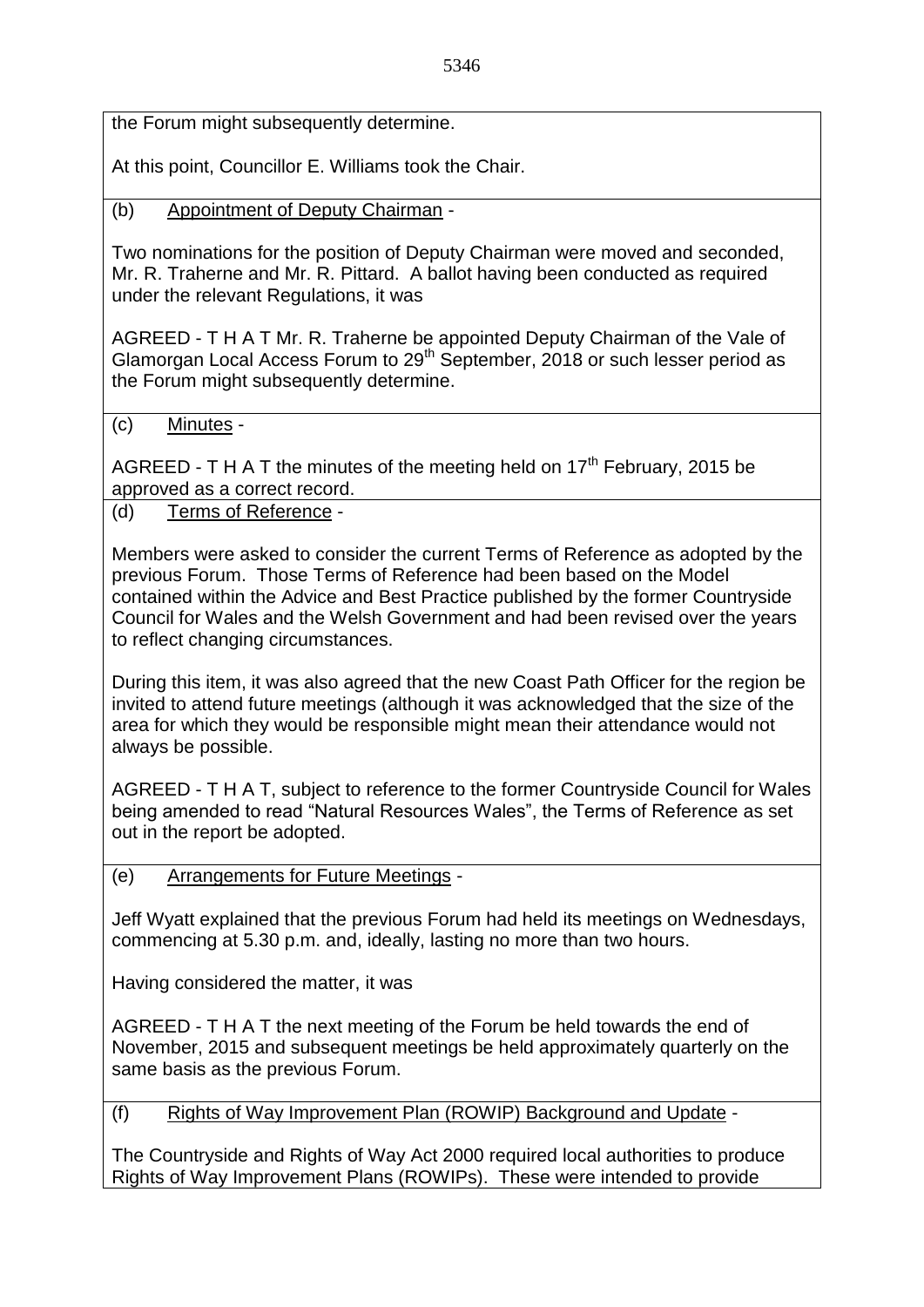prioritised plans for the improvement of the local rights of way network for all users – walkers, cyclists, horse riders, off-road users, as well as people with sight and mobility problems. When introduced, the Plans were intended to cover a 10 year period.

The Vale of Glamorgan's ROWIP was published in November 2007. The vision for the plan was agreed by LAF and Council to be:

"To provide, maintain and improve the network of Public Rights of Way and countryside access for everyone AND to enable and encourage increasingly convenient and responsible use and enjoyment of the Vale's countryside and coast".

Work identified within the Plan was identified according to three broad areas (management, stakeholders and information/communication) and by reference to the following principles:

- 1. Access for All
- 2. Management Strategy
- 3. Sustainable Improvements
- 4. Better Information
- 5. Improved Network of Routes
- 6. Wider Context

In order to implement the Plans, the Welsh Government allocated funding to support them under a programme initially agreed to run for 3 years until 2010-11. This had, thus far, been extended annually since the initial period. The money was delivered to Local Authorities in the form of a grant administered by Natural Resources Wales.

A total award of £31,136 had been granted for the current financial year.

The following projects were included within the 2015-16 ROWIP funding programme:

| Code            | Location                                | <b>Details</b>                                                                  | Update                                                                                                                                                |
|-----------------|-----------------------------------------|---------------------------------------------------------------------------------|-------------------------------------------------------------------------------------------------------------------------------------------------------|
| VG1             | <b>Entire Network</b>                   | Preparation of new<br>Definitive Map, analysis<br>and reporting of CAMS<br>data | CAMS reporting,<br>maintenance and<br>analysis of data<br>continuing                                                                                  |
| VG <sub>2</sub> | <b>Summerhouse Point</b>                | Dedication of rights at<br>Summerhouse                                          | Pre-order<br>consultation<br>complete. Awaiting<br>legal advice on the<br>extent of Highways<br><b>Act Section 28</b><br>(compensation<br>provision). |
| VG <sub>3</sub> | Countywide/millennium<br>heritage trail | Way Marking                                                                     | <b>Additional stock</b><br>waymarks received.<br><b>Millennium Heritage</b><br>Trail waymarks to                                                      |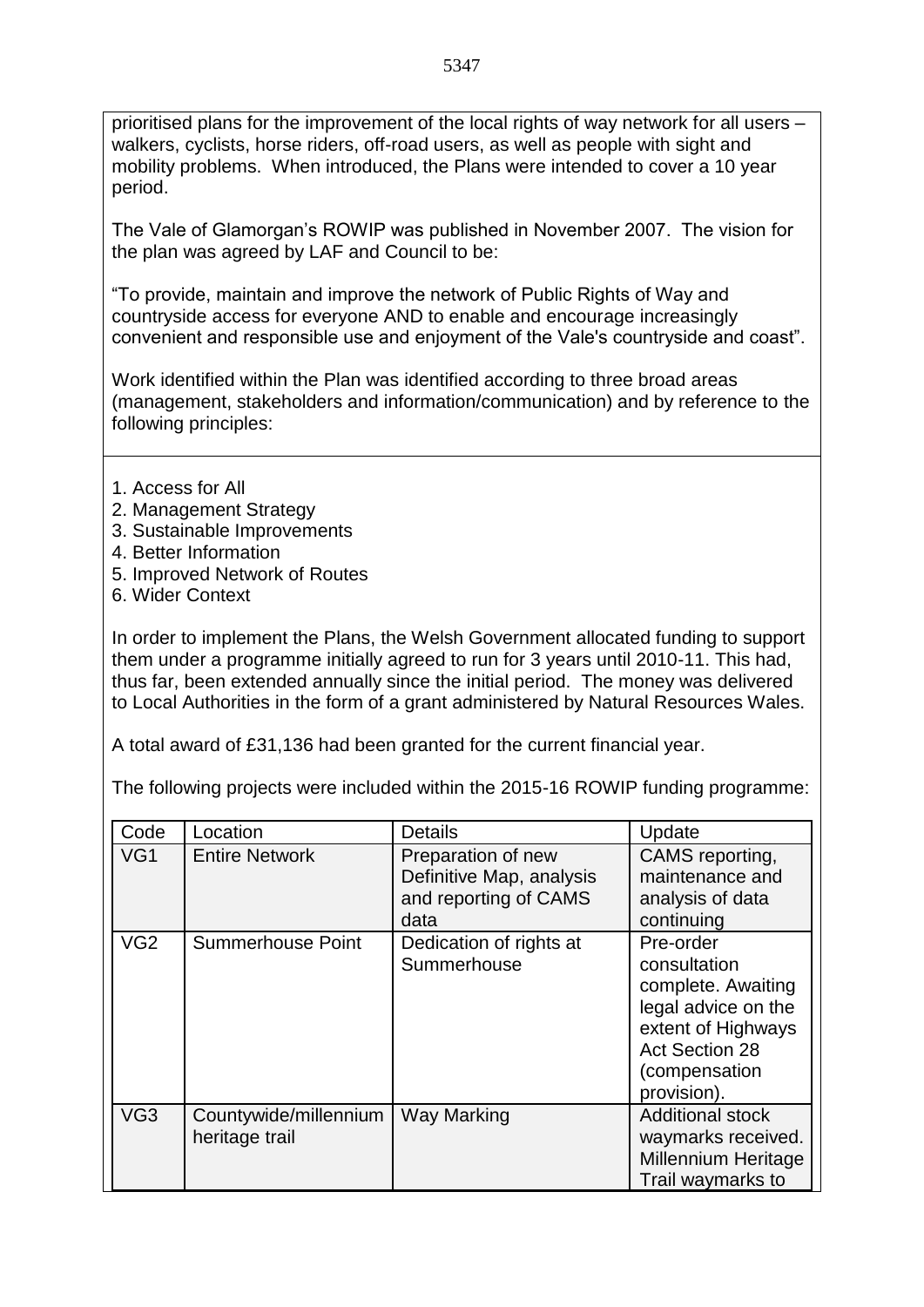|     |                            |                                                      | be installed via<br>Valeways also<br>received.                                                     |
|-----|----------------------------|------------------------------------------------------|----------------------------------------------------------------------------------------------------|
| VG4 | Cowbridge                  | Dedication of legal rights<br>for Penllyn Bridleways | Dedication and way<br>making of scheme<br>as required by legal<br>agreement condition<br>complete. |
| VG5 | <b>Peterston Super Ely</b> | Drainage scheme at<br>Peterston-Super-Ely            | Scheme complete                                                                                    |

Mr. Herbert asked for clarification with regard to VG1 (i.e. in terms of what the funding was largely used for). Gwyn Teague indicated that this was largely to fund the salary of the officer concerned. He confirmed that most of the Quality Assurance work involved had now been completed and that the officer was concentrating on Definitive Map Modification Orders.

With regard to VG5, Mr. Traherne confirmed that, whilst residents were very pleased with the work, there were still some concerns regarding the quite wet conditions which could prevail at the St. Georges / St. Brides end of the scheme. Gwyn Teague confirmed that the area concerned had originally been very wet, but that he would look into the matter.

Ms. Haden declared an interest in VG2, given her partner owned an area of land in the vicinity.

### (g) Coastal Access Improvement Programme: Background and Update -

The Coastal Access Improvement Programme (CAIP) was a scheme funded by the Welsh Government via Natural Resources Wales and delivered through Local Authorities. Since the Wales Coast Path officially opened on  $5<sup>th</sup>$  May 2012, the scheme, which initially ran from 2007-2013 had continued to fund the development and improvement of the route. Following completion of the initial project, further funding was made available; this ran from 2013-2015.

The current programme was initiated by a ministerial announcement that committed £900,000 worth of funding per annum for the next five years to the Path. The current scheme differed from previously, in so much as funding was divided between improvements and maintenance, to reflect the maturing nature of the Coast Path.

Improvement projects were offered at 100% grant funding. The number of projects approved was reduced in the new tranche of the programme. Those receiving funding are shown below:

| Code         | <b>Description</b>       | <b>Details</b>                                                  | <b>Update</b>                         |
|--------------|--------------------------|-----------------------------------------------------------------|---------------------------------------|
|              | Ogmore Down<br>-Creation | Conclude outstanding creation<br>agreement on path, formalising | Creation to be<br>drafted on basis of |
| <b>VG101</b> | Agreement                | new alignment that avoids                                       | previous agreement                    |
|              |                          | needs for road walking                                          |                                       |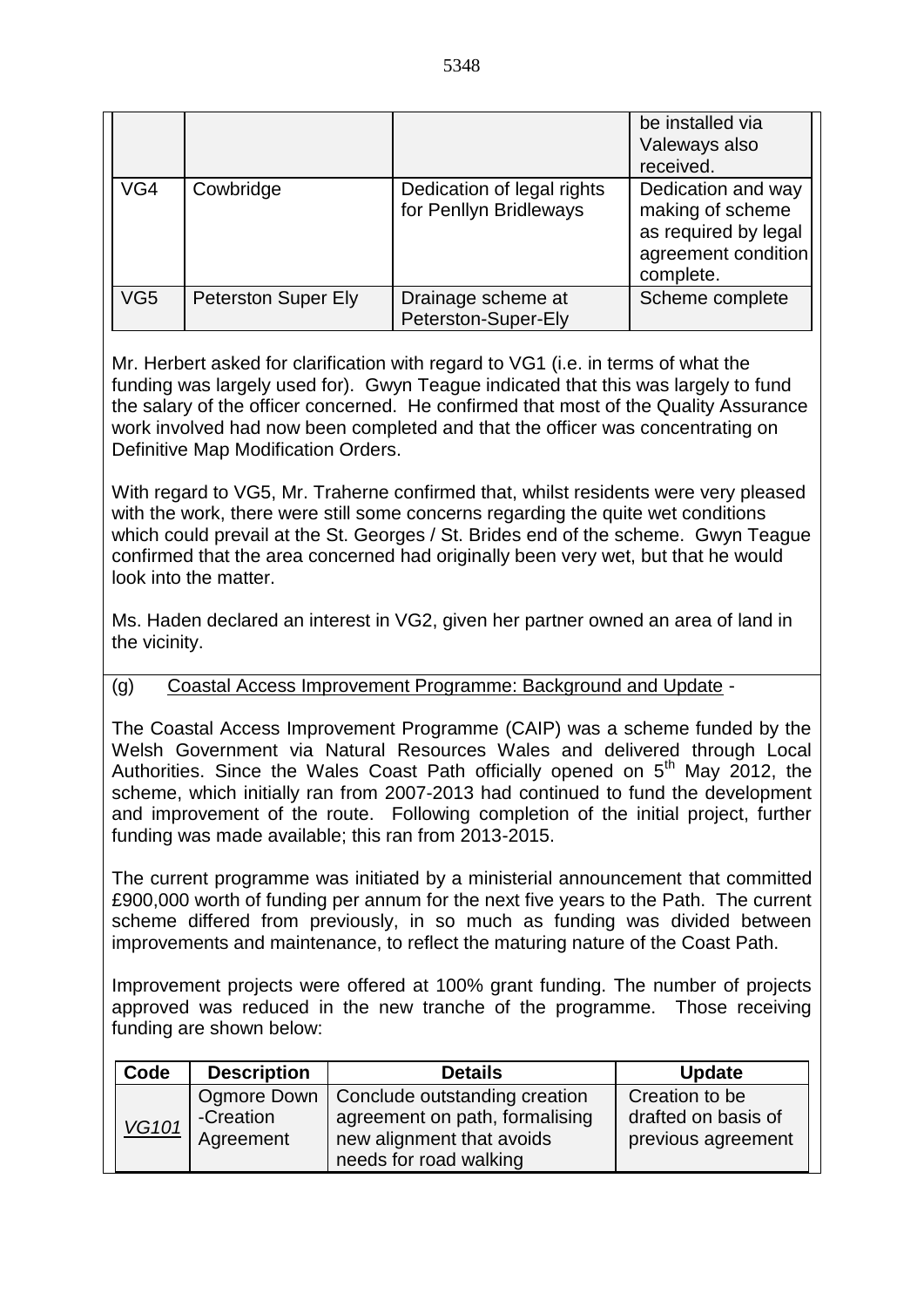| <b>VG104</b> | Monknash -<br>Creation<br>Order                            | Missing link currently available<br>on permissive basis only. To be<br>progressed by Creation Order,<br>anticipated landowner objection | Initial case meeting<br>completed                                                     |
|--------------|------------------------------------------------------------|-----------------------------------------------------------------------------------------------------------------------------------------|---------------------------------------------------------------------------------------|
| <b>VG106</b> | <b>Nash</b><br>Realignment                                 | Rollback of path to mitigate cliff<br>undercutting                                                                                      | Initial case meeting<br>completed                                                     |
| <b>VG107</b> | Tresillian<br><b>Rollbacks</b>                             | Formalisation of rollback<br>following coastal erosion during<br>$14 - 15$                                                              | Initial case meeting<br>completed                                                     |
| <b>VG109</b> | <b>Cwm Colhuw</b><br>$(west)$ -<br>Surface<br>Improvements | Improve surface by addition of<br>loose stone (type 1).                                                                                 | Specification being<br>developed                                                      |
| <b>VG111</b> | Summerhouse<br>rollbacks                                   | legal orders to formalise clifftop<br>rollback                                                                                          | Initial case meeting<br>completed                                                     |
| <b>VG112</b> | Gileston -<br>Creation<br>Order                            | Creation order to fill in missing<br>section of coast path on<br>improved alignment.                                                    | Order complete,<br>works part complete,<br>outstanding work<br>has been<br>programmed |

In addition, an allocation for coast path maintenance via grant and at 75% grant rate had been advised. In the Vale for 2015-16 this amounted to £19,230 of grant to be matched by £6,410. It was anticipated that this would be issued each year over the life of the programme:

| Code  | <b>Description</b>                    | <b>Details</b>                                                   | <b>Update</b>                       |
|-------|---------------------------------------|------------------------------------------------------------------|-------------------------------------|
| Maint | Maintenance<br>Projects on<br>VoG WCP | Vegetation cut back,<br>maintenance of furniture and<br>surfaces | Vegetation cut backs<br>in progress |

Gwyn Teague confirmed that, following a successful pilot within the region comprising the Vale of Glamorgan, Cardiff, Newport and Monmouthshire Councils in relation to sharing a Regional Coast Path Officer, the approach was now to be rolled out across the Welsh regions. He considered that, given the size of the areas for which each officer would be responsible, they would be quite "stretched" in terms of workload. Mr. Pittard understood that some funding was potentially being kept back to deal with emergencies in the event of rock falls / erosion. Gwyn Teague was unsure as to whether this was the case, but he did understand that there might be a Welsh Government underspend which, in turn, might be capable of being accessed. Mr. Traherne also questioned whether there would be sufficient money to effectively undertake work across the regions. Gwyn Teague indicated that, in overall terms, funding had reduced. However, the Vale of Glamorgan would be receiving the second largest sum of all the seven Authorities in the South East region. Bob Guy confirmed that most of the path had, in fact, historically been funded from the Rights of Way budget.

| (h) | <b>Best Value Performance Indicators Survey Report -</b> |  |
|-----|----------------------------------------------------------|--|
|     |                                                          |  |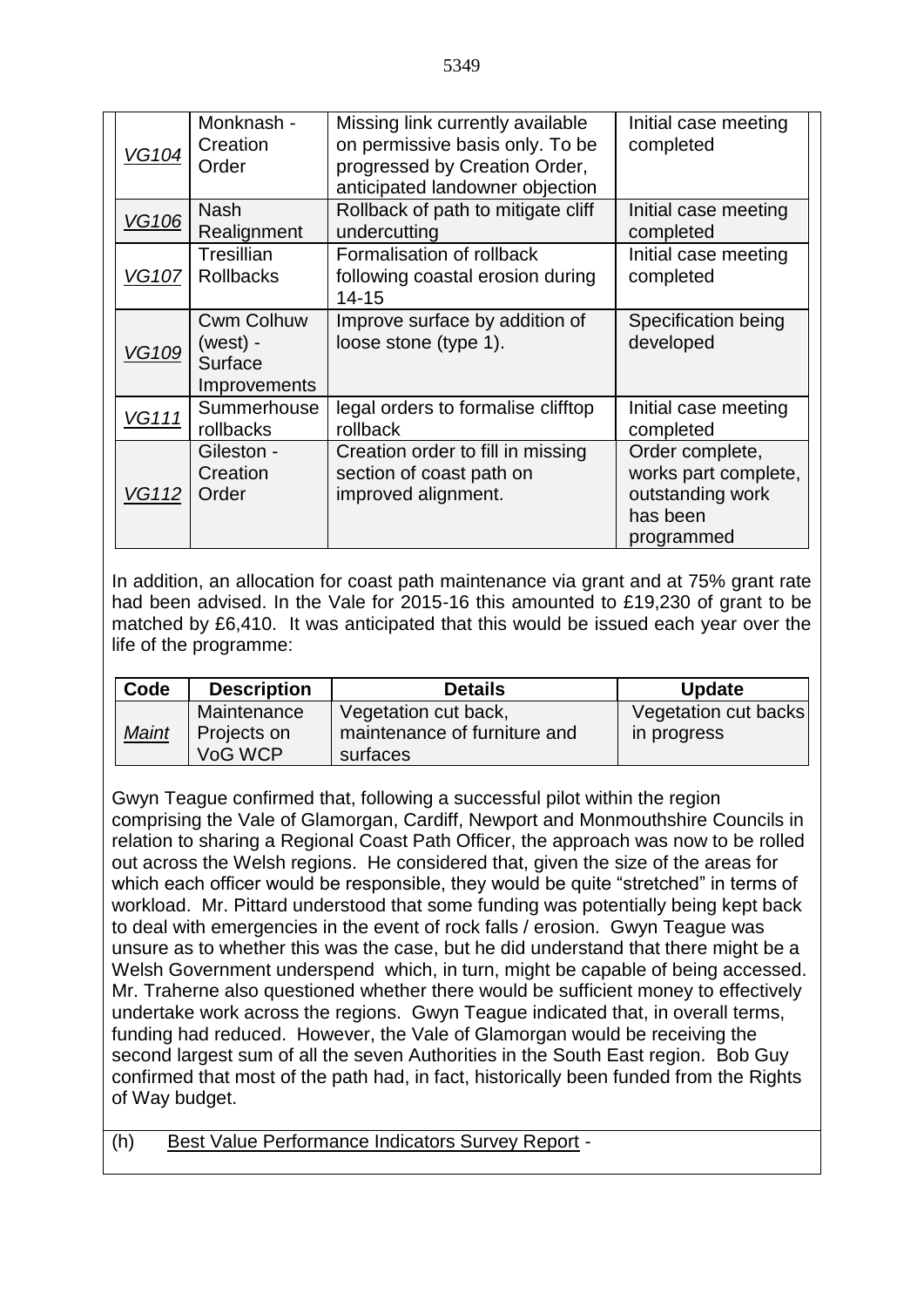LAF members became involved in the annual performance indicator survey in 2006/07; a number of LAF members had undertaken the surveying for many years, with training provided by Mr. McMillan and Mr. Herbert. This had provided a consistency to the returns, which was invaluable.

The format of the survey followed Best Value Performance Indicator No.178 (April 2001) methodology, which was produced by the County Surveyors' Society in conjunction with the Countryside Agency and the Institute of Public Rights of Way Officers. Each year, 10% of the PROW network was surveyed, with the paths surveyed chosen by random selection, with 5% surveyed in the Spring and 5% in the Autumn.

The survey provided results for two indicators:

- the percentage of paths signposted from the road
- the percentage of paths easy to use.

The Autumn 5% survey would be undertaken in October. The Spring results were:

- the percentage of paths signposted from the road 76%
- the percentage of paths easy to use 74%.

A secondary, but very important, part of the survey process was the feeding of the detail provided by the surveyors onto the maintenance database.

#### (i) Maintenance Reports -

The report showed the number of issues reported and resolved between the months of January to September 2015. (Members were asked to note that the September figure would not contain the full data, due to the report being compiled mid-way through the month. The data in these reports would fluctuate due to different circumstances throughout the period shown. This might be due to staff changes, contracts, the additional reporting of issues due to Performance Indicator Returns in April and annual leave.

There were six categories that issues were placed into - Clearance, Enforcement, Maintenance, Obstacle, Other and Signage.

Clearance - this Issue type involved the removal of overgrowth from vegetation or the removal of rubbish.

Enforcement - this involved more long term issues, as it dealt with the legal side of PROW. These issues included Diversion Orders where an Order is in place to move the path along a different route.

Maintenance - This was the main issue type dealt with It involves maintaining, repairing or replacing the furniture along the paths if needed. The furniture included stiles, posts, kissing gates etc.

Obstacle – these were issues that blocked or made it difficult to cross a path. This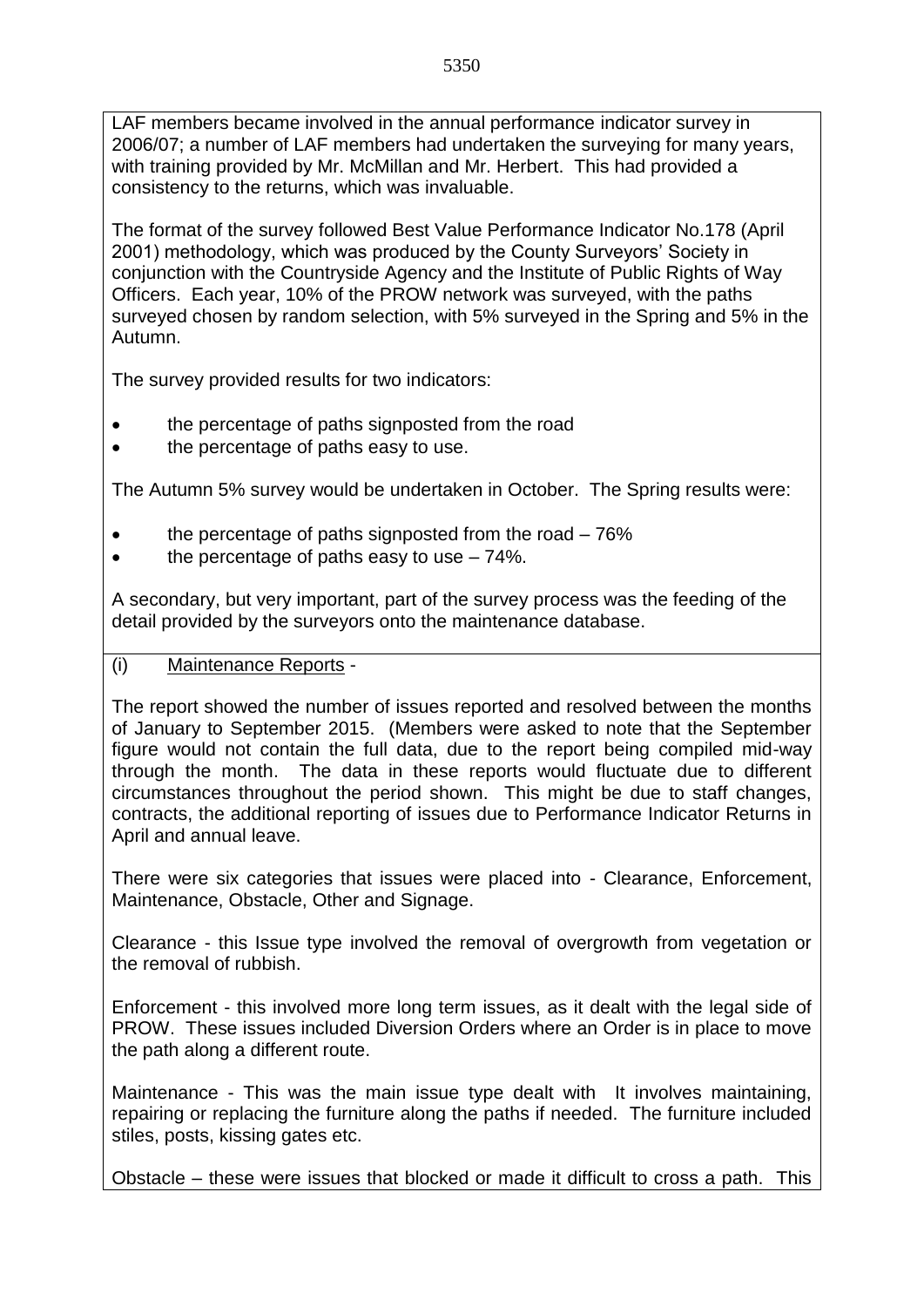could come in the form of rocks near cliffs, blocked gates or fallen trees.

Other - issues not normally categorised or requests for a site visit.

Signage – a category which covered way marking. This included replacing missing disks, replacing posts or pointing the way marker in the right direction.

Mr. Traherne asked for clarification regarding reference to 2,911 "Unresolved Issues". Gwyn Teague indicated that the figure represented the total number of issues added. The actual current figure was approximately 700.

Steve Pickering referred to a recent staff restructuring. Park Rangers would now be working with the Public Rights of Way team. Consequently, it was anticipated that unresolved issues should begin to reduce rapidly.

Gwyn Teague referred to another potential reduction which would hopefully arise in terms of roadside signposts. He had written to Town and Community Councils seeking confirmation of those which were considered to be no longer necessary. Subject to the agreement of the relevant Town / Community Council, a number of recorded issues of missing signposts could be removed.

Mr. Simpson asked for clarification regarding the term "Part Resolved". Gwyn Teague quoted examples which could include those works put out to contract, but where work had not yet been carried out. Alternatively, it could represent a longstanding scheme which had been "put on hold" to be delivered as part of a planned wider scheme.

#### (j) Modification and Legal Orders Update -

The Forum was updated on the Evidential Modification Order Tracking and the Legal Order Tracking chart.

(k) Welsh Government Consultation Document: 'Improving Opportunities to Access the Outdoors for Responsible Recreation' -

In addition to the Consultation Document itself, members received a copy of a draft response prepared on behalf of the Local Access Forums of Wales. In providing the draft response to individual LAFs, it had been made clear that it was designed to neither supersede, nor replace, any responses that individual LAFs might wish to make. In addition, Bob Guy also informed members that the Council would be submitting its own response. Given that part of the role of the LAF was to advise the Local Authority, he would circulate the draft version of the Council response the following day to members. It was acknowledged that the timetable for responding to the consultation was now extremely limited (i.e. with a closing date of  $2^{nd}$  October 2015).

The introduction to the Consultation Paper referred to it exploring issues around providing the right recreation opportunities in the right places. Its purpose was to explore the potential to develop contemporary legislation that would better affect current, and future, demand for outdoor recreation and provide a new regulatory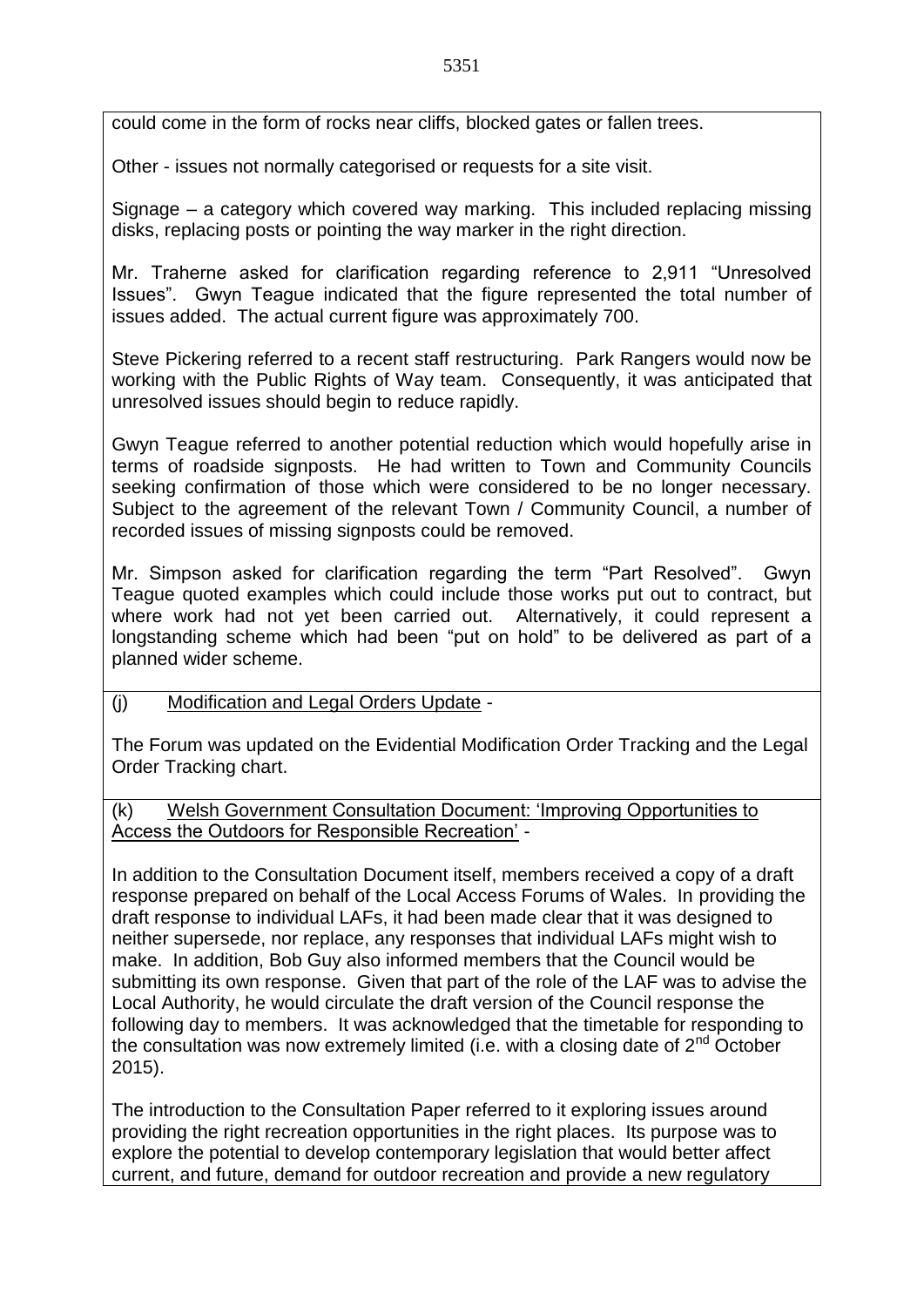framework which allowed sensible and responsible use of land and water for nonmotorised recreation, with fit for purpose safeguards for land management, other activities and wildlife. It was not the intention of Welsh Government through the consultation to amend, or seek the amendment of, legislation relating to hunting, fishing and shooting. However, comments were welcomed on how those activities might be positively or negatively impacted by any potential changes that were within the scope of the consultation.

To inform the content of the consultation process, Welsh Government had commenced a review of the legislative framework for access and outdoor recreation. The initial pre-consultation period, which included three workshops, had allowed interested groups to state their views and had facilitated important discussions about the issues involved. The resulting Consultation Document was designed to capture and structure the wide range of evidence and opinion which had been presented during the process.

The Consultation Document indicated that there was no intention on the part of Welsh Government to introduce legislation on access in the current Assembly Term (2011-16). Ideas and comments were being sought on what might be done through legislative and non-legislative means. Views would inform priorities for the remainder of the current Assembly Term and the decisions of the future Welsh Government.

Given the limited time available to submit a response, reference was made to the possibility of seeking an extension to enable individual members to submit any additional comments following the meeting. Mr. Pittard asked whether the draft response of the Council was "tailored" to the Vale or represented a wider approach. Bob Guy considered the response to cover both aspects.

The Consultation Document contained 14 specific questions as follows ( a summary of the discussion and the Forum's comments / views is shown in italics:

**Question 1**: What are your views on the principles outlined above? If you would suggest changing them, please explain how and why.

*During the initial discussion, Gwyn Teague referred to his view of the current legislation governing these matters as being "cumbersome". There was a general consensus amongst Forum members as to the need for a clearer definition of the use of the word "responsible" (e.g. "responsible recreation ….." and "responsible use of land and water …..").*

**Question 2**: Tell us your views on the issues highlighted above, and whether there are other key challenges you believe need to be resolved?

*A number of members concurred with Gwyn Teague's view that the existing legislation was, indeed, cumbersome and in need of updating. Again, a number of members felt that officers should be given a greater "empowerment", particularly given the length of time that existing processes often took. Other points raised included whether the need for Legal Orders could, in fact, be removed in certain circumstances (again, with the need for a more streamlined process in mind).*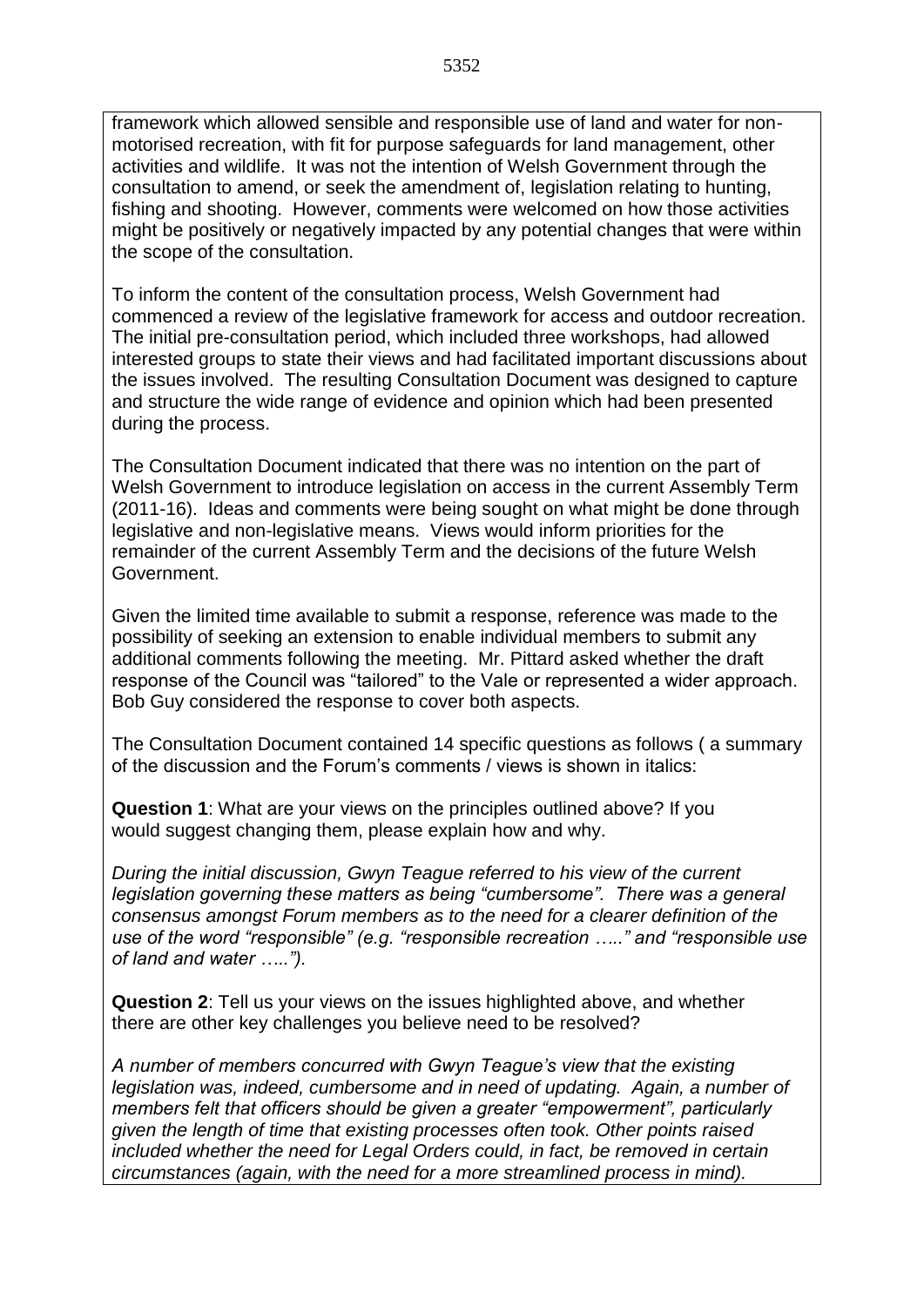**Question 3**: What changes, if any, do you think need to be made to improve and simplify the procedures for recording, creating, diverting or closing public rights of way?

*Ms. Haden asked for clarification as to the use of digitisation. Gwyn Teague explained that the legal version of the Definitive Map still had to be maintained in hard copy format. However, there was a general consensus that digitisation was an area that should be used more widely. A discussion ensued as to whether responsibility for serving of DMMO Application Notices should, in fact, be transferred to the Local Authority and should be able to be made in electronic form. There was a general consensus that Notices should be able to be issued electronically and that Local Authorities should have the responsibility of determining any objections received. In coming to this view, members noted that, currently, even if one single objection was received to an Order, the matter was referred to the Planning Inspectorate. Members were also in agreement that the Local Authority should also be able to take a view as to whether an objection could be regarded as "spurious" in nature. One further point made was that it would be advantageous, in certain cases, for an application to be transferred in the event of the original applicant having passed away. As far as diversions / extinguishments / creations were concerned, current processes could be quite complex and, for example, involve compensation provisions. Other issues could arise if, for example, grant funding was involved. Reference was made to the possibility of providing for a system of Draft Orders and Gwyn Teague indicated that this would concur with what the Council intended to say in its own response to the Consultation document. The Forum also expressed the view that diversions should be part of the planning permission process.* 

**Question 4**: What changes, if any, do you think need to be made to improve and simplify the provisions available to local authorities for making improvements on the ground?

*Members raised no further issues beyond those which were to be included in the Council's response.*

**Question 5**: What non-legislative changes would you like to see in the meantime that you believe would help to improve the rights of way network in Wales and reduce the burden on local authorities?

*It was agreed that the provision of additional guidance for landowners / walkers on the Council website (possibly including a link to the Natural Resources Wales information) would be advantageous. Members felt that PROW officers should have powers to serve Improvement Notices in order that many issues could be dealt with at that "local" level. The concept of Fixed Penalty Notices being issued in certain circumstances was also considered to be of merit so long as those Notices were issued having given landowners an opportunity to comply .* 

*GT to clarify reference made at meeting to "last resort".*

**Question 6**: How should the number, role, membership, and purpose of local access forums be redefined?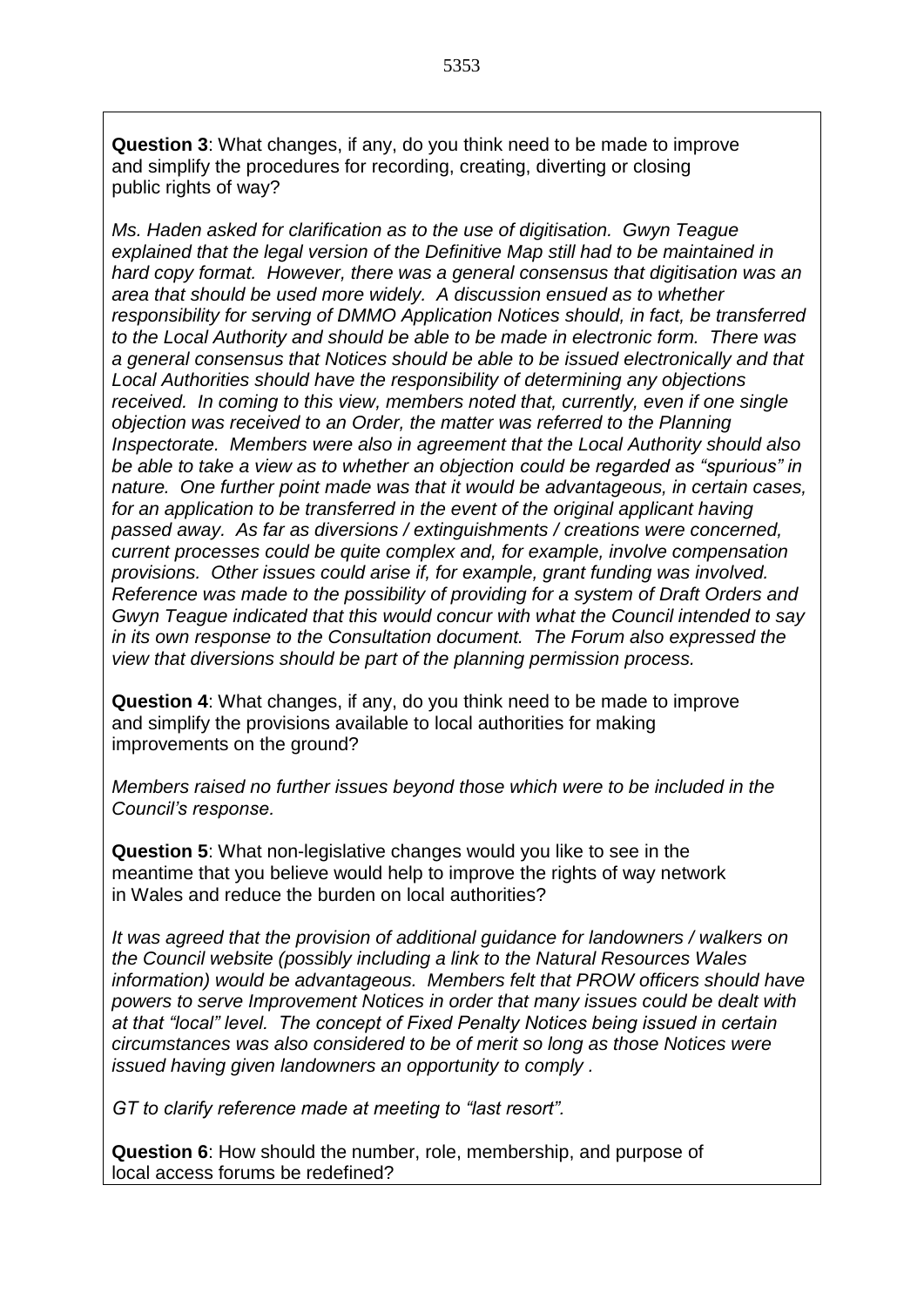*Jeff Wyatt summarised the recruitment process which had been undertaken in respect of the reappointed Forum. He acknowledged that recruitment had shown similar issues to many organisations, in terms of attracting a range of diverse representation on the Group. As such, and acknowledging the difficulties that organisations sometimes faced in achieving such, the desirability of greater diversity of membership was acknowledged. Ms. Haden suggested that, if individuals were appointed through an organisation, they should be able to nominate a substitute to attend. However, the existing legislation provided that, although organisations were invited to contribute to the process, all current members were appointed as individuals. The possibility of direct approaches to certain sectors (e.g. the Black Minority Ethnic Community) was alluded to.* 

**Question 7**: How should the rights and responsibilities surrounding dogs in the countryside be harmonised to provide greater certainty over what is acceptable and what is not, in a way that makes communicating messages about responsible dog ownership and handling more straightforward?

*Gwyn Teague advised that the Council intended to represent that making clear dogs should be kept on leads would reduce ambiguity in the current framework. Members represented that dog walkers should be responsible for appropriate disposal of the faeces of their animals.*

**Question 8**: How could current legislation be changed to make it easier to allow for a wider range of activities on existing and new paths?

*Gwyn Teague confirmed that the points raised by members were similar to those which would be covered in the Council's response to the Consultation Document.* 

**Question 9**: How could legislation better strike a balance between the various demands of motorised users, landowners and the natural environment?

*Gwyn Teague confirmed that, within the Vale of Glamorgan, there did not tend to be a lot of issues arising between different users. Mr. McMillan pointed out that there was no special route for motorised vehicles. However, if there were to be so, he posed the question as to whether they should be limited to motorised vehicles only, given his view that certain mixed uses were not "conducive". Mr. Herbert felt that legislation had been designed to "wipe out" use of motorised vehicles in such areas, with the side effect of denying some people who were otherwise unable to go out, the opportunity to do so. Members reiterated their comments in respect of Question 1, in terms of the need for a clear definition of "responsible use".* 

**Question 10**: How should the need for new or improved access opportunities be identified, planned, and provided?

*Members were informed that the Council's draft response included comments on coastal cliffs and recreational activities. Furthermore, the Council was generally in support of a review of the Rights of Way network.*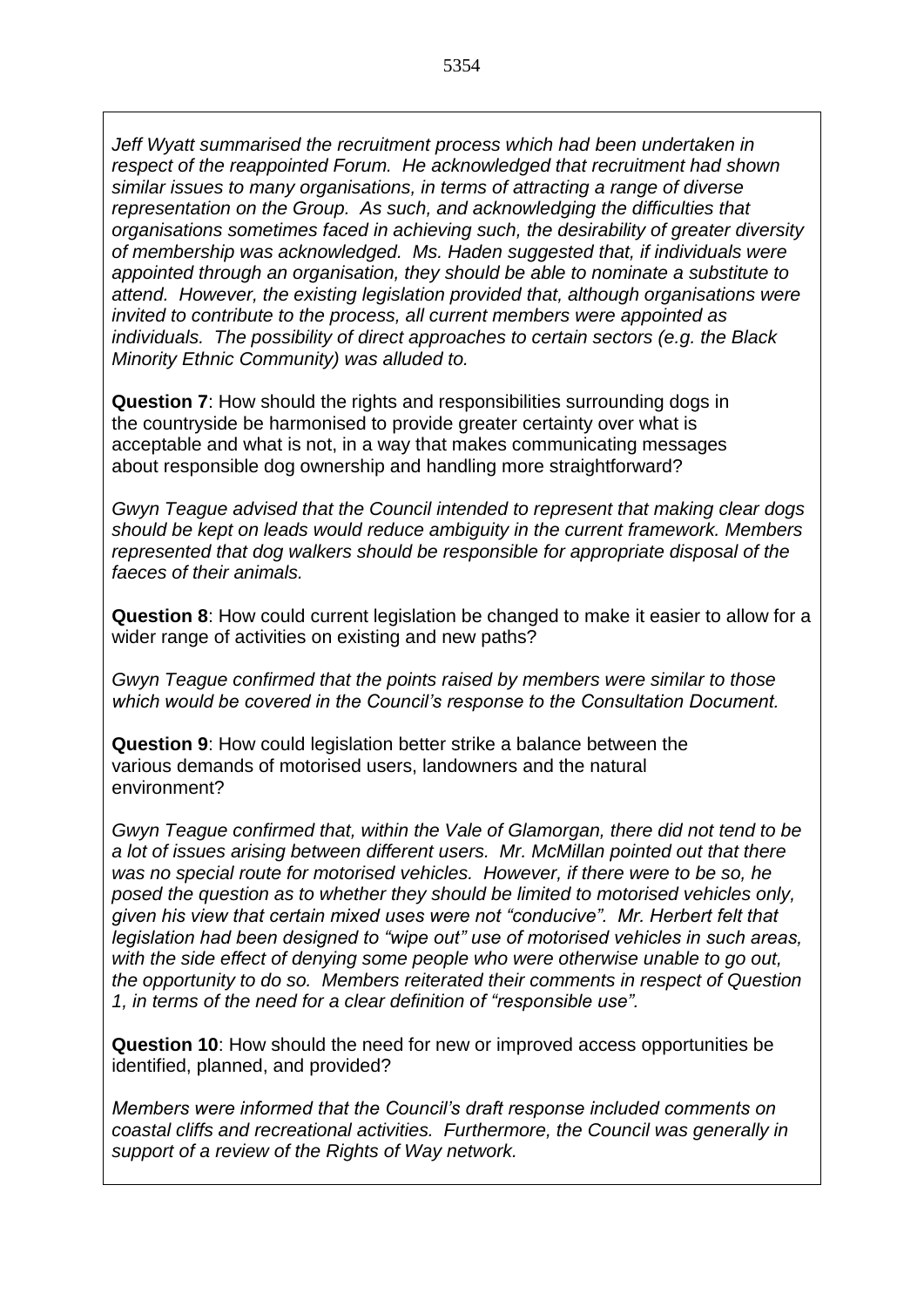**Question 11**: What are your views on the benefits and challenges of creating a right of responsible recreation to all land in Wales?

*The Consultation document referred to practice elsewhere in Europe and in Scotland. Gwyn Teague posed the question of whether there should be a complete "rebuilding" of provisions in Wales. However, Mr. Pittard suggested that such a radical overhaul could be detrimental in terms of what currently existed. Mr. Traherne considered that most people walking within the countryside preferred to have a trail to follow. He also was of the view that if there was a completely open network, landowners would be unable to maintain it. Mr. McMillan concurred with the view that, even if open access existed, most people tended to keep to paths. Ms. Haden quoted her own experience of the system prevailing in Scotland (i.e. where footpaths are maintained, but people were able to go off the maintained areas) and had not encountered any particular issues with their approach. Reference was also made to the situation which would occur if people were injured on "open access" land. It was explained that, within the access land mapped under CROW, there was a reduced liability on landowners, where they had dedicated specific access land.*

*In considering the advantages of maintaining the "status quo" or moving to an option of open access, reference was made to the possibility of the latter, whilst at the same time retaining a core path network. Mr. Traherne explained that, if land was fenced, a problem would ensue in terms of landowners and that it would be easier if the existing system was changed as alluded to earlier (i.e. more "power" at local level in terms of Orders). He also suggested that it could lead to the overall resource for Rights of Way being reduced by Welsh Government.* 

*In conclusion, the Chairman suggested that the consensus appeared to be that members wished to maintain a good network, but to make it easier to deal with issues at a "local" level. Members agreed with this concept and the majority view was to, in effect, maintain the "status quo" (as opposed to complete open access).*

**Question 12**: What approach do you advocate to improve opportunities for responsible access for recreation on inland waters?

*No specific comments / views to be submitted.*

**Question 13**: What approach do you advocate to improve opportunities for responsible access for recreation on the coast and in the marine environment?

*No specific comments / views to be submitted.*

**Question 14**: What would be the advantages and disadvantages of a comprehensive statutory code of conduct for outdoor recreation in Wales?

*Mr. Pittard indicated his preference for a Standard Code for the whole of Britain.* 

In concluding, Bob Guy considered there to be no major differences between the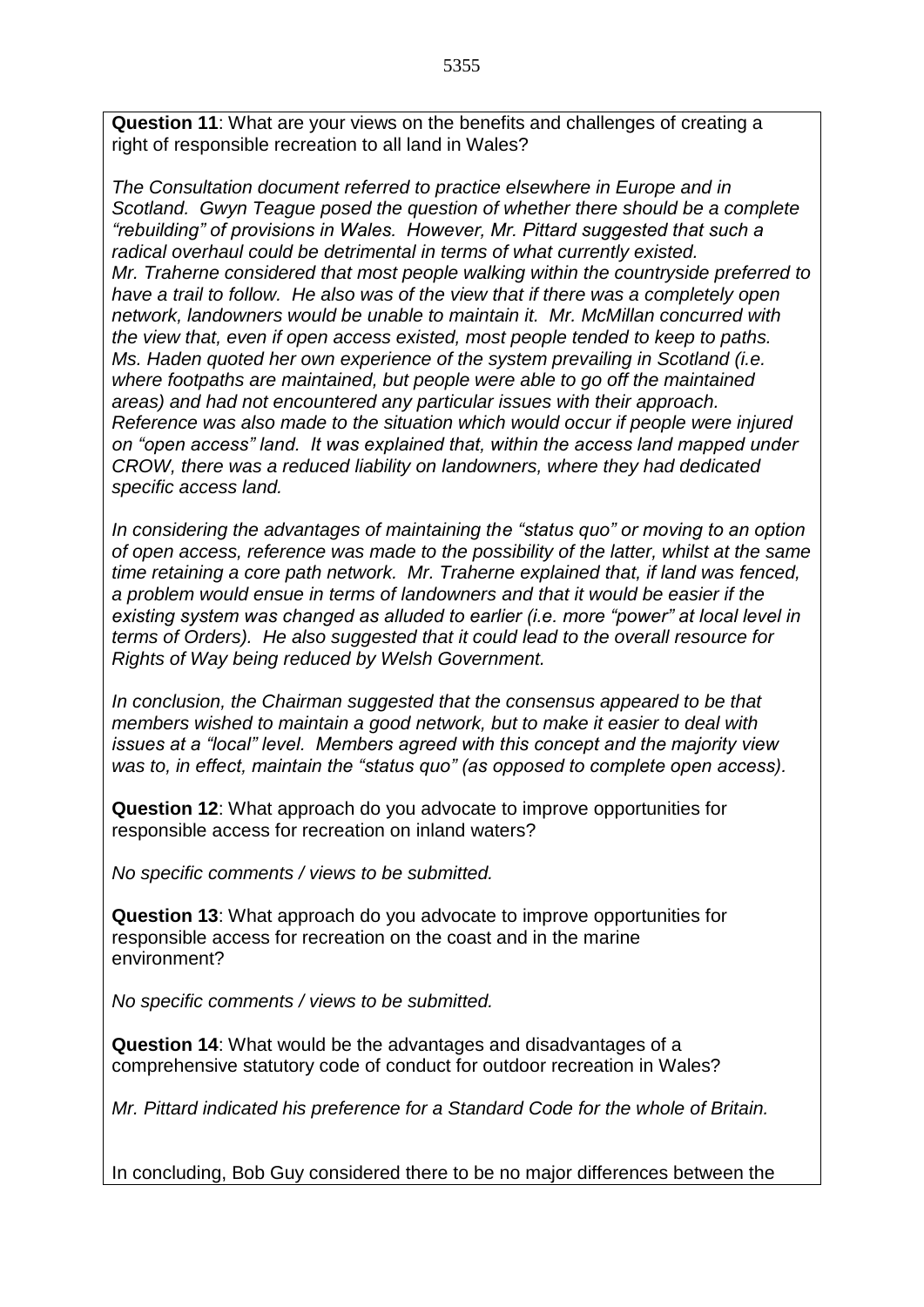Council's intended response to the Consultation document and that of the LAF, with the exception of the LAF's "more cautious" approach re Question 11. Officers would review the Council's response in the light of the comments made by LAF members and provide a copy to the LAF Chairman for comment. Once the Council's response had been finalised / agreed with the Cabinet Member, he could provide a copy to LAF members in order to draw attention to any differences between the two.

**----------------------------------------------**

RESOLVED –

(1) T H A T the minutes of the Vale of Glamorgan Local Access Forum meeting be noted.

(2) T H A T the setting up of the new committee be acknowledged.

(3) T H A T the appointment of the new Chair and Vice-Chair of the Vale of Glamorgan Local Access Forum be noted.

### Reasons for decisions

- (1) To note the minutes.
- (2) To acknowledge the setting up of the latest committee.
- (3) To note the appointees.

## **C2968 CORPORATE PARENTING PANEL -**

The minutes of the Corporate Parenting Panel Meeting held on 27 April, 2015 were submitted.

**Present:** Councillor S. Egan (Chairman), Councillor E Williams, Councillor R.Traherne, Councillor R. Bertin, Councillor J Birch, P.Evans (Director of Social and Care Services), Rachael Evans (Head of Children & Young People Services), Martine Coles (LAC Education Coordinator) Ann Williams (Principal Officer - Children and Young People Services), Mark Petherick (Cabinet Officer).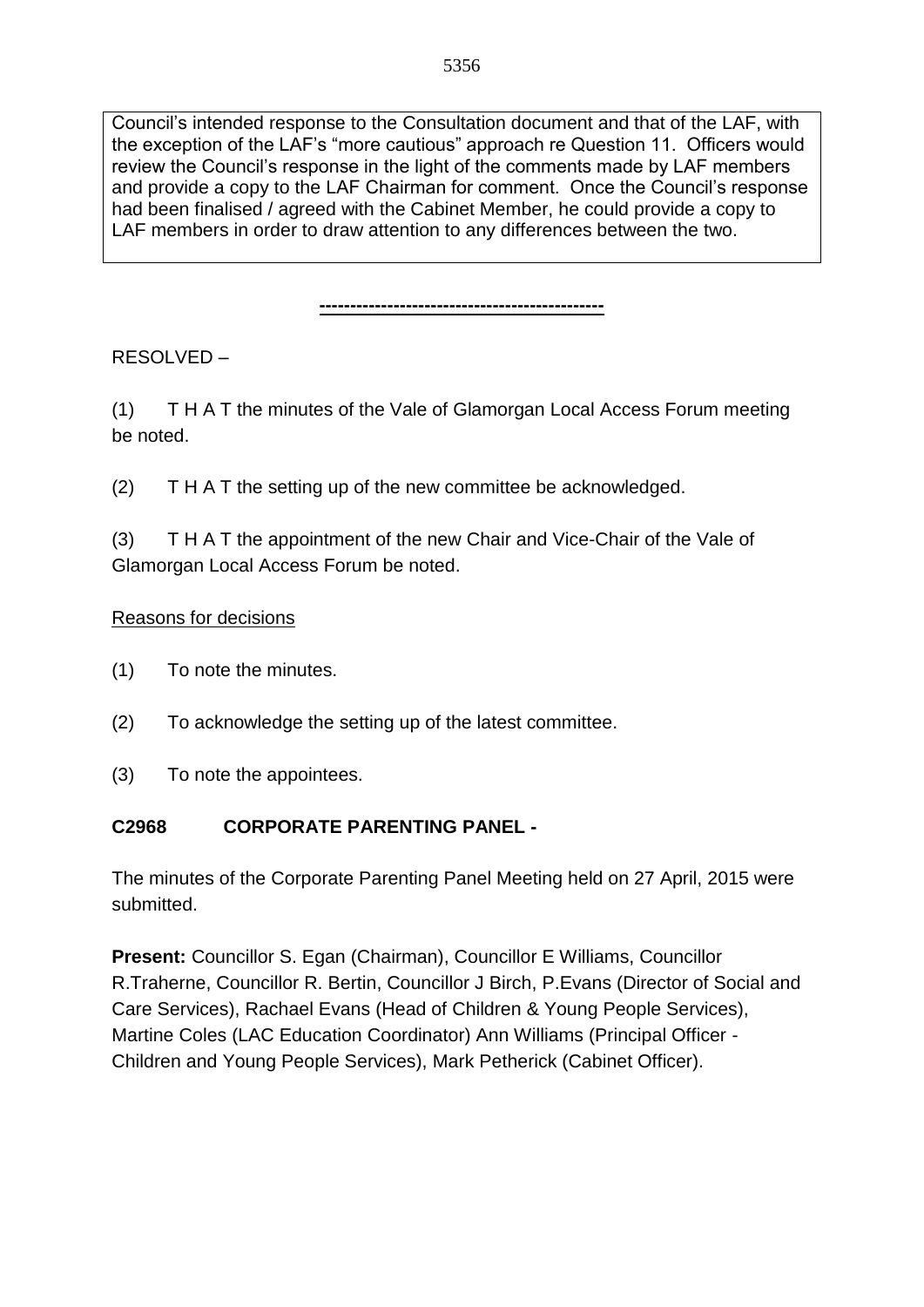|     |                                                                                                                                                                                              | <b>Actions</b>                                  |
|-----|----------------------------------------------------------------------------------------------------------------------------------------------------------------------------------------------|-------------------------------------------------|
| (1) | <b>Apologies for absence</b>                                                                                                                                                                 |                                                 |
| 1.1 | Councillor C Elmore, Councillor V Hartrey, Mike Glavin<br>(Head of School Improvement and Inclusion).<br>Councillor S Egan, chaired the meeting in the absence of                            |                                                 |
|     | <b>Councillor Elmore.</b>                                                                                                                                                                    |                                                 |
| (2) | <b>Minutes and Matters Arising 15 December 2014</b>                                                                                                                                          |                                                 |
| 2.1 | The minutes of 15 December 2014 meeting were agreed<br>as a correct record.                                                                                                                  | All agreed                                      |
| (3) | <b>Raising the Ambitions and Educational Attainment of</b><br>Children who are looked after in Wales -<br><b>Consultation Response - Martine Coles and Alison</b><br><b>Macdonald</b>        |                                                 |
| 3.1 | MC and AM presented the above consultation document<br>to panel meetings and discussed each point of the<br>document with members. The document was attached at<br>Appendix 1 to the report. | All members<br>agreed                           |
|     | The panel gave thanks to MC / AM and agreed that the<br>response to the document would be shared with<br>members before being submitted to Welsh Government<br>by the 4 May 2015 deadline.   | Response to be<br>circulated to<br>Members - MC |
| (4) | Developing a Corporate Parenting Strategy - Rachel<br><b>Evans</b>                                                                                                                           |                                                 |
| 4.1 | RE presented the above paper on Developing a<br>Corporate Parenting Strategy.                                                                                                                |                                                 |
|     | The paper outlined the current position of the Panel<br>within the Vale of Glamorgan compared with other<br><b>Councils Panels across Wales.</b>                                             |                                                 |
|     | Responses were only received from 11 out of the 22<br>authorities, only 3 of these had a Corporate Parenting                                                                                 |                                                 |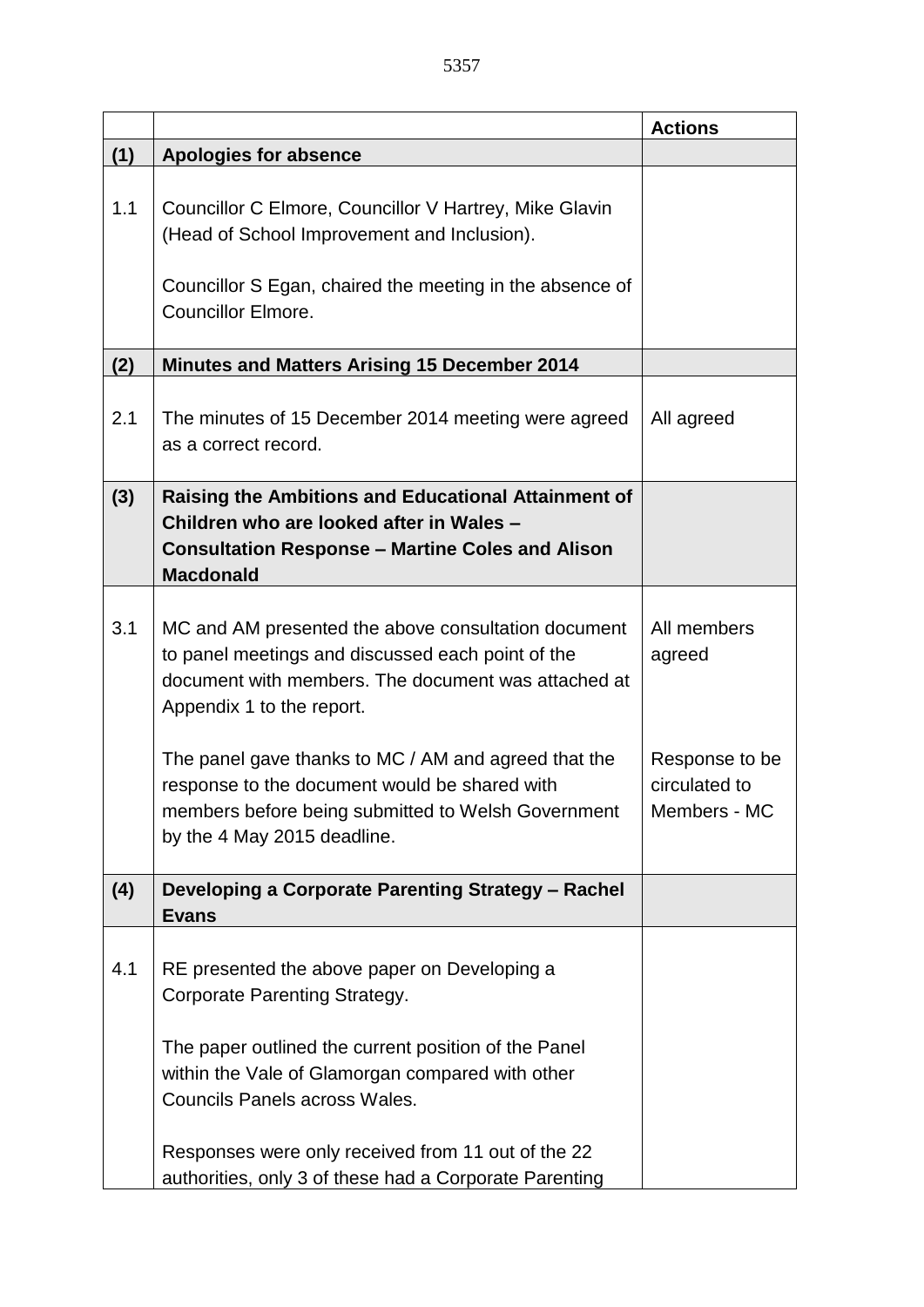|     | Strategy, and the remaining 8 all had terms of reference.                                                                                                                                                                                                                                                        |                                                                |
|-----|------------------------------------------------------------------------------------------------------------------------------------------------------------------------------------------------------------------------------------------------------------------------------------------------------------------|----------------------------------------------------------------|
|     | The paper also highlighted areas such as priorities for<br>the panel, membership, defining priorities, and<br>accountabilities.                                                                                                                                                                                  |                                                                |
|     | Both RT and JB suggested that it would be a good idea<br>for a foster carer or young person to attend each meeting<br>to have a perspective from them which would be useful<br>for the panel.                                                                                                                    |                                                                |
|     | It was agreed that it would be a good idea to hold a<br>workshop for Members and to invite all Councillors to<br>discuss the way forward in terms of developing the<br>Council's Corporate Parenting Strategy.                                                                                                   | MP to organise<br>workshop panel<br>and advise all<br>Members. |
| (5) | <b>Foster Carer Recognition Event - Feedback from</b><br>attendees                                                                                                                                                                                                                                               |                                                                |
| 5.1 | SE, RT, RB confirmed that the event was a great<br>success; they all thought the venue was appropriate and<br>that the event was enjoyed by all those who attended.                                                                                                                                              |                                                                |
|     | Feedback from foster carers was that they were grateful<br>for the event and felt valued by the Council.                                                                                                                                                                                                         |                                                                |
|     | All members agreed that the event should be held<br>annually.                                                                                                                                                                                                                                                    | All Members<br>agreed                                          |
| (6) | Developing a National Approach to Advocacy -<br><b>Cabinet Report</b>                                                                                                                                                                                                                                            |                                                                |
| 6.1 | Members were presented with the above report that was<br>to be submitted to Cabinet on the 11 <sup>th</sup> of May 2015.                                                                                                                                                                                         | All Members<br>noted.                                          |
|     | The report was to make Cabinet aware of work being<br>undertaken to develop a national approach to the<br>provision of independent advocacy to some groups of<br>children and young people and of the immediate<br>implications for the contractual arrangements currently in<br>place in the Vale of Glamorgan. |                                                                |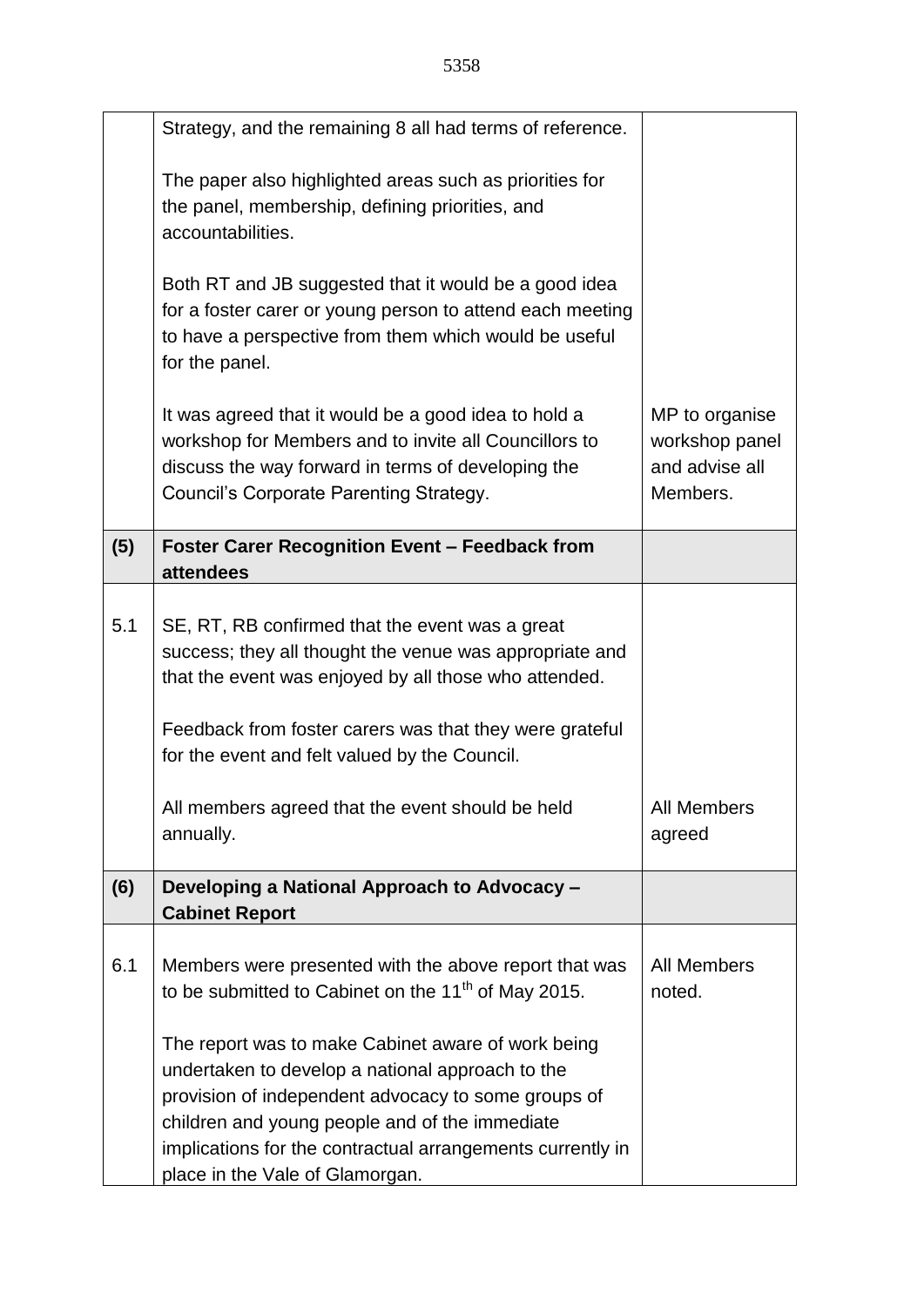|     | The report also sought Cabinet approval for extending,<br>until 31 March, 2017, the existing contractual<br>arrangement with the National Youth Advocacy Service<br>(NYAS) for the provision of independent advocacy<br>services to children and young people, in line with<br><b>Financial Control Regulations and Contract Standing</b><br>Orders.                                                                                                                                                                                                                                                                                              |  |
|-----|---------------------------------------------------------------------------------------------------------------------------------------------------------------------------------------------------------------------------------------------------------------------------------------------------------------------------------------------------------------------------------------------------------------------------------------------------------------------------------------------------------------------------------------------------------------------------------------------------------------------------------------------------|--|
| (7) | 'It's My Life' - Children's Commissioner for Wales -<br><b>Karen Conway</b>                                                                                                                                                                                                                                                                                                                                                                                                                                                                                                                                                                       |  |
| 7.1 | KC presented the above paper to the panel.<br>The paper provided feedback on All-Wales Care Leavers<br>Events held at various venues during July and August<br>2014.<br>Atlantic College, Llantwit Major in South Wales played<br>host to events that brought nearly 100 young people<br>from across Wales together who were in foster care,<br>residential care or who had left care.<br>The aim of the events were to explore the issues that<br>young people faced when they started to plan to leave<br>care and live independently and to identify evidence of<br>good practice.<br>The full paper was attached at Appendix 2 to the report. |  |
| (8) | <b>Any Other Business</b>                                                                                                                                                                                                                                                                                                                                                                                                                                                                                                                                                                                                                         |  |
|     |                                                                                                                                                                                                                                                                                                                                                                                                                                                                                                                                                                                                                                                   |  |

| (8) | <b>Any Other Business</b>                                                                               |                       |
|-----|---------------------------------------------------------------------------------------------------------|-----------------------|
| 8.1 | No other business was reported.                                                                         |                       |
| (9) | <b>Next Meeting Dates 2014</b>                                                                          |                       |
| 9.1 | The next meeting will be replaced by the Corporate<br>Parenting Panel Workshop date to be confirmed and | All Agreed            |
|     | circulated by MP.                                                                                       | MP to circulate       |
|     |                                                                                                         | to all once<br>agreed |
|     |                                                                                                         |                       |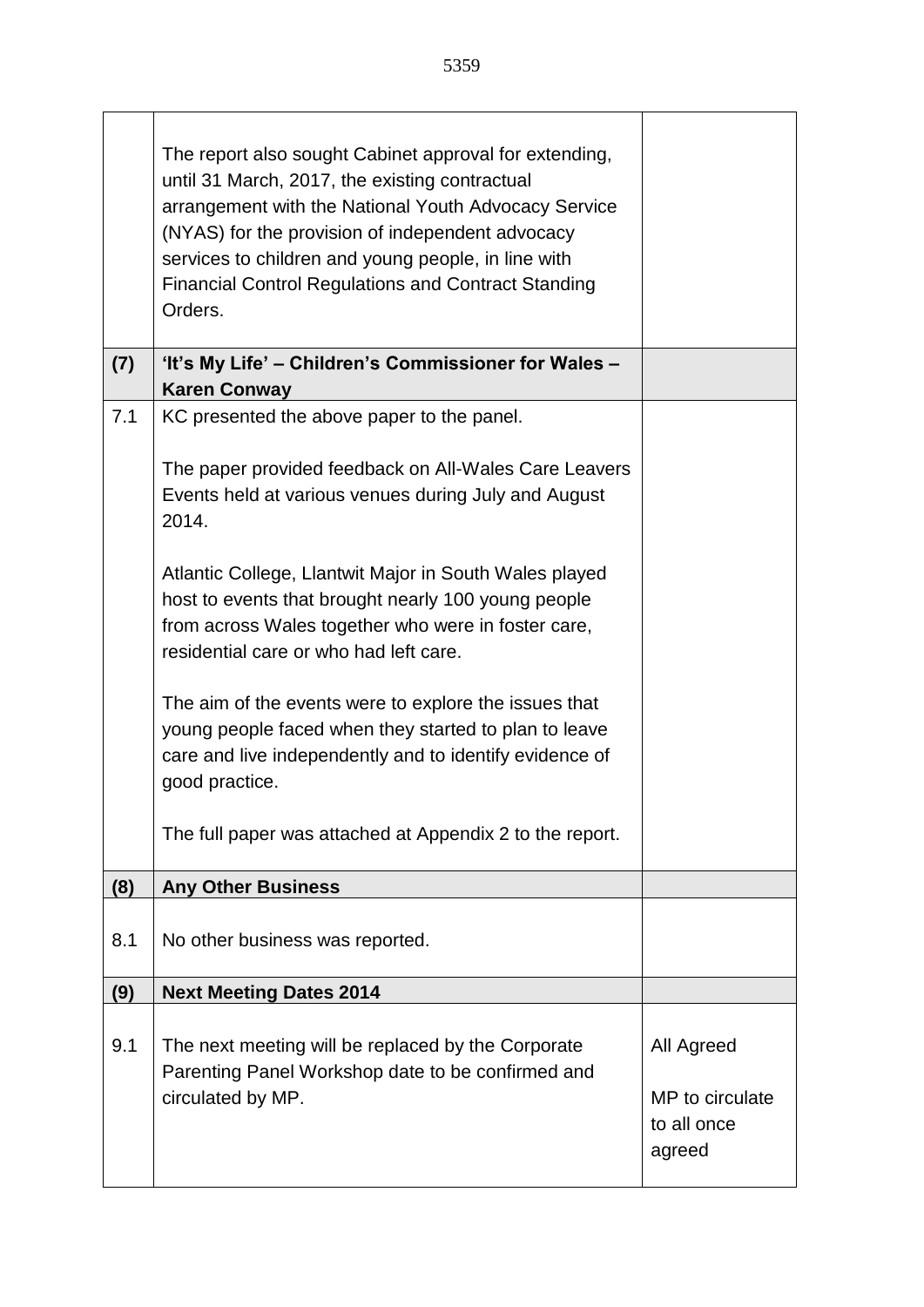**----------------------------------------------**

RESOLVED – T H A T the minutes of the Corporate Parenting Panel be noted.

Reason for decision

To note the minutes.

# **C2969 GOVERNOR TRAINING REPORT 2014/15 AND UPDATE ON STRATEGIC APPOINTMENT OF LA GOVERNORS (REF) -**

The Scrutiny Committee (Lifelong Learning) on 12 October, 2015 considered the above report of the Director of Learning and Skills.

The Chairman commenced by welcoming the report which had been requested by Councillor Ms. K. Edmunds and as a result of Scrutiny performance panel recommendations that an update on the strategic appointment of LA Governors and the training provided be presented to Committee.

The report noted that there were approximately 1,000 Governors managing 57 schools within the Vale of Glamorgan and that Governors play a key role in school improvement. From September 2013, recent legislation had introduced mandatory training for school governors which covered Induction, Data, Chair and Clerk training and was a major focus of the Vale Governor Training Programme.

The strategic appointment of LA Governors had been introduced in September 2014 to more effectively match Governors to vacancies on Governing Bodies via a skills analysis exercise.

With specific regard to training provided to date a total of 30 courses had been held in 2014/15 which covered 11 different topics ranging from Chair training for experienced Governors to Induction training for newly appointed Governors. All courses were run at the Civic Offices, Barry at no cost to participants and were delivered at various times, mostly during the evening to maximise attendance as many Governors work during the day. Courses lasted around two hours each and whilst the method of delivery varied by course and trainer, interaction and sharing of good practice was positively encouraged to ensure the maximum benefit for attendees.

Appendix 1 to the report provided full details of the courses undertaken, attendee numbers and an analysis of the forms received. The analysis of the completed evaluation forms indicated that a very high number of Governors rated the training (both mandatory and other topics) as either good or very good against each of the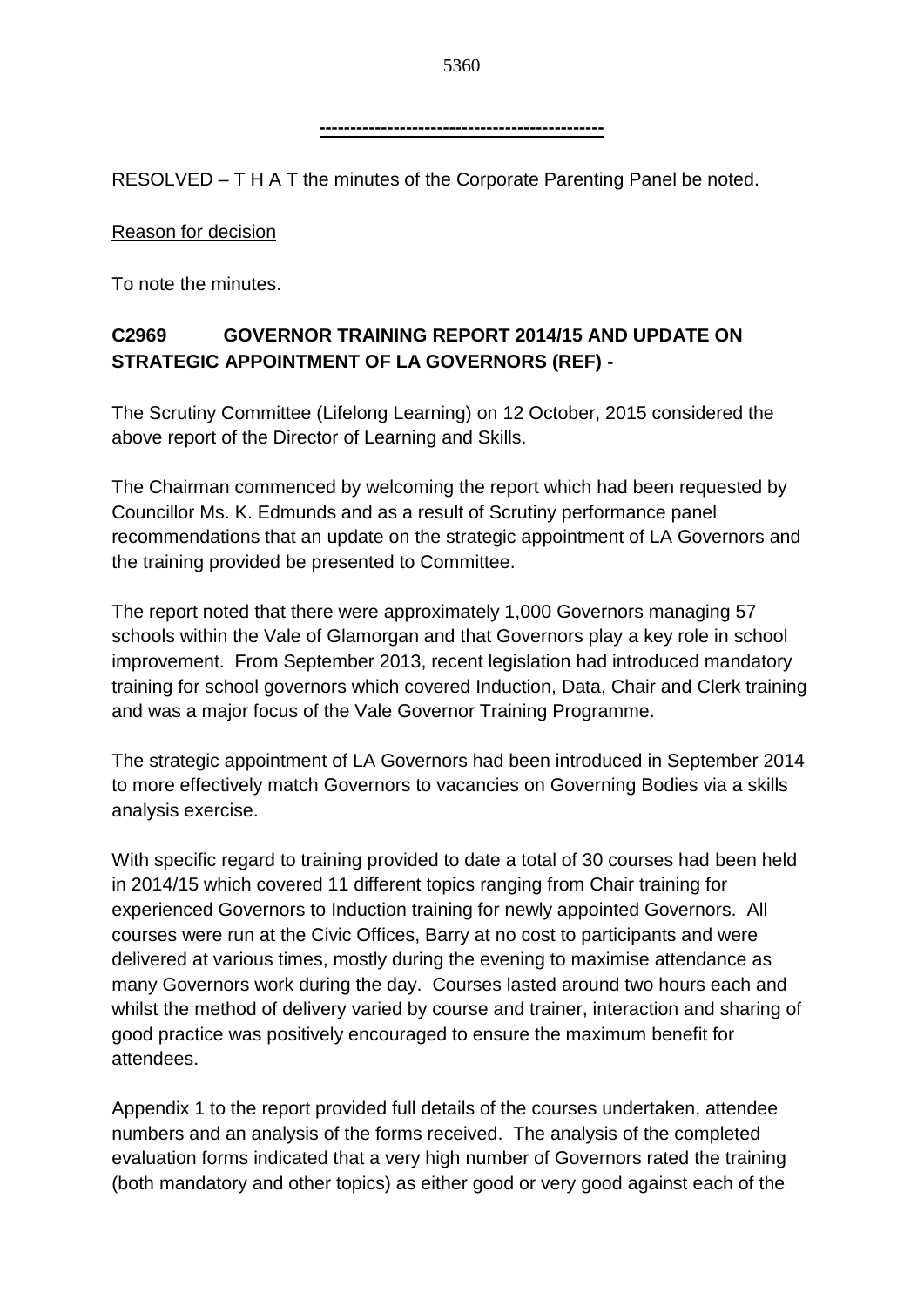three questions asked on the form. An example of the evaluation form was given at Appendix 2 to the report. As well as the training opportunities listed on Appendix 1 to the report, Vale Governors were also invited to attend "Good Governance" briefing sessions at Ty Dysgu during the Spring Term 2015 and the Annual Consortium Conference was held on Friday 6<sup>th</sup> March, 2015 at the Heronston Hotel in Bridgend. However, as written evaluations for these events were not held they had not been included within the statistics in Appendix 1, although feedback from both events had been positive.

The report also highlighted that a more regional approach to Governor Support via the Central South Consortium had been in place since 1<sup>st</sup> April 2014 resulting in Consultant Governors recently being appointed who will be deployed to work alongside governing bodies of schools in red and amber categories where required from September 2015. Three experienced Vale Governors had also been appointed as Consultant Governors. Since September e- learning for all elements of the mandatory training was available to any Governors who could not attend training sessions. Further briefing sessions for Governors were also to be held at Ty Dysgu during the Autumn and Spring Terms with further details would be circulated when available. The Autumn Term sessions would cover the National School Categorisation System and implications for Governing Bodies. The flyer for these events was on the Council's website alongside the training programme and all Governors had been emailed the link.

The revised policy for the appointment of LA Governors had been introduced to ensure a more strategic approach to these appointments by requesting schools with vacancies to complete a register of need and all applicants must now complete a skills register. The Appointments Panel use a "map and gap" approach to ensure that the Governing Bodies of schools in greatest need are better supported with specific expertise and experience. This was a more strategic and prioritised approach to LA Governor selection and one which was more sharply focused on the specific challenges faced by individual schools. The Appointment of Local Authority Governor's Advisory Panel had met twice since the introduction of the revised policy from September 2014, on  $22<sup>nd</sup>$  October, 2014 and  $25<sup>th</sup>$  February, 2015.

The Local Authority, using its statutory powers of intervention, had also appointed two additional LA Governors to Eagleswell Primary School in July 2014 to be in place for the 2014/15 academic year. These appointments were made following the placement of the school in the Estyn category of significant improvement. The school was removed from that category following an Estyn monitoring visit in February 2015. The two Governors provided useful feedback to inform future appointments of this type.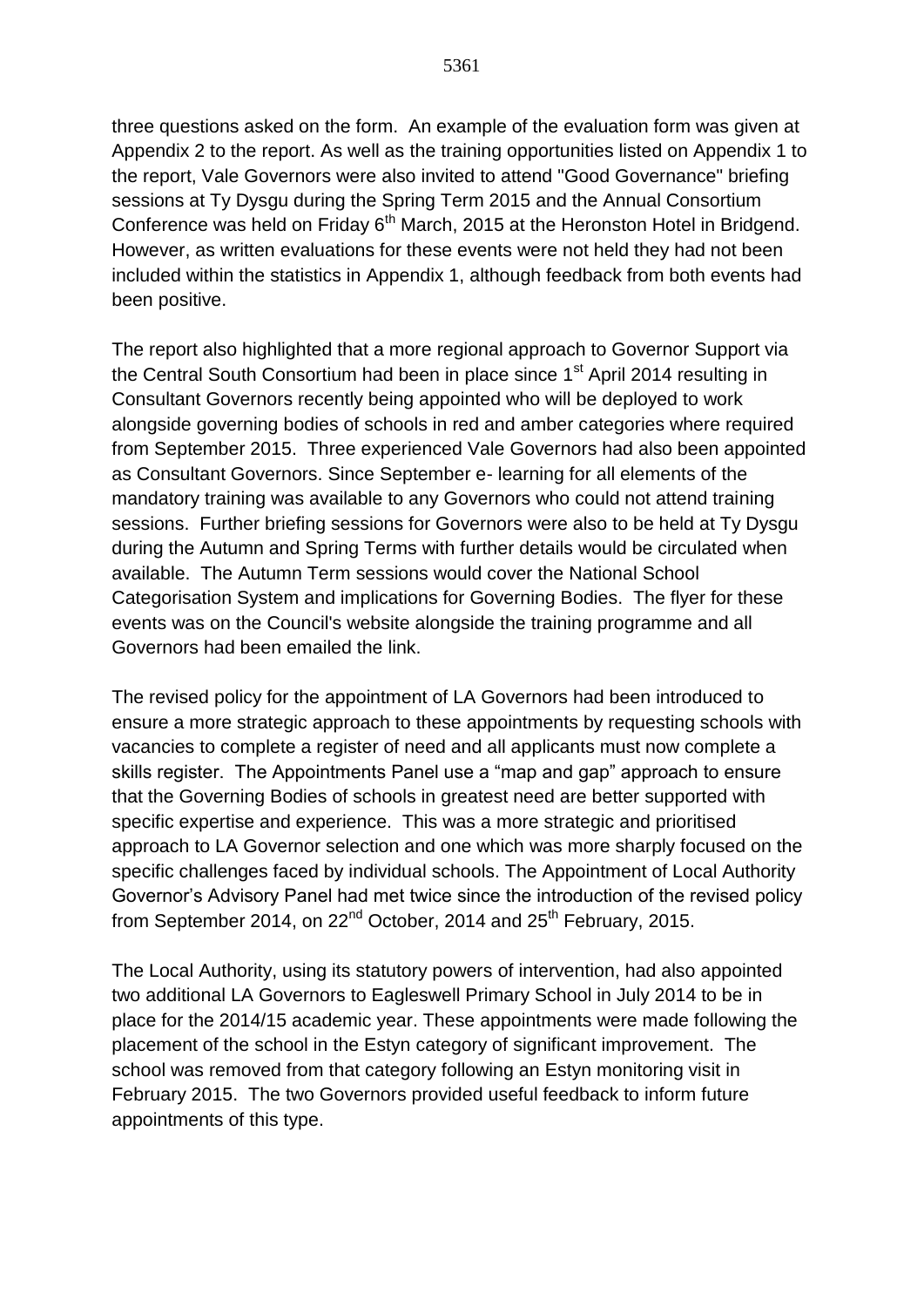The Head of School Improvement and Inclusion advised that it was too early on in the process to detail the impact of the new appointments process, although he could confirm that the appointments were being made having regard to the skills match and the detail provided on the evaluation form.

Members welcomed the report and the detail contained therein and noted that the report would be presented on an annual basis to the Scrutiny Committee. However, a Member who had raised issues previously regarding Governor training although welcoming the report, stated that they were aware from discussions that some Governors were largely unaware of the challenging role they had, and they hoped this would be rectified in the future by the training programme being offered.

Following consideration of the report, it was subsequently

### RECOMMENDED –

(1) T H A T the information on Governor training for the 2014/15 academic year and the update on the strategic appointment of LA Governors introduced in September 2014 be noted.

(2) T H A T a report on Governor training and an update on the strategic appointment of LA Governors be presented on an annual basis in September each year to the Scrutiny Committee.

(3) T H A T Cabinet be advised of the contents of the report and the work being undertaken in relation to Governor training, which had been requested by the Scrutiny Committee.

### Reasons for recommendations

(1) In view of the contents contained therein.

(2) In order that the Scrutiny Committee can ensure effective monitoring on an annual basis.

**----------------------------------------------**

(3) To apprise Cabinet.

Cabinet, having considered the recommendations of the Scrutiny Committee (Lifelong Learning)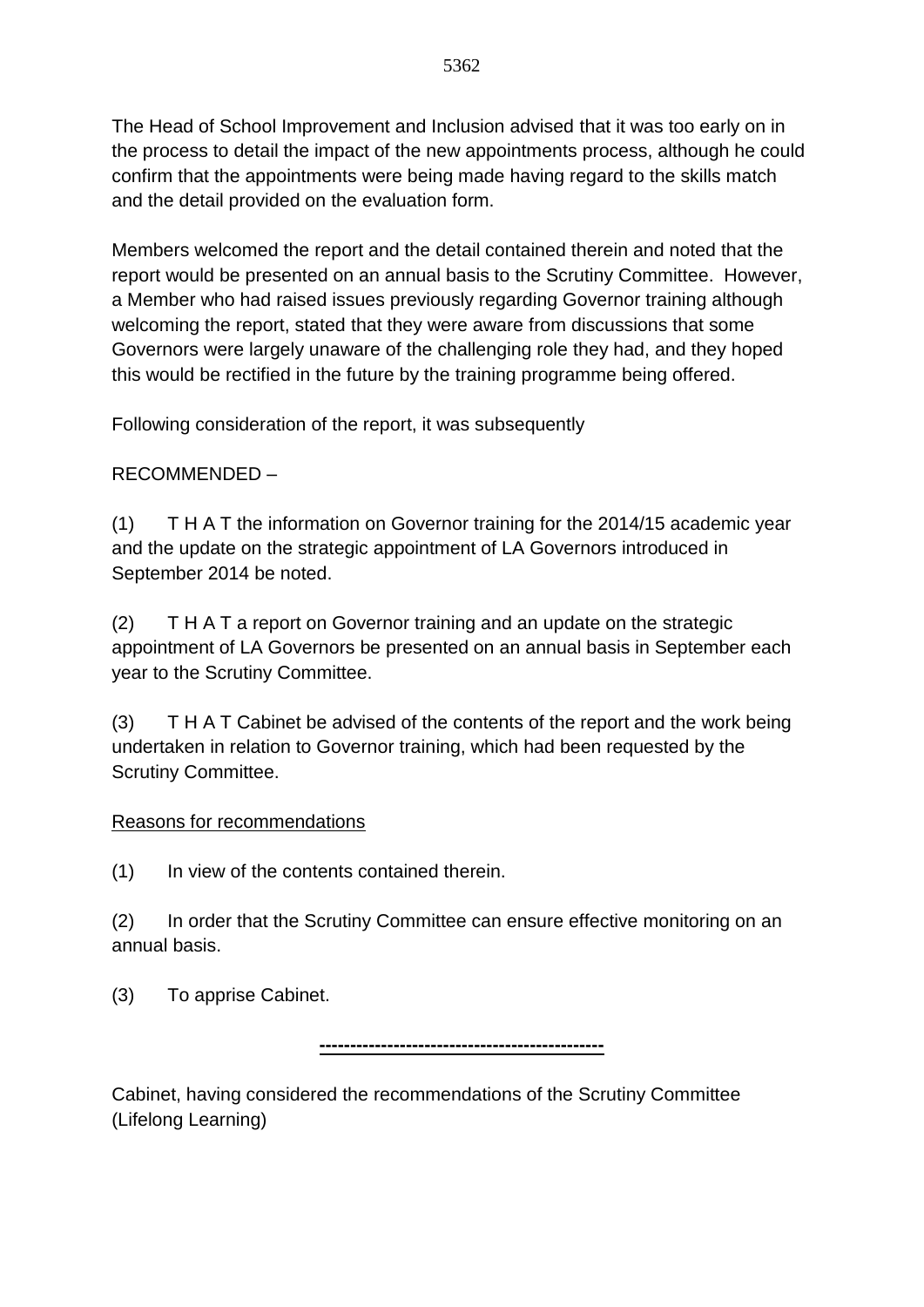RESOLVED – T H A T the changes in the appointment of Governors and the Governor training requirements, including the progress made so far, be noted.

### Reason for decision

To note the changes to Governor appointments and training.

## **C2970 PROPOSAL TO TRANSFORM SECONDARY EDUCATION IN BARRY (REF) -**

The Scrutiny Committee (Lifelong Learning) on 12 October, 2015 considered the above report.

Cabinet had referred the report to the Scrutiny Committee on 5<sup>th</sup> October 2015 for information. The report outlined the outcome of the recent consultation exercise that had been undertaken to transform secondary education in Barry.

The report highlighted that secondary education in Barry was presently provided by four schools:

- Barry Comprehensive for boys aged 11-16 years, with a partially mixed  $6^{\text{th}}$  form.
- Bryn Hafren Comprehensive for girls aged 11-16 years, with a partially mixed 6th form.
- St Richard Gwyn Roman Catholic Comprehensive for boys and girls aged 11-16 years.
- Ysgol Gymraeg Bro Morgannwg for boys and girls aged 3-18 years taught in the Welsh language. Ysgol Gymraeg Nant Talwg amalgamated with Ysgol Gyfun Bro Morgannwg on 1<sup>st</sup> September, 2015.

The consultation however, and the report did not include any proposals affecting St. Richard Gwyn Roman Catholic Comprehensive School.

A consultation to establish the extent of local support for the principle of coeducation was undertaken in 2013 and Cabinet had considered the response to that consultation at its meeting on 16<sup>th</sup> December, 2013 (Cabinet Minute C2124). In response to this consultation, Cabinet had resolved to establish a Project Board to begin a programme of work to develop detailed proposals for a change to coeducational secondary schooling in Barry. The Project Board developed a proposal, which also included the expansion of Welsh medium secondary education. This was presented to Cabinet for consideration on 23<sup>rd</sup> February. 2015.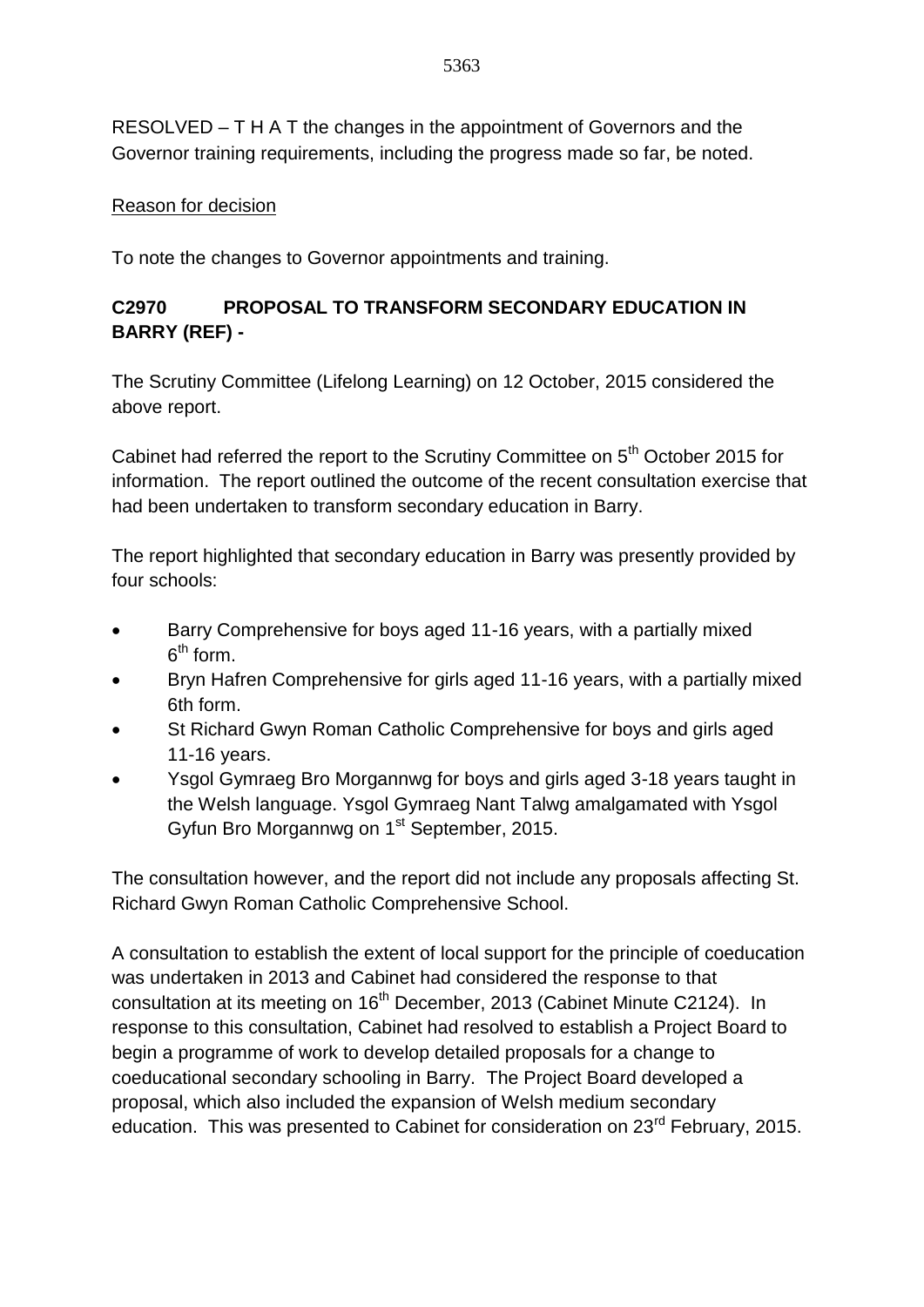As a consequence and following due consideration, Cabinet resolved that a consultation would take place from  $11<sup>th</sup>$  May, 2015 for a period of 8 weeks to assess the level of support for the proposals to transform secondary education in Barry as outlined above (Cabinet Minute C2662). The consultation exercise followed the requirements of the School Standards and Organisation (Wales) Act 2013 and School Organisation Code 2013. The report was also referred to Scrutiny Committees (Corporate Resources) and (Lifelong Learning) for consideration as part of the consultation process.

In accordance with the statutory process outlined in the School Organisation Code 2013, a consultation report must be published within 13 weeks of the end of the period allowed for response to the consultation exercise. The report must be published electronically and hard copies must be made available on request. All prescribed consultees must either receive a hard copy or be e-mailed a link to the relevant website. The publication of the consultation report must take place before any proposal is published. The consultation was undertaken between 11<sup>th</sup> May and  $6<sup>th</sup>$  July, 2015 and consultees were issued with a hard copy of the document which was also published on the Council's website. There had also been extensive social media coverage of the consultation.

Meetings were held with staff and governors at each of the three secondary schools and the primary schools included in the proposal. Drop in sessions were held on  $2^{nd}$ ,  $3<sup>rd</sup>$  and 10<sup>th</sup> June, 2015.

The report highlighted that appropriate consultation had taken place with prescribed consultees, young people of the four schools (Barry Comprehensive, Bryn Hafren, Ysgol Gyfun Bro Morgannwg and Ysgol Gymraeg Nant Talwg) affected by the proposal and with children attending the feeder primary schools linked to the English and Welsh medium secondary schools in Barry.

Age appropriate consultation workshops were undertaken with 497 children from the English and Welsh medium feeder primary schools. Consultation sessions were undertaken with the school council of Ysgol Gyfun Bro Morgannwg and Ysgol Gymraeg Nant Talwg and the school parliaments of Barry and Bryn Hafren Comprehensive Schools. Drop in sessions with council officers were also provided for pupils of the three secondary schools. Workshops were held with the Vale of Glamorgan Youth Forum and the Vale of Glamorgan Youth Cabinet.

The Authority received 604 individual responses on the official response form by the closing date. The Authority also received 15 responses from consultees not using the official response form. The Authority received responses from the three Governing Bodies of the four schools included in the proposal. The Authority received 753 individual responses through the young people's response form. A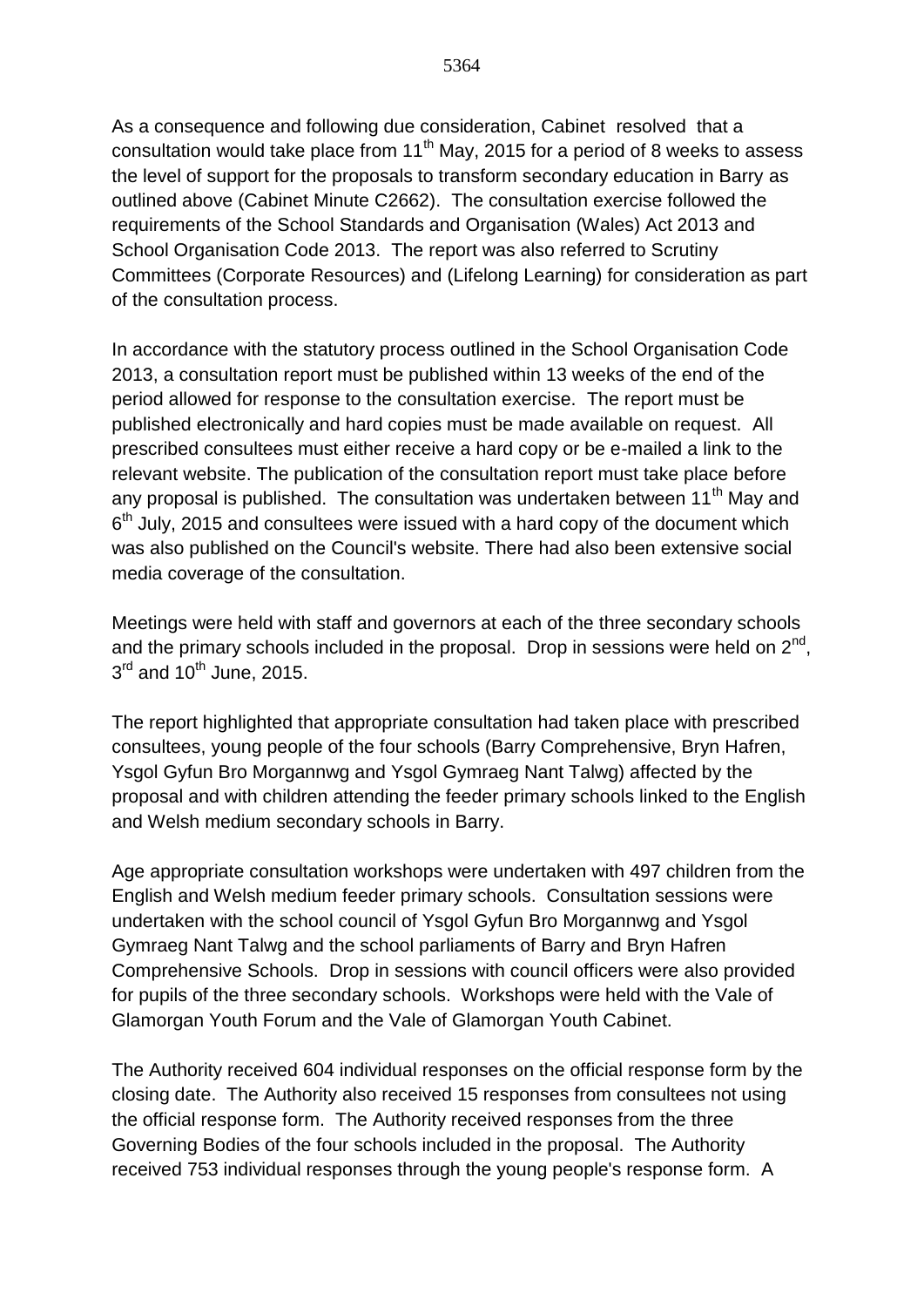petition signed by 60 pupils attending Bryn Hafren Comprehensive School was also received.

The consultation asked consultees to respond to four questions:

- i. Do you support the proposal to create a new mixed comprehensive community school through the amalgamation of Barry and Bryn Hafren comprehensive schools from September 2017?
- ii. Do you support the proposal to expand Ysgol Gyfun Bro Morgannwg to meet the increased demand for places?
- iii. Do you support the proposal, subject to funding, to relocate Ysgol Gyfun Bro Morgannwg and Ysgol Gymraeg Nant Talwg to the current site of Bryn Hafren comprehensive school and the new mixed-sex comprehensive school to the current site of Barry comprehensive school, Ysgol Gyfun Bro Morgannwg and Ysgol Gymraeg Nant Talwg?
- iv. Would your response to questions 1 and/or 2 change if funding was not available to create the two school campuses as described under question 3?

Of the 596 individual responses to question 1, 429 (72%) were opposed and 167 (28%) were in favour. Of the 590 individual responses to question 2, 299 (50.7%) were in support and 291 (49.3%) were opposed. Of the 595 individual responses to question 3, 488 (82%) were opposed and 107 (18%) were in favour. Of the 583 individual responses to question 4, 503 (86.3%) said their view would not change and 80 (13.7%) said that their view would change.

Of the 696 young people's individual responses to the proposal to create a new mixed sex community comprehensive school 422 (60.6%) were opposed, 173 (24.9%) were in favour and 101 (14.5%) did not know. Of the 685 young people's individual responses to the proposal to host the new mixed English medium comprehensive school on the current site of Barry Comprehensive School, Ysgol Gyfun Bro Morgannwg and Ysgol Gymraeg Nant Talwg, 477 (69.9%) were opposed, 101 (14.7%) were in favour and 107 (15.6%) did not know. Of the 180 young people's individual responses to the proposal to expand Ysgol Gyfun Bro Morgannwg, 54 (30%) were opposed, 86 (47.8%) were in favour and 40 (22.2%) did not know. Of the 186 young people's individual responses to the proposal to relocate Ysgol Gyfun Bro Morgannwg and Ysgol Gymraeg Nant Talwg to the current site of Bryn Hafren Comprehensive School, 110 (59.1%) were opposed, 46 (27.7%) were in favour and 30 (16.1%) did not know.

Key concerns relating to the proposal centred on:

 the size of the proposed English-medium school and its effect on standards of education;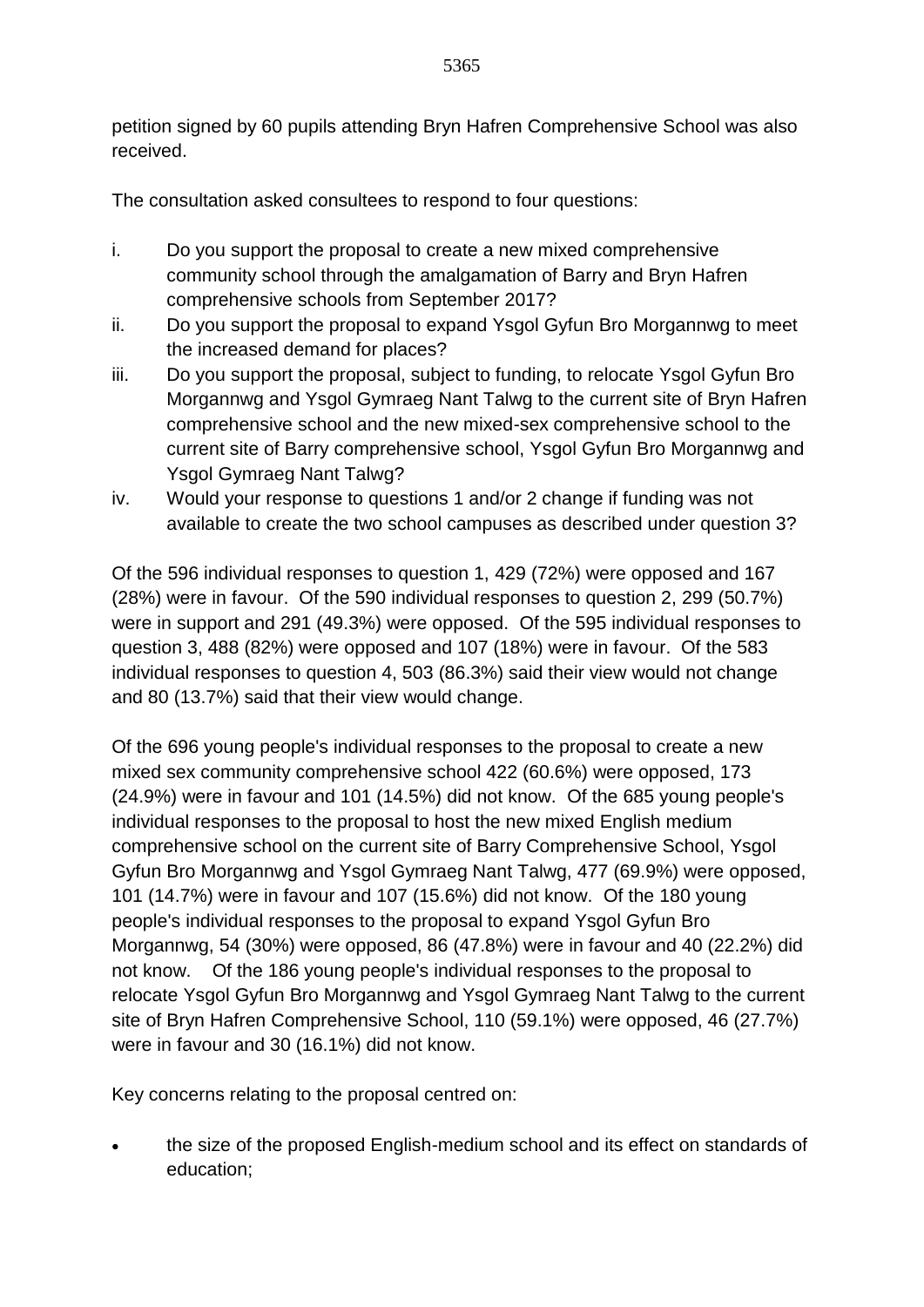- lack of information about the transition period 2017-2020 for the Englishmedium school;
- the location of the expanded Welsh-medium secondary school;
- uncertainty of securing funding from Welsh Government;
- concern that there could be less breadth of subjects on offer at Key Stage 3, GCSE and A level at the proposed English-medium school.

In light of the opposition to key aspects of the Council's proposals, it appeared that it would not be possible to secure wide support to implement the current proposals on education grounds. The response to the consultation also indicated that although the majority of respondents were not in favour of the proposal to establish a single sex English medium school through the amalgamation of Barry and Bryn Hafren Comprehensive Schools, a significant proportion of these did however support coeducation and expressed a preference for Option 3, this being the provision of two separate English medium schools on separate sites and the expansion of Ysgol Bro Morgannwg on its current site.

As a result, given the responses to the consultation, it had therefore been recommended to Cabinet that further work was now undertaken to consider whether there was merit in developing a revised proposal based on the principles of Option 3. The consultation document attached at Appendix A to the report also included information about the current condition of the three secondary school buildings. The condition of Barry Comprehensive School building was categorised as "poor" and the work required to address issues was more extensive than that required to the other secondary school buildings included in the proposals.

At the Cabinet meeting on  $5<sup>th</sup>$  October, the Cabinet Member for Children's Services and Schools concluded that the council was committed to invest significant sums of money into education in Barry in the short term and further highlighted that a capital fund would be set up for Barry Comprehensive School for improvements.

Cabinet subsequently resolved

**"(2) That it be agreed not to publish a statutory public notice but instead refer the proposal back to a new Barry Secondary School Transformation Board as set out in paragraph 27 of the report, to include the Director of Learning and Skills, with the aim of considering further proposals, having particular regard to principles contained within option 3, as outlined in the consultation document, for further consideration by Cabinet at a later date.**

**(3) That in regard of resolution 2 above, delegated authority be granted to the Director of Learning and Skills in consultation with the Cabinet Member for**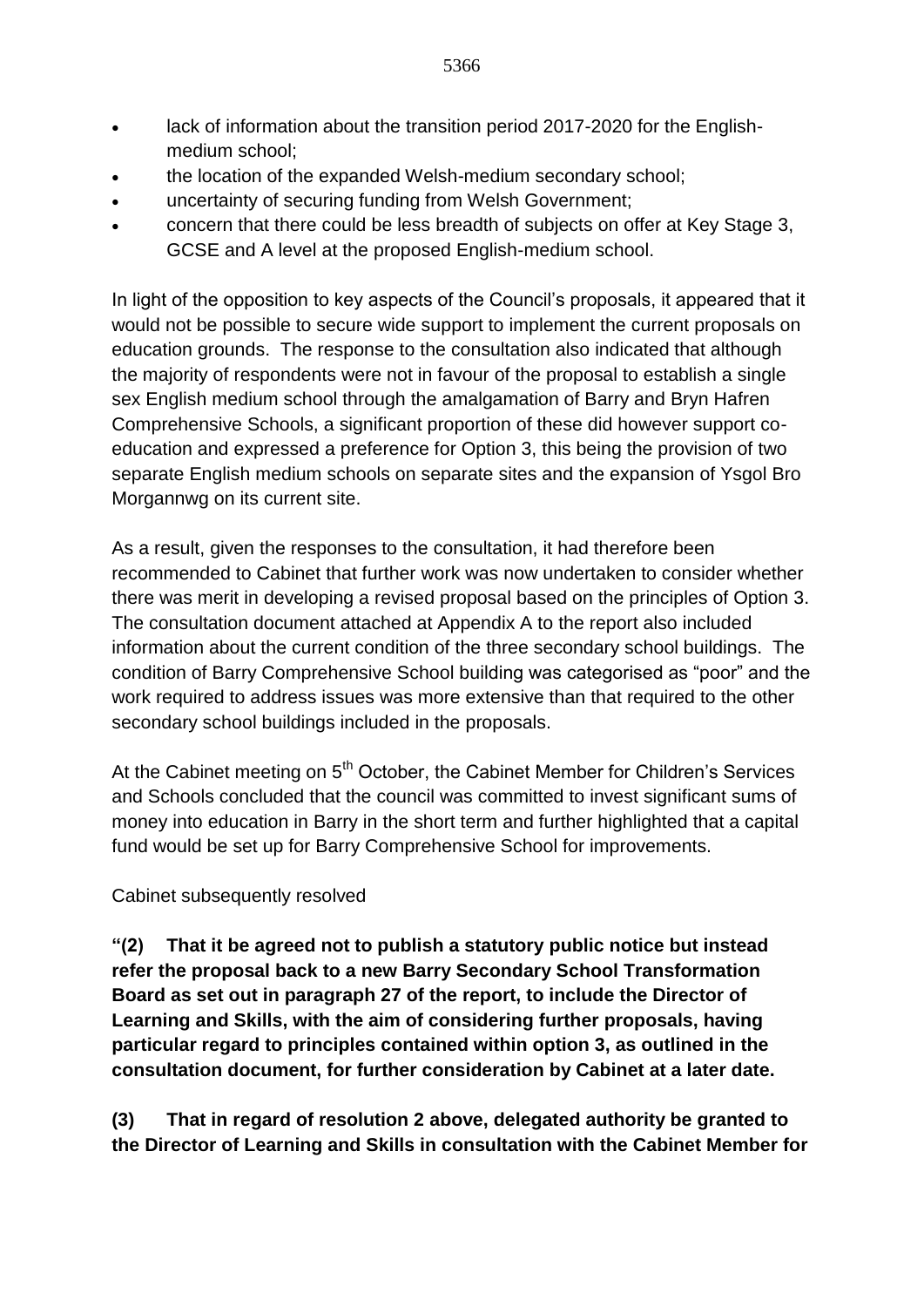**Children's Services and Schools to establish a new Barry Secondary School Transformation Board.**

## **(4) That the development of a programme of work for Barry Comprehensive School be authorised to enable improvements to be made to the learning environment in the short term and that a further report on the proposed programme and estimated funding requirements be presented to Cabinet for further consideration in due course."**

In considering the report, a number of Members expressed their disappointment at the current proposals not being proceeded with for the children of Barry. Their concern related to the delay in the provision for pupils and that they had heard that a number of respondents to the consultation had vested interests in the proposals and, queried whether as a result of that interest the implications for the children had not been fully considered.

The Cabinet Member for Children's Services and Schools ( with permission to speak) stated that he and the Leader of the Council were committed to producing proposals in relation to the expansion of Bro Morgannwg before the Local Government elections in 2017and that further proposals in relation to Barry and Bryn Hafren would also be considered.

A Co-opted Member, made reference to the omission of St. Richard Gwyn as part of the secondary school transformation board but was advised by the Cabinet Member that the Diocese had informed the Council that they had limited funding to support proposals which had required the Council to consider funding for the schools in the poorest condition. The Cabinet Member stated St. Richard Gwyn was therefore not involved on the basis of a priority of need. Barry Comprehensive school had also, through Estyn monitoring, been judged to require significant improvement and there were issues at Bryn Hafren in relation to raising performance for maths.

The Chairman also raised the issue of other schools that had been highlighted by Estyn as having deficiencies, and in particular referred to Ysgol St. Baruc and the lack of catering facilities. The Cabinet Member agreed to set up a meeting with the Head teacher to discuss the issue fully as soon as possible.

With regard to any issues other schools may have regarding their buildings, the Chairman advised Members to write to the Cabinet Member / Director detailing the issues facing their schools. In response, the Cabinet Member advised that to date the current Labour administration since his appointment had increased budgets to schools, established a Victorian Buildings Fund, adopted a winter-asset renewal programme and developed various one off projects and additional projects for a number of schools.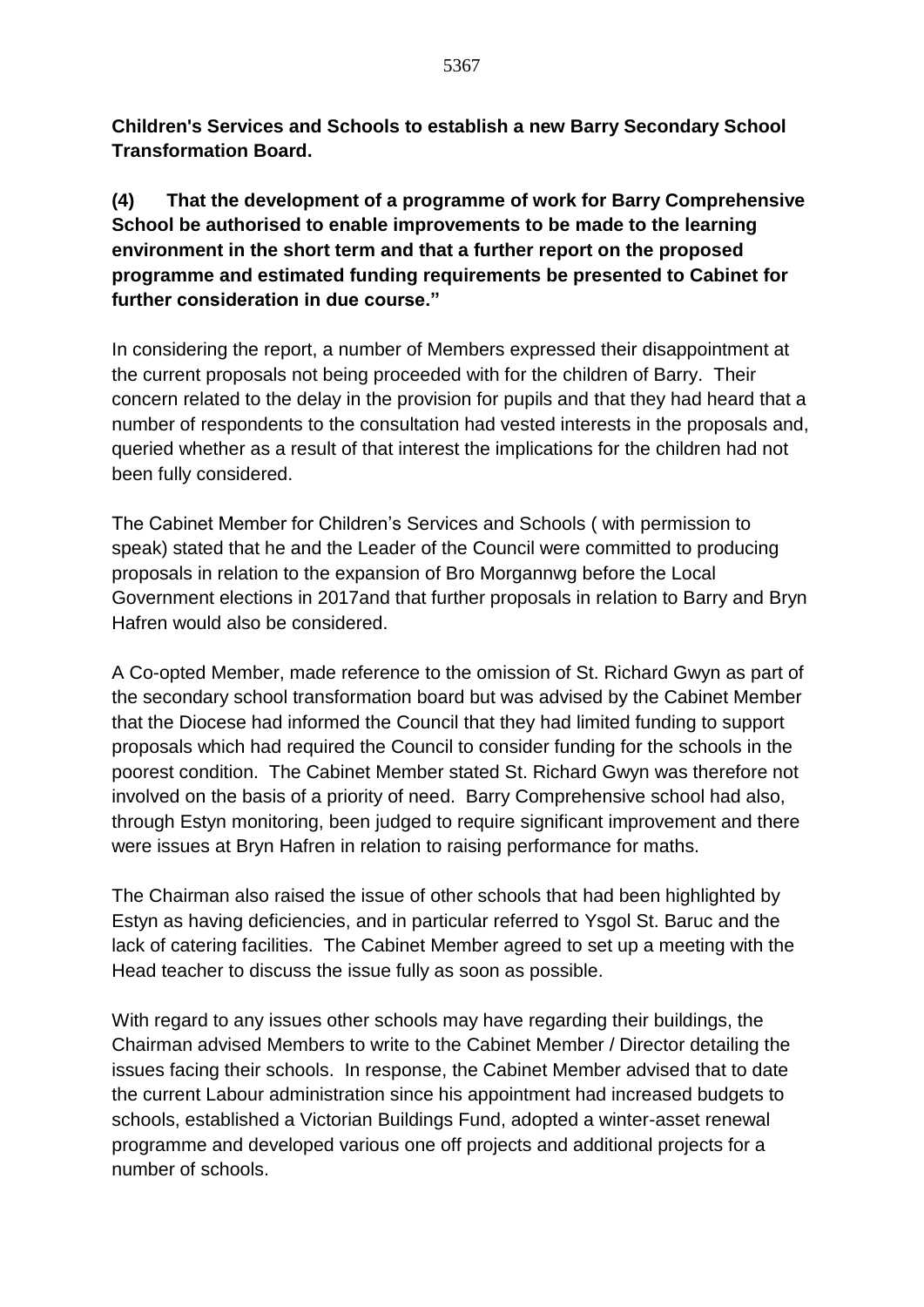In conclusion, the Cabinet Member stated that having considered all the representations including the views of residents of the Vale and young people on the basis of the educational concerns raised as a result of the consultation he confirmed that a new programme board would be established as outlined in paragraph 27 of the report and advised that further consultation would take place on any new proposals that were approved by Cabinet.

Following consideration of the Cabinet reference and report it was

## RECOMMENDED –

(1) T H A T the resolutions of Cabinet be noted.

(2) T H A T Cabinet be informed of the views of the Committee, as outlined above, and that Cabinet be urged to move forward with proposals to transform secondary education in Barry as soon as possible as any delay would have serious consequences for the children of Barry.

(3) T H A T Cabinet be requested to consider other schools where facilities were reported as deficient by Estyn with the request that a programme be devised to address such issues.

### Reason for recommendation

- (1) In recognition of the contents contained therein.
- (2) In view of the Committees concerns regarding undue delay for the children of Barry.
- (3) In order that a programme can be established to address deficiencies in schools as highlighted by Estyn.

**----------------------------------------------**

After presenting this item, the Leader commented that the Cabinet would note and take on board the concerns raised in Recommendation 2 of the Scrutiny Committee (Lifelong Learning), however it was clear from the consultation responses that Cabinet would not to proceed with the 'preferred option'. As indicated previously by the Leader and Cabinet Member for Children's Services and Schools, if consultation responses were against the 'preferred option', the matter would have to be further reviewed. He continued that it was true that misinformation provided by one group, who as the Scrutiny Committee put it had "vested interests in the proposals", may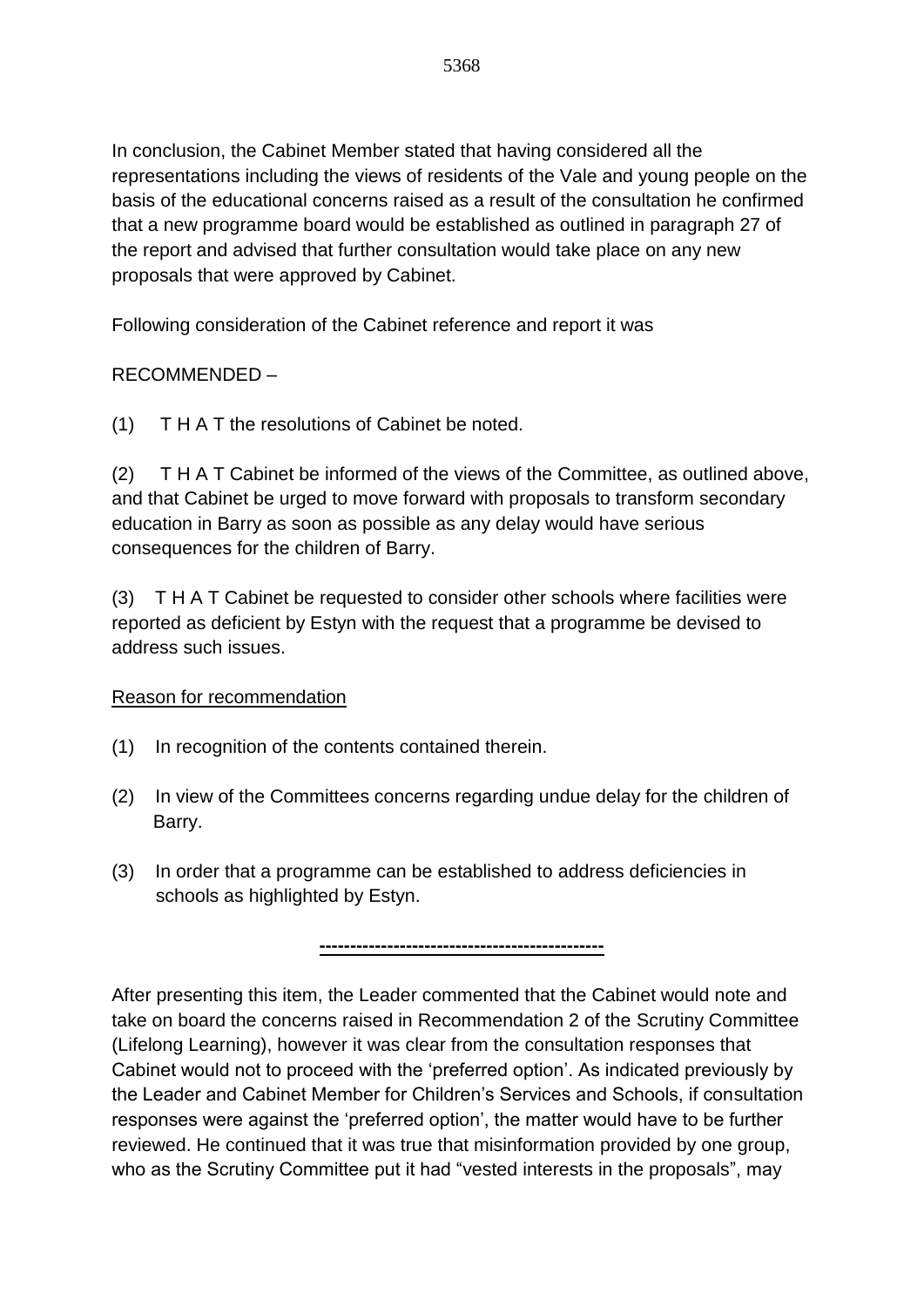have skewed the results. That being the case, the Leader noted that the situation would be further considered on the best way forward in dealing with this issue.

The Leader also noted that in relation the third Recommendation of the Scrutiny Committee (Lifelong Learning), the Cabinet were always mindful of any deficiencies in schools, whether identified by Estyn or otherwise, and would confirm and reiterate the comments made by the Cabinet Member for Children's Services and Schools in the reference, that "to date the current Labour administration since his appointment had increased budgets to schools, established a Victorian Buildings Fund, adopted a winter-asset renewal programme and developed various one off projects and additional projects for a number of schools".

Cabinet, having considered the recommendations of the Scrutiny Committee (Lifelong Learning)

RESOLVED – T H A T the contents of the reference be noted, and that Cabinet take on board the concerns raised in resolution 2 of the same.

### Reason for decision

To note the contents of the report.

## **C2971 RHOOSE POINT PUBLIC OPEN SPACE OUTCOME OF CONSULTATION EXERCISE AND PRPOSED INTRODUCTION OF BYE LAWS – CALL-IN – CABINET, 21 SEPTEMBER 2015 (REF) -**

The Scrutiny Committee (Economy and Environment) on 6 October, 2015 considered the above report.

Prior to the consideration of the call-in, the meeting was adjourned for five minutes in order for copies of the Cabinet minute of 21<sup>st</sup> September 2015 to be made available. On return consideration of the call-in then took place.

Councillor H.J.W. James had advised that due to a prior commitment he was unable to attend the meeting, but had provided written representations which had been forwarded to all Committee Members and all Members of the Council on Friday, 2<sup>nd</sup> October, 2015 further copies were made available at the meeting and had been placed in the public gallery.

The call-in had been requested by Councillor James for the following reasons:

"1. The report sent to Ward Councillors consultation did not include "With the exception of a Designated Area ….."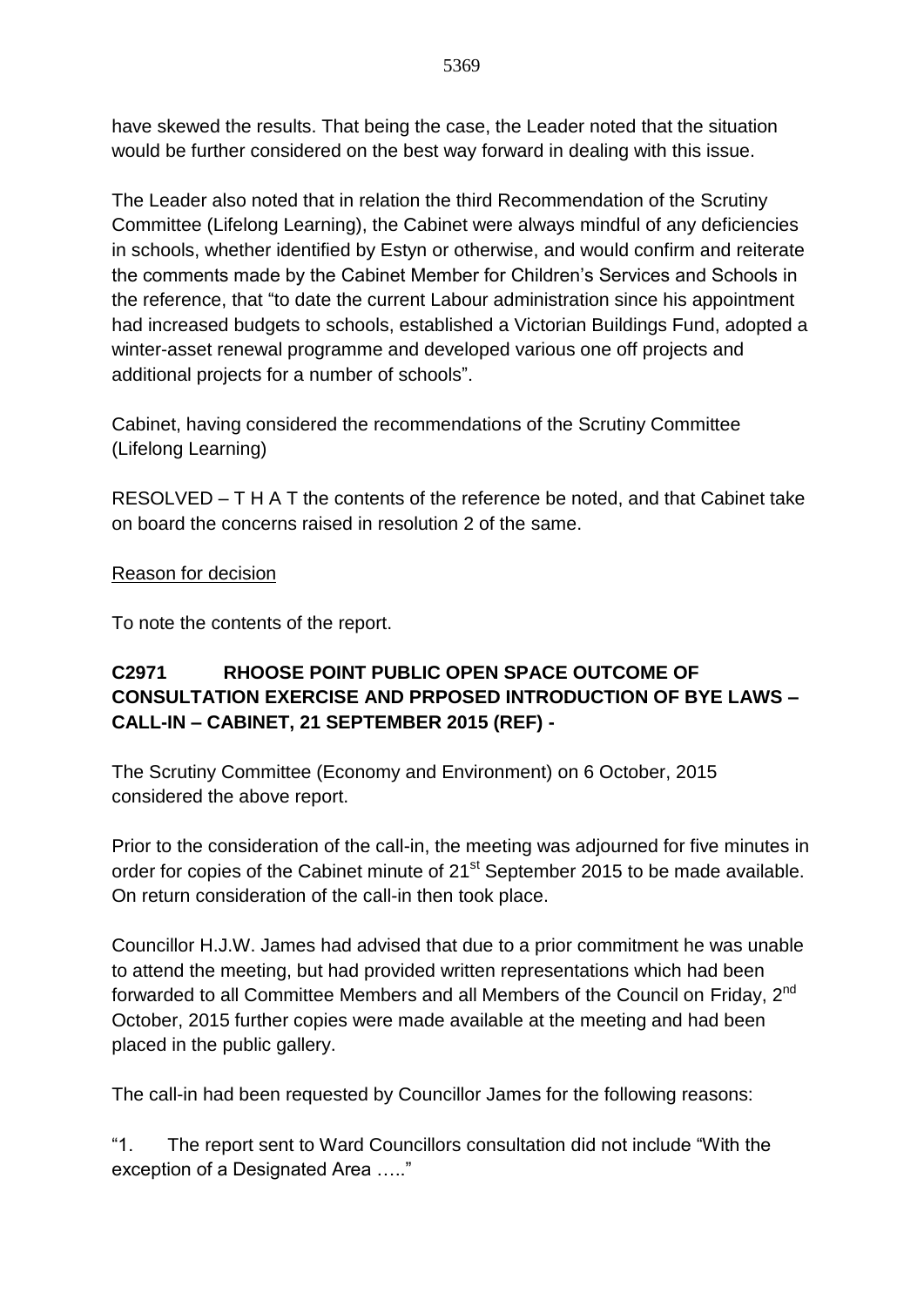2. Rhoose and Rhoose Point residents had no opportunity to comment as decision carried at Cabinet.

3. Implications for Rhoose Point nature area are significant."

Councillor James, in his written submission, advised that the Council had consulted residents and Local Members but the consultation had not included any reference to designating an area for fishing as it had made reference only to the intended bye laws. The wording of resolution (2) had been amended at the Cabinet meeting to read to include the words "with the exception of a designated area for fishing that is provided". Councillor James stated that the wording of resolution (2) disregarded the antisocial activity that had been endured by the residents for many years. A public meeting had been held in Rhoose Community Hall where it had been overwhelmingly voted to ban fishing to protect the interests of the residents "whose lives had been made a misery". The Council had also withdrawn the part time Warden who used "to provide some control and despite recommendations of the Scrutiny Committee (Corporate Resources) for a budget to be identified for the Rhoose Point Nature Reserve, no budget had been introduced. " To this end, residents' "last hope was the introduction of bye laws to control the antisocial activities".

In referring to background information the submission advised stated that the waters were formally in the ownership of Cofton & Son Ltd, developers of the Rhoose Point Estate and that whilst under this company's control the fishing activity was banned and enforced. Problems caused by the fishing activity began shortly following the liquidation of the company and as a result a period of excessive disorder and disturbance to residents occurred. "The behaviour and conduct by the fishing fraternity continued even when the ownership of these waters and open spaces were transferred into the ownership of the Vale of Glamorgan Council. "

As a result of pressure from residents, the Vale of Glamorgan had however, installed signage banning various activities on and around the water and once the signage had been installed there had been a significant drop in the fishing activities and the attendant nuisances that accompanied such activity. However, for some time now Councillor James' statement stated that the problems had returned.

Councillor James' submission also contained details of a compendium of antisocial behaviour and disturbances that had been taken by residents who had experienced them first hand. Examples were given as parking, litter, camping and accompanying disturbances, criminal damages and wild life and also provided specific incidences for the Committee's information.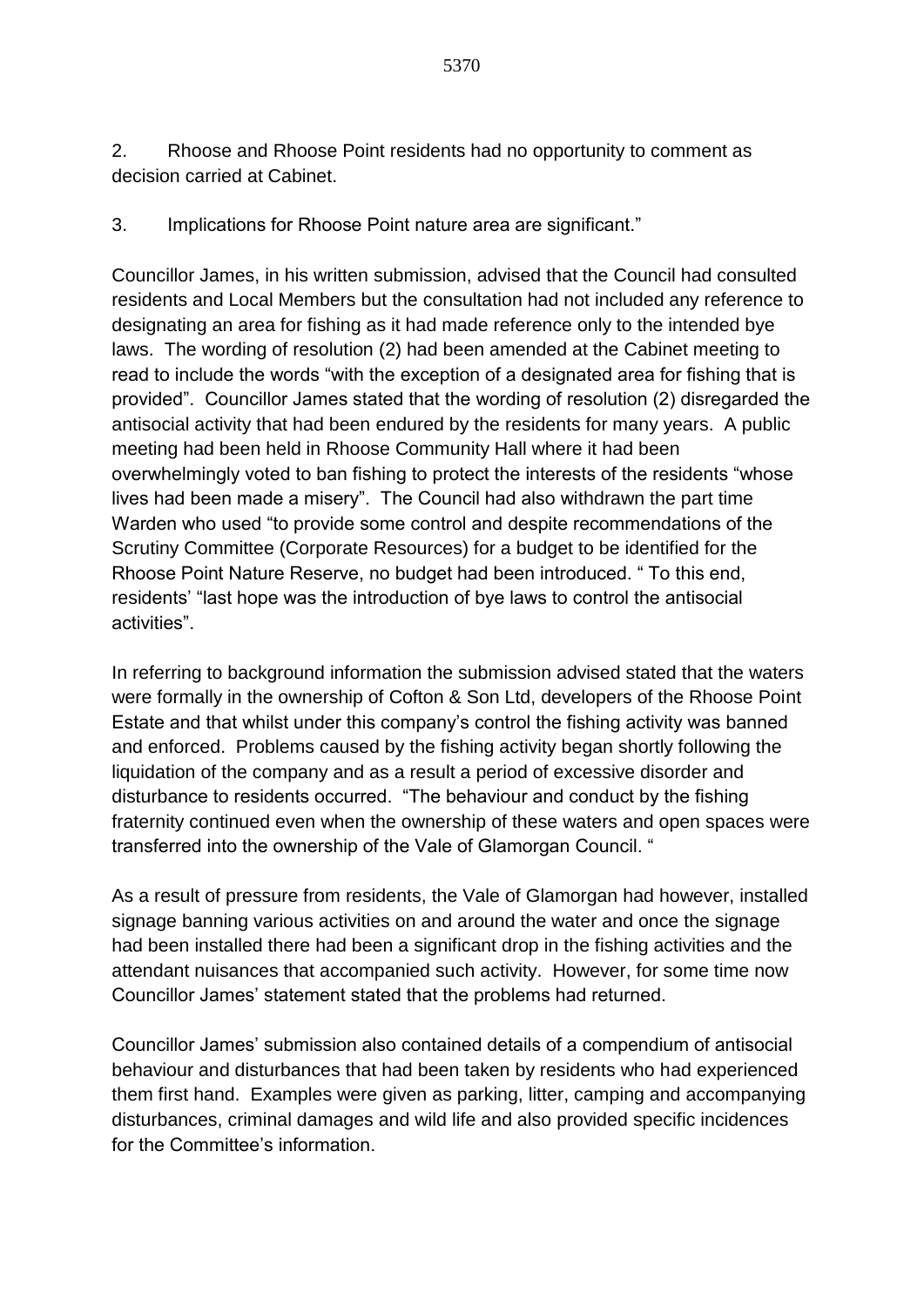In conclusion, the submission highlighted that approximately 7-8 years, residents had been invited by officers of the Vale to explore the feasibility of establishing a fishing club to manage and control the site occupied by the waters.

In a spirit of co-operation with the Vale of Glamorgan a selected group of residents agreed to view a fishing club site already established in the Cadoxton area and under control and management of the Glamorgan Angling Club. At that time it was explained that the Club was interested in taking over the Rhoose Point waters. However, on completion of the visit all residents were convinced that the establishment of such a club at Rhoose Point was completely inappropriate and both the Glamorgan Anglers and the Vale of Glamorgan Council had been told of the residents' decisive objection to such a proposal.

The comparative grounds for rejecting the establishment of a club at Rhoose Point had been given as:

- "The waters were virtually on the front doorstep of residential homes impacting on daily lives of residents
- Fencing was not appropriate on the site because of configuration of water boundaries which would make the cost of fencing prohibitive and inappropriate for "open space"
- There were no parking facilities available, the only parking would be on narrow residential streets, no private toilet facilities and the installation of portacabins would clearly not be appropriate considering the proximity to residential homes
- The site was a public place and therefore could be eminently policed and controlled by a bye law. Glamorgan Club officials had told residents that they would inevitably have to have some responsibility themselves for policing the proposed club."

Following an enquiry Welsh Water had also Councillor James advised that they may have a legal interest in the use of the waters at Bryn y Gloyn lagoon and had stated that they would have an issue with third party use of the waters as they had not been consulted in the matter and would not approve of such use.

The Head of Visible Services and Transport, in presenting the report, advised that the Welsh Government had passed the legislation which allowed Local Authorities in some instances to enact bye laws without the need to have the bye laws confirmed by Welsh Ministers. The new legislation required that another public consultation be undertaken and required the publication of an initial statement to begin the process of introducing bye laws in the area. On this basis, a consultation exercise was opened on 20<sup>th</sup> May 2015 and closed on  $7<sup>th</sup>$  August 2015 in respect of the Rhoose Point Public Open Space Outcome of Consultation Exercise and Proposed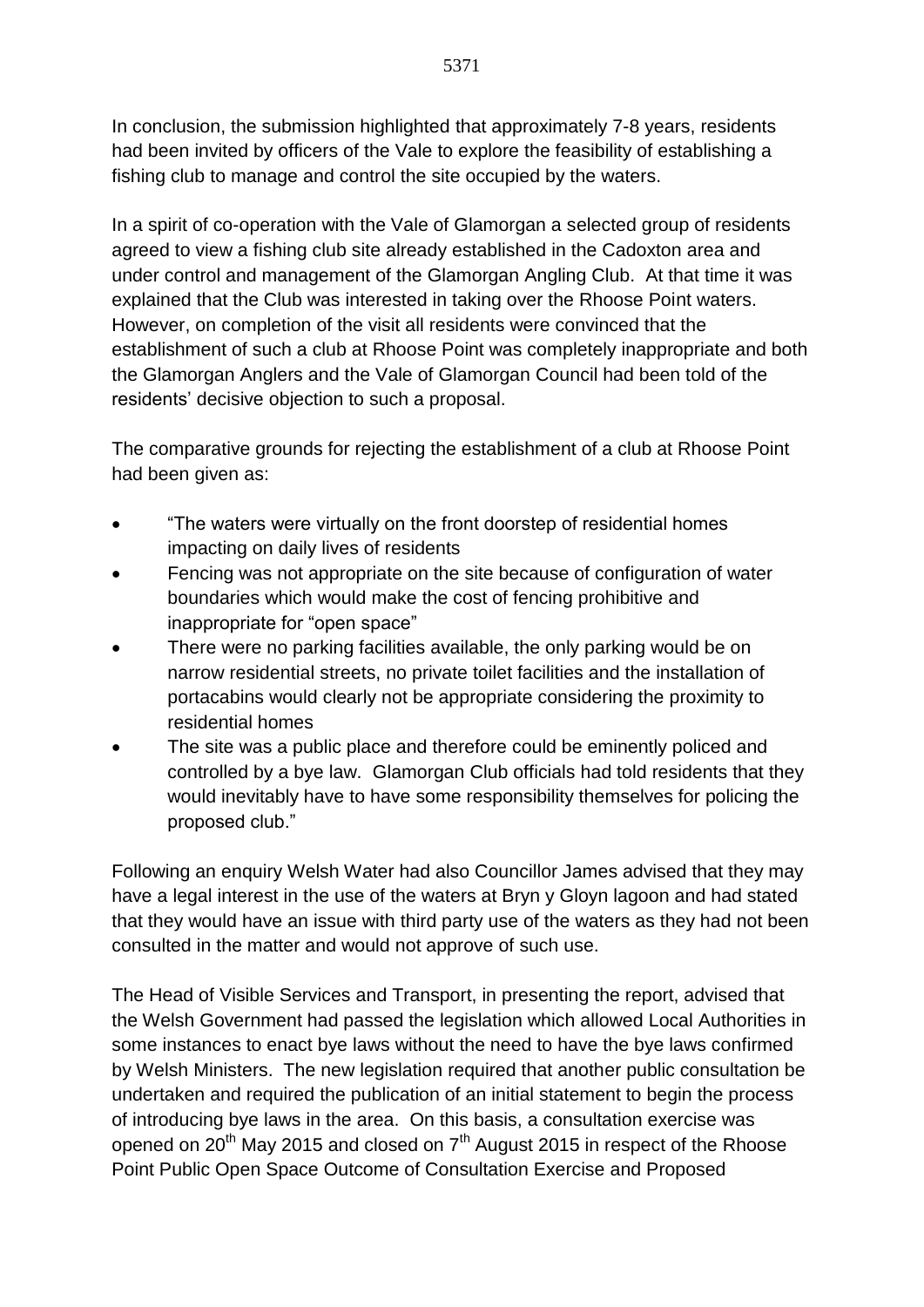Introduction of Bye Laws. The report detailing the outcome of the 2015 consultation exercise was attached at Appendix A to the report.

The majority of respondents had agreed that the proposed bye laws should be enacted although concerns had been raised over prohibiting fishing altogether and suggestions to use a licence or permit system were made. The majority of respondents felt that the activity should be prohibited with reasons such as littering and endangering wildlife being given in support of prohibiting the activity.

The results of the exercise concluded that the introduction of new bye laws and the adoption of an enforcement strategy would allow designated Council officers to work with the Police and the local community to deal with the people who persisted with certain prohibited activities.

Enforcement of the bye laws was under consideration by officers of Visible Services and the Cabinet would receive a further report on enforcement which would also consider dog control orders and other bye laws.

The proposed new bye laws prohibited the following activities:

- Swimming
- Fishing
- Camping.

The next stage of the procedure was for the publication on the Council's website of a second written statement detailing the outcome of the consultation process and the decision of Council to proceed with the introduction of the bye laws. The publication of a notice of intention to make the bye laws was also required with the notice of intention to make the bye laws having at least six weeks' notice before the bye laws were made. Under the Council's Constitution bye laws could only be made by the Full Council and therefore, the matter of making the bye laws would be referred to the next available meeting of Council.

In referring to the resolution of Cabinet on 21<sup>st</sup> September, 2015, Committee was informed that the Council was not actually proposing a designated area, the resolution had been made in order to allow the Council the opportunity to consider an area for fishing. Any organisation that may come forward would also have to comply with Council rules and regulations, which would be enforceable.

With regard to the initial consultation the report highlighted that although concerns had been raised about banning fishing altogether some suggestions to utilise a licence or permit system had been made. 65% of respondents had agreed the activity should be prohibited as opposed to 80% for swimming and nearly 90% for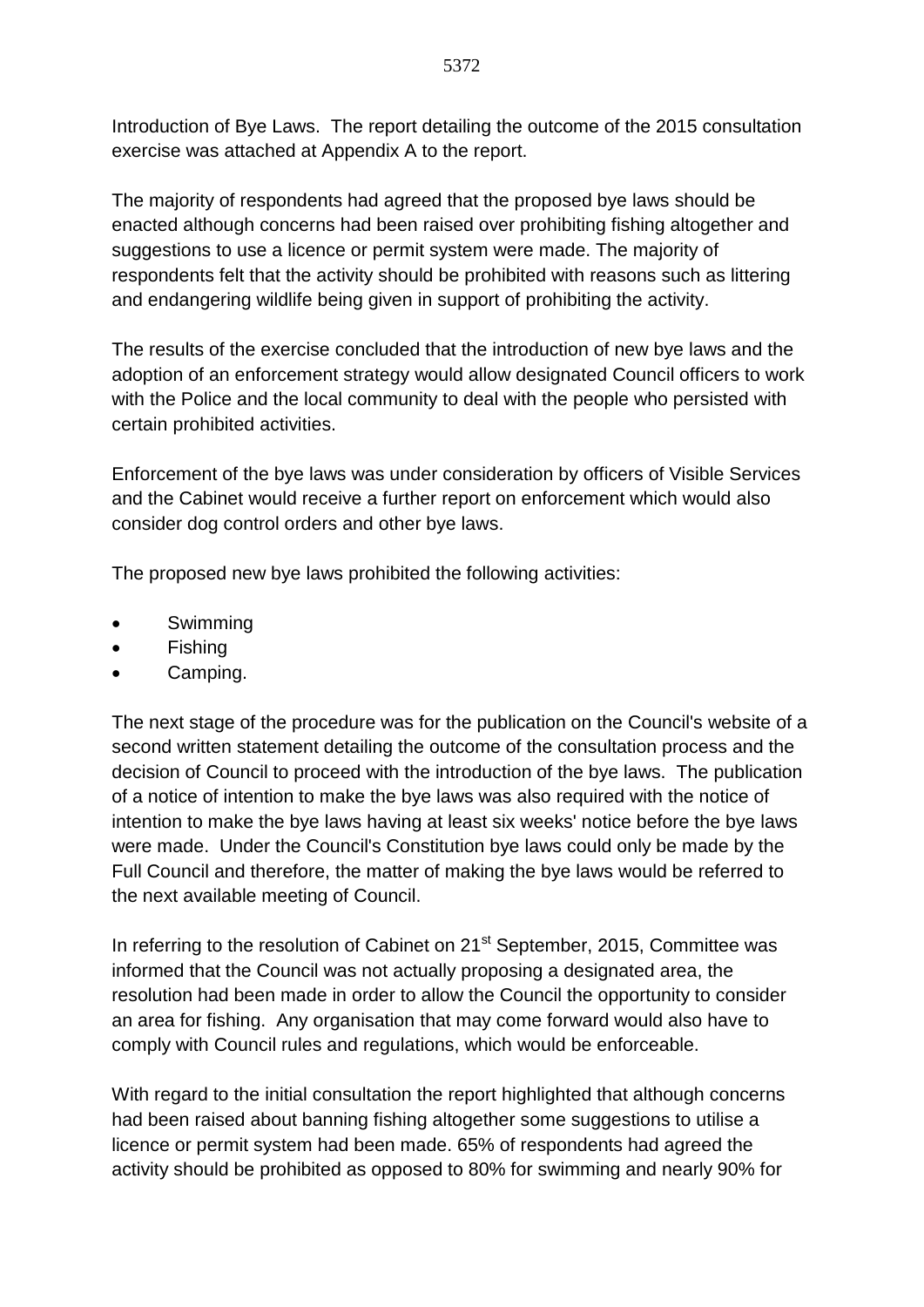camping with 30% disagreeing that fishing should be banned. However, the majority of respondents agreed that the bye laws proposed in the report should be enacted.

The Cabinet Member for Visible and Leisure Services (with permission to speak) stated that a further 10% had been undecided in relation to the issue of fishing. However, he also referred to the request by the Glamorgan Anglers for an alternative controlled site and he confirmed the resolution of Cabinet that any club making an application for consideration would be required to ensure that management issues of the area were addressed.

A Local Ward Member and Member of the Committee stated that three public consultations had been undertaken where residents were given the opportunity to voice their views and considerable discussion and antisocial behaviour was seen as an issue, which had been considered to be associated with the fishing activity. In his view, the percentage of 65% in favour of prohibiting fishing was also a significant figure and that the residents should expect a reasonable standard of care. In view of the number of complaints over the year of antisocial behaviour the Member recommended that Cabinet resolution (2) should be amended although they stated the remaining recommendations and indeed the contents of the report were acceptable.

Other Members of the Committee considered that the change by Cabinet to the original recommendation was in their view a significant amendment and although aware that Cabinet can indeed amend any recommendations, the amendment had not been included in the report and therefore no consultation on a designated area had been undertaken. The problems associated with fishing in the area was also a longstanding issue for residents. Following further discussion a suggestion was also made that consideration be given to making the area an alcohol free zone. The Chairman was also of the view that residents needed to be consulted on the issue of a designated area.

The Leader of the Council (with permission to speak) advised that the Council should address the issue of litter bins and benches in the area and that the introduction of an alcohol free zone was also a positive step. The Cabinet Member reiterated his previous statement that it was Cabinet's intention to ensure that careful consideration was given to any application by any fishing club and having significant regard to management issues..

In referring to the legal interest of Welsh Water, officers and the Leader advised that the Council had not been made aware of Welsh Water's view on the subject but that that would be taken up if and when an application was received.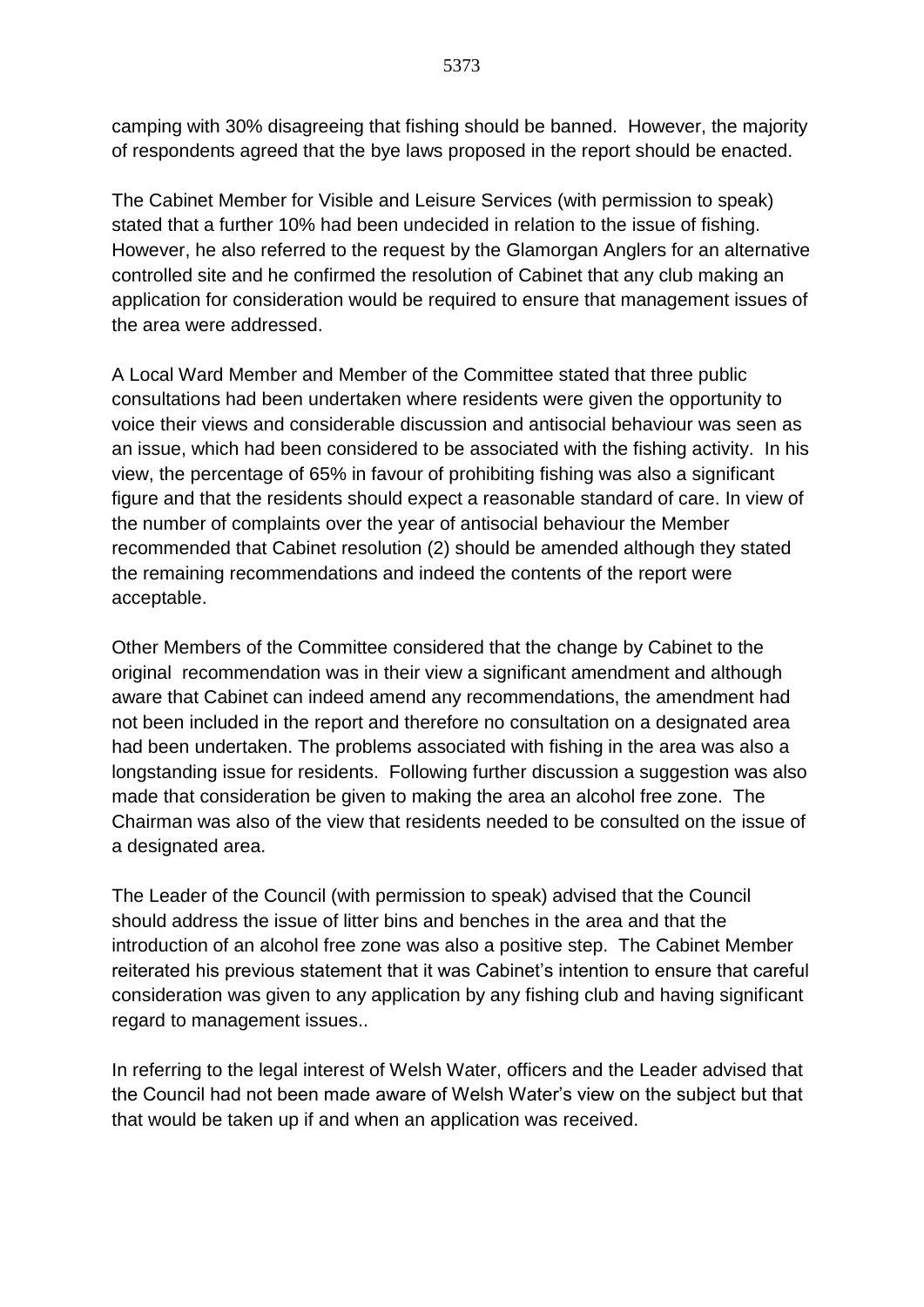Following consideration of the report, the representations made at the meeting and the views of the Committee, it was subsequently

RECOMMENDED to Cabinet – T H A T Cabinet be requested to reconsider its Resolution (2) "….with the exception of a designated area for fishing that is provided, managed and policed by a bone fide fishing club that has entered into a service level agreement with the Council, be agreed to proceed." in view of the issues raised at the meeting, especially with regard to no consultation and that the introduction of an alcohol free zone at Rhoose Point be also considered.

### Reason for recommendation

In view of the concerns raised at the meeting and the issues of antisocial behaviour.

**----------------------------------------------**

Cabinet, having considered the recommendation of the Scrutiny Committee (Economy and Environment)

## RESOLVED –

- (1) T H A T it be noted that the Scrutiny Committee agreed for an area to be designated as a fishing area, and also that consideration should be given to the provision of litter bins and benches in the area, as well as considering declaring the area an alcohol-free zone.
- (2) T H A T these matters will be further considered in a future Cabinet report on the possible byelaws for the area.
- (3) T H A T in relation to the alleged legal interest of Welsh Water, as no knowledge of such interest was known, future enquiries would be made and would form part of the future Cabinet report.

### Reasons for decisions

- (1) To note the comments of the Scrutiny Committee.
- (2) To further consider the points raised.
- (3) To determine any alleged legal interest by Welsh Water.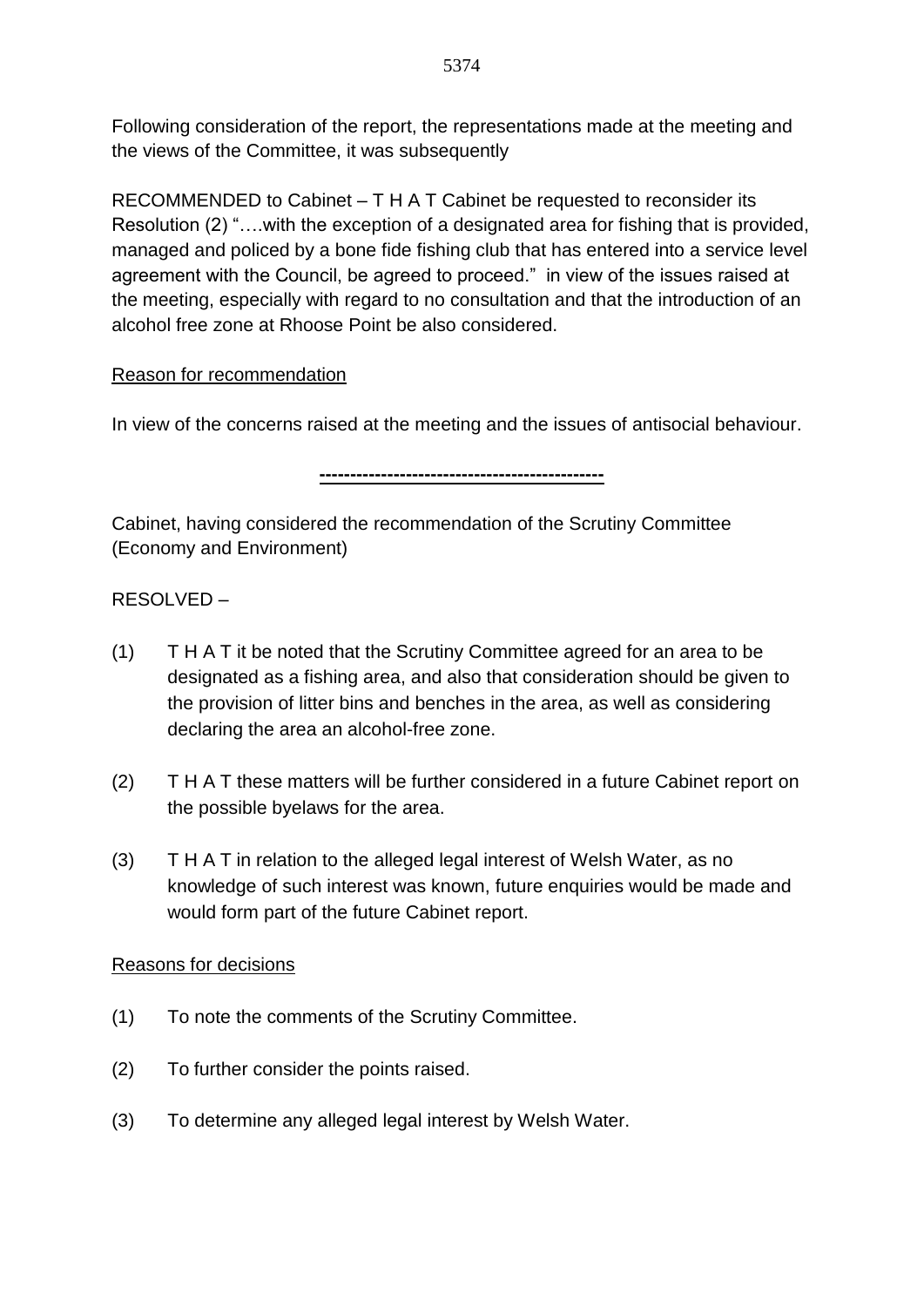# **C2972 CAPITAL MONITORING REPORT FOR THE PERIOD 1ST APRIL TO 31ST AUGUST 2015 (REF) -**

The Scrutiny Committee (Corporate Resources) on 13 October, 2015 considered the above report of the Managing Director.

Details of financial progress in respect of the Capital Programme were set out in Appendix 1 to the report.

Appendix 2 provided non-financial information on capital construction schemes with a budget over £100,000. Where a budget shown in Appendix 1 was more than £100,000 but was made up of several schemes that individually were less than £100,000, this scheme was not included in Appendix 2.

The following was noted in regard to the undermentioned schemes:

- Learning and Development Ysgol Iolo Morganwg Demountable Emergency Powers had been used for the inclusion of £50,000 into the Capital Programme for purchase of a demountable at the above school. The scheme would be funded by a contribution from the Education revenue budget.
- Social Services Southways Fire Works this scheme was now completed, however, further works had been identified within the Southway and Cartref residential homes. It was therefore requested that £7,000 be vired into the Southway and Cartref residential home upgrade scheme.
- Visible Services
	- $\triangleright$  Gibbonsdown 2 Project Arbed Funding Emergency Powers had been used to approve the inclusion of £2.069m for the above scheme in the Capital Programme for external wall improvements and other fuel poverty measures. The scheme would be funded by a grant from Welsh Government
	- $\triangleright$  Jenner Park and Colcot Pitches Emergency Powers had been sued to approve the inclusion of £853,000 for the above scheme in the Capital Programme. The work would include the installation of 3G pitch at Jenner Park and five a side pitches at Colcot, Barry. This scheme would be funded from the Jenner Park Reserve.
	- Coast Protection and Land Drainage General £150,000 had been allocated within this budget for works which were part of the Causeway Improvement Scheme. In order to enable a more co-ordinated approach to the Scheme, it had been requested to vire £150,000 to the Causeway Improvement Scheme.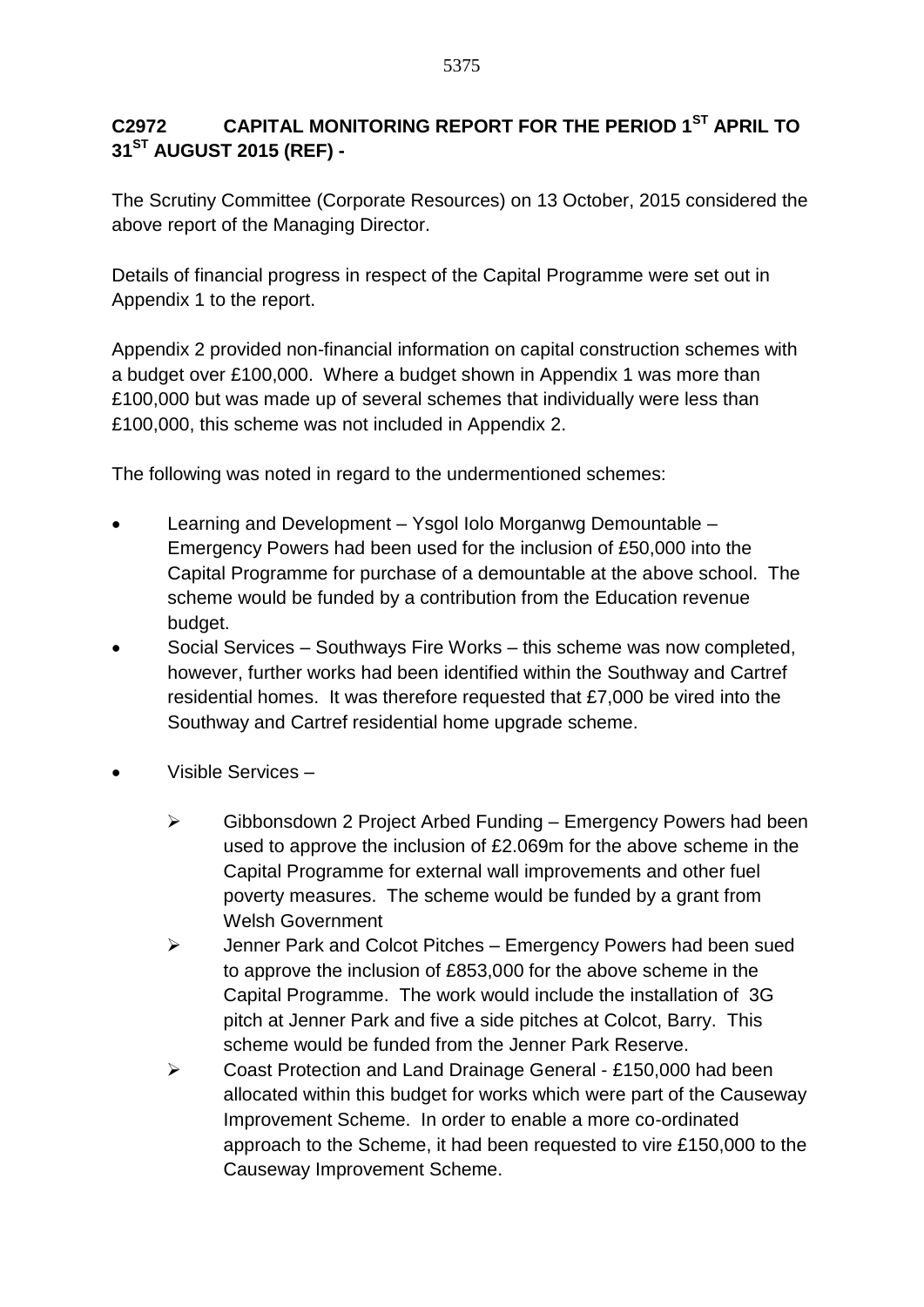- $\triangleright$  Housing Improvement Programme Delegated Authority had been used to amend the above Programme budget and consequently the 2015/16 budgets had been reassessed and were now reflected in Appendix 1 to the report.
- Development Services
	- $\triangleright$  Penarth Heights Cycle Parking Project Emergency Powers had been used to approve the inclusion of £25,000 in the Capital Programme for the above project. This scheme would be funded from Section 106 monies.
	- $\triangleright$  Llantwit Major Bedford Rise Play Area a request had been received for the 2015/16 Capital Programme to be increased by £21,000 to undertake work on the above play area. This scheme would be funded from Section 106 monies.

In terms of variances between actual spend to date and profiled spend, the Committee considered the following.

Cabinet had previously agreed that further information would be provided where schemes had a value over £500,000 and showed a variance of 20% or more between actual spend and the profile. The following schemes met this criteria:

- Amendments to programming / sequencing of works to the undermentioned schemes had resulted in actual expenditure that was less than the initial spend profile. However, this did not adversely affect the final cost of the project:
	- $\triangleright$  Penarth Learning Community
	- **Example 2** Llantwit Learning Community
	- Modular Building Resiting at Ysgol Dewi Sant.

RECOMMENDED – T H A T the below virements be endorsed and be referred to Cabinet for approval:

- Southway Fire Works a virement of £7,000 to the Southway and Cartref residential home upgrade scheme
- Coast Protection and Land Drainage General a virement of £150,000 to the Causeway Improvement Scheme
- Llantwit Major Bedford Rise Play Area an increase in the 2015/16 Capital Programme of £21,000 to be funded from Section 106 monies.

Reason for recommendation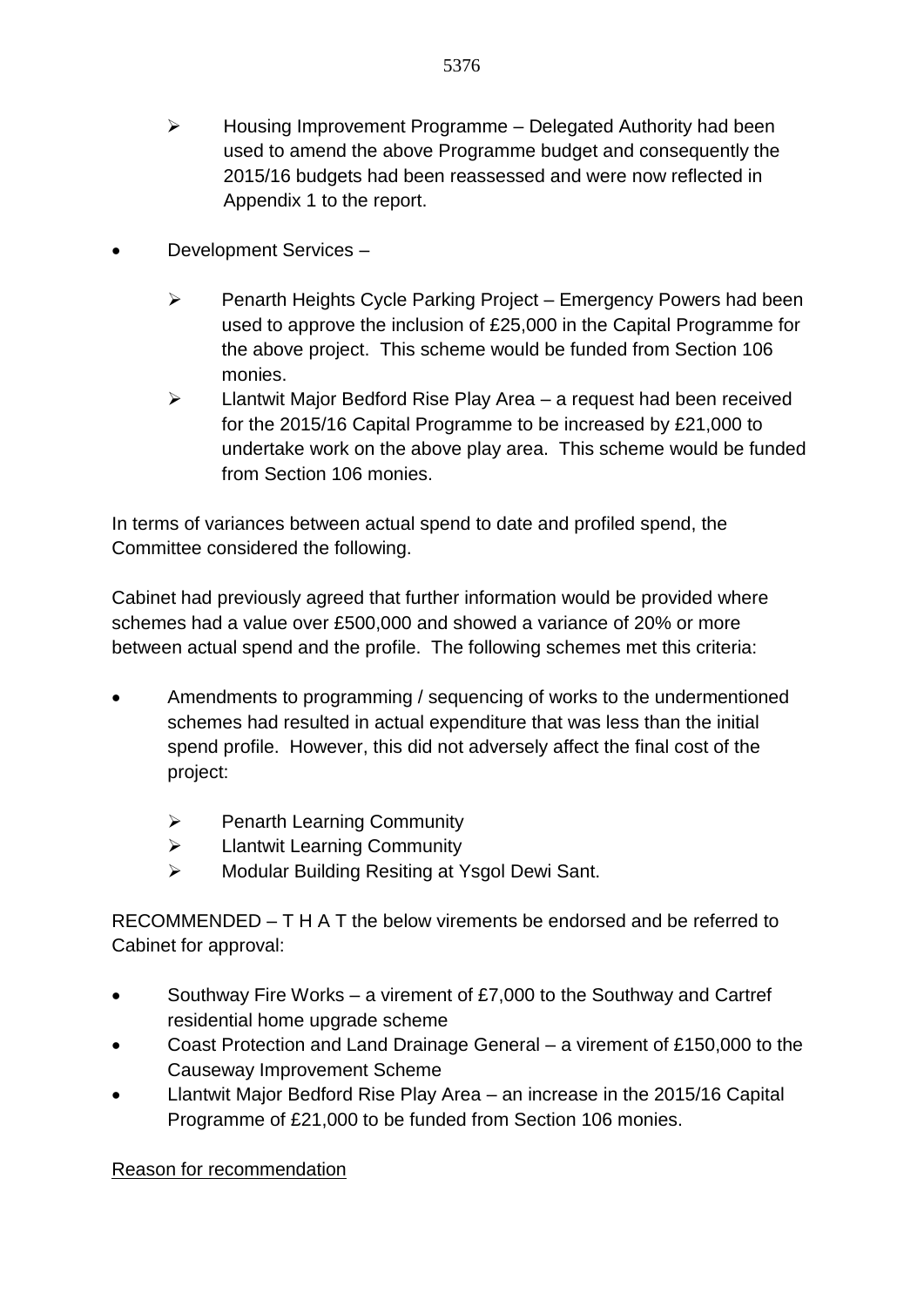To allow the above schemes to proceed in the current or future financial years."

Details of financial progress in respect of the Capital Programme were set out in Appendix 1 to the report.

Appendix 2 provided non-financial information on capital construction schemes with a budget over £100,000. Where a budget shown in Appendix 1 was more than £100,000 but was made up of several schemes that individually were less than £100,000, this scheme was not included in Appendix 2.

The following was noted in regard to the undermentioned schemes:

- Learning and Development Ysgol Iolo Morganwg Demountable Emergency Powers had been used for the inclusion of £50,000 into the Capital Programme for purchase of a demountable at the above school. The scheme would be funded by a contribution from the Education revenue budget.
- Social Services Southways Fire Works this scheme was now completed, however, further works had been identified within the Southway and Cartref residential homes. It was therefore requested that £7,000 be vired into the Southway and Cartref residential home upgrade scheme.
- Visible Services
	- $\triangleright$  Gibbonsdown 2 Project Arbed Funding Emergency Powers had been used to approve the inclusion of £2.069m for the above scheme in the Capital Programme for external wall improvements and other fuel poverty measures. The scheme would be funded by a grant from Welsh Government
	- $\triangleright$  Jenner Park and Colcot Pitches Emergency Powers had been sued to approve the inclusion of £853,000 for the above scheme in the Capital Programme. The work would include the installation of 3G pitch at Jenner Park and five a side pitches at Colcot, Barry. This scheme would be funded from the Jenner Park Reserve.
	- Coast Protection and Land Drainage General £150,000 had been allocated within this budget for works which were part of the Causeway Improvement Scheme. In order to enable a more co-ordinated approach to the Scheme, it had been requested to vire £150,000 to the Causeway Improvement Scheme.
	- $\triangleright$  Housing Improvement Programme Delegated Authority had been used to amend the above Programme budget and consequently the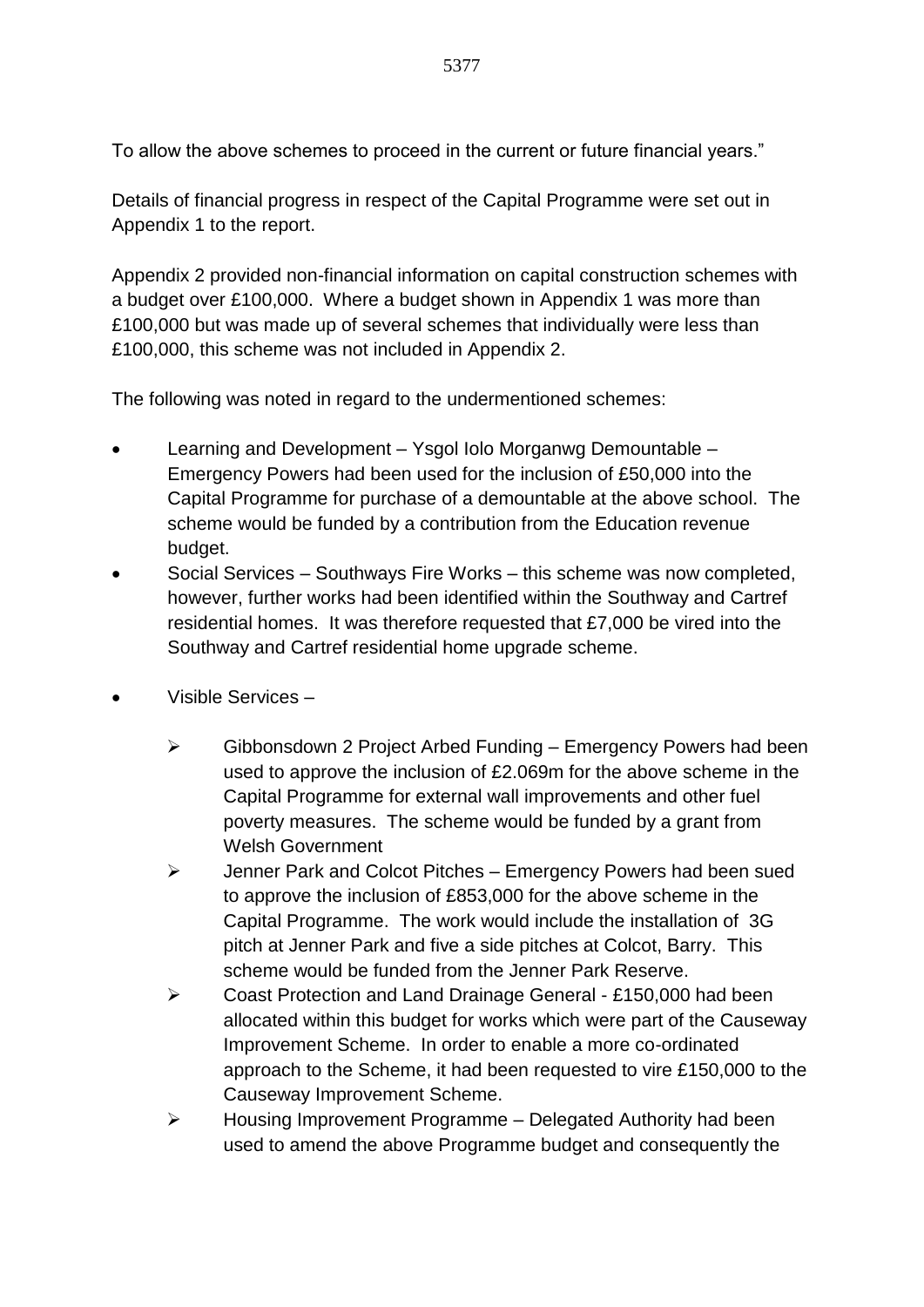2015/16 budgets had been reassessed and were now reflected in Appendix 1 to the report.

- Development Services
	- $\triangleright$  Penarth Heights Cycle Parking Project Emergency Powers had been used to approve the inclusion of £25,000 in the Capital Programme for the above project. This scheme would be funded from Section 106 monies.
	- $\triangleright$  Llantwit Major Bedford Rise Play Area a request had been received for the 2015/16 Capital Programme to be increased by £21,000 to undertake work on the above play area. This scheme would be funded from Section 106 monies.

In terms of variances between actual spend to date and profiled spend, the Committee considered the following.

Cabinet had previously agreed that further information would be provided where schemes had a value over £500,000 and showed a variance of 20% or more between actual spend and the profile. The following schemes met this criteria:

- Amendments to programming / sequencing of works to the undermentioned schemes had resulted in actual expenditure that was less than the initial spend profile. However, this did not adversely affect the final cost of the project:
	- $\triangleright$  Penarth Learning Community
	- > Llantwit Learning Community
	- Modular Building Resiting at Ysgol Dewi Sant.

RECOMMENDED – T H A T the below virements be endorsed and be referred to Cabinet for approval:

- Southway Fire Works a virement of £7,000 to the Southway and Cartref residential home upgrade scheme
- Coast Protection and Land Drainage General a virement of £150,000 to the Causeway Improvement Scheme
- Llantwit Major Bedford Rise Play Area an increase in the 2015/16 Capital Programme of £21,000 to be funded from Section 106 monies.

### Reason for recommendation

To allow the above schemes to proceed in the current or future financial years.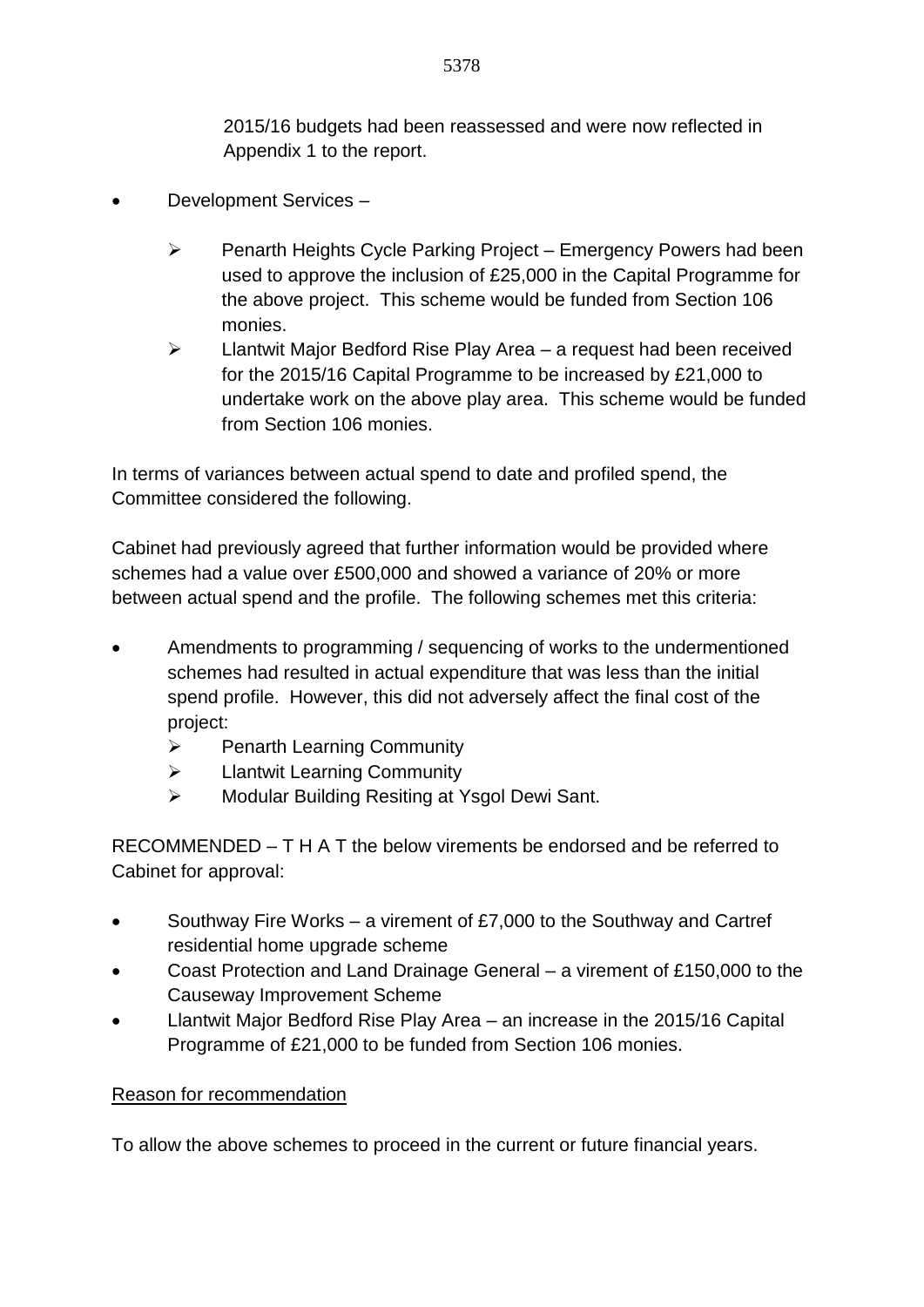At the meeting the Cabinet Member for Regeneration outlined for clarity a budget heading on page 2 of the report under the heading "Development Services'', the report making reference to the "Penarth Heights Cycle Parking Project'', whereas, this would be more accurately described as the "Penarth Cycle'' Project as it related to the whole of Penarth, albeit it was being financed by the S106 money from the Penarth Heights Development.

Cabinet, having considered the recommendation of the Scrutiny Committee (Corporate Resources)

RESOLVED –

- (1) T H A T the contents of the report be noted.
- (2) T H A T the following schemes be approved:
	- Southway Fire Works a virement of £7,000 to the Southway and Cartref residential home upgrade scheme
	- Coast Protection and Land Drainage General a virement of £150,000 to the Causeway Improvement Scheme
	- Llantwit Major Bedford Rise Play Area an increase in the 2015/16 Capital Programme of £21,000 to be funded from Section 106 monies.

## Reasons for decisions

(1) To note the contents of the report.

(2) To allow the above schemes to proceed in the current or future financial years.

# **C2973 TREASURY MANAGEMENT (L) (SCRUTINY COMMITTEE – CORPORATE RESOURCES) -**

Cabinet was provided with a mid-year report on the Authority's treasury management operations for the period 1 April, 2015 to 30 September, 2015 which was a requirement of the 2011 edition of the CIPFA Treasury Management in the Public Services: Code of Practice.

The Authority's existing borrowing strategy estimated that it would borrow £21,068,000 of new loans to support the capital programme for 2015-2016. The

**----------------------------------------------**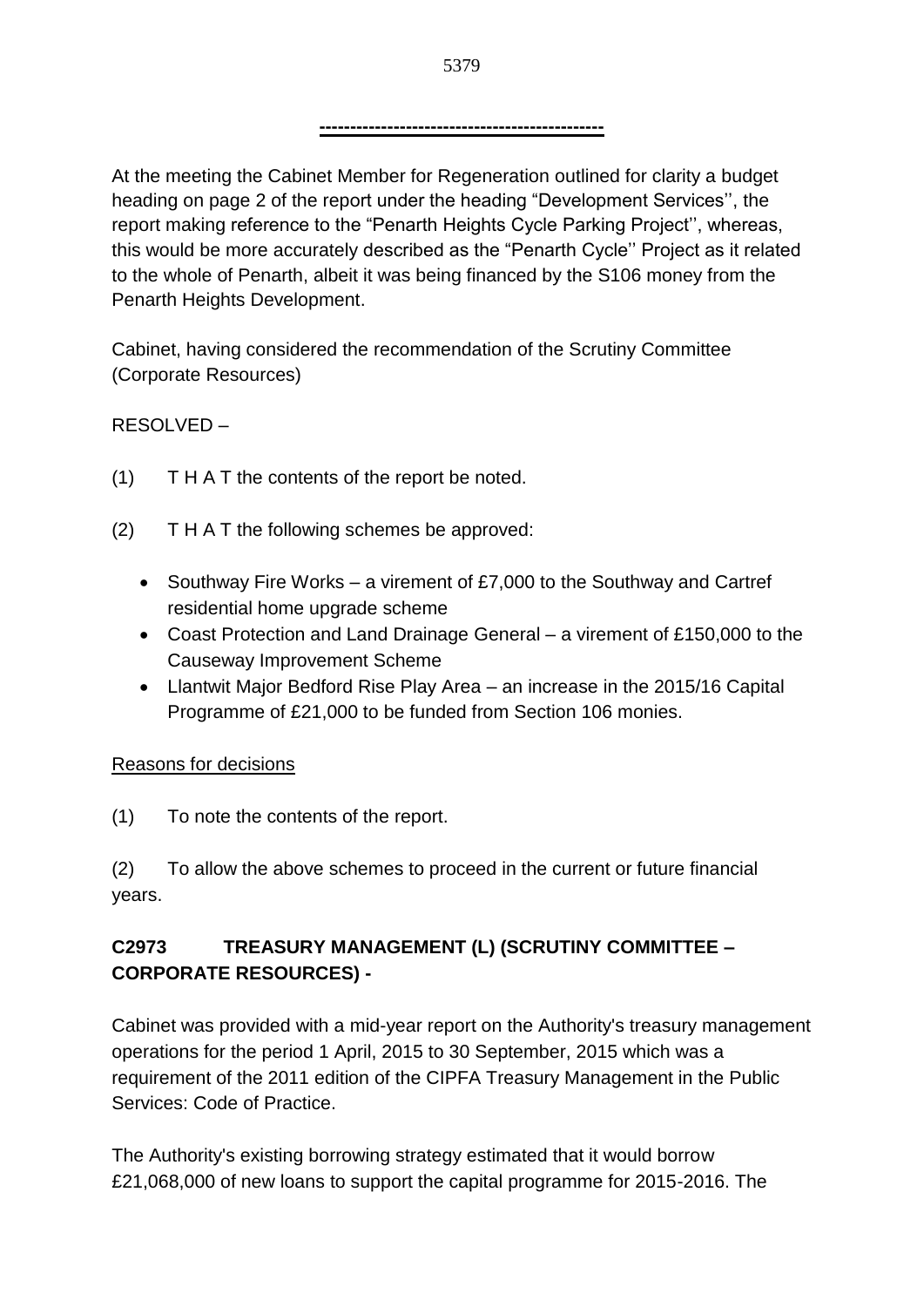Council Officers in conjunction with the treasury advisors had and would continually monitor the prevailing interest rates and the market forecasts and adopt a pragmatic approach to changing circumstances in respect of its borrowing needs. The Authority had borrowed an additional £63,155,896 to finance the Housing Revenue Account Subsidy (HRAS) buyout at a predetermined range of rates specified by HM Treasury, during 2015-2016.

The Head of Finance (Section 151 Officer) was pleased to report that all treasury management activity undertaken during the period complied with the approved strategy, the CIPFA Code of Practice, and the relevant legislative provisions.

The following tables summarised the treasury management transactions undertaken by the Authority during the first half of this financial year. All activities were in accordance with the Authority's approved strategy on Treasury Management. The following table set out the monies borrowed / repaid during the period.

| Loan Type                       | Opening<br><b>Balance</b> | Received | Repaid         | Closing<br><b>Balance</b> |
|---------------------------------|---------------------------|----------|----------------|---------------------------|
|                                 | 01/04/2015                |          |                | 30/09/2015                |
|                                 | £'000                     | £'000    | £'000          | £'000                     |
|                                 |                           |          |                |                           |
| <b>PWLB</b>                     | 90,266                    | 63,156   | (694)          | 152,728                   |
| <b>Other Long Term</b><br>Loans | 6,002                     | 0        | $\overline{0}$ | 6,002                     |
| <b>Temporary Loans</b>          | 100                       | 0        | 0              | 100                       |
| <b>Totals</b>                   | 96,368                    | 63,156   | (694)          | 158,830                   |

- Loans borrowed from the PWLB were intended to assist Local Authorities in meeting their longer term borrowing requirements. The above loans were all at fixed rates of interest. The rate paid on each loan was largely dependent upon the original duration of the loan and date taken out. The loans taken out for the HRAS buyout were at a predetermined range of rates specified by HM Treasury.
- Other Long term loans represented those non-PWLB loans that were repayable at least 1 year or more from the date they were advanced. The bulk of this debt was represented by two market loans of £2,000,000 and £4,000,000. The balance of this debt was local bonds. These totalled £2,000 and were made up of small individual sums that were invested with the Authority for a number of years by members of the public.
- Temporary Loans represented those loans that were borrowed for a period of less than 1 year. They were borrowed on 7 day notice.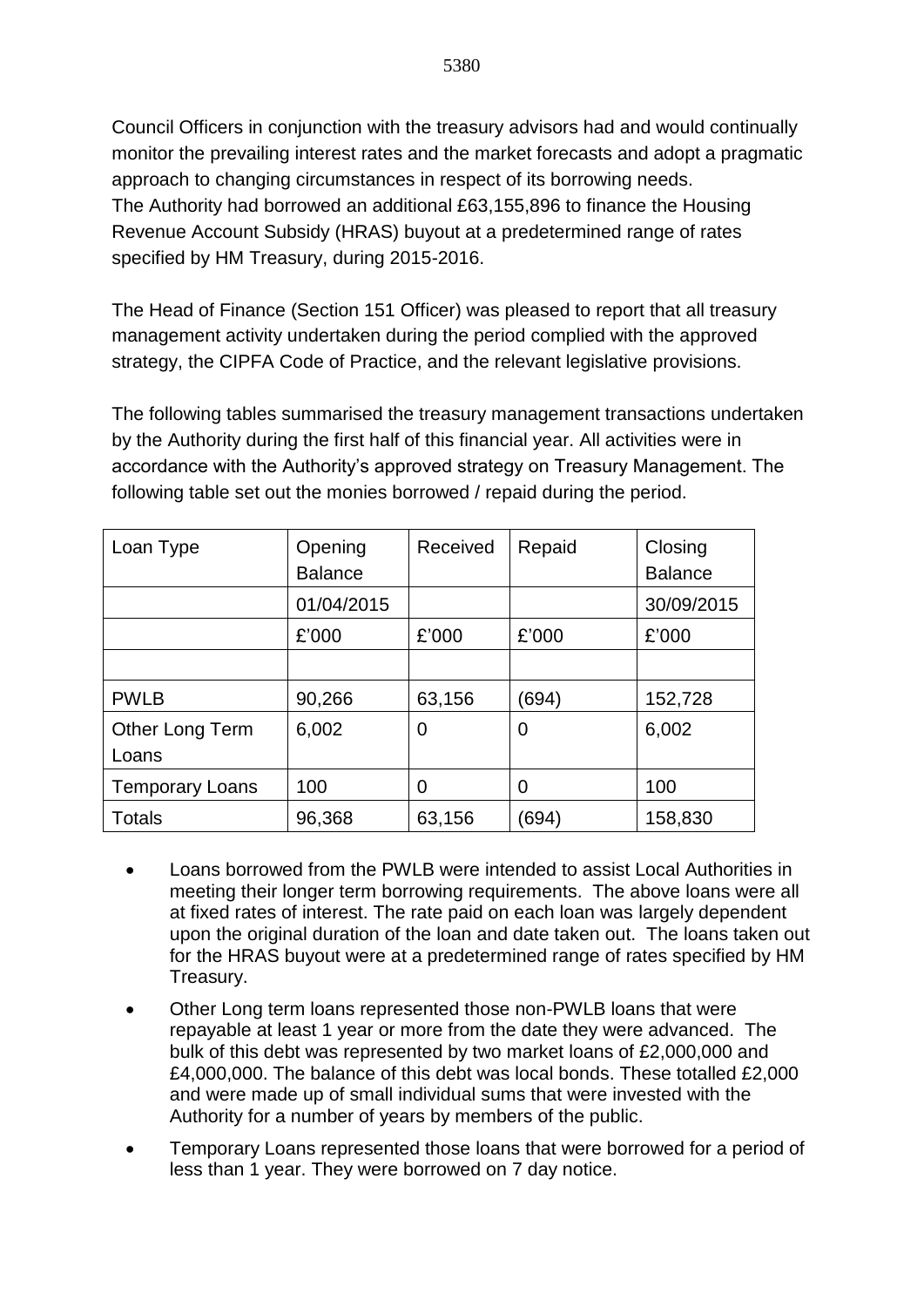External interest at an average rate of 4.88% and amounting to £3,729,592 had been paid on the loans during the first 6 months of 2015/2016.

The Authority had made the following investments for the period 1 April, 2015 to 30 September, 2015 as set out below:-

| <b>Borrowing</b><br>Institution | Opening<br><b>Balance</b> | Invested | Returned   | Closing<br><b>Balance</b> |
|---------------------------------|---------------------------|----------|------------|---------------------------|
|                                 | 01/04/2015                |          |            | 30/09/2015                |
|                                 | £'000                     | £'000    | £'000      | £'000                     |
| <b>UK Local Authorities</b>     | 30,000                    | 42,000   | (27,000)   | 45,000                    |
| Debt Management<br>Office       | 51,125                    | 765,905  | (776, 830) | 40,200                    |
| Totals                          | 81,125                    | 807,905  | (803, 830) | 85,200                    |

Interest, at an average rate of 0.33% and amounting to £115,755, had been received from these investments for the first 6 months of 2015/2016.

As can be seen from the table above the Authority had invested with the Debt Management Office (DMO) or UK Local Authorities. This strategy was considered prudent considering the continuing pressures in the financial markets. The Head of Finance (Section 151 Officer) would always have regard to the security and liquidity of the investments before seeking the highest rate of return, or yield.

In light of the very low level of short term investment interest rates currently available, internal funds had continued to be used to finance capital expenditure to date. External funds had only been borrowed to finance the HRAS buy out earlier this year. Given the significant level of borrowing in the Capital Programme borrowing arrangements would need to be kept under review.

The Authority measured its exposure to treasury management risks using the following indicators.

#### **Interest Rate Exposure**

This indicator was set to control the Authority's exposure to interest rate risk. The exposures to fixed and variable rate interest rates, expressed as an amount of net principal borrowed were:

|                                        | Limit            | Actual           | Met |
|----------------------------------------|------------------|------------------|-----|
| Upper limit on fixed rate exposures    | 251 <sub>m</sub> | 159 <sub>m</sub> |     |
| Upper limit on variable rate exposures | $+/- 146$ m      | $-91m$           |     |

Fixed rate investments and borrowings were those where the rate of interest was fixed for the whole financial year. Instruments that either mature during the financial year or had a floating interest rate were classed as variable rate.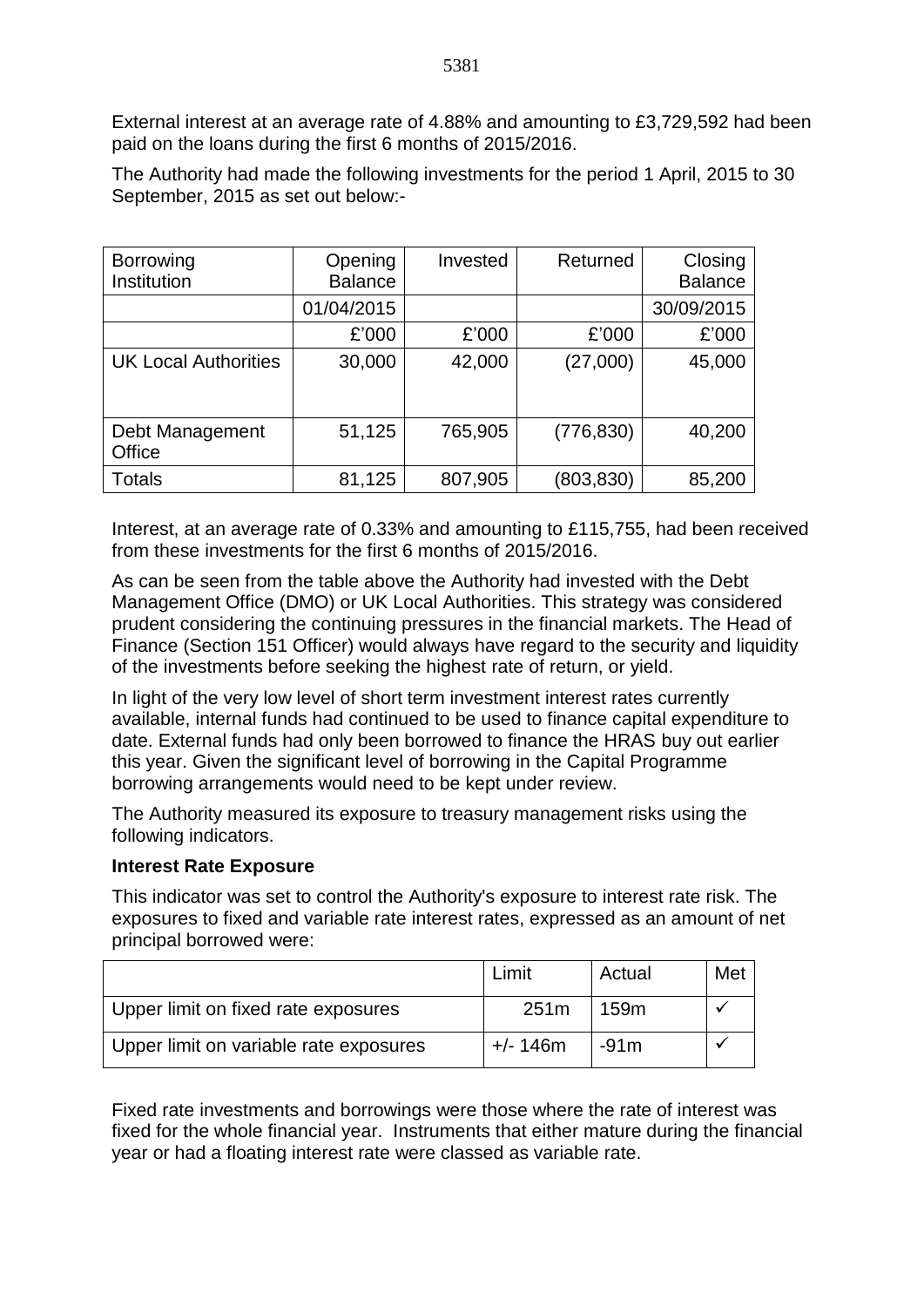#### **Maturity Structure of Borrowing**

This indicator was set to control the Authority's exposure to refinancing risk. The maturity date of borrowing was the earliest date on which the lender could demand repayment. The maturity structure of fixed rate borrowing as at 30 September, 2015 was:

|                                 | Upper<br>Limit | Lower<br>Limit | Actual | Met          |
|---------------------------------|----------------|----------------|--------|--------------|
| Under 12 months                 | 20%            | $0\%$          | 1.21%  | $\checkmark$ |
| 12 months and within 24 months  | 20%            | $0\%$          | 1.36%  | ✓            |
| 24 months and within five years | 30%            | $0\%$          | 16.90% | ✓            |
| Five years and within 10 years  | 40%            | $0\%$          | 20.78% | $\checkmark$ |
| 10 years and above              | 100%           | $0\%$          | 59.75% |              |

#### **Principal Sums Invested for Periods Longer than 364 Days**

This indicator was to control the Council's exposure to the risk of incurring losses by seeking early repayment of its long term investments. The total principal sums invested to final maturities beyond the period end were:

|                                             | 2015/16 | 2016/17 | 2017/18 |
|---------------------------------------------|---------|---------|---------|
| Limit on principal invested beyond year end | £30M    | £30M    | £30M    |
| Actual principal invested beyond year end   |         |         |         |
| Within limit?                               |         |         |         |

This was a matter for Executive and Council decision

Cabinet, having considered the report and all the issues and implications contained therein

RESOLVED –

- (1) T H A T the Treasury Management mid-year report for the period 1 April, 2015 to 30 September, 2015 be noted.
- (2) T H A T the latest Treasury Management Indicators be noted.
- (3) T H A T the report be forwarded to the next Scrutiny Committee (Corporate Resources) for information.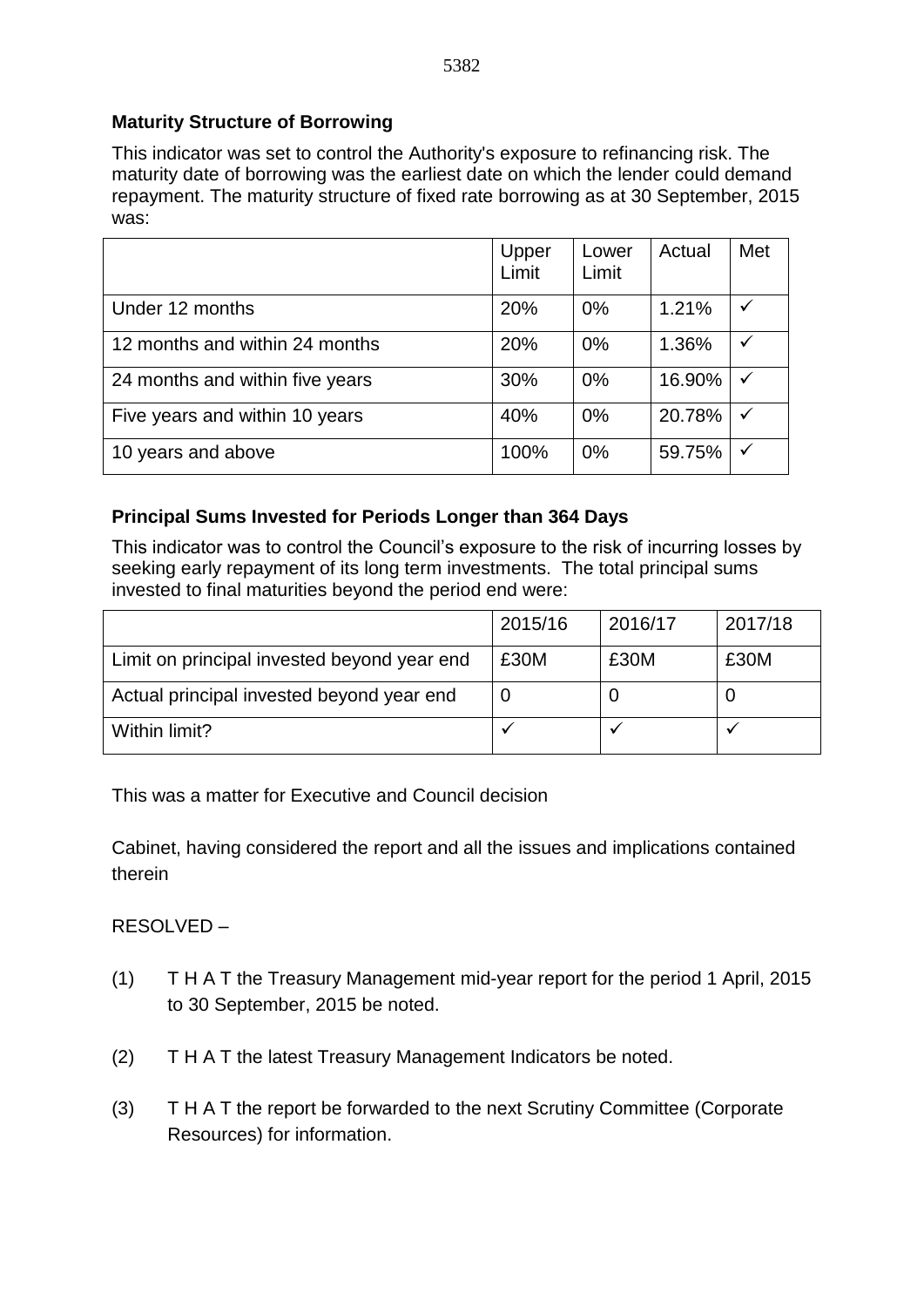(4) T H A T the report be referred to Council for approval.

#### Reasons for decisions

- (1) To present the Treasury Management mid-year report as required by the CIPFA Treasury Management in the Public Services: Code of Practice.
- (2) To present an update of the Treasury Management Indicators that were included in the treasury management strategy.
- (3) To present the report to the next Scrutiny Committee (Corporate Resources) for information and allow Council to consider the report.
- (4) To allow Council to consider the report.

## **C2974 INITIAL CAPITAL PROGRAMME PROPOSALS 2016/17 (L) (SCRUTINY COMMITTEE – CORPORATE RESOURCES) -**

Cabinet approval was sought for the Initial Capital Programme Proposals for 2016/17 so that they could be submitted to Scrutiny Committees for consultation.

Appendix A detailed financial progress on the Capital Programme as at 30th September, 2015.

### **Director of Learning and Skills**

Colcot Primary Roof - The roof at Colcot Primary was in need of replacement as the underlying single ply roof was breaking down and causing ongoing leaks. It was requested that £100k of the 2016/17 Schools Asset Renewal budget be brought forward into 2015/16 to enable the urgent works to the roof to commence this financial year.

Modular Building Resiting Ysgol Dewi Sant - Under this existing scheme the former Ysgol Dewi Sant modular building was being resited at Fairfield Primary. A highways planning condition at Fairfield Primary had to be met before the building could be occupied. It was therefore requested that £200k of the 2016/17 Schools Asset Renewal budget be brought forward into 2015/16 in order for the works to be carried out this financial year.

Barry Comprehensive School Works - At Cabinet on the 5 October, 2015 (minute C2931) it was resolved 'T H A T the development of a programme of work for Barry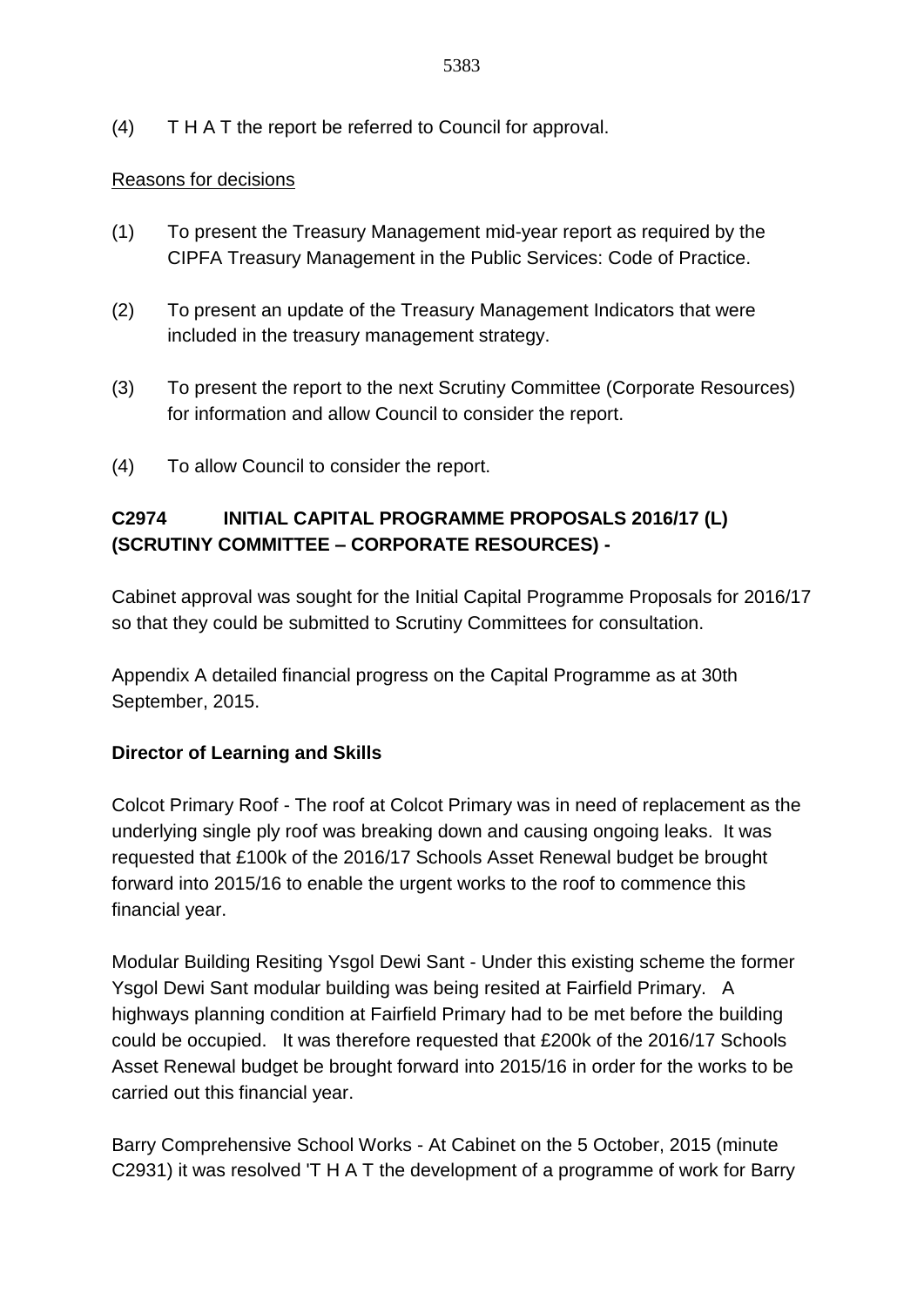Comprehensive School be authorised to enable improvements to be made to the learning environment in the short term and that a further report on the proposed programme and estimated funding requirements be presented to Cabinet for further consideration in due course.' Whilst a programme of works was still being compiled, it was requested that up to £1m be made available for these works to be carried out. This would be funded by a contribution from revenue into the School Investment Strategy reserve, as a result of a revenue underspend in 2015/16. Further detail of the specific requirements would be presented to a future Cabinet as per the recommendation of Cabinet on 5 October, 2015 and the Capital Programme would then be amended accordingly.

St Cyres Lower School Marketing and Disposal - A budget of £85k was required for marketing agent's fees and Project Management Unit Fees for the above scheme. It was requested that the Capital Programme be increased by £20k in 2015/16 and £65k in 2016/17 to be funded from capital receipts. This change would also require approval by Council.

Education Asset Renewal Contingency Budget - At Cabinet on 23 February, 2015, minute number C2650, recommendation 3 stated 'THAT the Managing Director or the Head of Finance, in consultation with the Cabinet Member responsible for Finance, be given delegated authority to make additions, deletions or transfers to or from the 2015/16 to 2019/20 Asset Renewal budget as appropriate'. This Delegated Authority had been used to allocate £41,900 of the contingency budget to the schemes below: -

- Romilly Primary School £25,500
- Urgent Health and Safety Works £16,400

In order to complete the Urgent Health and Safety Works at various schools, it was requested that the Urgent Health and Safety Works budget be increased by £4,917, to be funded from a revenue contribution from the Schools budget.

### **Director of Social Services**

Cartref Porthceri Lift Replacement - There was currently a £70k budget allocated for this scheme within the 2015/16 Capital Programme. A survey had confirmed that the lift needed to be refurbished and not replaced. It was therefore requested that this scheme be renamed 'Social Services Lift Refurbishments' and works would be extended to include refurbishment works to lifts in Cartref Porthceri, Southway and Ty Dyfan.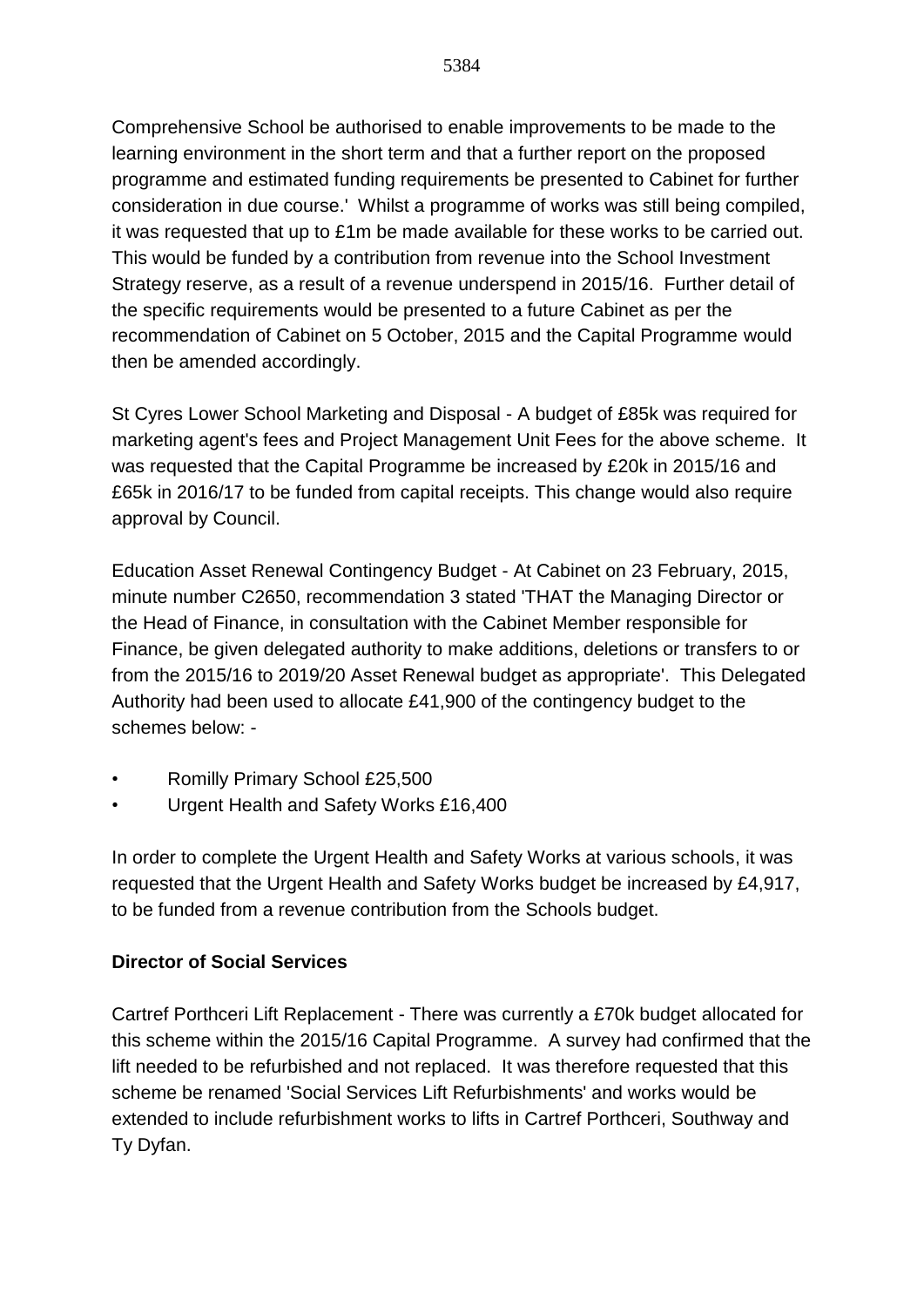Southway Lift Replacement - There was currently a £70k budget allocated for this scheme within the 2015/16 Capital Programme. This lift was now being refurbished as stated above. The call and assistance systems within the four residential homes were in need of replacement and it was therefore requested to change the name of this scheme to 'Residential Homes Call and Assistance Systems' for these works to be carried out from this allocation.

## **Director of Environment and Housing**

Weycock Cross to Barry Comprehensive Road Resurfacing - The road between Weycock Cross and Barry Comprehensive School required resurfacing and it was therefore requested that the 2015/16 Capital Programme be increased by £40k, to be funded from the Visible Services reserve.

Wick to Ewenny Highway Improvements - Highway Improvement works were required between Wick and Ewenny and it was therefore requested that the 2015/16 Capital Programme be increased by £40k, to be funded from the Visible Services Reserve.

Coast Protection and Land Drainage General - £50k had been allocated within this budget for works which were part of the Causeway Improvement Scheme. In order to enable a more co-ordinated approach to the scheme, it was requested that £50k be vired to the Causeway Improvement Scheme. The budget for this scheme would total £950k

Jenner Park and Colcot Pitches - A grant of £100k had been awarded to the Council from The Sports Council for Wales. The £853k budget for this scheme was currently fully funded from the Jenner Park reserve. It was now requested that the contribution from the reserve be reduced and the scheme would now be funded by £753k from the reserve and £100k from The Sports Council for Wales grant.

Coldbrook Flood Risk Management - Emergency Powers, had been used for the inclusion of £2,959k for the construction phase and £257k for the design and development phase into the Capital Programme in order to complete the flood risk management works. This scheme would be funded as detailed below: -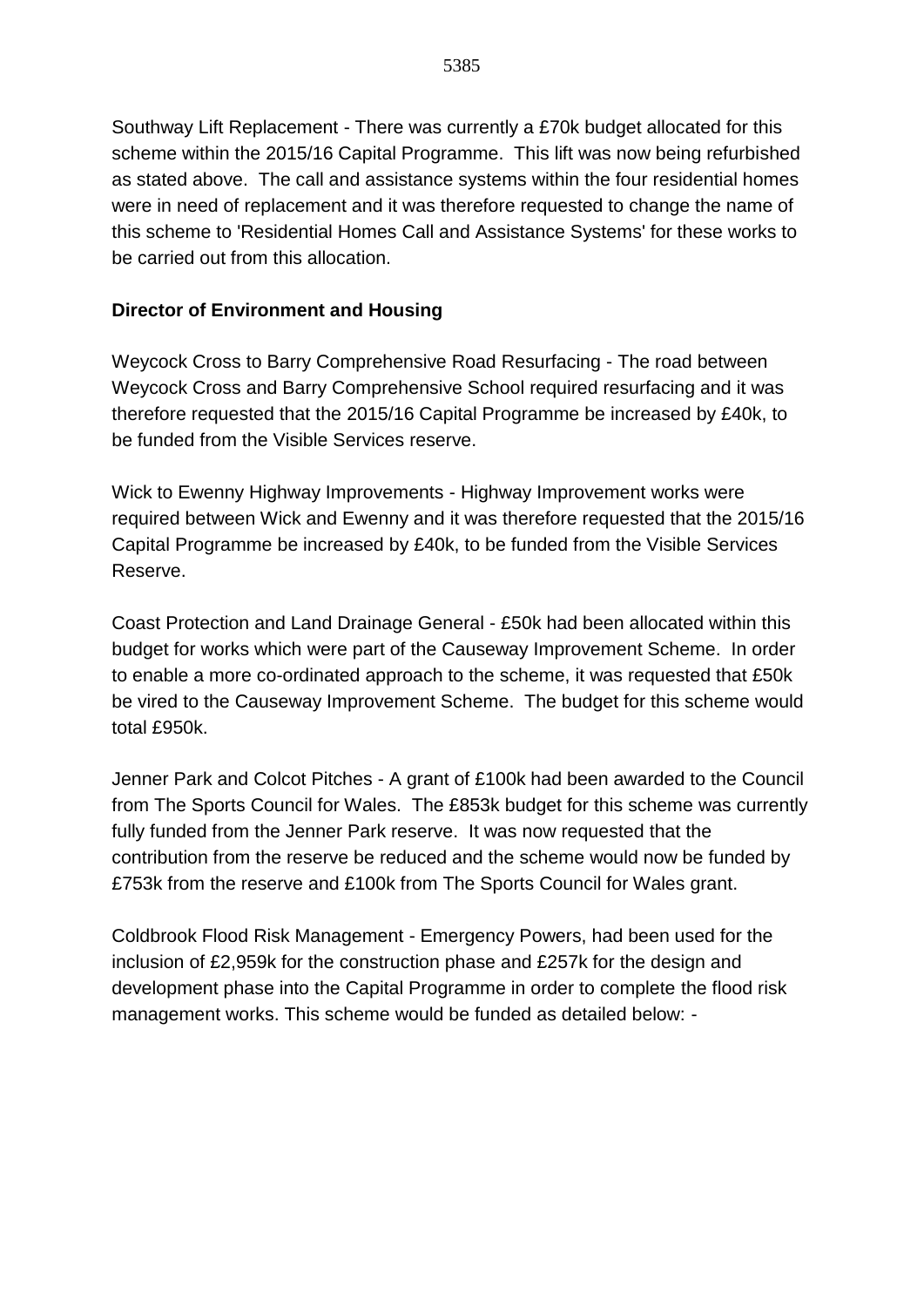| <b>Construction Phase</b>                      | £'000 | Design and Development<br>Phase | £'000 |
|------------------------------------------------|-------|---------------------------------|-------|
| <b>WG Grant</b>                                | 2,151 | <b>WG Grant</b>                 | 218   |
| <b>ERDF Grant</b>                              | 114   | <b>Council Match Funding</b>    | 39    |
| <b>Natural Resources</b><br><b>Wales Grant</b> | 302   |                                 |       |
| <b>Council Match</b><br>Funding                | 392   |                                 |       |
| Total                                          | 2,959 | Total                           | 257   |

# **Managing Director and Resources**

Penarth Renewal Area - The total estimated spend for the Penarth Renewal area had increased from £100k to £155k, due to the cost of an extra property being added to the contract and also due to unforeseen items of work that were identified during the contract period. A virement of £55k was therefore requested from the Castleland Renewal Area budget to the Penarth Renewal Area budget.

Barry Regeneration Partnership Scheme - At Cabinet on the 13 July, 2015, £600k was added to the Capital programme for the Barry Regeneration Partnership Scheme. £361k of this sum had been allocated using Delegated Authority as set out below: -

Barry Island: Western Shelter Lighting £50k Barry Island Interpretation, Tourist Information Centre and WIFI £50k Victoria Gardens: area improvements (phase 3) £60k George Street Play Area: resurface pedestrian links £41k Cowbridge Street/Bridge Street Play Area: refurbishment £50k Eastern Approach (Cardiff Road): gateway improvements £100k Business Service Centre Improvements £10k

The £600k was allocated over financial years 2015/16 and 2016/17, it was therefore requested to re-profile these schemes as set out in the table below: -

| Scheme                                                                | 2015/16 2016/17 |       |
|-----------------------------------------------------------------------|-----------------|-------|
|                                                                       | £'000           | £'000 |
| Barry Island: Western Shelter Lighting                                |                 | 42    |
| Barry Island Interpretation, Tourist Information Centre and WIFI   35 |                 | 15    |
| Victoria Gardens: area improvements (phase 3)                         |                 | 60    |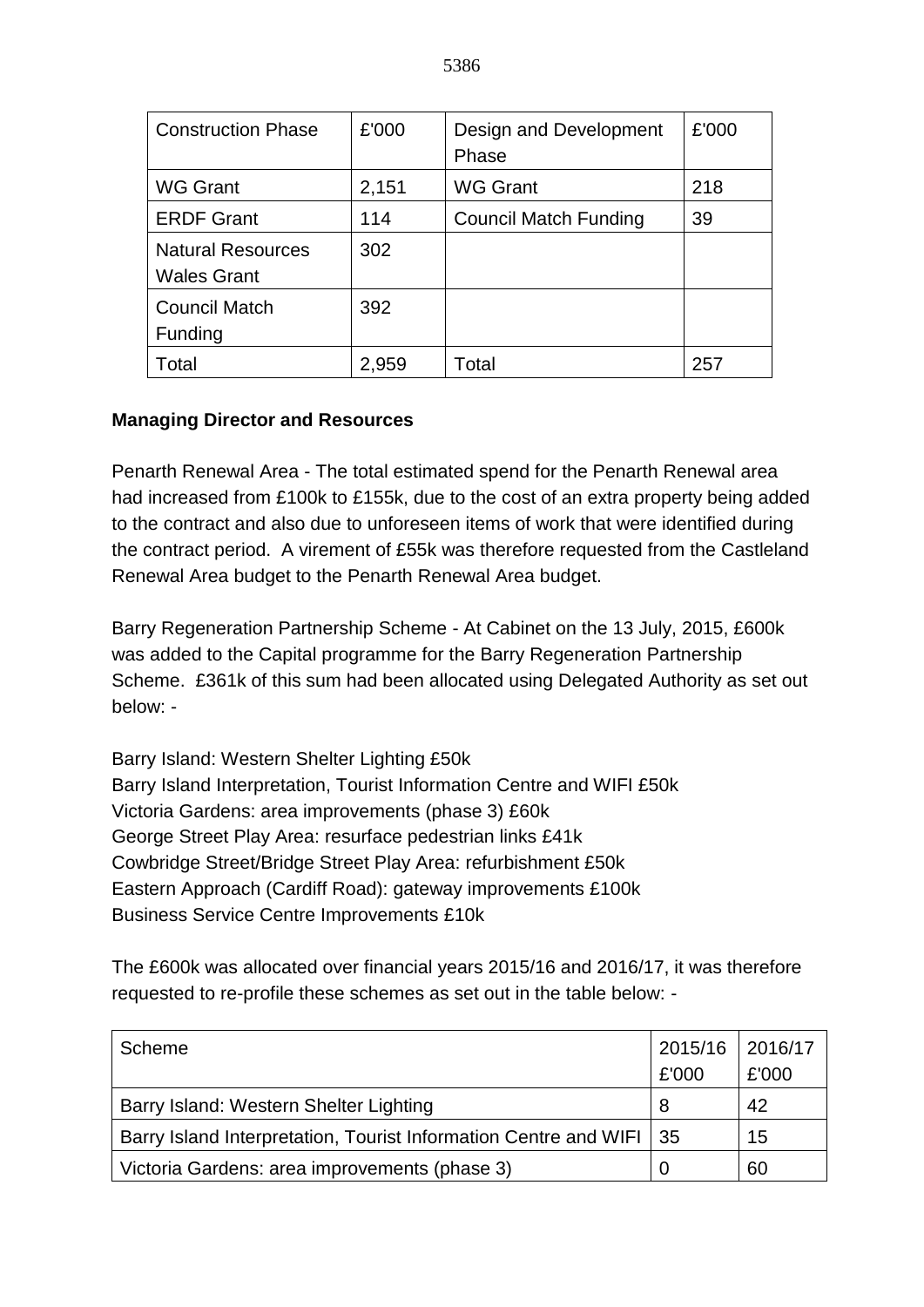| George Street Play Area: resurface pedestrian links     | 41 |     |
|---------------------------------------------------------|----|-----|
| Cowbridge Street/Bridge Street Play Area: refurbishment | 50 |     |
| Eastern Approach (Cardiff Road): gateway improvements   |    | 100 |
| <b>Business Service Centre Improvements</b>             | 10 |     |
|                                                         |    |     |

Further assessment was being undertaken to allocate the remaining balance of £239k to priority schemes.

Barry Regeneration Partnership Scheme - It had been approved by delegated authority that £107k of the unallocated original budget in 2015/16 and £34k of the unallocated budget in 2016/17 for this scheme be allocated as follows:-

- Project Management Unit £60k for 2015/16
- Landscape Design Service £25k for 2015/16
- Urban Regeneration Service £4k for 2015/16 and £28k for 2016/17
- High Street (Springboard) £6k for 2015/16 and £6k for 2016/17
- Gladstone Gardens £2k for 2015/16
- Main Street Area Improvements £4k for 2015/16
- Eastern Approach £6k for 2015/16

Disabled Facilities Grant (DFG) - There was a predicted shortfall in the capital budget for DFG's. It was envisaged that once the backlog of applications had been dealt with the number of applications being processed would reduce to normal throughput levels. However, there had been a steady increase in the number of applications being received which was a trend that was likely to continue. As a result, Emergency Powers had been used to approve an increase of £200k in the 2015/16 DFG budget, funded by a contribution from the Policy revenue budget. This would ensure that there was sufficient funding to complete this year's applications without creating a new backlog.

Pedestrian Crossing across Ffordd Y Millennium and Improved Bus Access - Further studies had identified that the scheme was not attainable within the budget available, therefore, alternative schemes had been identified through active travel route assessments. It was requested that the budget be increased by £52k to be funded from s106 monies and that the scheme be renamed 'Pedestrian/Cycle improvements at Ffordd Y Millennium'. The total budget for this scheme would be £69k. Member consultation had been undertaken under the s106 protocol and the contribution needed to be spent by January 2016.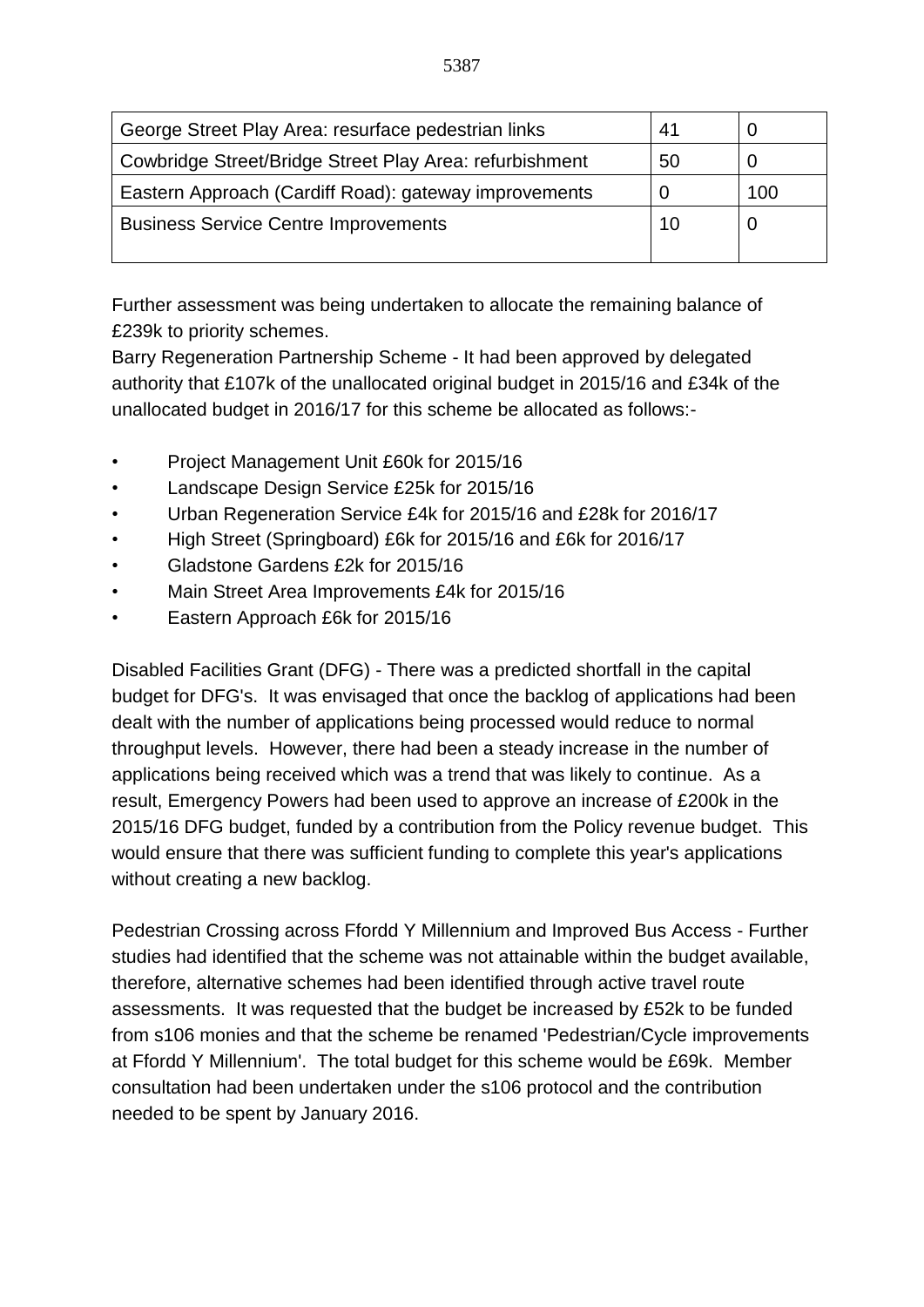Town Hall Library External Repairs - Property Services had reviewed this scheme and the funding was no longer required for external works. Internal works to the Town Hall Library had been identified as part of the Space Project scheme, it was therefore requested that the budget of £12k be vired to the Space Project scheme.

Civic Offices Re-wire Scheme - In 2011 a Property Condition Survey for the Civic Offices identified that the building required re-wiring (to include general lighting, emergency lighting, power and distribution). A fixed electrical installation test was undertaken during 2014/15 and identified that all floors in the building were "Unsatisfactory". £283k had been allocated within the 2015/16 Space Project budget towards the scheme. In order to enable a more co-ordinated approach to the scheme, it was requested to vire £225k in 2015/16 and £58k in 2016/17 to create a new scheme called the Civic Offices Re-wire.

Court Road Contaminated Land Issues - It was requested that the name of this scheme was changed to 'Court Road Depot - Survey, Feasibility and Infrastructure Budget'. This would enable the Council to facilitate various survey and feasibility works for the circa 4 acre depot site and if required, identify and carry out any associated infrastructure works. The budget for this scheme was £350k.

## **Variance between Actual Spend to date and Profiled Spend**

Cabinet had previously agreed that further information would be provided where schemes had a value of over £500,000 and showed a variance of 20% or more between actual spend and the profile. The following schemes met this criteria:-

Llantwit Learning Community - Amendments to programming/sequencing of works had resulted in actual expenditure that was less than the initial spend profile. This did not adversely affect the final cost of the project.

Modular Building Resiting Ysgol Dewi Sant - Amendments to programming/sequencing of works had resulted in actual expenditure that was more than the initial spend profile. This did not adversely affect the final cost of the project.

It was proposed that the budget for these schemes be reprofiled for the remainder of the year and changes would be reported as part of the ongoing capital monitoring process.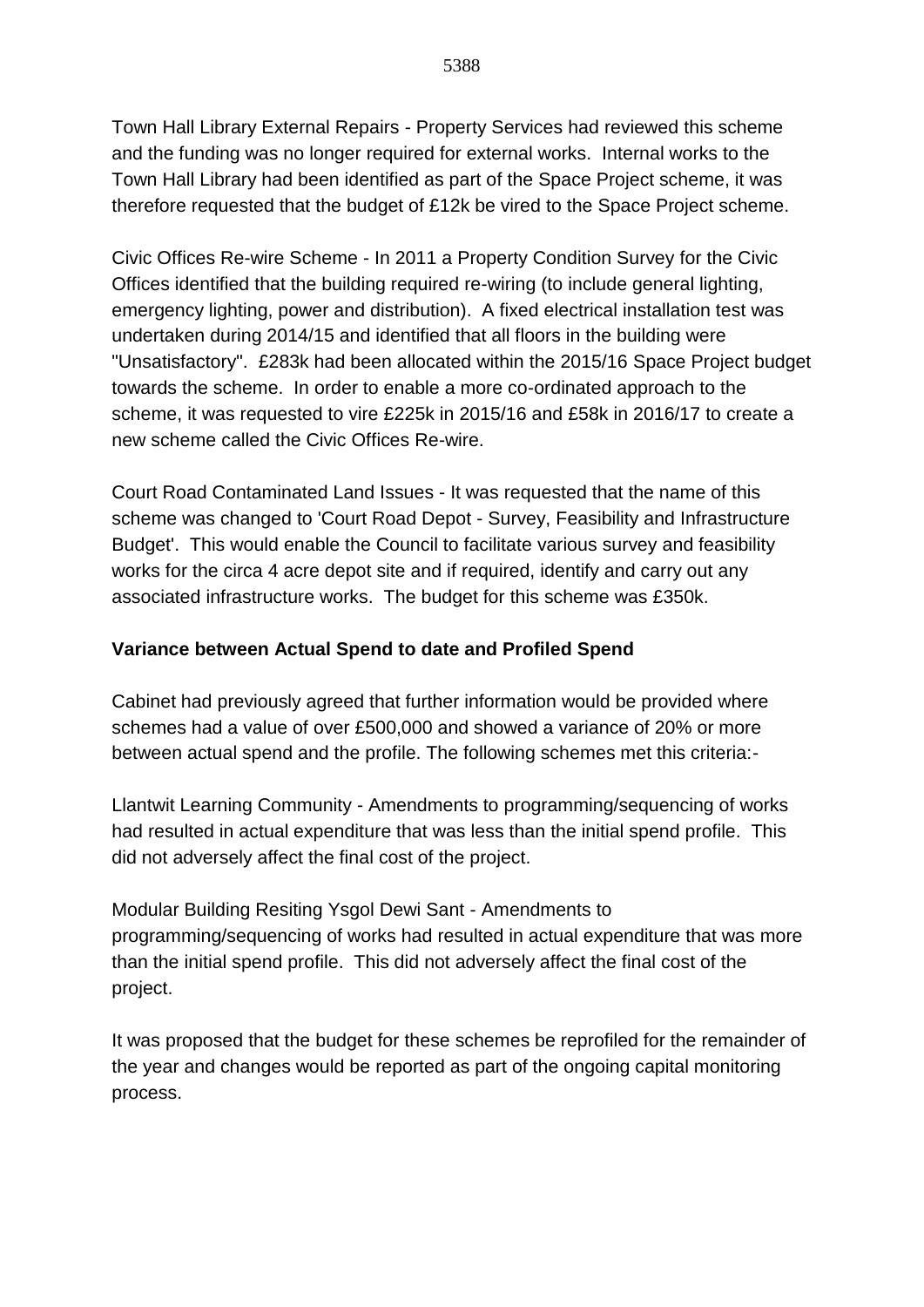### **2016/17 to 2020/21 Capital Programme**

The Council's Capital budget was determined largely by the General Capital Funding Settlement (GCF). In previous years, the provisional GCF settlement was received from Welsh Government (WG) during October, with the final settlement being received during December. This year, however, the initial budget proposals had not yet been received.

A statement on the timing of the Welsh Government's Budget for 2016/17 was released by the Minister for Finance and Government Business on 6 October, 2015. It stated that the late timing of the UK Government's Spending Review presented WG with significant challenges for the preparation and publication of the Draft Budget 2016/17. WG would not know their Budget for 2016/17 until 25 November, 2015. WG was facing unprecedented levels of uncertainty and consequently would not publish the Draft Budget for 2016/17 until 8 December, 2015 and the Final Budget on 1 March, 2016.

A joint letter dated 26 October, 2015 had been received from the Minister for Public Services and the Leader of the Welsh Local Government Association, outlining the outcome of their joint discussions regarding the timing of the release of the settlement. They provided a timetable which showed that local authorities would be advised of the Provisional Settlement on 9 December, 2015 and of the Final Settlement on 2 March, 2016, however, the Final Budget would be debated by WG on 9 March, 2016. They considered that the proposed timetable did not result in any legal or financial impediment to the budget process, however, they acknowledged that the timetable did present challenges.

Even with a lack of clarity on the funding position for 2016/17 and these unprecedented circumstances, in order to be in a position to meet the statutory deadlines and the requirements for consultation set out in the Council's Constitution, much of the work on quantifying the resource requirements for the Capital programme would still need to be carried out before the initial and final GCF settlement was notified to the Council. Therefore, in line with the approach adopted in the current Medium Term Financial Plan, the proposals assumed a reduction of 10% for each year of the programme for 2016/17 and onwards. This had been reflected in the proposed Capital Programme 2016/17 to 2020/21 which was shown in the table in Appendix B attached to the report.

In line with the financial strategy, the Council would mitigate the deteriorating situation by looking to progress only those schemes which were deemed to be a key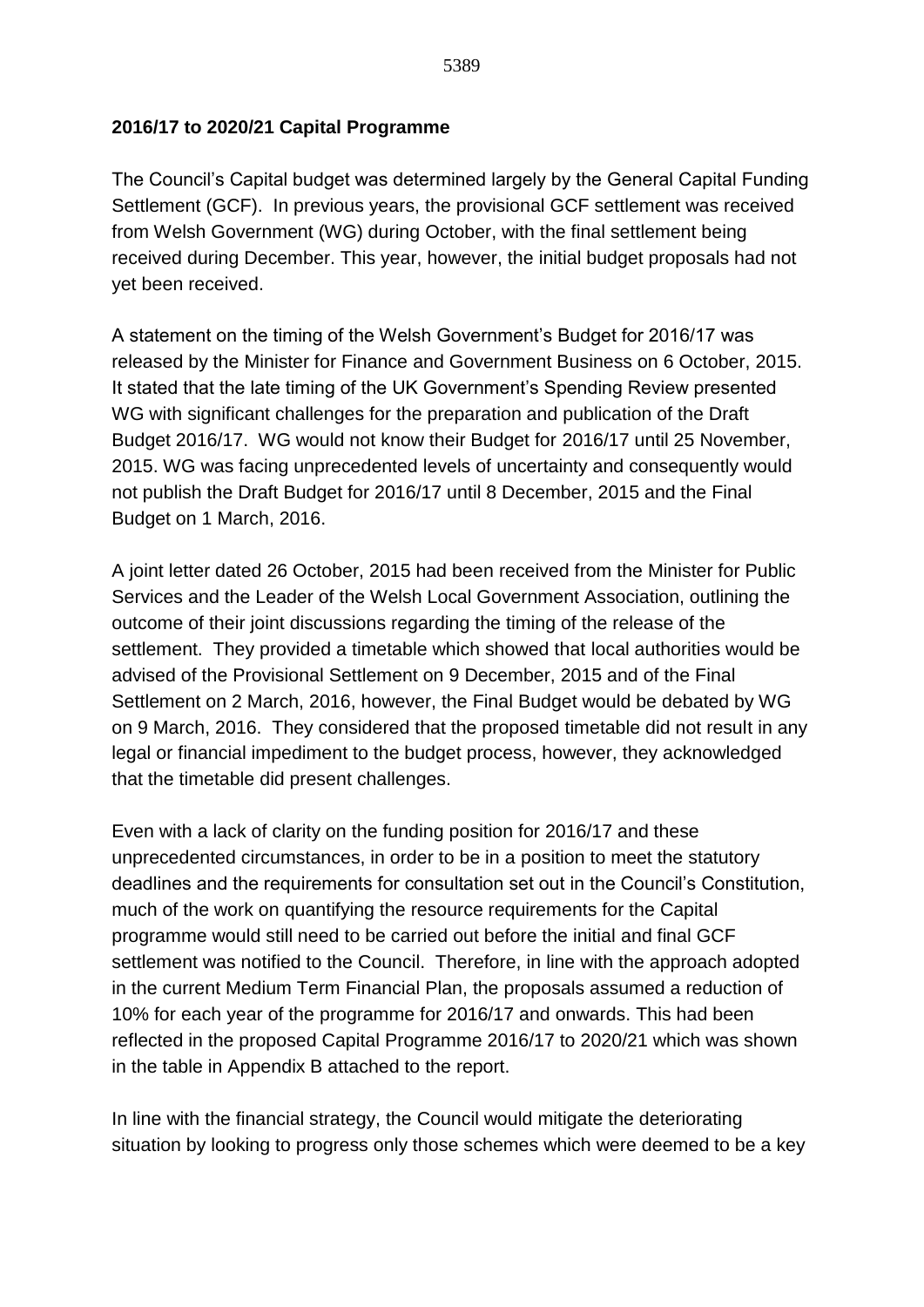corporate priority, whilst also seeking to gain assurance that such schemes were delivered on time and within budget.

The Major Repairs Allowance (MRA), which was the grant that provided capital funding to the Housing Revenue Account (HRA), for 2016/17 had not yet been announced by the Welsh Government. Cabinet would be advised once the announcement was made. An assumption had been made in Appendix B attached to the report that the grant would continue at the allocation reflected in the current business plan of £2.76m in 2016/17 and throughout the period of the Capital Programme.

In addition to external funding, the Council would finance part of the Capital Programme from its own resources, e.g. capital receipts and reserves.

The table below detailed the General Capital Funding and internal resources required to fund the proposed schemes which were detailed in Appendix B as attached to the report.

| Analysis of Net Funding Required for the Indicative 2016/17 Capital Programme |        |        |  |  |  |  |
|-------------------------------------------------------------------------------|--------|--------|--|--|--|--|
|                                                                               |        |        |  |  |  |  |
| <b>GENERAL FUND</b>                                                           | £'000  | £'000  |  |  |  |  |
| <b>Welsh Government Resources</b>                                             |        |        |  |  |  |  |
| <b>Supported Borrowing</b>                                                    | 3,058  |        |  |  |  |  |
| <b>General Capital Grant</b>                                                  | 1,861  |        |  |  |  |  |
|                                                                               |        | 4,919  |  |  |  |  |
| <b>Council Resources</b>                                                      |        |        |  |  |  |  |
| <b>Capital Receipts</b>                                                       | 7,199  |        |  |  |  |  |
| Reserves/Leasing                                                              | 9,135  |        |  |  |  |  |
| <b>Unsupported Borrowing</b>                                                  | 528    |        |  |  |  |  |
|                                                                               |        | 16,862 |  |  |  |  |
| <b>Net Capital Resources</b>                                                  |        | 21,781 |  |  |  |  |
|                                                                               |        |        |  |  |  |  |
|                                                                               |        |        |  |  |  |  |
| <b>HOUSING REVENUE ACCOUNT</b>                                                | £'000  | £'000  |  |  |  |  |
| <b>Housing Reserves</b>                                                       | 3,910  |        |  |  |  |  |
| <b>Housing Unsupported Borrowing</b>                                          | 19,434 |        |  |  |  |  |
| <b>Net Capital Resources</b>                                                  |        | 23,344 |  |  |  |  |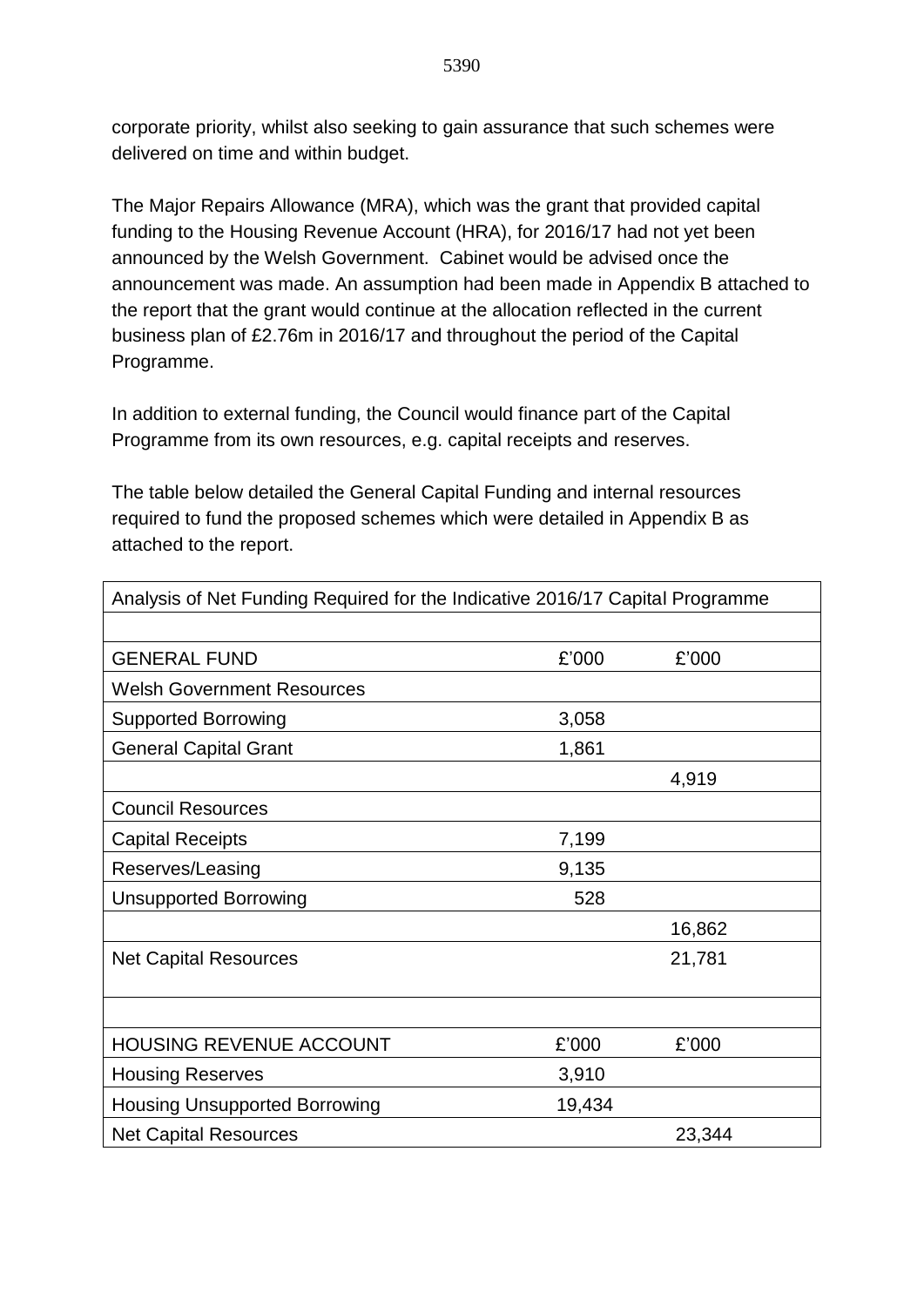The indicative 2016/17 Capital Programme outlined in Appendix B attached to the report included allocations already approved by Council. Appendix B, also reflected the amendments requested within the report.

## **Capital Bids 2016/17 to 2020/21**

New capital bids were invited for return by 30th September 2015 and the number of bids received was low (3 from Learning and Skills, 12 from Social Services, 11 from Environment and Housing and 2 from Managing Director and Resources). Departments were requested to rank their own bids in order of importance before submission and bids from each Department were forwarded to the Corporate Asset Management Group (CAMG) for evaluation.

Education Capital Loan Scheme - These were internal loans which were initially funded from the School Rationalisation Reserve and schools then made repayments back into the reserve over a number of years. In order to maintain a healthy balance within the reserve, it was proposed that the current yearly allocation of £300k was reduced to £200k between 2016/17 and 2020/21.

Llantwit Learning Community - In order to complete this scheme, an additional £650k was required. The increased costs were due to construction inflation, a greater understanding of the works required for parking and the bus turning circle and works required to the drainage, which were identified in a survey. It was requested that the 2016/17 Capital Programme be increased by £650k, funded from the School Investment Strategy Reserve which had been increased by this amount as a result of a revenue underspend in 2015/16.

Rhoose Primary New School - £500k had been ring-fenced for this scheme within the School Investment Strategy Reserve. It was therefore proposed that the Capital Programme be increased by £500k in 2017/18 to include the allocation.

Social Services Asset Renewal - The condition of Social Services buildings were deteriorating. To enable the maintenance of these properties, it was proposed that £100k be vired each year from 2016/17 to 2020/21 from the All Services Asset Renewal budget to create a Social Services Asset Renewal budget. Social Services would be able to allocate the funding within year to priority works that were required.

As part of the Transport review the use of vehicles by the Authority had been extensively reviewed, which meant that the purchase of new vehicles under the scheme had been delayed. In addition, an amendment to the level of expenditure in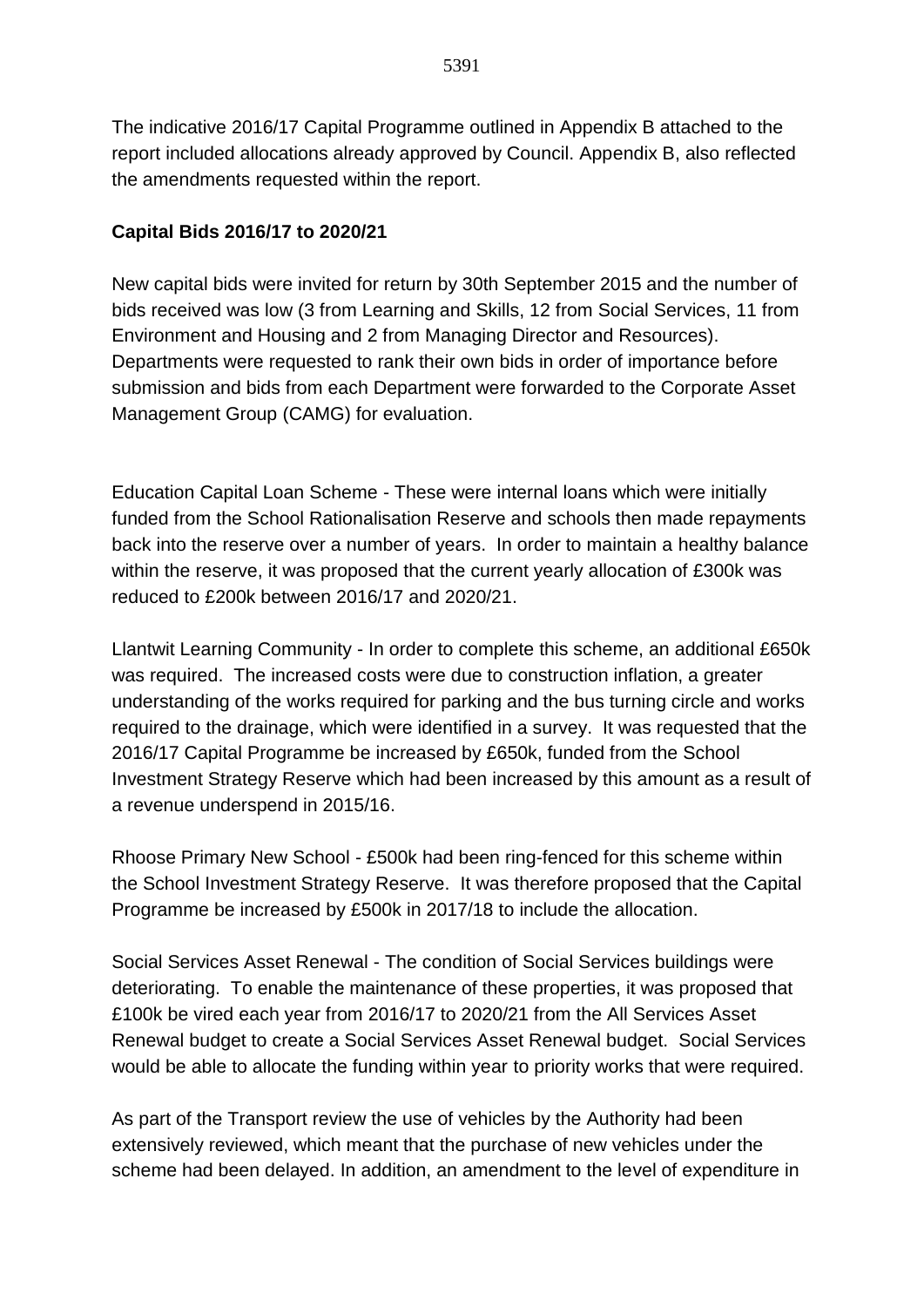the Capital Programme was required, to reflect the continuing need to replace vehicles across the Council. The proposed revised expenditure was set out in the table below;

|                         | 2015/16 | 2016/17 | 2017/18 | 2018/19 | 2019/20 | 2020/21 |
|-------------------------|---------|---------|---------|---------|---------|---------|
|                         | £000's  | £000's  | £000's  | £000's  | £000's  | £000's  |
| Original<br>Expenditure | 2,375   | 1,596   | 694     | 1,818   | 962     | 0       |
| Revised<br>Expenditure  | 2,121   | 1,453   | 616     | 1,338   | 800     | 800     |

Vehicles could be funded from the Vehicle Renewals Fund or could be leased. The level of and financing of this expenditure would be reviewed as a result of the outcome of the Transport review and the amended proposals would be brought as part of the Final Budget Proposals in February 2016.

Renewal Area - An award of specific grant funding had been received from WG to enable capital works to be undertaken in the Castleland Renewal Area during 2016/17. It was requested that £677,981 be included in the 2016/17 Capital Programme for the grant.

Disabled Facilities Grants (DFG) - A capital bid amendment form had been submitted to request additional funding in future years for DFG's. This would ensure that there was sufficient funding to complete future year's applications without creating a new backlog. It was requested that the Capital Programme be increased by £400k in 2016/17 and £450k in 2017/18, to be funded from a reserve set up from a revenue underspend in 2015/16.

Carbon Management Fund - The Carbon Management Fund Scheme was an ongoing scheme to assist with the Council's energy reduction measures. To enable these works to continue, it was requested that a budget of £200k be included in the 2016/17 Capital Programme. This would be funded from the Energy Management Fund Reserve.

Civic Offices Re-wire - In 2011 a Property Condition Survey for the Civic Offices identified that the building required re-wiring (to include general lighting, emergency lighting, power and distribution). A fixed electrical installation test was undertaken during 2014/15 and identified that all floors in the building were "Unsatisfactory". It was requested that the 2016/17 Capital Programme be increased by £400k using funding which had already been ring fenced within the Project Fund for these works.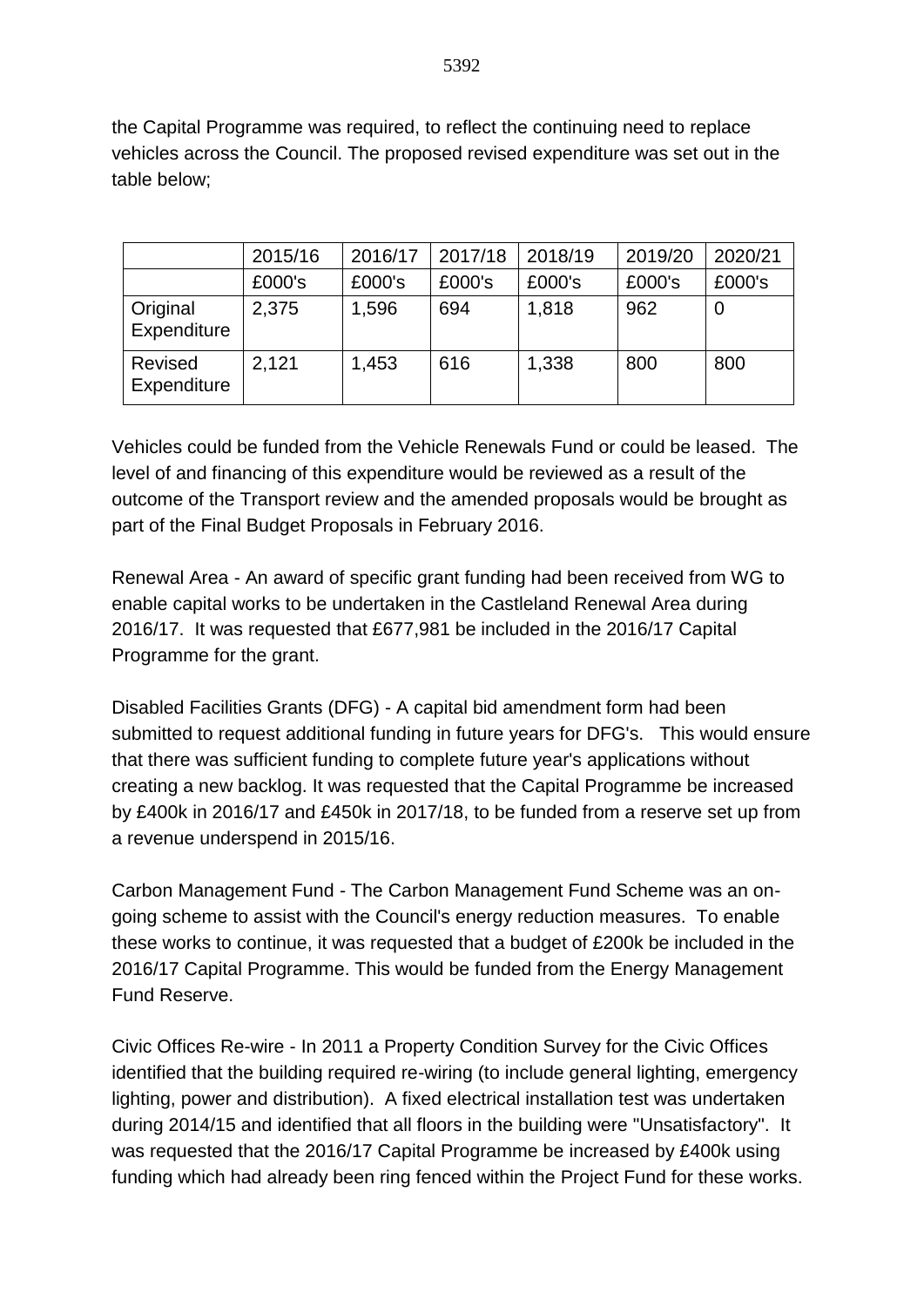A capital bid for the Civic Offices Rewire had also been included in Appendix B as attached to the report.

Regeneration Fund - This scheme was funded from the Regeneration reserve. £50k per annum of this budget had been ringfenced to matchfund the Rural Development grant. Expenditure for this grant would now be incurred through revenue and therefore it was proposed that the budget be reduced by £50k each year between 2016/17 and 2020/21 and the use of the reserve would be redirected to the revenue budget. The changes detailed above had been reflected in Appendix B.

In addition to bids meeting the criteria for inclusion in the Capital Programme, there had been a number of changes approved by Cabinet since the final budget proposals 2015/16 to 2019/20 were approved in February 2015. These changes included capital sums carried forward; changes to the School Investment Programme and Housing Improvement Plan. These changes had been included in Appendix B.

## **School Investment Programme**

The 21st Century Schools Programme was the Welsh Government's funding initiative for investment in schools. The first tranche of schemes under Band A of the funding were submitted prior to November 2011. Band A schemes ran between 2013/14 and 2018/19. Band B schemes were expected to commence in 2019/20.

The schemes included under the Band A submission for construction between 2013/14 and 2018/19 were; Ysgol Nant Talwg, Ysgol Dewi Sant, Ysgol Gwaun Y Nant and Oakfield, Colcot and Llantwit Learning Community.

In April 2014, WG notified the Council that some of the funding for Band A schemes would be in the form of unsupported borrowing instead of a revenue grant. The Council would be expected to borrow, however, Welsh Government (WG) would provide revenue funding to cover the cost of the loan through the Revenue Support Grant. This had no impact on the value of the Capital Programme, only the way in which it was funded.

In September 2014 the Vale of Glamorgan Council received notification from WG that the funding envelope for 21st Century Schools would be increased from £20.960m to £29.898m. As reported in the Final Capital Programme Proposals in February 2015, the Council had increased their contribution to the programme by a further £950k for the Llantwit Major Learning Community Scheme and this was approved by Cabinet on 12th January 2015 (Minute C2607), therefore, the total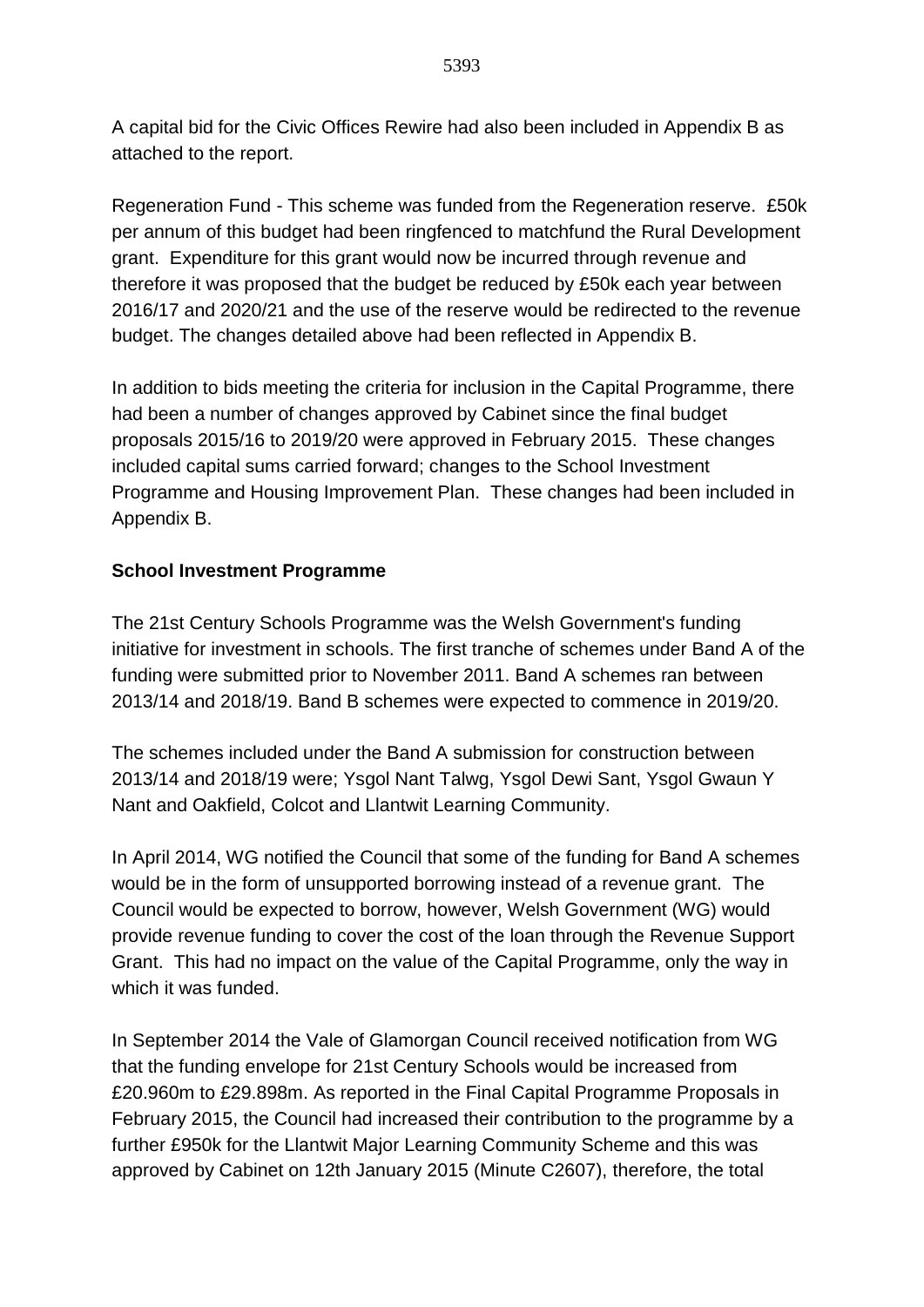funding envelope was now £30.848m. This excluded the £650k for Llantwit Learning Community requested as part of the report.

The Band A Programme was progressing well. Phase one of the Penarth Learning Community scheme was complete and the Learning Community was occupied. Works were on-going for phase two which consisted of external works and demolition. Ysgol Nant Talwg and Ysgol Dewi Sant were complete and the schools were occupied. Phase one of Ysgol Gwaun Y Nant was complete and phase two works were on-going, the building works at Oak Field were now complete and both schools were occupied. The Llantwit Learning Community scheme was underway and works started on site in August 2015.

The following table showed the planned spend on the Education capital programme from 2016/17 to 2020/21 incorporating expenditure under Band A schemes funded under 21st Century Schools Programme. Gross Expenditure totals £79.879m.

| By Scheme                                               | 16/17  | 17/18          | 18/19          | 19/20          | 20/21          | Total  |
|---------------------------------------------------------|--------|----------------|----------------|----------------|----------------|--------|
|                                                         | £000's | £000's         | £000's         | £000's         | £000's         | £000's |
| <b>Ysgol Dewi Sant</b>                                  | 35     | 0              | 0              | 0              | $\overline{0}$ | 35     |
| <b>Llantwit Learning Community</b>                      | 13,052 | 1,240          | 29             | 0              | $\overline{0}$ | 14,321 |
| <b>Gwaun Y Nant &amp; Oakfield</b>                      | 47     | 0              | 0              | 0              | $\overline{0}$ | 47     |
| <b>Barry Secondary Schools</b><br><b>Transformation</b> | 750    | $\overline{0}$ | $\overline{0}$ | $\overline{0}$ | $\overline{0}$ | 750    |
| <b>Colcot Primary</b>                                   | 250    | 250            | 0              | 0              | $\overline{0}$ | 500    |
| <b>Asset Renewal</b>                                    | 700    | 1,000          | 1,000          | 1,000          | 600            | 4,300  |
| <b>Asset Renewal Contingency</b>                        | 50     | 50             | 50             | 50             | 50             | 250    |
| <b>St Cyres Lower School Marketing</b><br>& Disposal    | 65     | 0              | 0              | $\overline{0}$ | 0              | 65     |
| <b>Rhoose Primary New School</b>                        | 0      | 1,500          | 1,762          | $\overline{0}$ | $\overline{0}$ | 3,262  |
| <b>Gwenfo Primary Extension</b>                         | 394    | 11             | 0              | $\overline{0}$ | 0              | 405    |
| <b>St Brides Expansion</b>                              | 346    | 10             | $\overline{0}$ | 0              | 0              | 356    |
| <b>Victorian Schools</b>                                | 1,200  | 800            | $\Omega$       | 0              | $\overline{0}$ | 2,000  |
| <b>Eagleswell Demolition</b>                            | 300    | 0              | $\overline{0}$ | $\overline{0}$ | 0              | 300    |
| <b>Band B Schemes</b>                                   | 0      | 0              | 0              | 18,361         | 32,927         | 51,288 |
| <b>Schools ICT Loans</b>                                | 200    | 200            | 200            | 200            | 200            | 1,000  |
| <b>Schools Capital Loan Schemes</b>                     | 200    | 200            | 200            | 200            | 200            | 1,000  |
| Total                                                   | 17,589 | 5,261          | 3,241          | 19,811         | 33,977         | 79,879 |

The total allocation for Victorian Schools between 2015/16 and 2020/21 was £3.061m to support works across 21 Victorian Schools to address the existing issues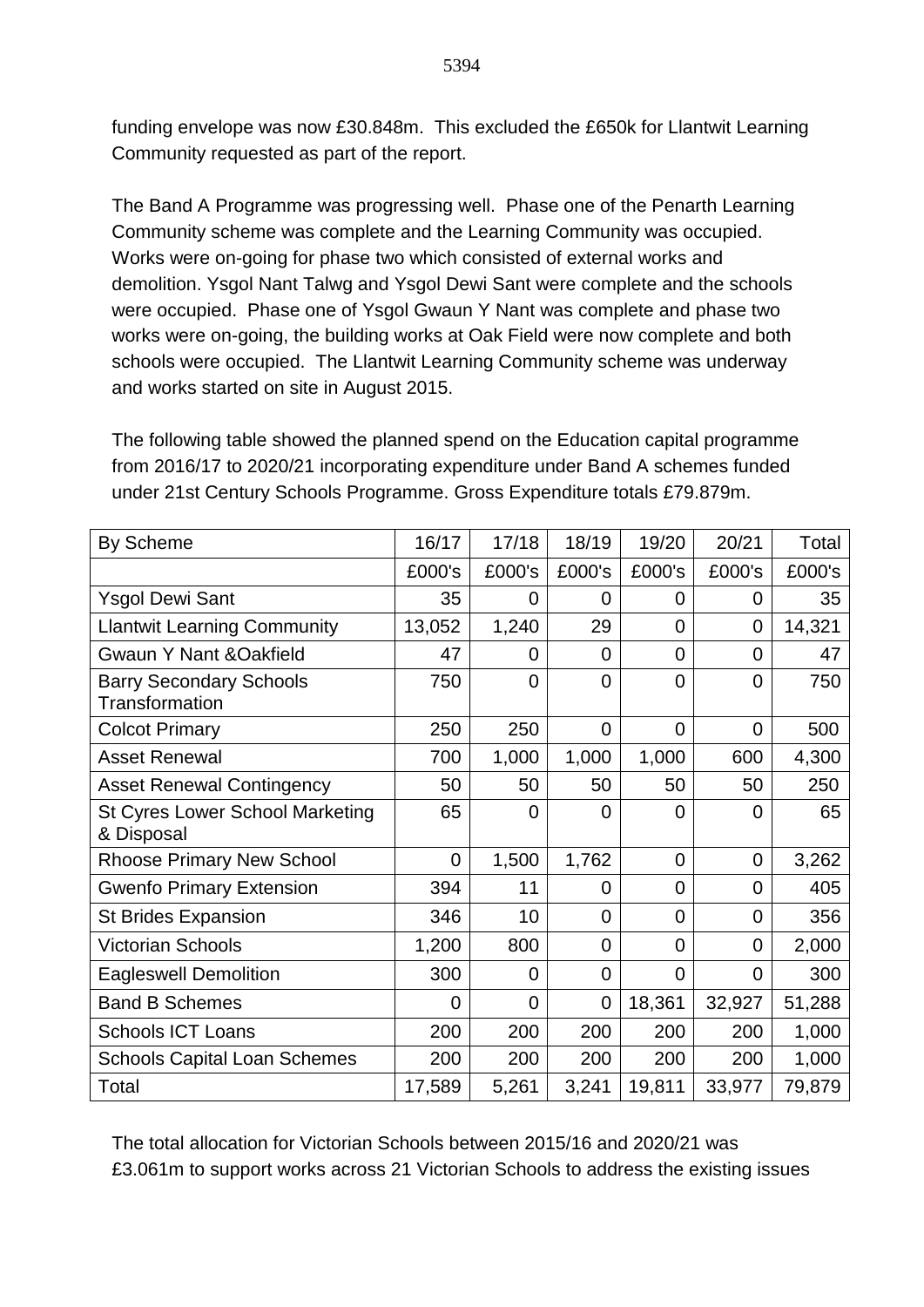with lath and plaster and masonry deterioration. The £1.061m budget for 2015/16 had been allocated to the following schemes via emergency power £270k to Victoria Primary School External Refurbishment Works, £741k to Overboarding Lath and Plaster Ceilings and £50k to Sandstone Repairs. Work was currently being carried out by Property Services to assess the works required between 2016/17 and 2017/18 and a full report would be brought to Cabinet with a strategy to address the problems.

There was an asset renewal budget of £900k in 2015/16, 200k of this budget had been vired to the Modular Building Resiting Ysgol Dewi Sant Scheme. The asset renewal budget increased to £1m from 2016/17; however, £300k was being requested to be brought forward into 2015/16 as detailed earlier in the report. In addition there was a £50k asset renewal contingency budget in each year. From 2020/21 the asset renewal budget had to reduce to the original £600k allocation due to increasing constraints on resources and the 21st Century Schools Band B Programme. Education in consultation with Property Services, allocated this budget in year to various schemes including rolling programmes of boiler and toilet renewal. Band B Schemes were expected to commence in 2019/20 and in December 2014 the Council submitted proposals for a number of schemes to Welsh Government. Based on latest indications, it had been assumed that 50% funding would be available from Welsh Government to fund the schemes. However, there was no guarantee that this funding would be available from Welsh Government or what form it would take.

Indicative strategic projects for the Council under Band B funding would seek to address the following:

- Expanding primary sector capacity and addressing the condition of school buildings in various areas across the Vale.
- Rationalisation of school buildings currently situated on split sites.

The total cost for Band B schemes was projected to be in the region of £67.4m and of this total £18.361m and £32.927m had been included in Appendix B for 2019/20 and 2020/21 respectively.

| By Funding Source              | 16/17  | 17/18  | 18/19  | 19/20  | 20/21  | Total  |
|--------------------------------|--------|--------|--------|--------|--------|--------|
|                                | £000's | £000's | £000's | £000's | £000's | E000's |
| <b>General Capital Funding</b> | 4,593  | 1,800  | 1,189  | 1,160  | 1,050  | 9,792  |

The Education Capital programme was funded as follows;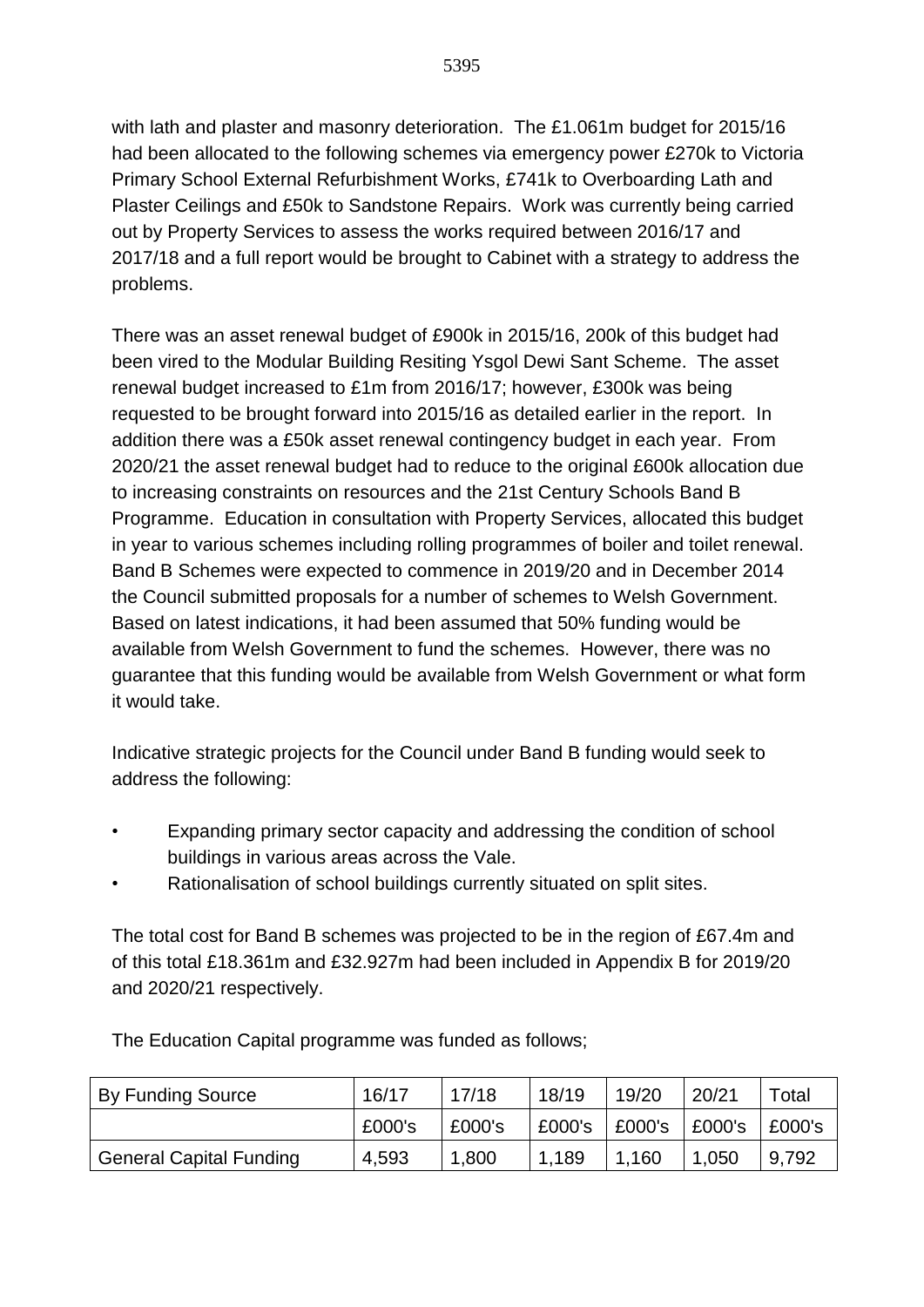| <b>Capital Receipts</b>           | 4,491    | $\overline{0}$ | $\overline{0}$ | 1,404          | 7,686          | 13,581         |
|-----------------------------------|----------|----------------|----------------|----------------|----------------|----------------|
| <b>Other Reserves and Revenue</b> | $\Omega$ | $\overline{0}$ | $\overline{0}$ | 1,000          | $\overline{0}$ | 1,000          |
| Contribution                      |          |                |                |                |                |                |
| <b>School Investment Reserve</b>  | 2,433    | 915            | 290            | 1,397          | 3,391          | 8,426          |
| School Rationalisation and        | 200      | 200            | 200            | 200            | 200            | 1,000          |
| <b>Improvements Reserve</b>       |          |                |                |                |                |                |
| <b>IT Fund</b>                    | 200      | 200            | 200            | 200            | 200            | 1,000          |
| <b>Local Government Borrowing</b> | 528      | $\overline{0}$ | $\overline{0}$ | $\overline{0}$ | $\overline{0}$ | 528            |
| Initiative                        |          |                |                |                |                |                |
| <b>Prudential Borrowing</b>       | 0        | $\overline{0}$ | $\overline{0}$ | 0              | $\overline{0}$ | $\overline{0}$ |
| <b>Total Internal Funding</b>     | 12,445   | 3,115          | 1,879          | 5,361          | 12,527         | 35,327         |
| S106 Agreements                   | 709      | 1,021          | 1,362          | 7,700          | 1,000          | 11,792         |
| <b>Welsh Government Grant</b>     | 4,435    | 1,125          | $\overline{0}$ | 6,750          | 20,450         | 32,760         |
| <b>Total Funding</b>              | 17,589   | 5,261          | 3,241          | 19,811         | 33,977         | 79,879         |

# **Housing Improvement Plan**

The 2015/16 Housing Improvement Programme budget totalled £87.011m and £63.156m of this allocation related to the buy-out from the housing subsidy system. The funding of the 2015/16 programme had been amended as set out in the table below: -

| Funding                                                | Current 2015/16<br>£'000 | Amended<br>2015/16<br>£'000 |
|--------------------------------------------------------|--------------------------|-----------------------------|
| <b>Major Repairs Allowance Grant</b>                   | 2,760                    | 2,760                       |
| <b>Other Grant</b>                                     | 2,069                    | 2,069                       |
| <b>Housing Capital Receipt</b>                         | 754                      | 897                         |
| <b>Housing Reserves</b>                                | 2,676                    | 5,334                       |
| <b>Unsupported Borrowing</b><br>(Including HRA Buyout) | 78,752                   | 75,951                      |
| Total                                                  | 87,011                   | 87,011                      |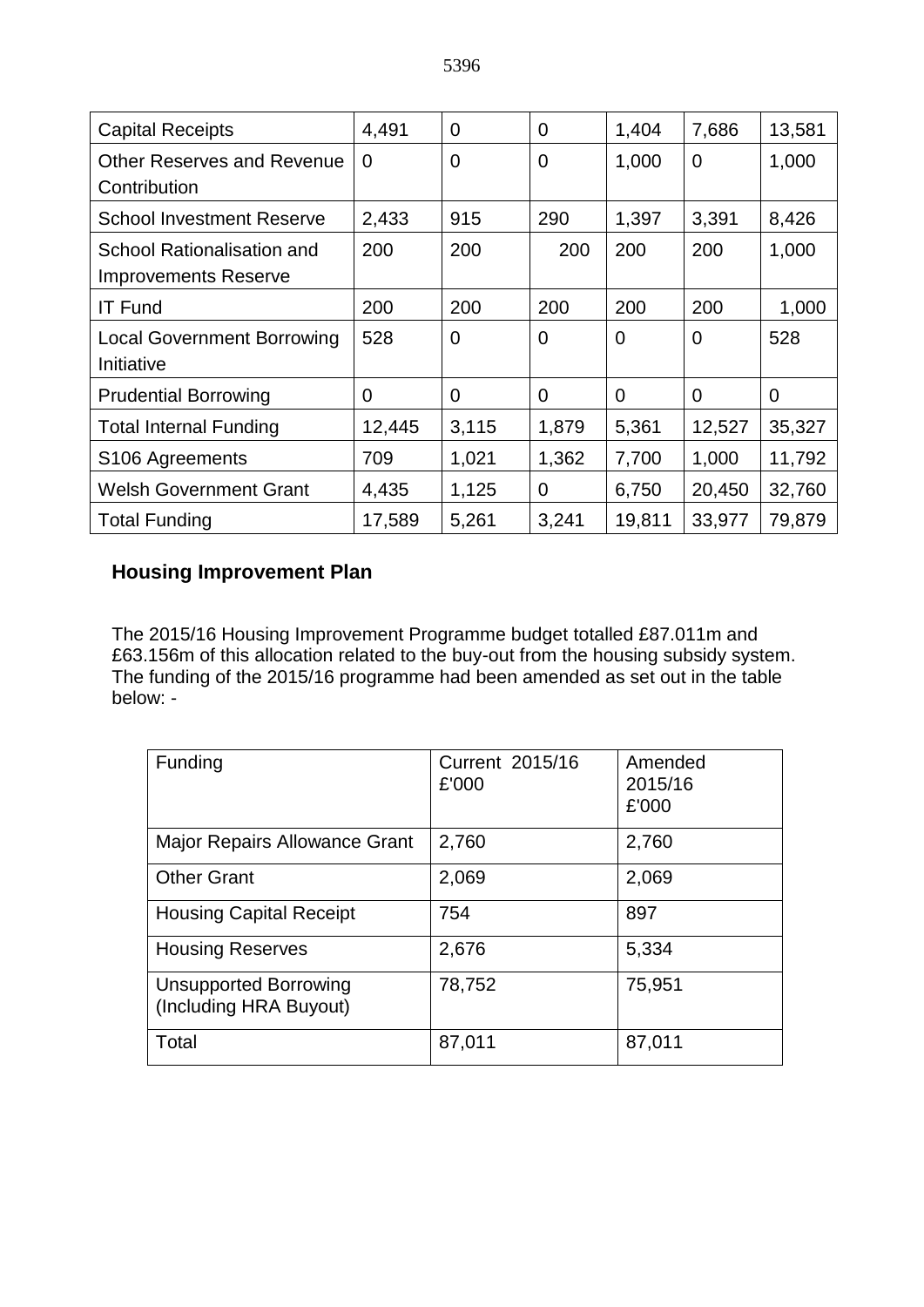### **Next Steps**

The next stage was for the estimates to be submitted to Scrutiny Committees for consultation. Corporate Resources Scrutiny Committee was the lead Scrutiny Committee and was tasked to consider both the Initial Budget Proposals and any recommendations that other Scrutiny Committees had made. The responses of Scrutiny Committee must be made no later than 15 December, 2015.

Each Scrutiny Committee would be asked to first consider the Initial Capital Programme proposals as shown in Appendix B and to make any recommendations for changes. If they wished to make a change, the reason for this needed to be recorded in order to assist the Cabinet and the Budget Working Group (BWG) draw up the final proposals.

Managers would be asked to revisit the schemes included in Appendix B and to confirm final costs and spend profile prior to the final proposals being presented to Cabinet.

Currently the approved timetable required Cabinet to approve the final budget proposals by no later than the 22 February, 2016 and that Cabinet's final budget proposals would be considered by Council at a meeting to be held on 2 March, 2016. As the Final Settlement would not be received from WG until 2 March, 2016, this timetable was now under review and would have to be revised.

Part of the report was required to be referred to Council for approval as it followed the procedure laid down in the Constitution for the making of the budget.

At the meeting the Leader made the following amendment to the report, he highlighted that paragraph 82 of the report made reference to "obligations of Council with regards to section 17'', he confirmed for clarity that this referred to section 17 of the Crime and Disorder Act 1998.

This was a matter for Executive and Council decision

Cabinet, having considered the report and all the issues and implications contained therein

### RESOLVED –

(1) T H A T the Initial Capital Programme Proposals for 2016/17 to 2020/21 be approved for consultation with the relevant Scrutiny Committees.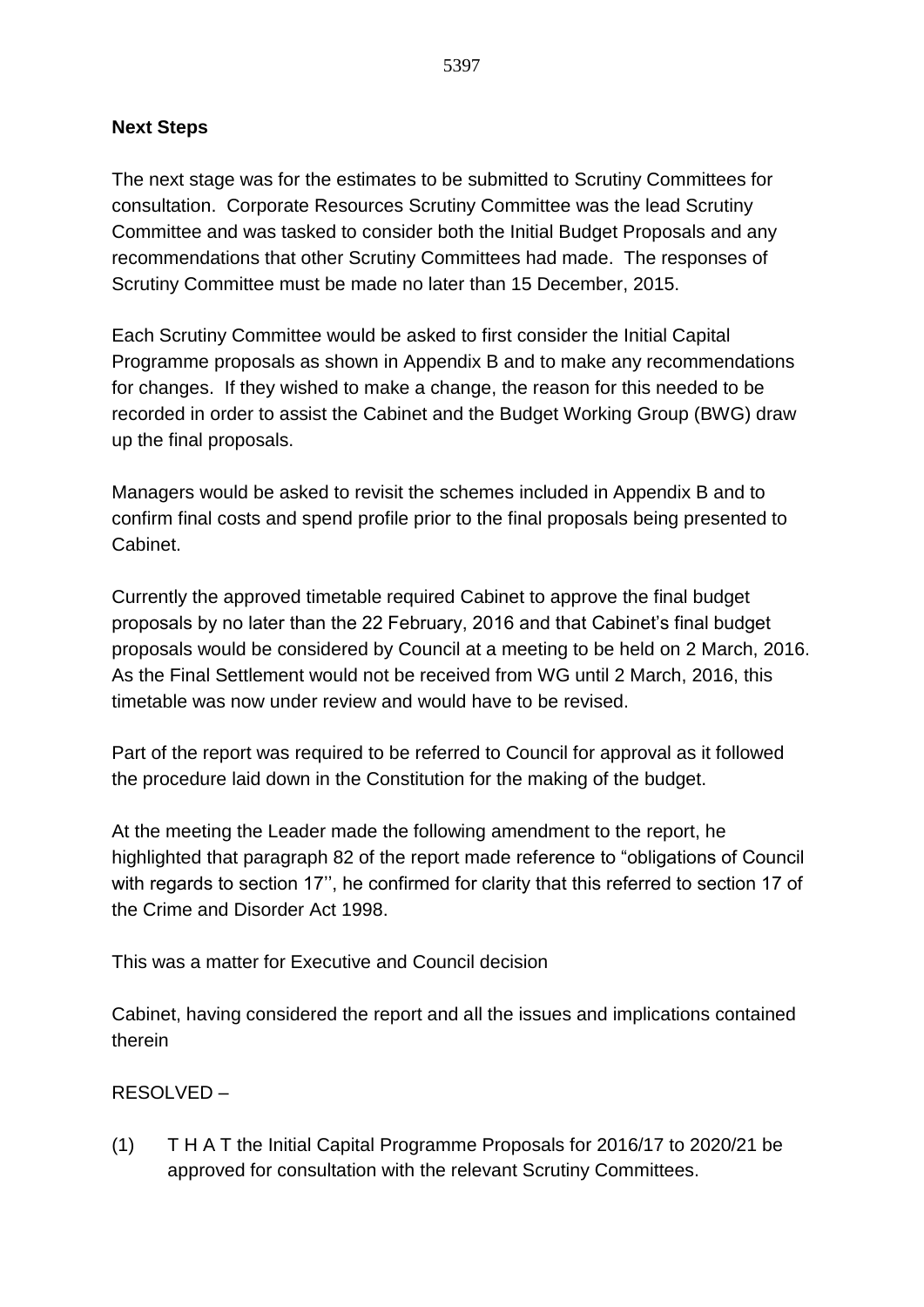- (2) T H A T any recommendations of Scrutiny Committees be passed to Scrutiny Committee (Corporate Resources) as the lead Scrutiny Committee in order for their views to be forwarded to Cabinet.
- (3) T H A T the following changes to the 2015/16 and 2016/17 Capital Programme be approved:
- Colcot Primary Roof It is requested that £100k of the 2016/17 Schools Asset Renewal budget be brought forward into 2015/16 to allow the scheme to proceed.
- Modular Building Resiting Ysgol Dewi Sant It is requested that £200k of the 2016/17 Schools Asset Renewal budget be brought forward into 2015/16.
- Urgent Health and Safety Works It is requested that the Urgent Health and Safety Works budget be increased by £4,917, to be funded from a revenue contribution from the Schools budget.
- Cartref Porthceri Lift Replacement It is requested that the scheme is renamed 'Social Services Lift Refurbishments'.
- Southway Lift Replacement It is requested that the scheme is renamed 'Residential Homes Call and Assistance Systems'.
- Weycock Cross to Barry Comp Road Resurfacing It is requested that the 2015/16 Capital Programme be increased by £40k, to be funded from the Visible Services reserve.
- Wick to Ewenny Highway Improvements It is requested to increase the 2015/16 Capital Programme by £40k, to be funded from the Visible Services Reserve.
- Coast Protection and Land Drainage General It is requested to vire £50k to the Causeway Improvement Scheme.
- Jenner Park and Colcot Pitches It is requested that the funding of this scheme be amended to £753k being funded from the Jenner Park reserve and £100k from a Sports Council for Wales grant.
- Penarth Renewal Area It is requested to vire £55k from Castleland Renewal Area to Penarth Renewal Area.
- Barry Regeneration Partnership Scheme It is requested to reprofile the projects as set out within the report, paragraph 17.
- Pedestrian Crossing across Ffordd Y Millennium and Improved Bus Access It is requested that this budget be increased by £52k to be funded from S106 monies and that the scheme be renamed 'Pedestrian/Cycle improvements at Ffordd Y Millennium'.
- Town Hall Library External Repairs -It is requested that £12k be vired to the Space Project Scheme.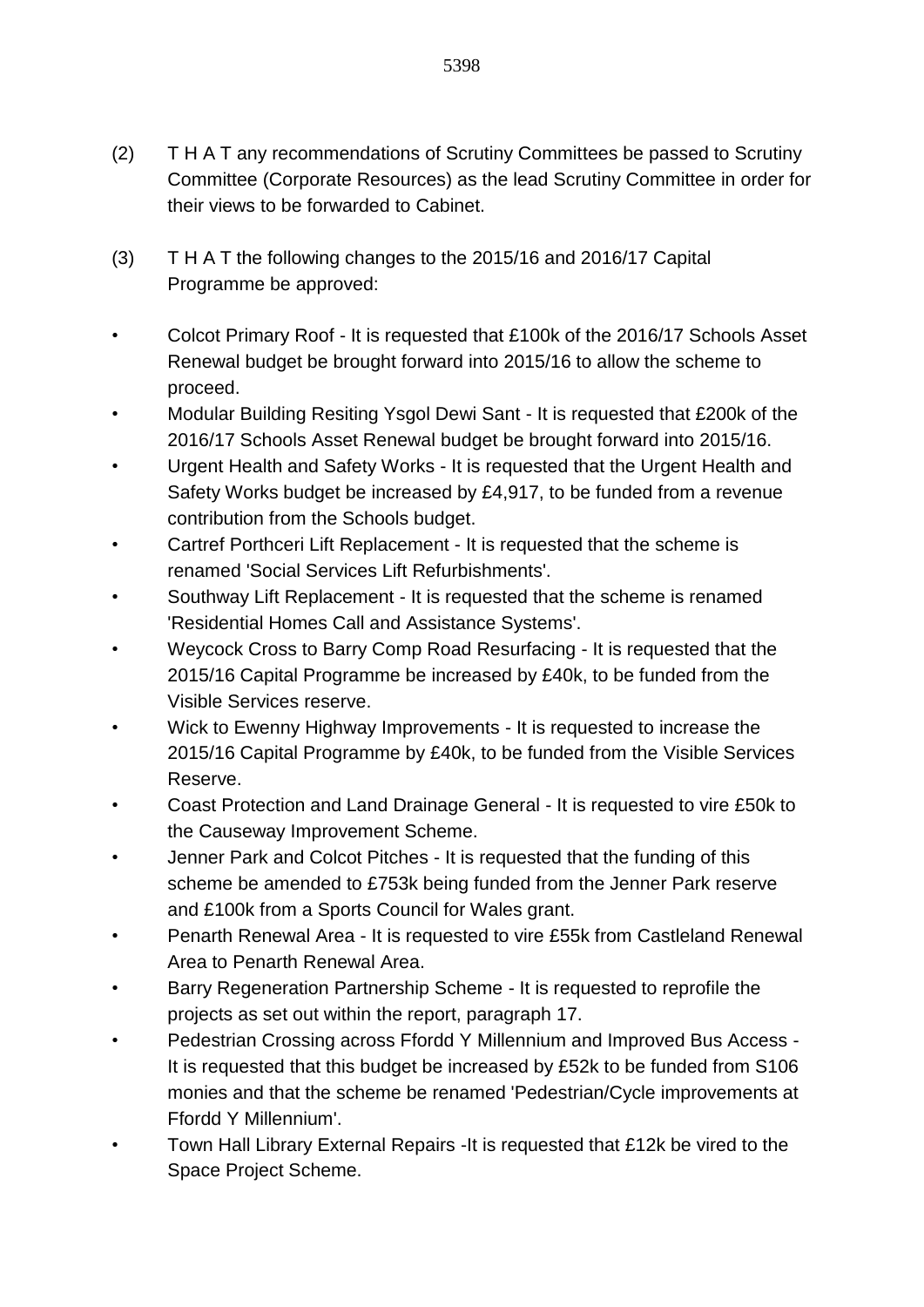- Civic Offices Re-wire Scheme It is requested to vire £225k in 2015/16 and £58k in 2016/17 from the Space Project scheme to the Civic Offices Re-wire scheme.
- Court Road Contaminated Land Issues It is requested to change the name of this scheme to 'Court Road Depot - Survey, Feasibility and Infrastructure Budget'.
- Vehicle Replacement Programme It is requested to reprofile the Vehicle Replacement Programme expenditure as set out in paragraph 45 of this report.
- (4) T H A T Cabinet recommend to Council the following change to the 2015/16 and 2016/17 Capital Programmes:
- St Cyres Lower School Marketing and Disposal It is requested that the Capital Programme be increased by £20k in 2015/16 and £65k in 2016/17 to be funded from capital receipts.

### Reasons for decisions

- (1) In order to gain the views of Scrutiny Committees.
- (2) In order that Cabinet be informed of the comments of Scrutiny Committees before making a final proposal on the 2016/17 Capital Programme.
- (3) To amend the 2015/16 and 2016/17 Capital Programme.
- (4) To amend the 2015/16 and future years Capital Programme and to seek approval from Cabinet and Council.

# **C2975 INITIAL REVENUE BUDGET PROPOSALS 2016/17 (L) (SCRUTINY COMMITTEE – CORPORATE RESOURCES) –**

Approval was sought for the amended revenue budget for 2015/16 and to commence consultation on the initial revenue budget proposals for 2016/17.

The Council's budget was determined largely by the Revenue Support Grant (RSG) settlement set by the Welsh Government (WG). In previous years, the provisional RSG settlement was received from WG during October, with the final settlement being received during December. This year, however, the initial budget proposals had not yet been received.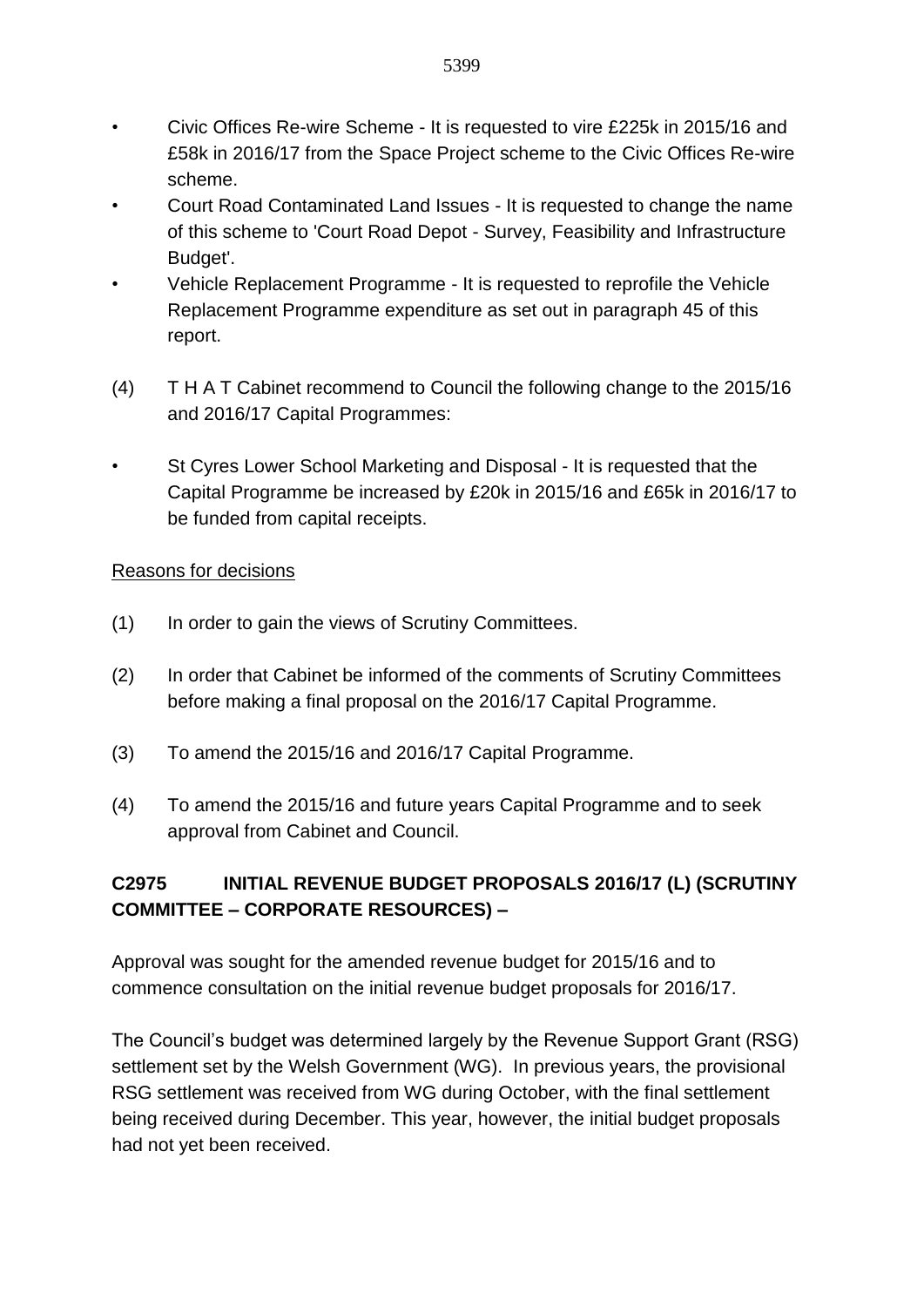Appendix 1 attached to the report set out the Amended Budget for 2015/16, together with the necessary adjustments to be made to the original budget.

Asset Rents, International Accounting Standard (IAS) 19, Transfers and Recharges - These adjustments had no overall effect on the net budget of the Council. These were accounting adjustments largely outside the control of services and reflected charges for the use of capital assets, changes to inter-service recharges and transfers and pensions adjustments to comply with accounting standards. Also included were transfers of functions and responsibilities between Directorates as detailed below.

Education - £150k from Development Services in respect of the Arts Development. Managing Director and Resources - £210k from Development Services in respect of Coroner Services.

The Original Amended Budget had also been adjusted to reflect the reorganisation of Development and Visible Services.

|                                  | 2015/16        | 2015/16        | <b>Variance</b> |
|----------------------------------|----------------|----------------|-----------------|
|                                  | <b>Amended</b> | Projected      | (+)Favourable   |
| <b>Directorate/Service</b>       | <b>Budget</b>  | <b>Outturn</b> | (-) Adverse     |
|                                  | £'000          | £'000          | £'000           |
| <b>Learning and Skills</b>       |                |                |                 |
| <b>Education and Schools</b>     | 92,524         | 92,816         | $-292$          |
| Libraries                        | 2,311          | 2,311          | 0               |
| <b>Adult Community Learning</b>  | 263            | 263            | 0               |
| <b>Youth Service</b>             | 1,030          | 1,030          | 0               |
| Catering                         | 1,788          | 1,788          | $\overline{0}$  |
| Art Development                  | 150            | 150            | 0               |
|                                  |                |                |                 |
| <b>Social Services</b>           |                |                |                 |
| <b>Children and Young People</b> | 14,540         | 14,090         | +450            |

The following table compared the amended budget with the projected outturn for 2015/16.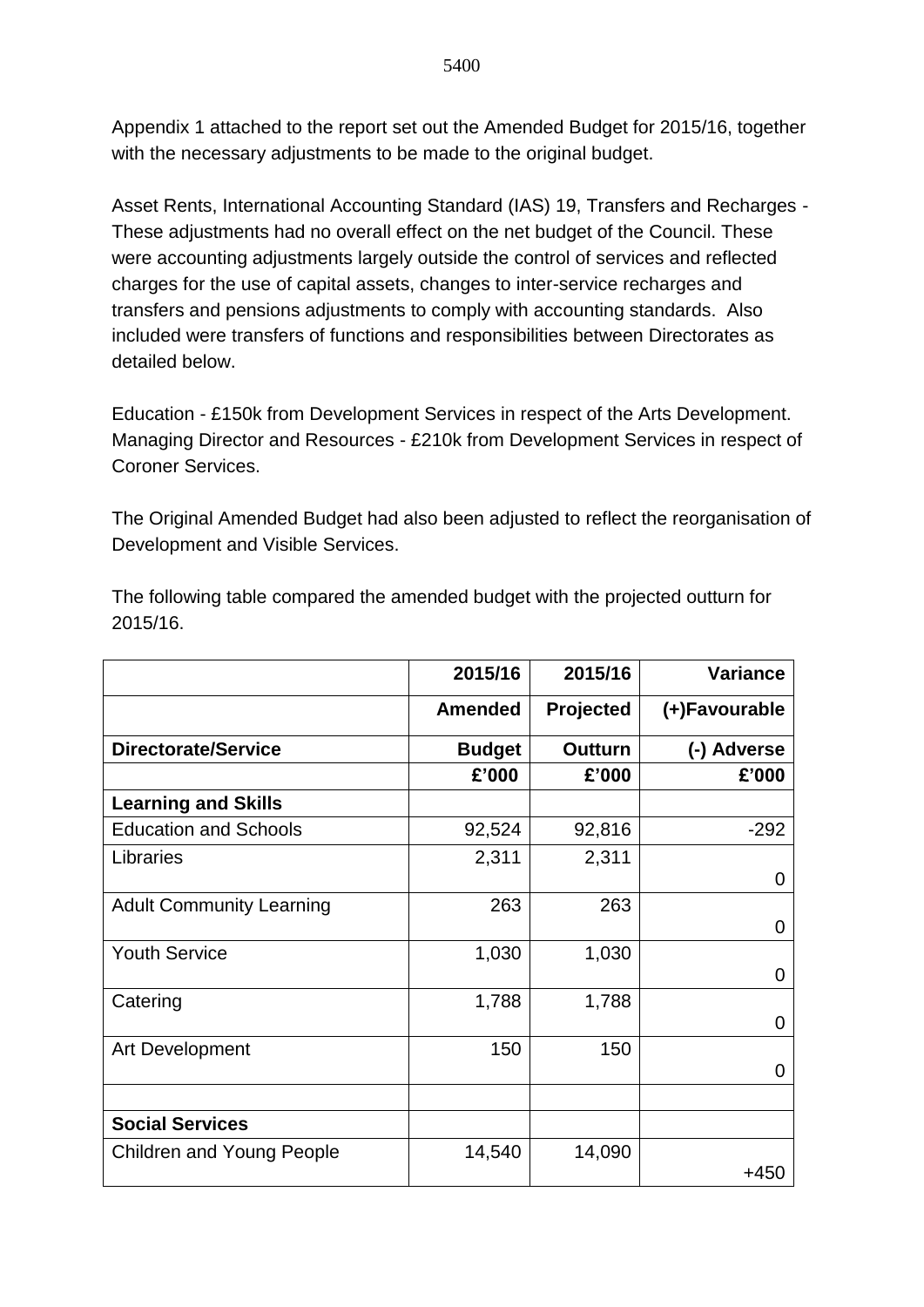| <b>Adult Services</b>                        | 37,579         | 38,329      | 750              |
|----------------------------------------------|----------------|-------------|------------------|
| <b>Business Management and</b><br>Innovation | 304            | 304         | 0                |
| Youth Offending Service                      | 679            | 679         | 0                |
| <b>Environment and Housing</b>               |                |             |                  |
| <b>Visible Services</b>                      | 21,707         | 21,707      | 0                |
| Transportation                               | 5,178          | 5,178       | 0                |
| <b>Building Services</b>                     | $\overline{0}$ | $\mathbf 0$ | 0                |
| <b>Regulatory Services</b>                   | 2,107          | 2,107       | 0                |
| <b>Council Fund Housing</b>                  | 1,116          | 1,116       | 0                |
| <b>Managing Director &amp; Resources</b>     |                |             |                  |
| <b>Resources</b>                             | 558            | 558         | 0                |
| Regeneration                                 | 2,562          | 2,562       | 0                |
| <b>Private Housing</b>                       | 11,308         | 11,308      | 0                |
| Development Management                       | 1,063          | 1,063       | 0                |
| <b>General Policy</b>                        | 18,088         | 17,496      | $+592$           |
| <b>Total</b>                                 | 214,855        | 214,855     | 0                |
| <b>Met from General Reserve</b>              | (2,500)        | (2,500)     | 0                |
| <b>Grand Total</b>                           | 212,355        | 212,355     | $\boldsymbol{0}$ |

## **Learning and Skills**

The projected outturn for the Learning and Skills Directorate showed an adverse variance of £292k when compared to the amended budget. The paragraphs below highlighted variances within each service.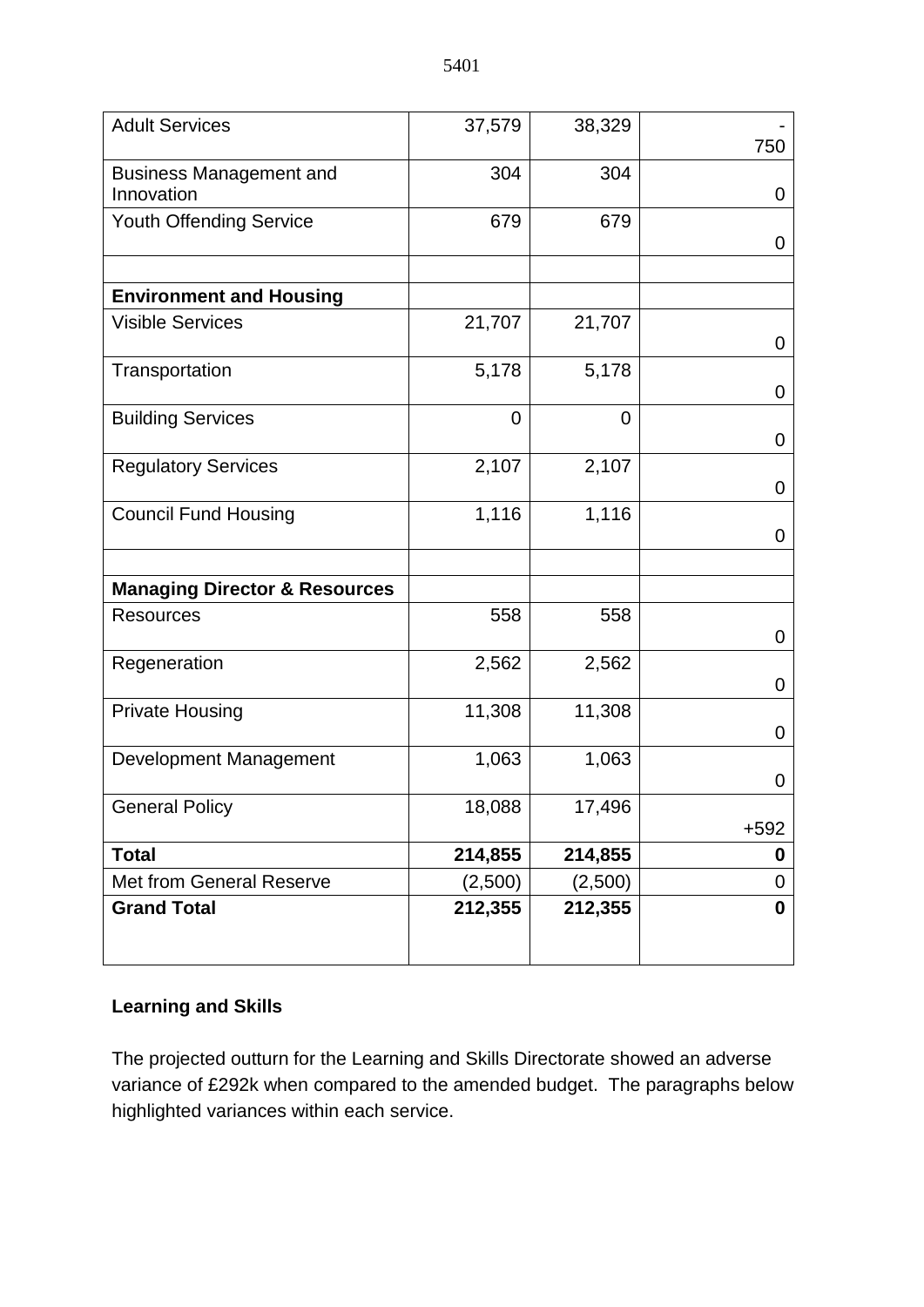School Improvement and Inclusion - This service was projecting an adverse variance of around £706k, however, this amount could be offset by £65k funded from the Excluded Pupils reserve and therefore an adverse variance of £641k was currently projected at year end. An adverse variance on alternative curriculum placements of £65k was projected due to increased demand for the service, however, this would be funded from the Excluded Pupils reserve. An adverse variance of £457k was anticipated on inter authority recoupment income. Increased demand for Vale pupils requiring placements in Ysgol Y Deri had resulted in fewer placements being available for other authorities to purchase. An adverse variance of £197k was projected on pupil placements in independent schools and other authorities due to an increase in the number of pupils with significant needs that were unable to be met at Ysgol Y Deri. These overspends would be offset by a favourable variance of £13k on staffing costs due to part year vacancies within teams. The Directorate was seeking ways to mitigate this overspend as part of the longer term Reshaping Services agenda.

Strategy and Resources - This service was anticipating a favourable variance at year end of £326k. There were favourable variances on the transport budget of £196k, £52k on salaries due to part year vacancies, £49k due to payments to private nurseries as a result of a reduction in non-maintained nursery settings and £29k on other supplies and services. There were however significant pressures in relation to the Schools Long Term Supply scheme with an adverse variance of £270k anticipated and the Early Retirement and Voluntary Redundancy scheme also projecting an adverse variance of £196k. Both these overspends would be funded from the respective reserves. It was anticipated that there would also be transfers from the Rationalisation Reserve of £161k to fund the increased rates bill at St Cyres Comprehensive School and £115k to fund one off amalgamation costs at Llantwit Learning Community and Penarth Learning Community.

Service Strategy and Regulation - It was anticipated that this service would outturn with a £7k favourable variance due to efficiencies within the Business Support section.

Schools - The delegated budget related to schools was expected to balance as any under/over spend was carried forward by schools.

Children and Young Peoples Partnership - It was anticipated that this service would outturn with a favourable variance of £16k due to a part year vacancy in the team.

Provision had been made within the budget to make unsupported borrowing debt repayments in relation to the Schools Investment Strategy of £698k per annum. Any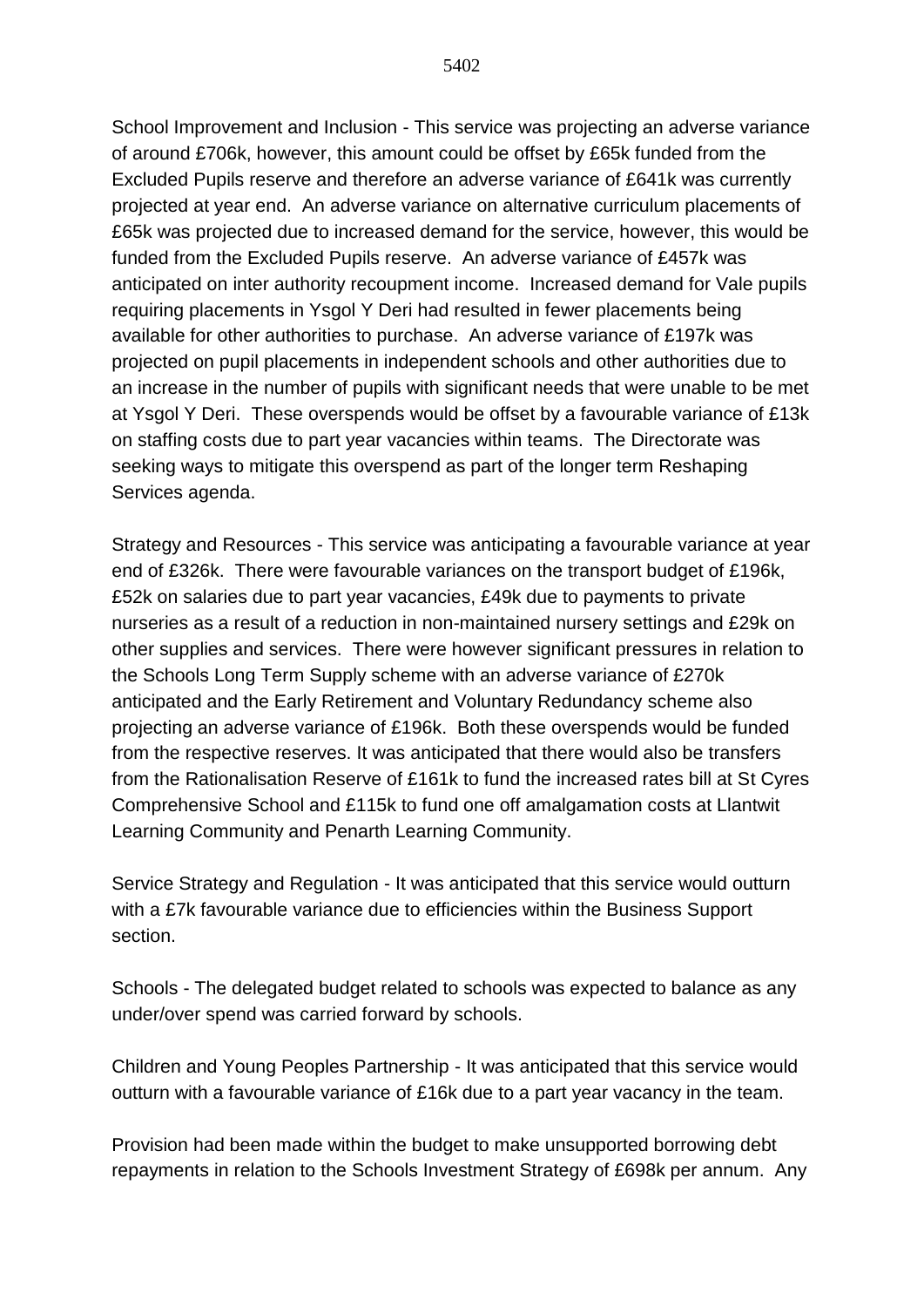favourable variance on debt repayments would be directed into the Schools Investment Strategy reserve.

Libraries - The Libraries Service was projecting to outturn at budget after a transfer from the Libraries reserve of £113k to fund one off costs in relation to the implementation of the Libraries Review.

Adult Community Learning - It was anticipated that the Adult and Community Learning Service would outturn at budget after a £93k transfer from the Adult and Community Learning reserve. The transfer from the reserve was required due to redundancy and notice payments to staff, which had arisen as a result of reductions in funding from Welsh Government and Cardiff and the Vale College.

Youth Service - It was anticipated that the Youth Service would outturn at budget after a transfer of £40k from the Youth Service Reserve. The transfer from the reserve was required to fund ongoing NEETS and Gateway To Engagement work in schools.

Catering - The Catering budget was anticipated to outturn at budget after a transfer of £222k from Catering reserves. The transfer from reserves would fund the final payment of the cashless catering system and the conversion of dining centres into kitchens in four primary schools.

### **Social Services**

The projected outturn for the Social Services Directorate was an adverse variance of £300k when compared to the amended budget. The paragraphs below highlighted any variances within each service.

Children and Young People's Services - was anticipated to outturn £450k under budget at year end. The key issue for this service continued to be managing the demand for the Joint Budget for Residential Placements for Looked After Children, however, currently it was forecast to outturn with a £250k underspend at year end. Work had been ongoing to ensure that children were placed in the most appropriate and cost effective placements, however, it should be noted that due to the potential high cost of each placement, the outturn position could fluctuate with a change in the number of looked after children. There were potential underspends elsewhere in Children's Services of £65k on staffing budgets and £135k on alternative means of provision and accommodation costs required for the current cohort of children.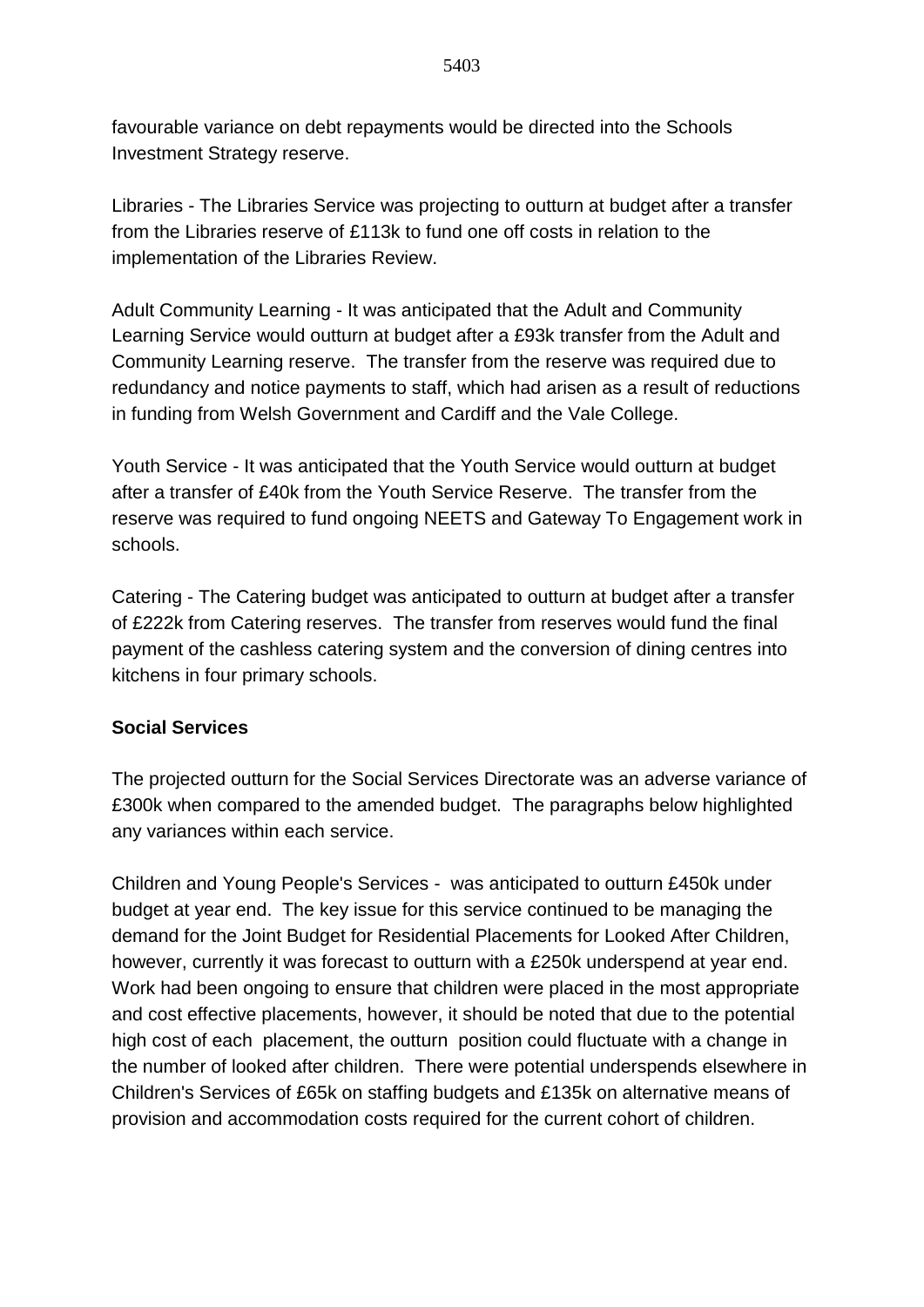Adult Services - was currently anticipated to outturn £750k over budget at year end. This was due to a projected overspend on Community Care Packages of £950k as a result of increased demand for services, particularly for frail older clients. There was continued pressure on this area of the service to manage demand, not only to avoid a further increase in the overspend, but also to reduce the overspend. Whilst every effort would be made to improve this position, it could not be guaranteed that this position would not deteriorate further by year end as the budget was extremely volatile and there was a continued increase in demand for services. The annual deferred income budget for 2015/16 had been set at £739k and as at 30 September, 2015 income received to date was £74k under-recovered. It was currently being projected that this budget would outturn at £50k over budget by year-end and this adverse variance was included as part of the projected overspend for care packages. It was anticipated that there would be underspends of £200k elsewhere in the budget which could offset part of this overspend with £165k from staffing, £20k from Transport and £15k from premises.

#### **Environment and Housing**

The projected outturn for the Environment and Housing Directorate was a balanced budget when compared to the amended budget. The paragraphs below highlighted any variances within each service.

Highways & Engineering – It was projected that the Highways & Engineering section would have a balanced budget at year end. It was projected that the employee's budget would be £338k underspent due to vacant posts currently within the service. However due to the number of vacant posts, the anticipated spend on subcontractors was over budget by £262k. As previously reported, Highways & Engineering had an estimated shortfall on car parking income, which was currently estimated to be £340k. The introduction of additional car parking charges was to be consulted on further, therefore, new charges were unlikely to be introduced within this financial year. There was also a projected overspend on street lighting energy costs of £106k, due to the slight delay in the introduction of part night lighting, which commenced in July 2015. Vehicle costs were projected to be £120k over budget which was mainly due to the increased cost of the newer Winter Maintenance fleet. It was anticipated that other income received by the Highways & Engineering section would be £374k higher than budgeted. This was mainly due to the amount of Highways capital works schemes undertaken for other departments. Departmental support costs for Highways & Engineering had also reduced by £116k.

Waste Management - It was projected that the Waste Management section would have a balanced budget at year end. Employee costs were projected to be over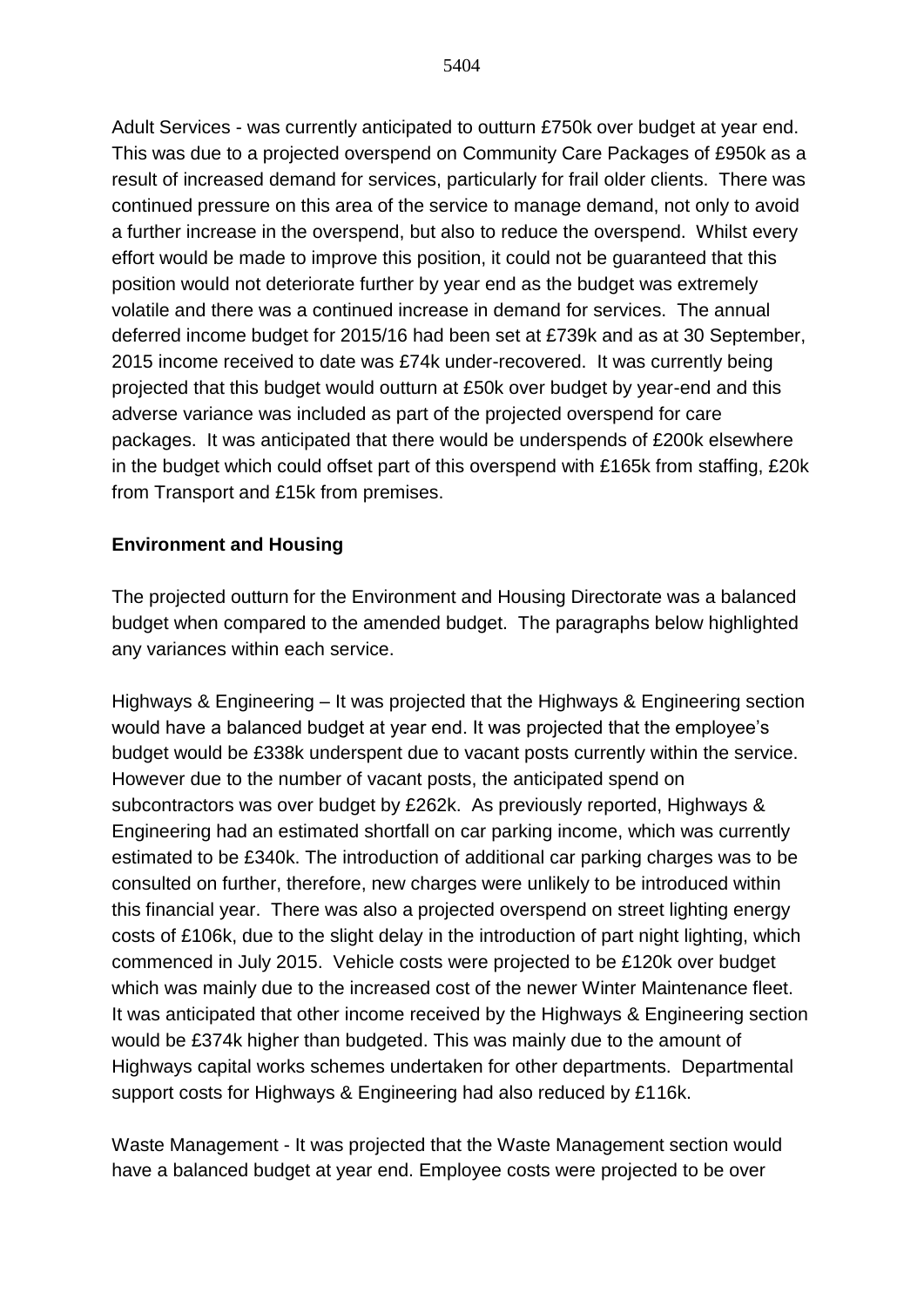5405

budget by £256k. The main reason was that some of the planned savings for 2014/15 and 2015/16 had been delayed as detailed in Appendix 2 attached to the report. A re-routing exercise was currently underway and the service was also being reviewed by Waste Resource Action Programme (WRAP) with a view to making efficiency savings. Vehicle costs were projected to be £207k over budget, again due to the delay in planned savings. To offset these delayed savings, a considerable underspend of £577k was expected on waste disposal costs mainly due to the interim contract entered into with Viridor. The department had also projected a spend of £48k on contract monitoring costs for Prosiect Gwyrdd and £25k on the Joint Organics Procurement with Cardiff Council for which there was no budget. The service also had reduced insurance costs which were £34k under budget. Income to the section was also £75k less than budgeted, which was mainly as a result of the shortfall in income for the Special Collection service due to the level of concessions that were currently offered.

Leisure – It was anticipated that the Grounds Maintenance section would achieve a breakeven position at year end. Employee costs were projected to be £92k under budget due to vacant posts within the service. However, this had been offset by increased supplies & services costs which were £119k over budget mainly due to additional works undertaken by subcontractors. Transport costs were projected to be £31k over budget, however, Parks were currently reviewing the level of vehicles they used and had identified those that were surplus to requirements. This was offset by savings of approximately £25k on the maintenance of conservation zones. The anticipated level of income from other departments was also £33k greater than budgeted. The Sports service was operating well within reduced grant funding budgets. The provision of Play Activities was being funded from various sources such as Town Councils and s106 monies and costs were being monitored closely to ensure that they were contained within the funding available. The year-end projected spend shows a nil variance against the revised budget

Transportation - The expenditure on public transport was being carefully monitored in order to provide an appropriate service within the approved budget. There was an agreement with Bridgend and Cardiff Councils regarding the recharging of Cross Boundary bus services and this would alleviate pressures on fare-paying school services which were presently over budget. It was hoped that the agreement would continue into 2016/17. S106 monies were being utilised to fund the community bus service, Greenlinks. The year-end projected spend on Transportation showed a nil variance against the revised budget.

Building Services – The Building Maintenance and Building Cleaning & Security Services was presently expected to outturn on target.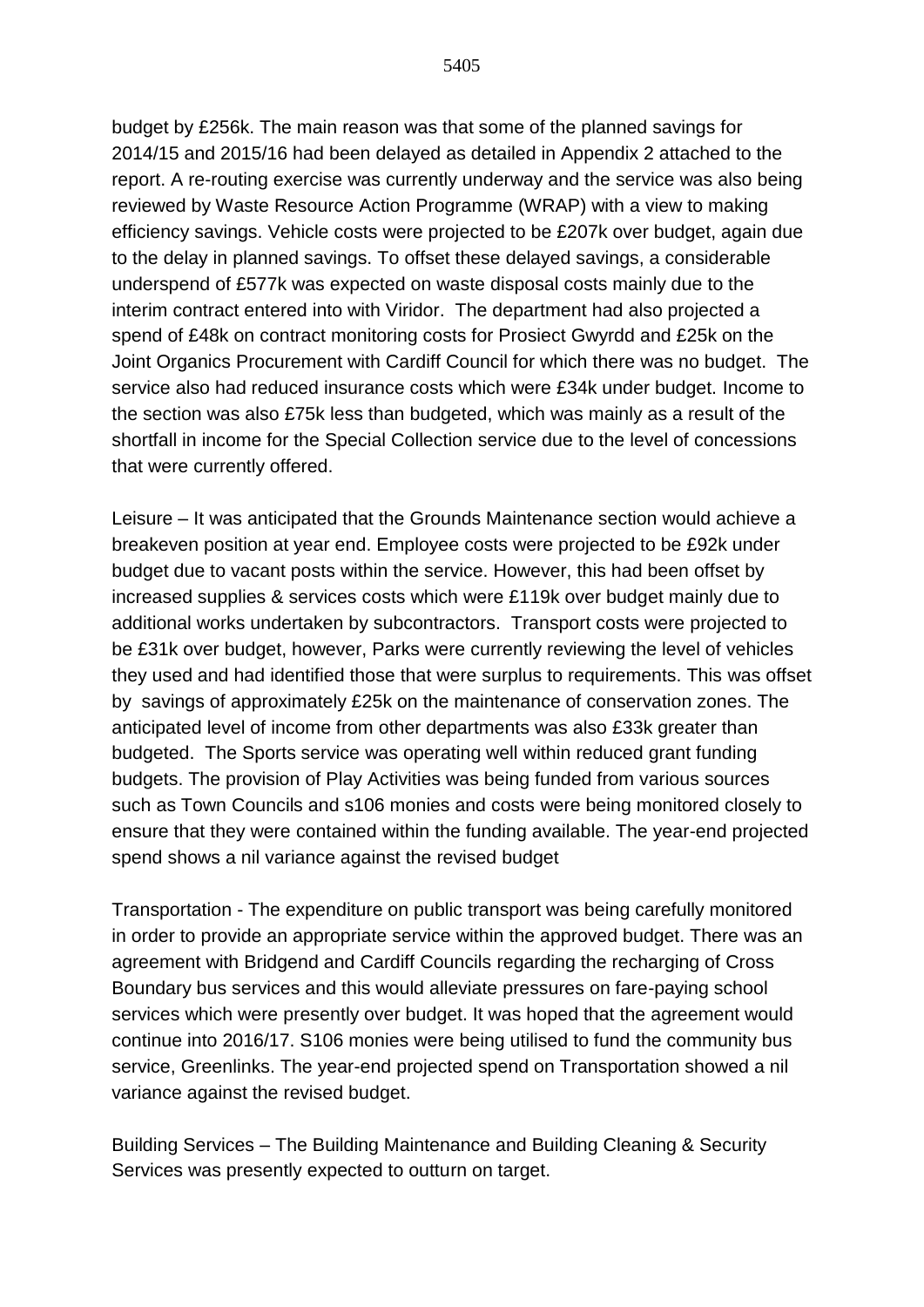Regulatory Services – This budget represented the Vale's contribution towards the Shared Regulatory Service which was formed on 1 May, 2015. Although anticipated savings for 2015/16 would be slightly reduced by the one month delay in populating the staffing structure, the effect was mitigated by the reduction in anticipated staffing costs due to the number of staff leaving the Shared Service pool before going live. At this stage it was therefore projected that this service would outturn within target.

Council Fund Housing - The Council Fund Housing budget was likely to outturn at £250k underspent based on current trends. As previously reported, the variance was due to savings being made on the use of temporary accommodation for the homeless. Due to the uncertain pressures for the remaining part of the financial year on the homeless budget it was felt appropriate at this time to show a balanced budget.

### **Managing Director and Resources**

The projected outturn for the Managing Director and Resources showed a balanced budget when compared to the amended budget. The paragraphs below highlighted any variances within each service.

Resources - Resources was anticipated to outturn within budget although there was a possibility of a shortfall on Council Tax court income. The service would manage any shortfall from within existing resources.

Regeneration - Whilst occupancy of the Authority's workshops was higher than recent years, and therefore income was higher, any underspends would be utilised to refurbish the workshop/office space stock, aiming at generating further increased occupancy levels in order to meet the higher levels of income required in the 2016/17 budgets. This service was currently projected to outturn within target. The projected outturn for Countryside Services showed a nil variance against the revised budget. Delays in relation to the decision on car parking fees within country parks meant that targeted savings for the Division had not been achievable. A budget virement from Planning covered the shortfall on car parking and various other measures including refurbishment works on the reception area at Cosmeston, thatching works at the Medieval Village and marketing costs for the new Commercial Opportunities Officer. As such, this service was currently projected to outturn within target.

Private Housing - As there had been additional demand for Disabled Facility Grants (DFGs) this year, the fee income would exceed target. Income targets for the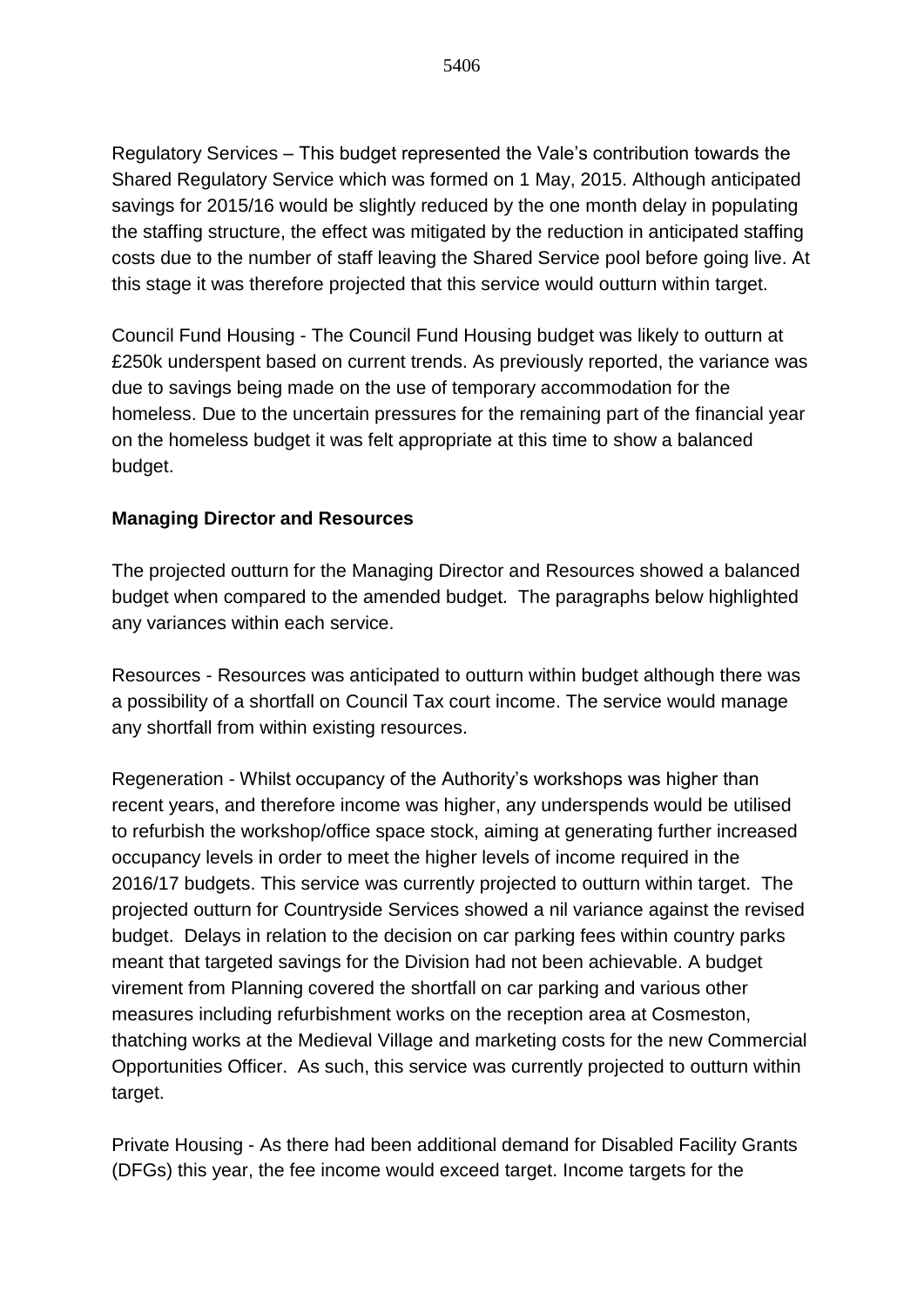Renewal Area had not currently been achieved so would offset the DFG increase. As such, this service was projected to outturn within target by year-end.

Development Management - The year-end projected spend on Planning showed a nil variance against the revised budget. As planning income had been ahead of profile so far this year a virement had been made from Planning into the Countryside budget in order to fund several refurbishments within that service (as detailed above). Should the demand on the Planning Service so require, an additional temporary staffing resource would be considered. As such it was anticipated that the Planning Services would outturn on target.

# **General Policy**

The projected outturn for Policy showed a favourable variance of £592k when compared to the amended budget.

It was projected that there would be a favourable variance of £1.292m relating to capital charges and given that the collection of Council Tax continued to be effective, a positive variance of £1.5m was predicted. It was also anticipated that the sum included to support recharge imbalances for capital of £300k would not be required, as full recovery from capital schemes was projected. It was proposed that £2.5m was used to fund capital projects covering the Council's priorities. £1.65m would be transferred into the Schools Investment Strategy reserve and £850k would be transferred into the Disabled Facilities reserve to increase the funding available over the next 2 years for Disabled Facilities grants. Details of the schemes were contained in the Initial Capital Programme Proposals 2016/17 report, elsewhere on the agenda.

# **Savings 2015/16**

As part of the Final Revenue Budget Proposals for 2015/16, a savings target of £6.847m was set for the Authority. Attached at Appendix 2 to the report was a statement showing the progress against these targets. Services were projecting to achieve the majority of their savings and where savings may not be achieved, further information was provided. The appendix showed that currently there was a £370k projected surplus against the target. This was due to the Prosiect Gwyrdd scheme which was projected to exceed its target, however, there were other savings in Visible Service which would not be achieved and which partly offset this favourable position. In addition, Visible Services had savings from previous years which had yet to be achieved in full and it was anticipated that while some progress would be made this year in their implementation, they would not be fully achieved and a shortfall of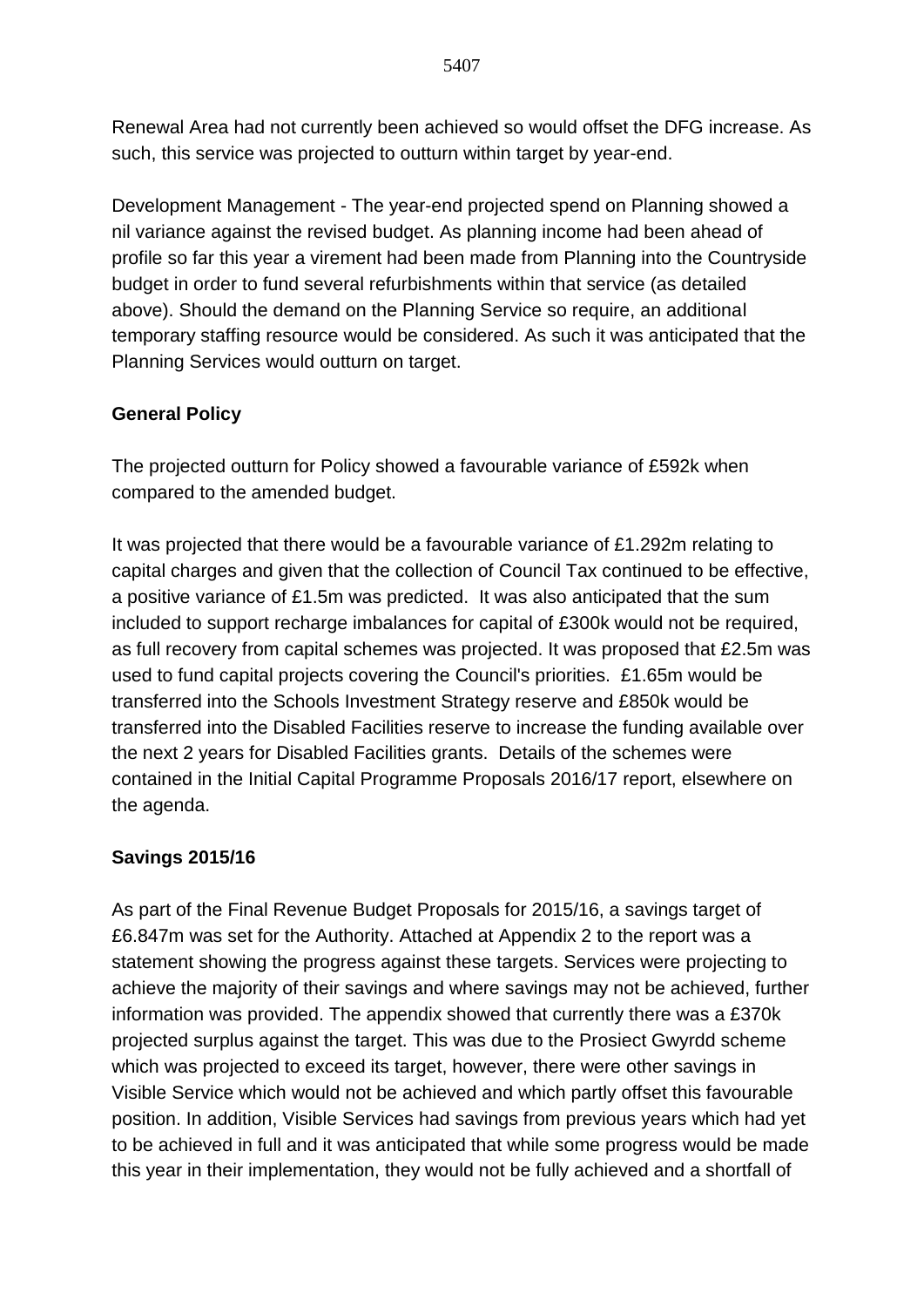£706k was projected. The last section of Appendix 2 detailed these savings from previous years.

In light of the level of savings to be found in future years, it was imperative that approved savings were achieved in the required year.

## **Provisional Settlement 2016/17**

The Council had not yet received the provisional settlement from WG. This would not be published by WG until 9 December, 2015. The Council was unable to wait until this date to commence its budget preparation for 2016/17 and therefore the report had been based on the projections previously used as part of the Medium Term Financial Plan 2014/15 to 2017/18.

Based on the projection of a 4% reduction in funding from the WG in real terms, the Council was projected to receive £111.537m from WG as RSG and a share of the Non- Domestic Rates (NDR) of £34.845m. Together these figures constitute the Council's projected Aggregate External Finance (AEF) of £146.382m. It should be noted that a 1% change in AEF equates to around £1.5m.

At this stage, no transfers in or out of the RSG had been assumed.

## **2016/17 Initial Budget Proposals**

As part of these initial proposals, it had been necessary to revisit the cost pressures facing services in order to build up a complete and up to date picture of the financial position of the Council and an updated list was shown in Appendix 3 attached to the report. A new cost pressure had been included for the introduction of the National Living Wage from 1 April, 2016, which would provide for a minimum hourly rate of £7.20 for workers aged 25 and above. There would be further pressure in future years when it continued to increase to at least £9.00 per hour by 2020. This change also had a significant effect on services the Council commissions from external organisation. The main area affected was Social Services and a cost pressure had been included to reflect this.

Details of the proposed areas for savings for 2016/17 to 2017/18 were attached at Appendix 4 to the report. The savings did not include the cost of any potential redundancies. As part of the Budget Strategy 2016/17 Directors were requested to continue to progress the Reshaping Services Programme. Detailed work on business cases was currently on-going and they would review the potential level of savings that could actually be achieved.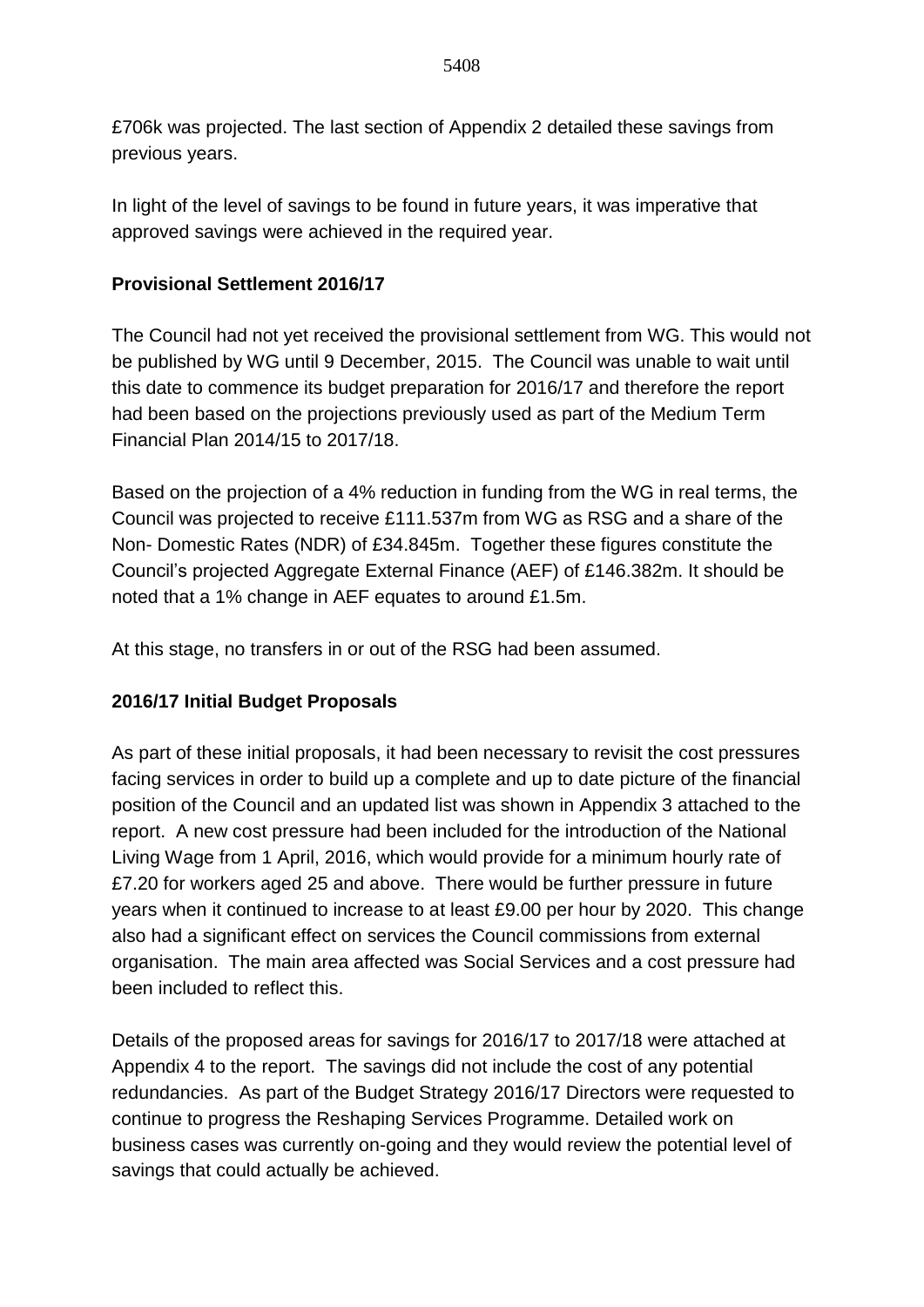A summary of the overall base budget for 2016/17 was attached at Appendix 5 to the report. This had been arrived at by adjusting the 2015/16 budget for items such as inflation and unavoidable growth, but did not include identified cost pressures or savings. These were shown as a note to the table and were further detailed in Appendix 3 and 4 attached to the report. Adjustments shown included the following:

Asset Rents, International Accounting Standard (IAS) 19 - Related to accounting items outside the control of services. They reflected charges to services for the use of capital assets and adjustments in respect of pensions to comply with accounting standards.

Recharges/Transfers - Related to changes in inter-service and inter Directorate recharges. The Original Budget had been adjusted to reflect the reorganisation of Development and Visible Services. Included were transfers of functions and responsibilities between Directorates as detailed below:

Education - £113k from Development Services in respect of the Arts Development Managing Director and Resources - £210k from Development Services in respect of Coroner Services

Budget Adjustment - There was a net total of £505k and related to £600k for the reversal of one off funding previously provided to services, less the £1.105m reduction in the use of the Social Services Fund in 2016/17.

Inflation - The total figure for inflation of £1.613m related to general price increases (£1.005m) and a 1% allowance for pay awards (£608k). These figures did not include schools inflation which amounted to £649k for pay and £389k for prices.

Committed Growth - £2.557m and £477k reflected the Minimum Funding Commitment for schools, £930k related to the increase in employers national insurance (excluding schools), £1m related to the reduction in use of the Council Fund and £150k had been allocated for capital charges.

Once the base budget for 2016/17 had been established, it must then be compared to the funding available to identify the extent of any shortfall. With a projected AEF of £146.382m and Council Tax at a current level of £59.874m, total available funding would be £206.256m. When compared to a base budget of £217.030m, this would result in a funding deficit for 2016/17 of £10.774m. This deficit was mainly attributable to a reduction in funding from WG and an increase in pay and price inflation. If all identified cost pressures were funded, this would increase the shortfall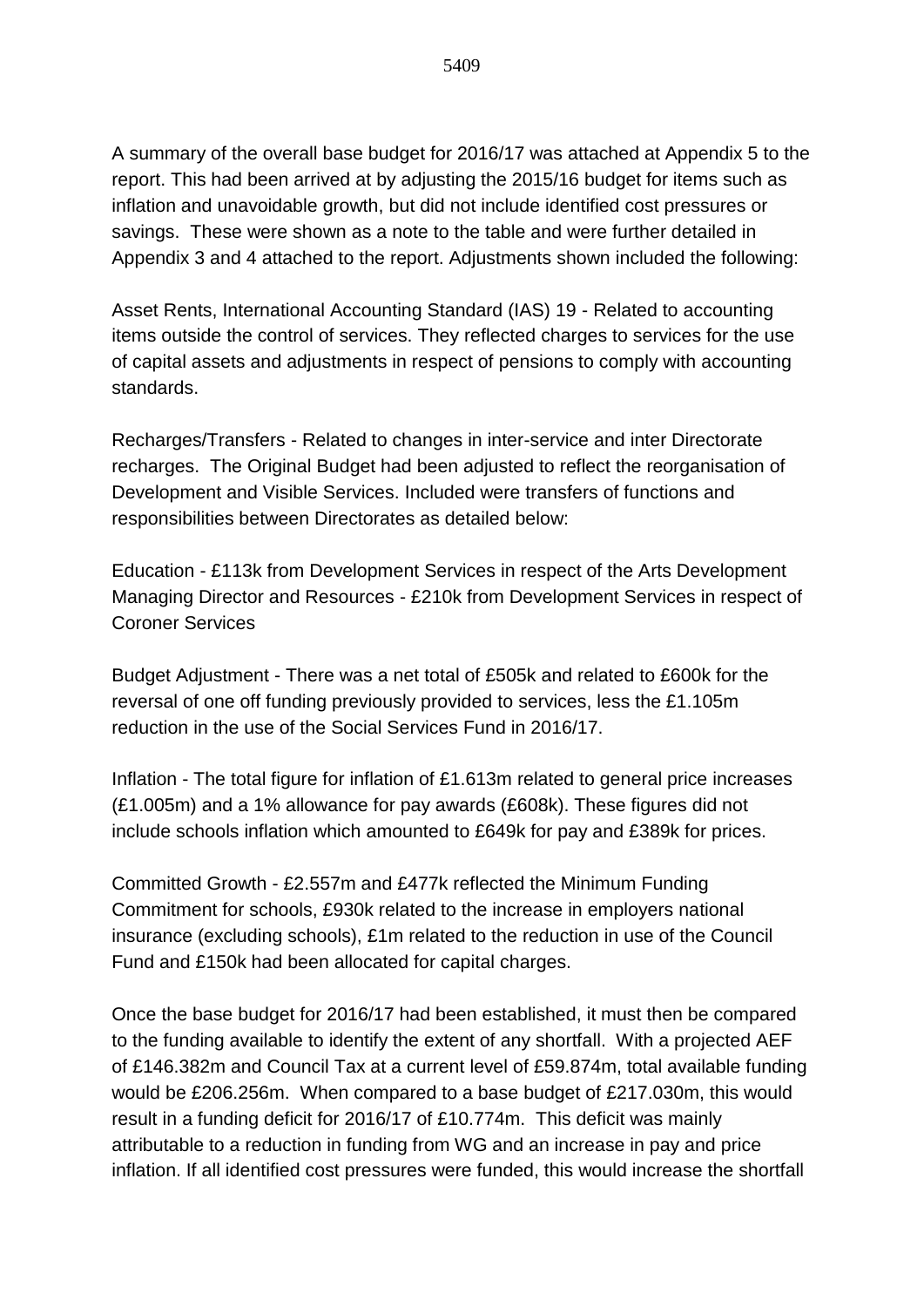to £18.601m. If all proposed savings were achieved, the shortfall would be reduced to £6.431m as shown in the table below.

| <b>Projected Budget Shortfall 2016/17</b>      |          |
|------------------------------------------------|----------|
|                                                | £000     |
| <b>Funding Available</b>                       |          |
| Projected AEF (Assumes 4% reduction)           | 146,382  |
| Council Tax (Assumes no increase) *            | 59,874   |
| <b>Projected Funding Available</b>             | 206,256  |
|                                                |          |
| Base Budget                                    | 217,030  |
|                                                |          |
| <b>Projected Shortfall Against Base Budget</b> | 10,774   |
|                                                |          |
| Assume all Cost Pressures Funded               | 7,827    |
|                                                |          |
| <b>Projected Shortfall with Cost Pressures</b> | 18,601   |
| funded                                         |          |
|                                                |          |
| Assume all Savings Achieved                    | (12,170) |
|                                                |          |
| <b>Projected Shortfall for 2016/17</b>         | 6,431    |

\* This assumed no increase in Council Tax at this stage.

The shortfall was already based on the requirement to achieve a high level of savings in 2016/17 and there was still uncertainty about the continuation of the MFC for schools beyond that date.

The above projections included an assumed pay award of 1% for 2016/17 and the impact of the National Living Wage. It also included the increase in employers National Insurance which took effect from April 2016. If any further changes were agreed to pay conditions, they would be assessed as part of the Final Budget Proposals report.

Further work would be undertaken by the Budget Working Group (BWG) in order to achieve a balanced budget for the final budget proposals for 2016/17. This would include a review of the use of reserves, a possible increase in council tax, a review of all cost pressures, possible changes to the approved saving targets, a review of the inflation assumptions and the current financial strategies. The BWG would also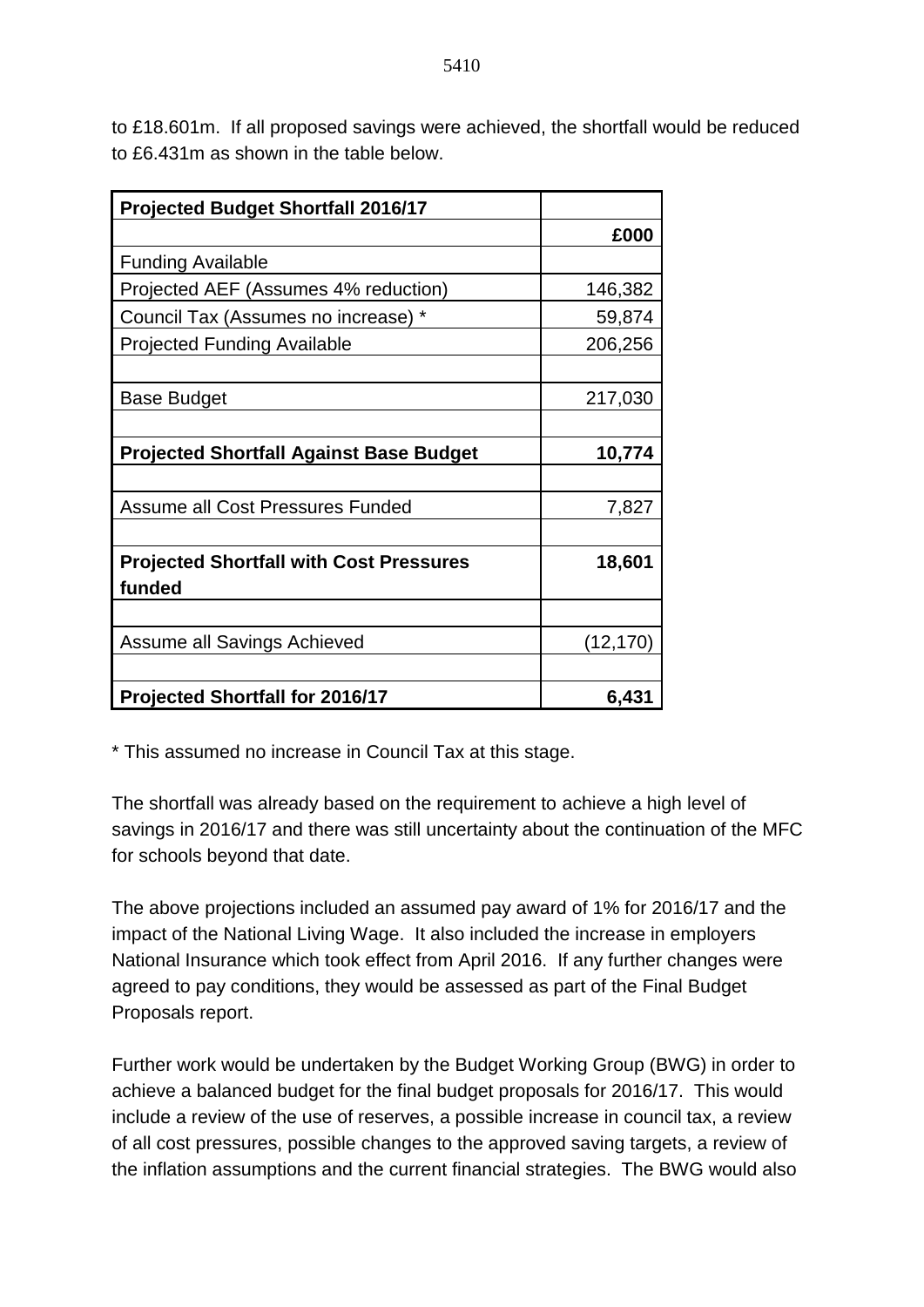consider the results of the budget engagement process in determining priorities for future savings and service delivery and the impact of the revised Corporate Plan.

There would be difficulties in maintaining the quality and quantity of services in the future without exploring opportunities for collaboration and alternative forms of service delivery. The Council had already commenced a programme of reshaping and transforming services, as approved by on Cabinet on 11th August 2014.

The next stage was for the estimates to be submitted to Scrutiny Committees for consultation. Committees were asked to review the level of cost pressures with a view to suggesting ways in which these could be managed downwards and/or mitigated. Corporate Resources Scrutiny Committee was the lead Scrutiny Committee and would consider both the Initial Revenue Budget Proposals and any recommendations that other Scrutiny Committees had made. The responses of Scrutiny Committee must be made no later than 15 December, 2015.

The BWG would hold a series of meetings in November 2015 with the relevant Cabinet Members and officers to consider the budget proposals and they would submit their recommendations so that the Cabinet may make its final budget proposal. Before making its recommendation, the BWG would consider the comments made by Scrutiny, together with the results of consultation. The final proposals to Cabinet would include a review of the financial strategies required to achieve a balanced budget, which was sustainable in future years. Currently, the approved timetable required Cabinet to approve the final budget proposals by no later than the 22 February, 2016 and that Cabinet's final budget proposals would be considered by Council at a meeting to be held on 2 March, 2016.

As the Final Settlement would not be received from WG until 2 March, 2016, the timetable was now under review and would have to be revised based on achieving the deadline for setting Council Tax on 11th March 2016.

After presenting this item the Leader commented that the Council needed to find several million pounds through cuts to services and that further work needed to be done to reduce the Council's deficit as stated in the report. He explained that there were decisions that the Council would have to be make that were unpalatable which may not be practical, but they could include further reductions to the budgets of services such as;

- Garden Waste Charges
- Street Cleaning Reductions
- Further street lighting cuts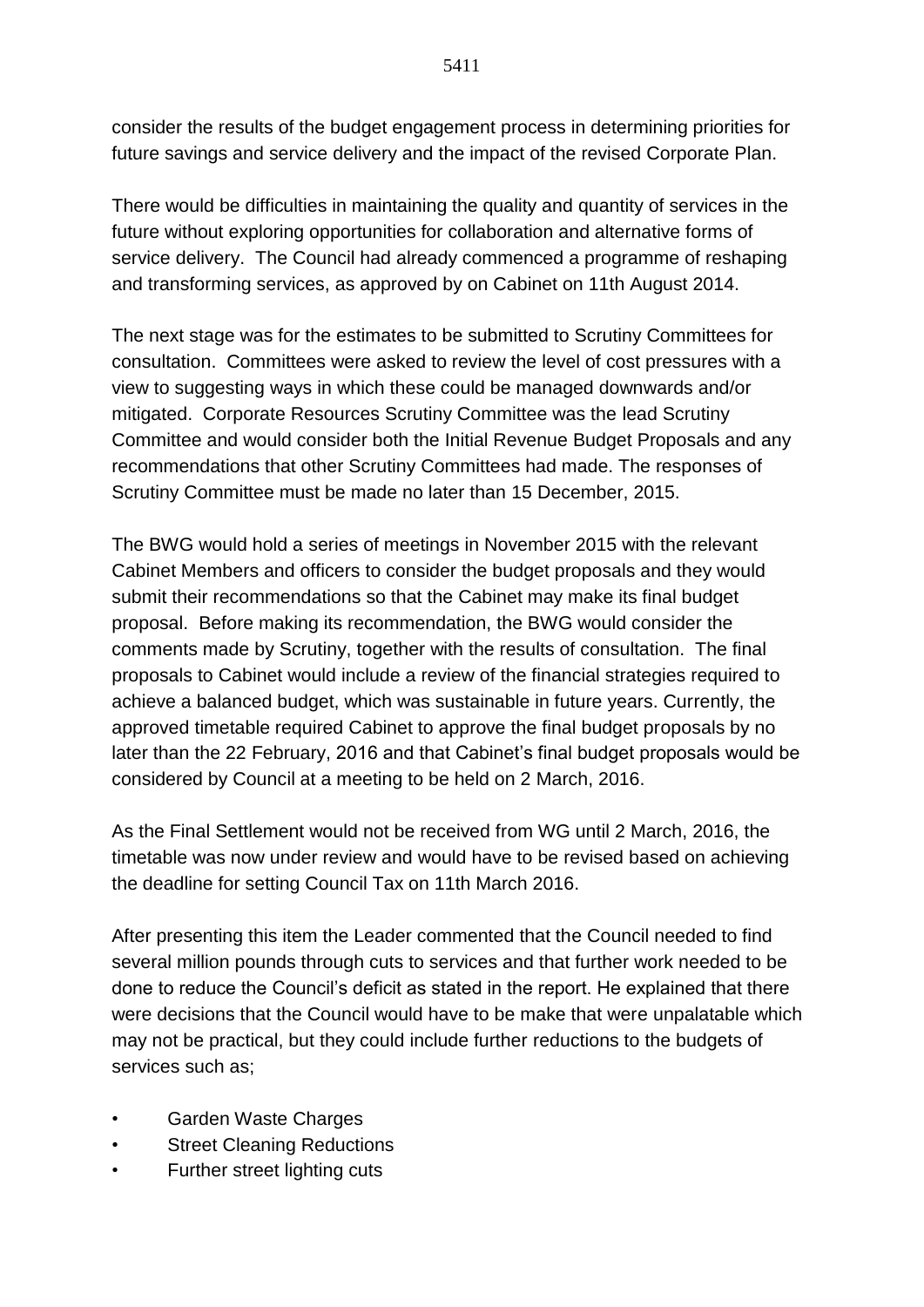He commented that rises in council tax would not raise enough revenue to cover the shortfall and noted that whilst the Council had some reserves, many were earmarked for future projects.

In conclusion he explained that the report would be considered by all Scrutiny Committees and Directorates to explore further options and a final decision would be made by the Council.

This was a matter for Executive decision

Cabinet, having considered the report and all the issues and implications contained therein

## RESOLVED –

- (1) T H A T the amended revenue budget for 2015/16 as set out in Appendix 1 attached to the report be approved.
- (2) T H A T the initial revenue budget proposals for 2016/17 be approved for consultation with the relevant Scrutiny Committees.
- (3) T H A T the recommendations of Scrutiny Committees be passed to Scrutiny Committee (Corporate Resources) as the lead Scrutiny Committee in order for their views to be forwarded to Cabinet.
- (4) T H A T a sum of £1.65m be set aside in the Schools Investment Strategy reserve and £850k be set aside in the Disabled Facilities reserve, funded by the projected underspending on revenue in 2015/16, with further details in the Initial Capital Programme Proposals 2016/17 report.

### Reasons for decisions

- (1) To incorporate changes to the 2015/16 budget.
- (2) In order to gain the views of Scrutiny Committees.
- (3) In order that Cabinet be informed of the comments of Scrutiny Committees before making a final proposal on the budget.
- (4) To ensure that reserves are both adequate in purpose and level.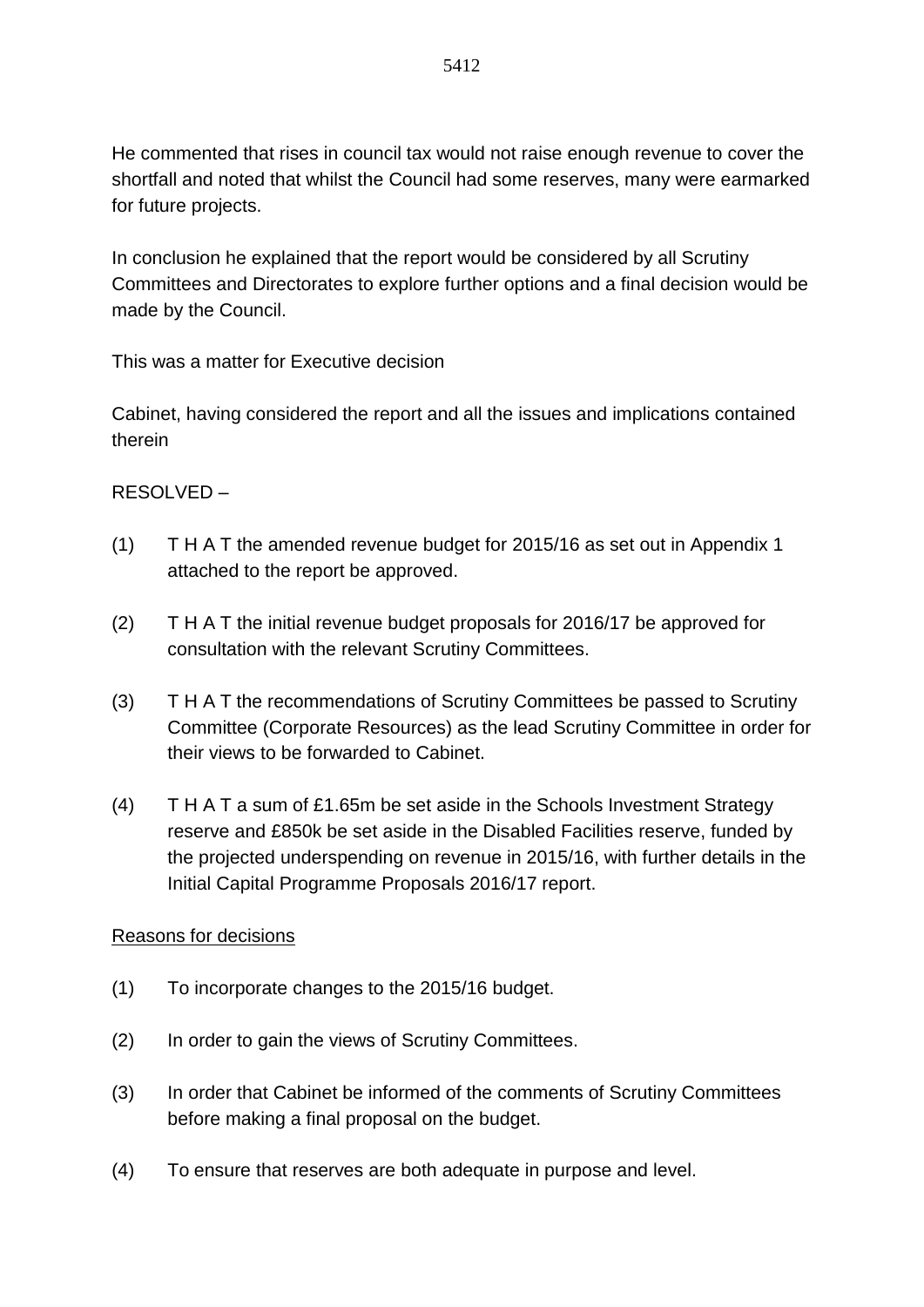# **C2976 INITIAL HOUSING REVENUE ACCOUNT BUDGET PROPOSALS 2016/17 AND AMENDED BUDGET 2015/16 (L) (SCRUTINY COMMITTEE – CORPORATE RESOURCES) –**

Approval was sought for the amended budget 2015/16 and the initial budget proposals for 2016/17, so that they could be submitted to Scrutiny Committees for consultation.

During the course of the year, local authorities must review their HRA expenditure and income and if, on the basis of the information available the account was heading for a deficit, they must take steps as were reasonably practical to prevent the deficit. A local authority was not prohibited from being in deficit but would need to demonstrate that the deficit had arisen through exceptional circumstances and that it had revised its original proposals so far as reasonably practical to avoid the deficit. Such a deficit would be carried forward and must be made good the following year.

Each local authority should endeavour to have a working balance on the HRA, for any exceptional circumstances that may arise.

The level of rent increase was based on a rent policy introduced by the Welsh Government, however recent events in England regarding social rents, had brought the policy into question. It was anticipated that WG would amend the existing policy, however, at the time of writing the report, an announcement had not yet been made. Therefore, an average rent increase of 3.5%, had been included in the 2016/17 initial budget proposals, as per the Housing Business Plan - December 2014.

|                                | 2015/16<br>Original<br><b>Budget</b> | 2015/16<br><b>Proposed</b><br><b>Amended</b><br><b>Budget</b> | <b>Variance</b><br>Favourable (-)<br>Adverse (+) |
|--------------------------------|--------------------------------------|---------------------------------------------------------------|--------------------------------------------------|
|                                | £'000                                | £'000                                                         | £'000                                            |
| <b>Housing Revenue Account</b> | (129)                                | 1,265                                                         | 1,394                                            |

Set out below was a table comparing the original budget with the proposed amended budget.

The net budget had changed from a surplus of £129,000 to a deficit of £1,265,000. A review of the current budget had found a potential net saving this year of £455,000. The main reason for this was that the estimated increase in the provision for bad and doubtful debts had been reduced by £902,000 as the Universal Credit and its effects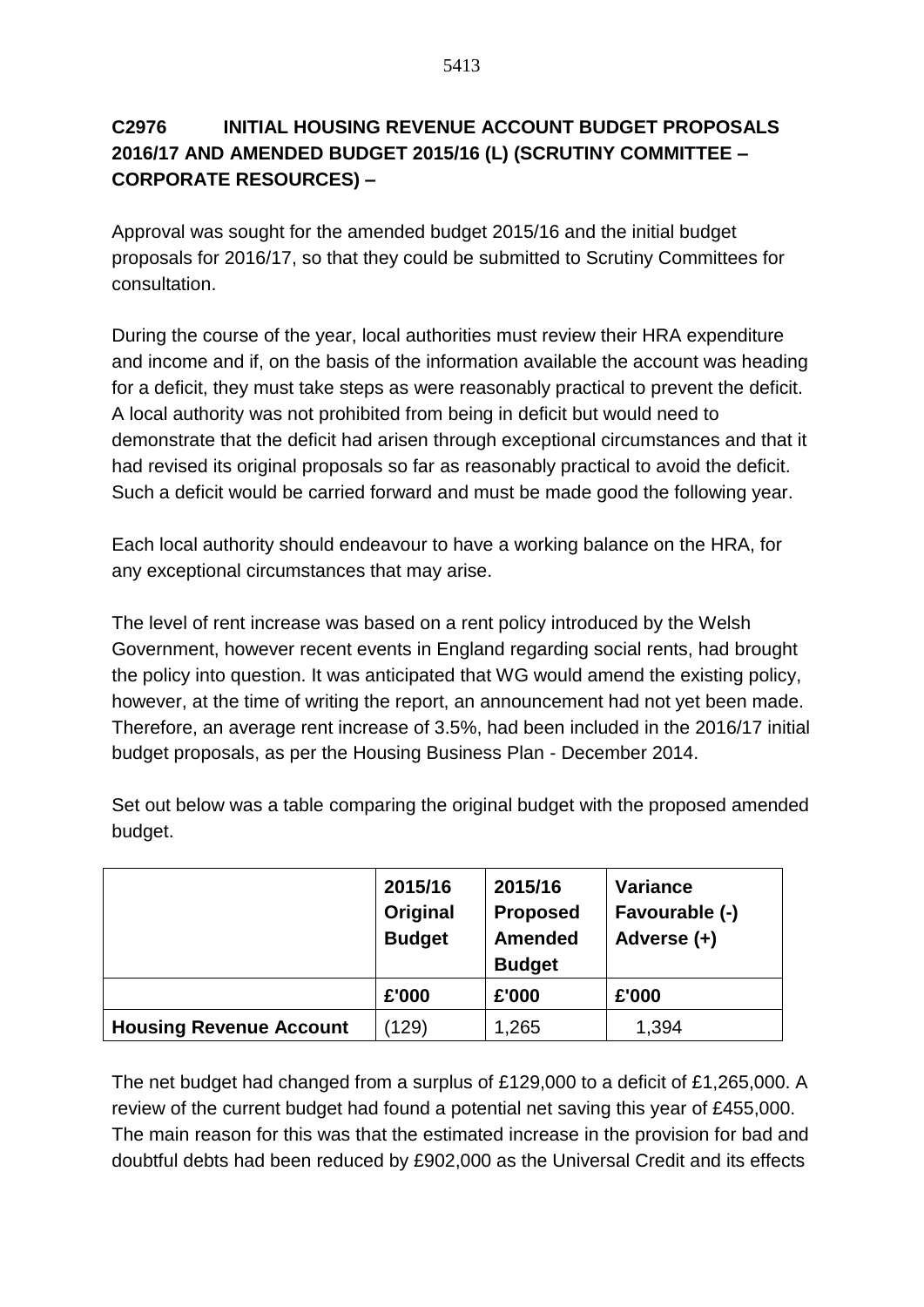were not likely to impact on Housing Rent collection until 2016/17. There had been little increase in the actual level of rent arrears in this financial year and it was not anticipated that the provision would need to be substantially increased. In addition there had been a reduction in the Repairs and Maintenance budget of £300,000 which was originally identified for an external painting programme which was now unlikely to commence until 2016/17. These savings had been offset by an adjustment in the rental income expected of £253,000 which related to properties that were no longer accounted for in the HRA, £120,000 which related to feasibility studies on sites for development, £281,000 increase in Capital Financing Costs following the final HRAS buyout settlement agreement and other cost increases of £93,000. These adjustments alone would give an amended HRA budget of £584,000.

The level of HRA reserves brought forward was £1,876,000 and was higher than anticipated. In order to minimise the amount of unsupported borrowing required in year to fund the Housing Improvement Programme it was prudent to use HRA revenue reserves up to a minimum balance. The level of CERA (Capital Expenditure funded from Revenue Account) had been recalculated at £5,334,000 which was an increase of £1,849,000. This change would leave a minimum HRA reserve of £611,000 which was in line with the level set in the latest Housing Business Plan.

The Budget Strategy for 2016/17 outlined that, in order to establish a baseline, services should prepare revenue budgets for next year based on the cost of providing the current level of service and approved policy decisions. This meant that the cost of price increases and pay awards should be included.

Due to the nature of the HRA in that it was ring fenced and any growth had to be funded from the balance no cost pressures had been formally identified.

The proposed 2016/17 budget was set out at Appendix 1 attached to the report. The charges for rent and other services provided by the Housing Service were reviewed annually. These would be subject to a future report once the guidance had been received from WG regarding the setting of rents. Set out below was a table summarising the original budget for 2015/16 with the proposed budget for 2016/17.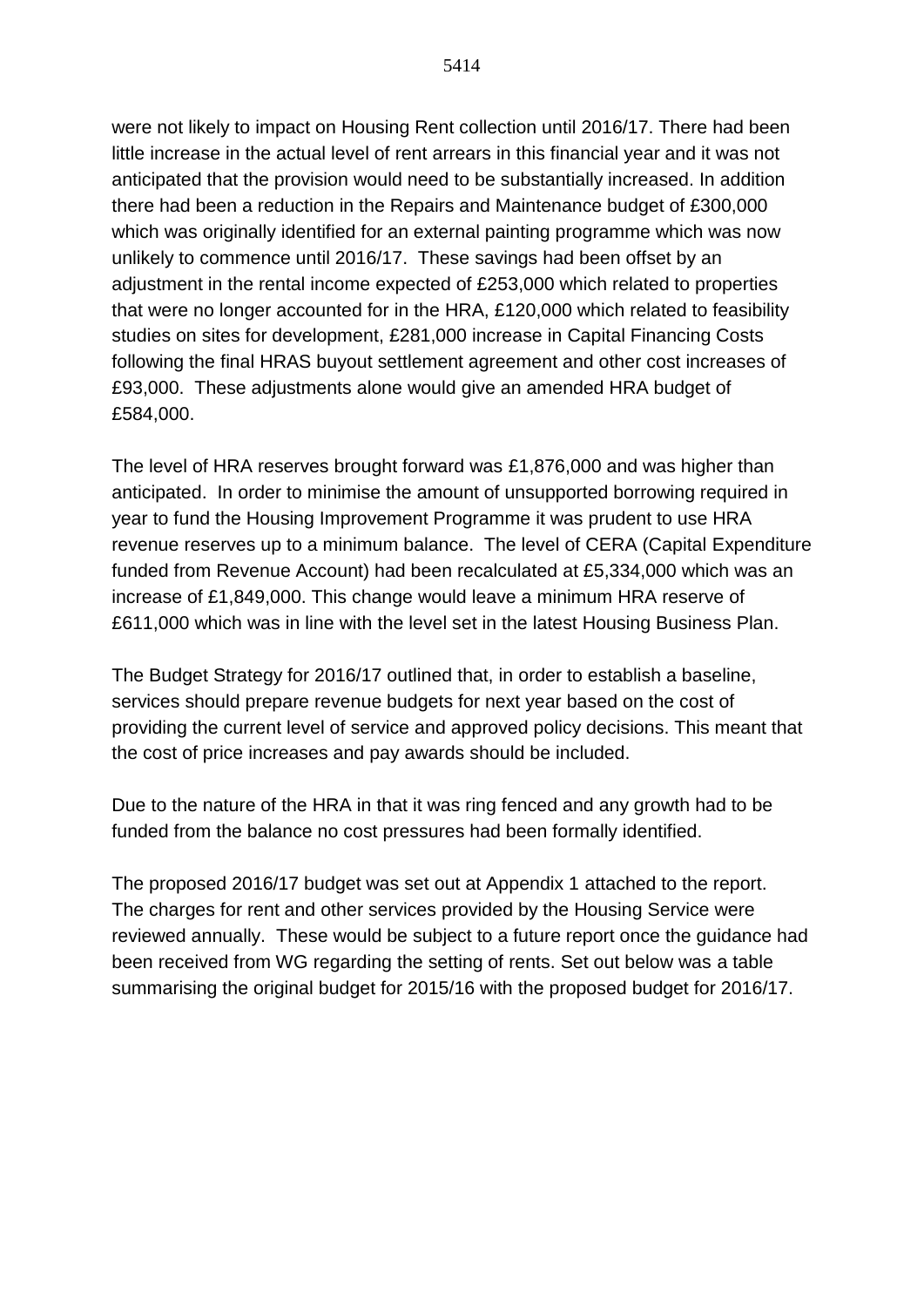| 2015/16<br>Original<br><b>Budget</b> | <b>Inflation</b><br>Pay<br><b>Award</b> | <b>National</b><br><b>Insurance</b><br>Change | <b>Committed</b><br>Growth /<br>(Savings) | <b>Estimated</b><br><b>Rent</b><br><b>Increase</b> | Increase/<br>(Decrease)<br>in CERA | 2016/17<br><b>Proposed</b><br><b>Budget</b> |
|--------------------------------------|-----------------------------------------|-----------------------------------------------|-------------------------------------------|----------------------------------------------------|------------------------------------|---------------------------------------------|
| £000                                 | £000                                    | £000                                          | £000                                      | £000                                               | £000                               | £000                                        |
| (129)                                | 130                                     | 34                                            | 1,408                                     | (604)                                              | (851)                              | (12)                                        |

A provision for general inflation included an allowance of 1% pay awards in 2016/17 which equated to approximately £18,000.

The impact of the changes to Employer National Insurance Contributions for Housing staff had been identified as £34,000.

A decrease in Capital Expenditure from Revenue Account (CERA) to finance the Housing Improvement Programme of £851,000 had been assumed. The amount of revenue contribution required was dictated by available revenue balances and the value of the Housing Improvement Programme. Adjusting the level of CERA by this amount would leave a minimum HRA Reserve of £623,000, which was in line with the latest Housing Business Plan.

The net growth of £1,408,000 was due to a number of factors;

- An increase in Capital Financing charges of £877,000 in relation to unsupported borrowing being taken out in 2016/17 to fund the Housing Improvement Programme, and adjustments required following the HRAS buyout.
- An adjustment to the net rental due from dwellings of £260,000 to account for properties no longer accounted for in the HRA.
- An increase in staff costs for increments and staff changes of £40,000
- An increase of £60,000 in central recharges.
- A contribution of £22,000 to support Safer Vale for activities which benefit Council tenants and leaseholders.
- An increase of £133,000 on the bad debt provision, to reflect the assumption that 6% of net rental income would need to be provided for to mitigate the potential increase in arrears following the introduction of Universal Credit in February 2016.
- Various other minor adjustments of £16,000.

The next stage was for the estimates to be submitted to Scrutiny Committees for consultation. Scrutiny Committee (Corporate Resources) was the lead Scrutiny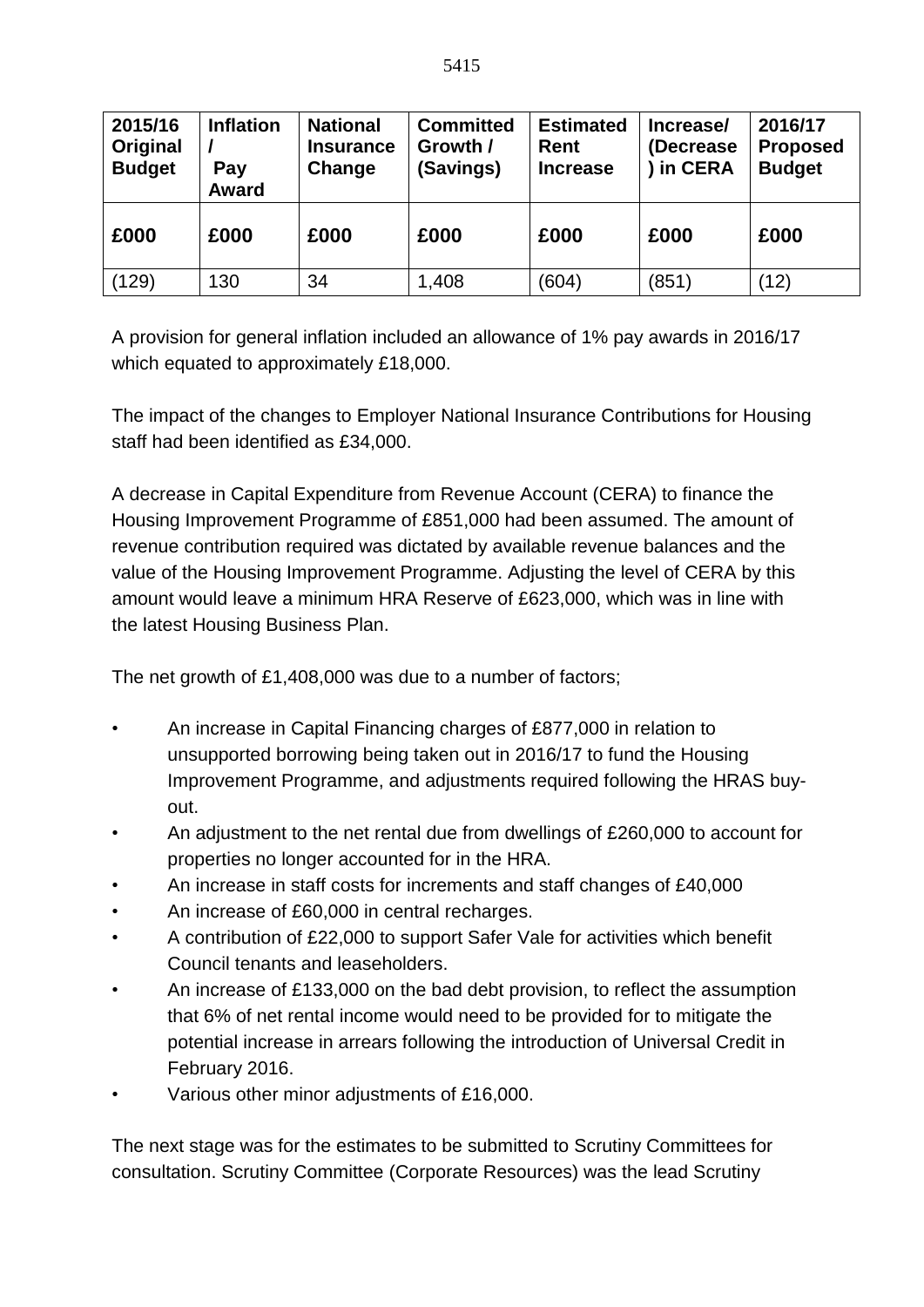Committee and would consider both the Initial Revenue Budget Proposals and any comments that other Scrutiny Committees had made. The responses of Scrutiny Committee must be made no later than the 15 December, 2015.

The Cabinet Budget Working Group would hold a series of meetings in November 2015 with the relevant Cabinet Members and officers to consider the budget proposals. They would submit their recommendations so that the Cabinet may make its final budget proposal no later than the 22 February, 2016. Before making its recommendation, the Budget Working Group would consider the comments made by Scrutiny.

It was planned that Cabinet's final budget proposals would be considered by Council at a meeting to be held on 2 March, 2016. However, due to the delay in receiving the final budget settlement from Welsh Government this date was now under review.

This was a matter for Executive decision

Cabinet, having considered the report and all the issues and implications contained therein

### RESOLVED –

- (1) T H A T the amended Housing Revenue Account budget for 2015/16 as set out in Appendix 1 as attached to the report be approved.
- (2) T H A T the initial Housing Revenue Account budget proposal for 2016/17 be approved for consultation with the relevant Scrutiny Committee.
- (3) T H A T the recommendations of Scrutiny Committees be passed to Scrutiny Committee (Corporate Resources) as the lead Scrutiny Committee in order for their views to be forwarded to Cabinet.
- (4) T H A T the increase for rent and other services be subject to a future report to Cabinet as soon as the information was available from the Welsh Government (WG).

#### Reasons for decisions

(1) To facilitate monitoring of the amended Housing Revenue Account budget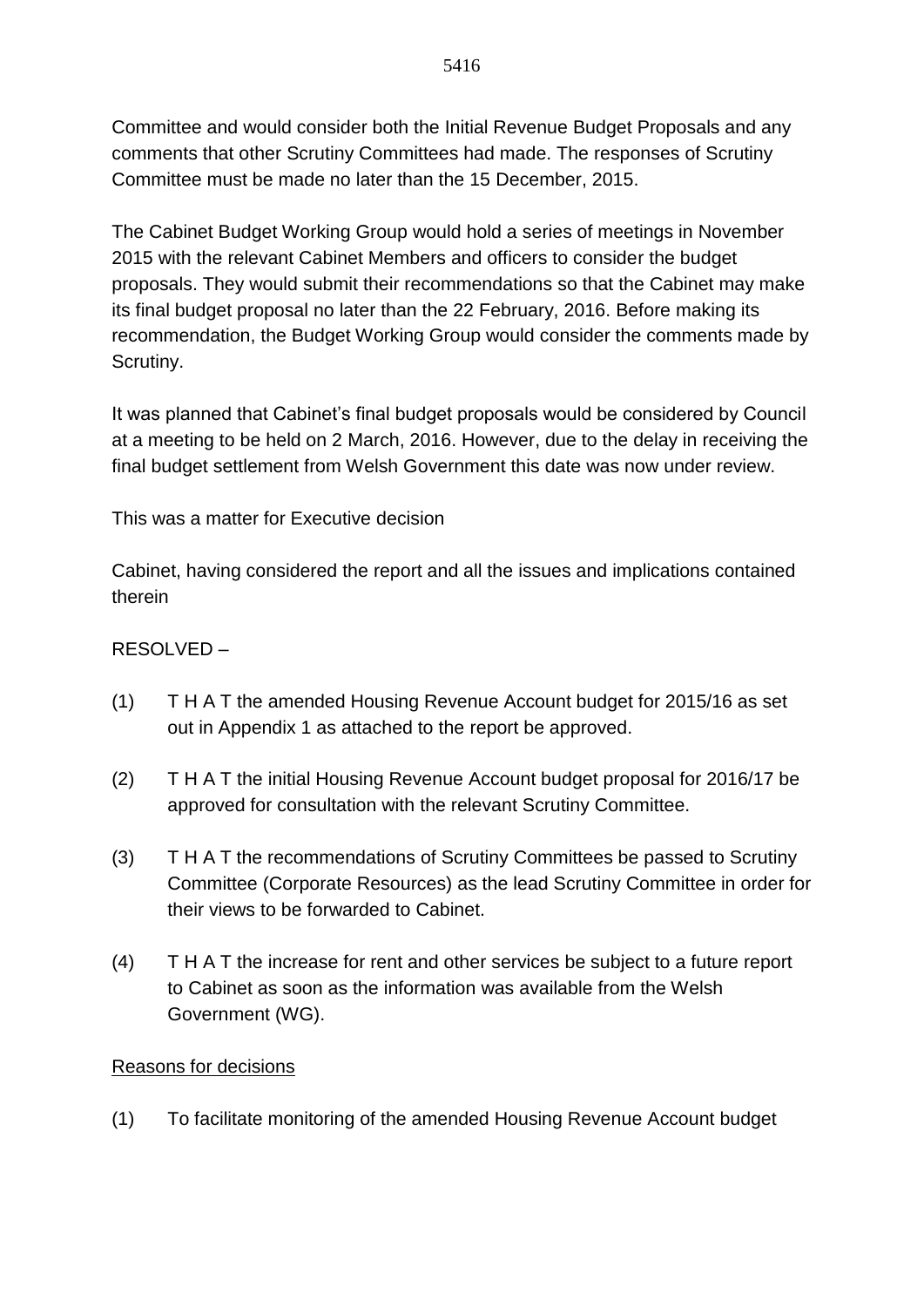- (2) In order to gain the views of Scrutiny Committee regarding the 2016/17 Housing Revenue Account Budget proposals.
- (3) In order that Cabinet be informed of the comments of Scrutiny Committee before making a final proposal on the budget.
- (4) In order to meet the statutory deadline to notify tenants of the new charges as required by Statute.

## **C2977 WELLBEING OF FUTURE GENERATIONS (WALES) ACT DRAFT GUIDANCE (L) (SCRUTINY COMMITTEE – CORPORATE RESOURCES) -**

Approval was sought for the response to the draft guidance on the Wellbeing of Future Generations (Wales) Act issued by Welsh Government on 7 September, 2015.

The aim of the Act, which would come into force in April 2016, was for public bodies to improve the economic, social and environmental wellbeing of Wales in accordance with the sustainable development principle. The Act set out seven wellbeing goals against which specified public bodies must set and publish wellbeing objectives. These objectives must be designed to maximise the public body's contribution to the achievement of the wellbeing goals.

The wellbeing goals were:

- 1. A more prosperous Wales
- 2. A resilient Wales
- 3. A healthier Wales
- 4. A more equal Wales
- 5. A Wales of cohesive communities
- 6. A Wales of vibrant culture and thriving Welsh language.
- 7. A globally responsible Wales

The Act aimed to improve wellbeing in accordance with the sustainable development principle - ensuring that the needs of the present were met without compromising the ability of future generations to meet their own needs.

Draft statutory guidance on the Act was published by Welsh Government on 7 September and consultation on the guidance would close on 16 November, 2015. The guidance set out the expectations for public bodies under the Act, the requirement to establish Public Service Boards and the necessary timeframes for the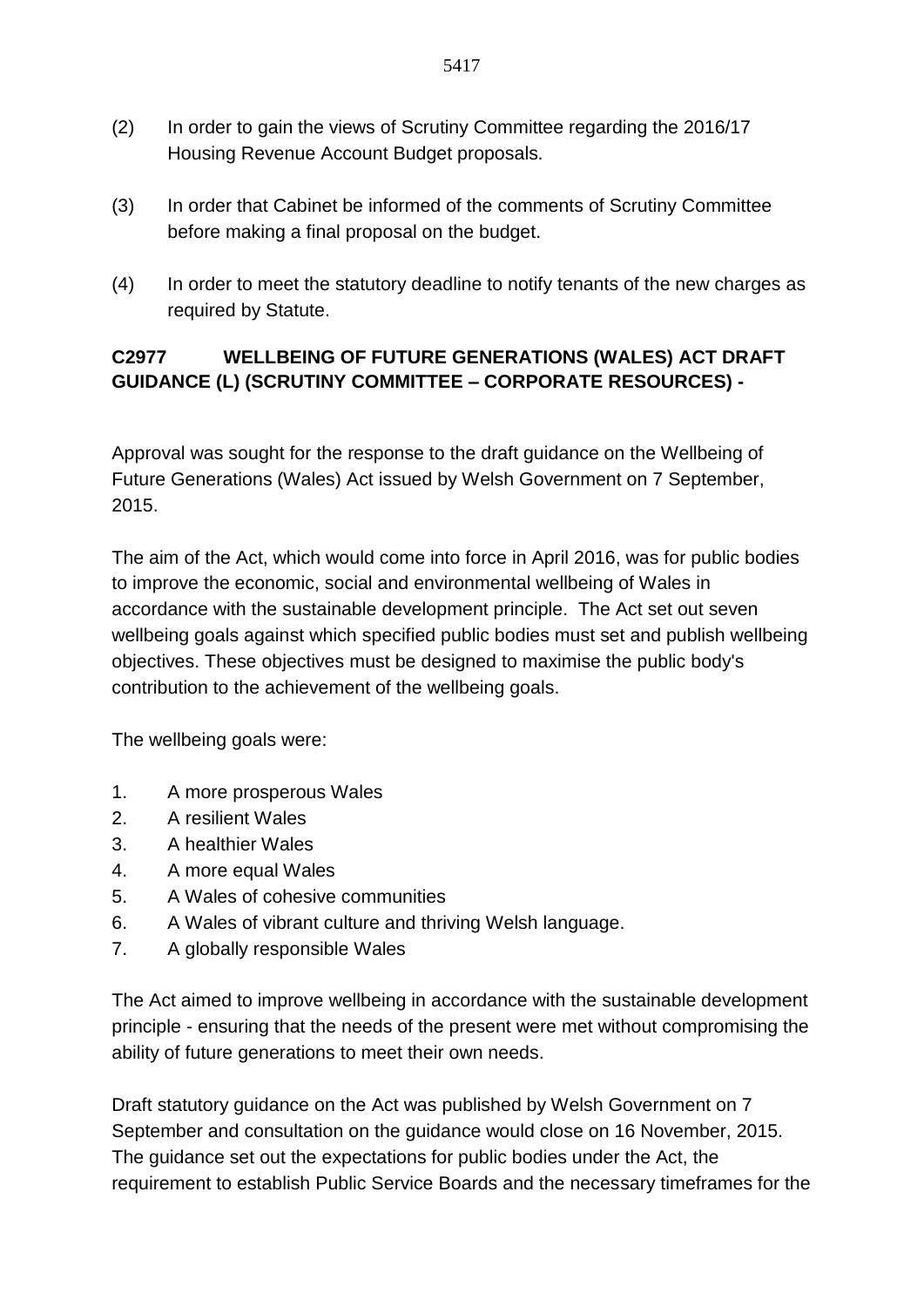different activities required. The guidance had been published in a number of parts including specific guidance for public bodies, Public Service Boards and Community Councils.

The core guidance (SPSF1) was attached as Appendix A to the report. Appendix B as attached to the report was an extract from SPSF1 and was a diagram that explained the main parts of the wellbeing duty for public bodies and for public service boards. SPSF2 was the guidance to public bodies and their individual role and was attached as Appendix C to the report. SPSF3 was the guidance for the newly established Public Service Boards and was attached at Appendix D to the report. There were two annexes to this guidance and they were attached at Appendices E and F to the report. The final guidance was SPSF4 for Community Councils and was attached as Appendix G to the report.

Attached at Appendix H to the report was a response to the consultation on the draft guidance which had been framed around a number of set questions. The draft response raised a number of points with regards to the guidance and in particular emphasises the need for work to be integrated and for a clear timetable to be issued. It was also requested that across the different parts of the guidance there was consistency in terminology and more linkages between the different parts of the guidance to provide greater clarity about the changes needed and their impact on other bodies e.g. between PSBs and community councils.

At the meeting the Cabinet Member for Regeneration commented that she was pleased with this report as it showed a commitment from the Vale of Glamorgan Council to work with Local Town and Community Councils on important issues, such as improving the economic, social and environmental wellbeing of towns in Wales in accordance with sustainable development principles.

This was a matter for Executive decision

Cabinet, having considered the report and all the issues and implications contained therein

RESOLVED –

- (1) T H A T the content of the draft guidance on the Wellbeing of Future Generations (Wales) Act issued by Welsh Government be noted.
- (2) T H A T the draft response to the consultation as contained within Appendix H as attached to the report be approved.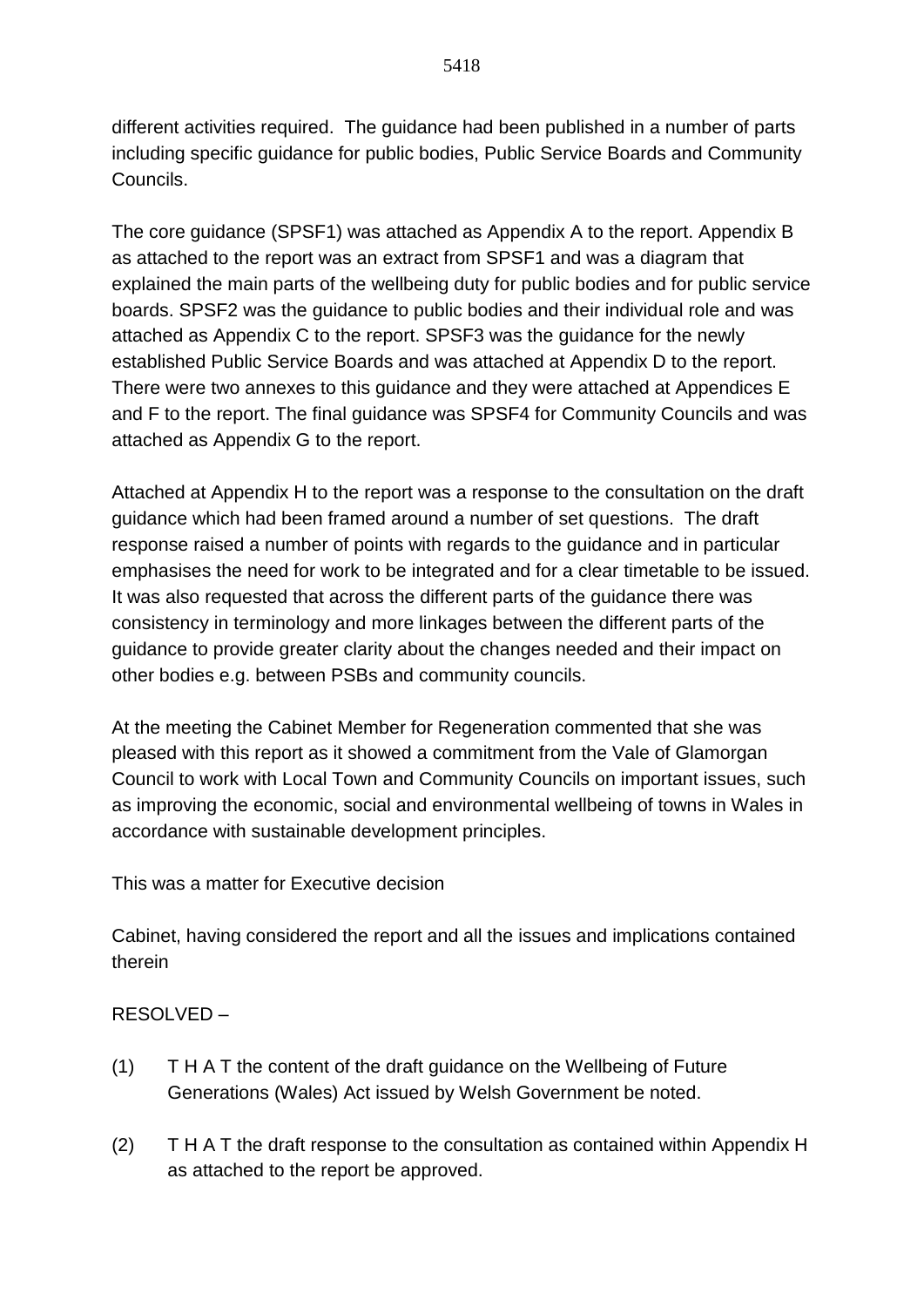(3) T H A T in respect of resolution 2 above, use of article 14.14 of the Council's Constitution (urgent decision procedure) be authorised to enable the consultation response to be submitted to Welsh Government on 16 November, 2015.

#### Reasons for decisions

- (1) To note the draft guidance on the Wellbeing of Future Generations (Wales) Act.
- (2-3) To enable a response to the consultation to be submitted by the deadline of 16 November, 2015.

## **C2978 REQUEST FOR TEMPORARY CAPITAL FUNDING TO SUPPORT THE EXPANSION AT ST BRIDES MAJOR, VOLUNTARY AIDED, CHURCH IN WALES PRIMARY SCHOOL (CSS) (SCRUTINY COMMITTEE – CORPORATE RESOURCES) -**

Cabinet was requested to amend the capital programme to include a scheme for the expansion at St Brides Major Voluntary Aided (VA), Church in Wales (CiW) Primary School, to include a nursery, to meet the anticipated increase in pupil numbers arising from local housing developments and to request the short term use of £112K from the School Investment Reserve.

The village of Ogmore was expanding due to two large housing developments at the centre of the village. The catchment primary school for these developments was St Brides Major Church in Wales Primary School. Nursery provision in the village of St Brides Major was provided by the St Brides Major playgroup, a private provider registered by the Early Years Development and Childcare Partnership.

Section 106 funding from both developments had been secured to finance additional school places at St Brides Major CiW Primary School. The total contribution from the former Ogmore Residential Home site was £275K of which £168K was for primary school provision. The total contribution from the former Ogmore Caravan site was £466k of which £284k was for primary school provision. The overall total for primary school provision was £452K. There was also a contribution from both sites for secondary education totalling £289K.

In order to accommodate additional children from the new development at the former Ogmore Residential Home site, the report considered it beneficial to expand the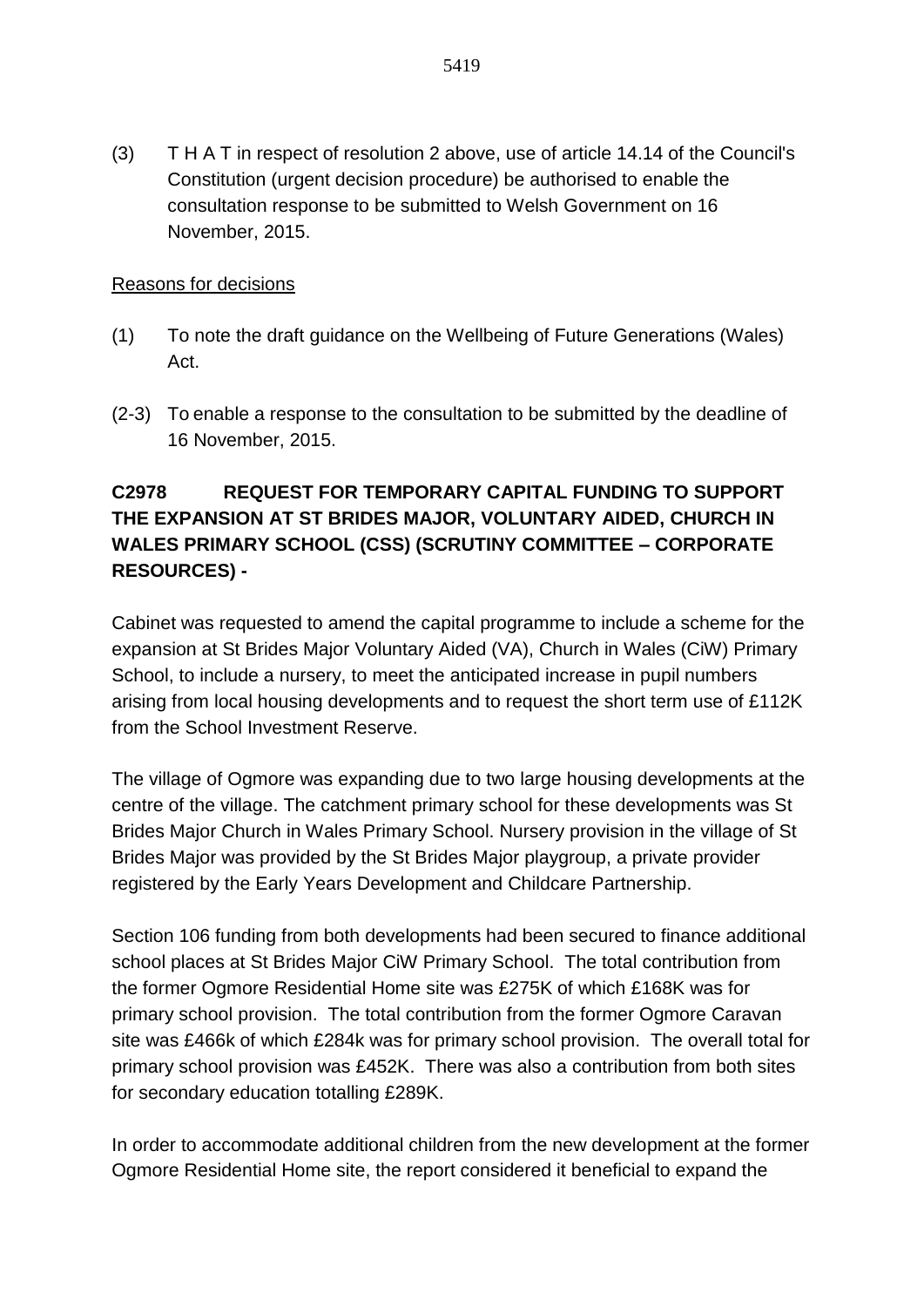school capacity up to 210 places by September 2016. The school would not be able to accommodate any further children in Key Stage 2 without the expansion of the year 5 and 6 classrooms.

St Bride's Major CiW Primary school, with its status of a Voluntary Aided school, was undertaking a consultation exercise with prescribed stakeholders to extend the age range of the school from 4 to 11 years to 3 to 11 years. The school was further proposing that a nursery be built on the school site which could accommodate up to 48 part time nursery pupils. The consultation would run from 2 November, 2015 to 8 January, 2016. The school had scheduled that full determination of the proposal would take place on 21 March, 2016. The project would also include the expansion of the years 5 and 6 classrooms. The expansion of the school would provide enough spaces for all catchment children including those expected to attend from the two new housing developments.

The report requested that a budget of £387.9K be included in the capital programme for the scheme. The project would ultimately be fully funded through Section 106 education contributions, however, it was requested that £112K be made available in the short term from the School Investment Reserve to allow the scheme to commence and to be completed within the required timescale. The request would require Council approval. The School Investment Reserve would be reimbursed once Section 106 monies were received, which was anticipated to be in December 2016.

This was a matter for Executive and Council decision

Cabinet, having considered the report and all the issues and implications contained therein

### RESOLVED –

- (1) T H A T it be recommended to Council, subject to the outcome of consultation, the inclusion of a £387.9K Section 106 contribution into the Capital Programme across 2015/16, 2016/17 and 2017/18 to support the expansion at St Brides Major Church in Wales (CiW) Primary School, to include a nursery, to meet the increase in pupil numbers arising from two local housing developments.
- (2) T H A T it be recommended to Council, subject to the outcome of consultation, that £112K from the School Investment Reserve be utilised for the St Brides Major CiW Primary School nursery extension scheme to finance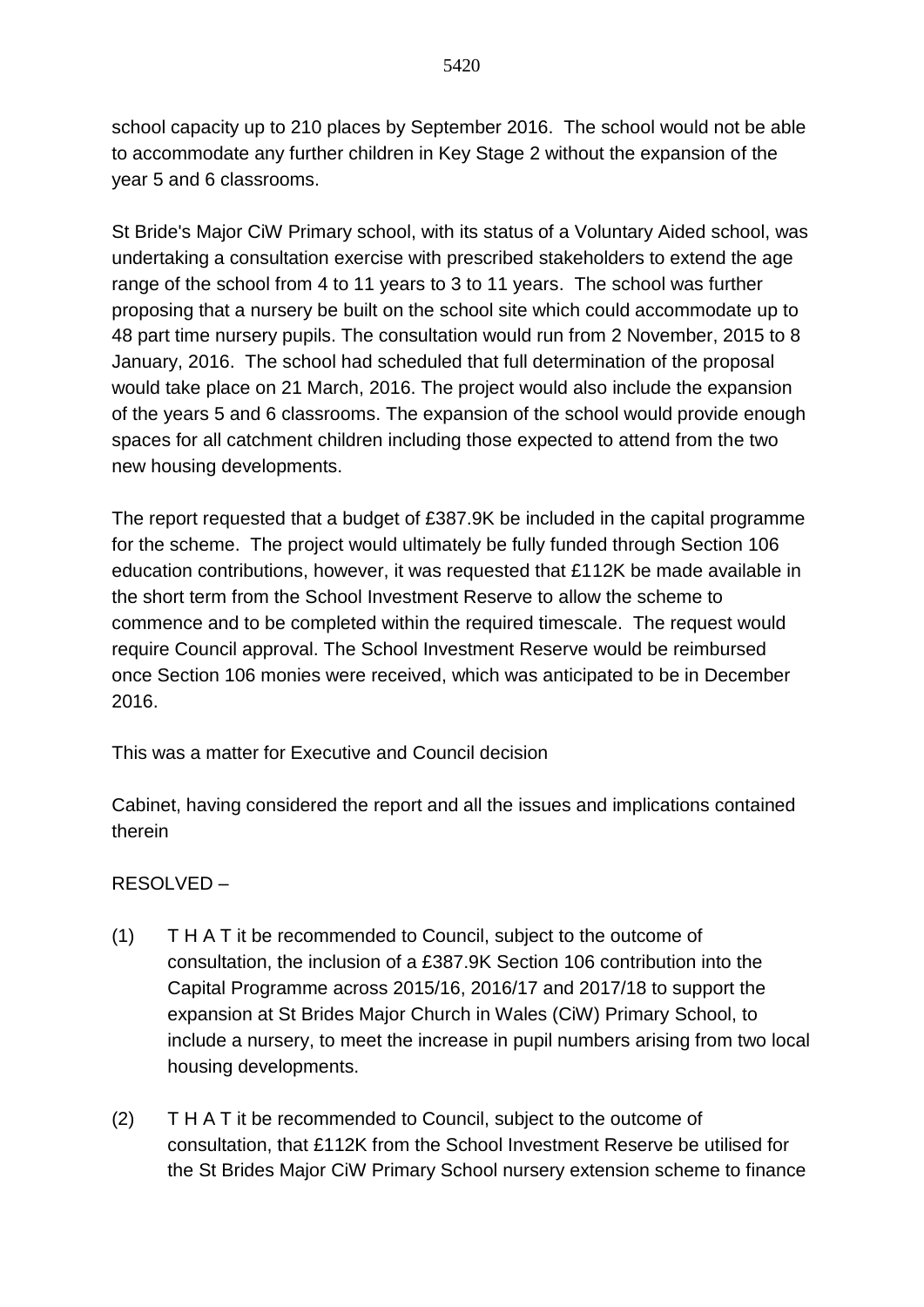part of the £387.9K scheme in the short term, which will be reimbursed from Section 106 monies when received, thus allowing the necessary works to be undertaken within the required timescale.

#### Reasons for decisions

- (1) To allow the scheme to be included in the Capital Programme.
- (2) To ensure that full funding is available to progress the expansion of the school.

# **C2979 REQUEST FOR TEMPORARY CAPITAL FUNDING TO SUPPORT THE EXPANSION AT GWENFÔ CHURCH IN WALES PRIMARY SCHOOL (CSS) (SCRUTINY COMMITTEE – CORPORATE RESOURCES) -**

Cabinet was requested to amend the capital programme to include a scheme for the expansion of Gwenfô Church in Wales Primary School, to include a nursery, to meet the anticipated increase in pupil numbers arising from local housing developments and to request the short term use of £215K from the School Investment Reserve.

The village of Wenvoe was expanding due to two large housing developments to the south (Redrow plc. at Port Road) and to the north (Bellamy Homes at St Lythans) of the village. This would increase demand for nursery and primary school places in Gwenfô. Current nursery provision in the Gwenfô area was provided by the Gwenfô playgroup, a private provider registered by the Early Years Development and Childcare partnership.

Section 106 funding had been secured from both sites to finance additional primary and nursery pupil places. The total contribution from the Port Road site was £493.7K. The total contribution from the ITV site was £749K. The contributions from both sites were directed to Gwenfô CiW Primary School. No contribution had been sought for secondary pupil places as there was capacity at the catchment schools of Barry and Bryn Hafren Comprehensive schools and Ysgol Gymraeg Bro Morgannwg.

The Governing Body of Gwenfô CiW Primary School was undertaking a public consultation to seek formal responses from stakeholders about the proposed nursery. The consultation exercise closed on 02 November, 2015. The school had scheduled that full determination of the proposal would take place on 18 January, 2016. This was a matter that was reported to Cabinet in July 2015 when a consultation exercise was authorised (Cabinet Minute C2878 referred).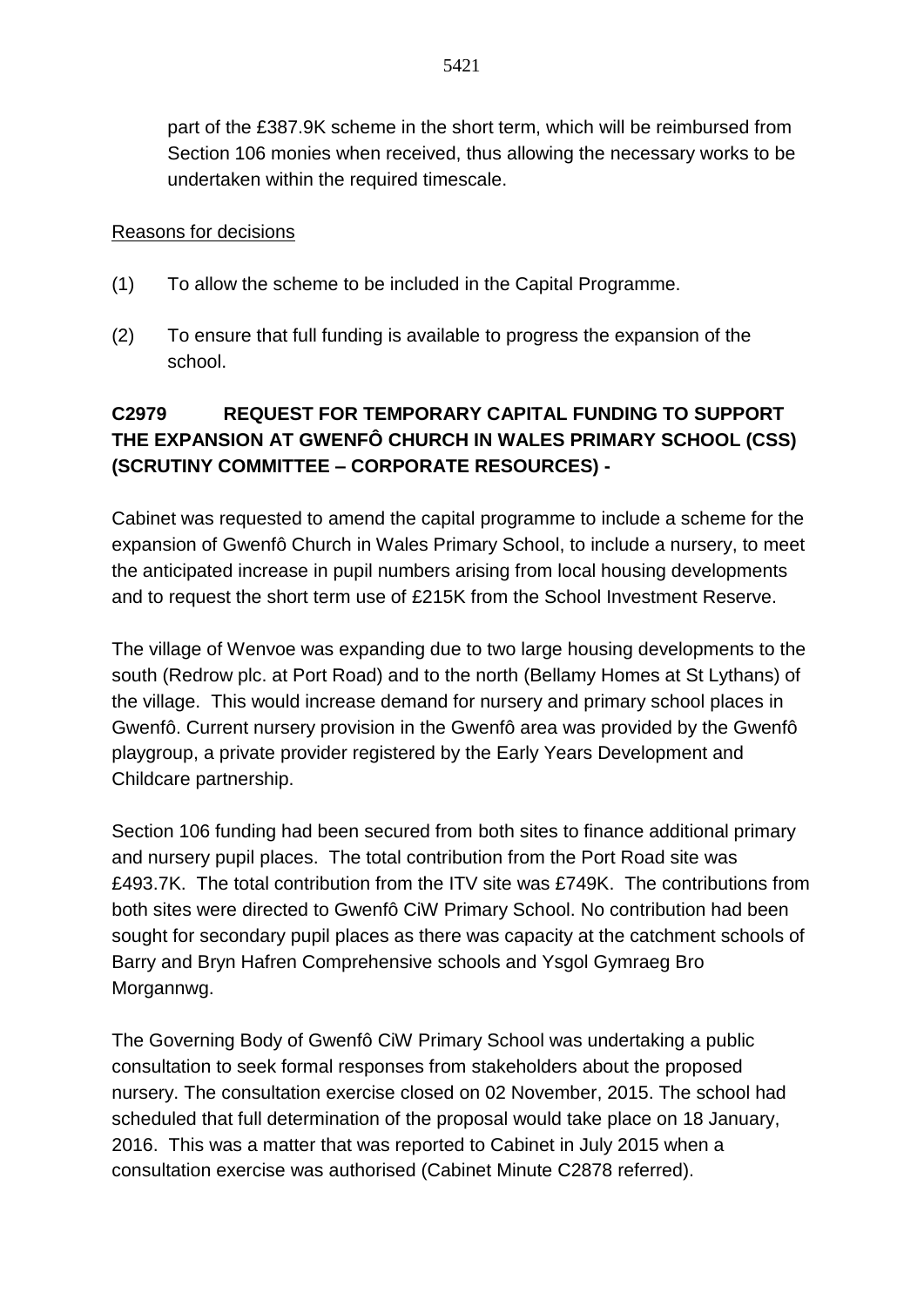Gwenfô Church in Wales (CiW) Voluntary Controlled (VC) Primary School wished to open a 48 part time place nursery unit to extend the foundation phase curriculum to meet projected demand from the two housing developments. The project would also extend two small classrooms to increase capacity for school age pupils to 210 places with an admission number of 30. It was anticipated that, subject to the outcome of consultation, the nursery and the classroom extensions would be completed for the beginning of the school year on 1 September, 2016.

If the school was not expanded by September 2016 then it was anticipated that the school would not be able to accommodate the demand from the new housing development and some monies from the Section 106 education contribution would need to be redirected towards the cost of transporting catchment area children to neighbouring primary schools.

The report requested that a budget of £535K be included in the Capital Programme for the scheme. This sum would comprise of £320K of Section 106 contribution and £215K from the School Investment Reserve. The project would ultimately be fully funded through Section 106 contributions.

The report requested that £215K be made available in the short term from the School Investment Reserve to allow the scheme to commence and to be completed within the required timescale. The request would require full Council approval. The School Investment Reserve would be reimbursed once Section 106 monies from the second phase of schedule payments from the Port Road site had been received which was anticipated to be in the spring of 2018.

This was a matter for Executive and Council decision

Cabinet, having considered the report and all the issues and implications contained therein

### RESOLVED –

(1) T H A T it be recommended to Council, subject to the outcome of consultation, the inclusion of a £535K Section 106 contribution into the Capital Programme across 2015/16, 2016/17 and 2017/18 to support the expansion at Gwenfô Church in Wales (CiW) Primary School, to include a nursery, to meet the increase in pupil numbers arising from two local housing developments.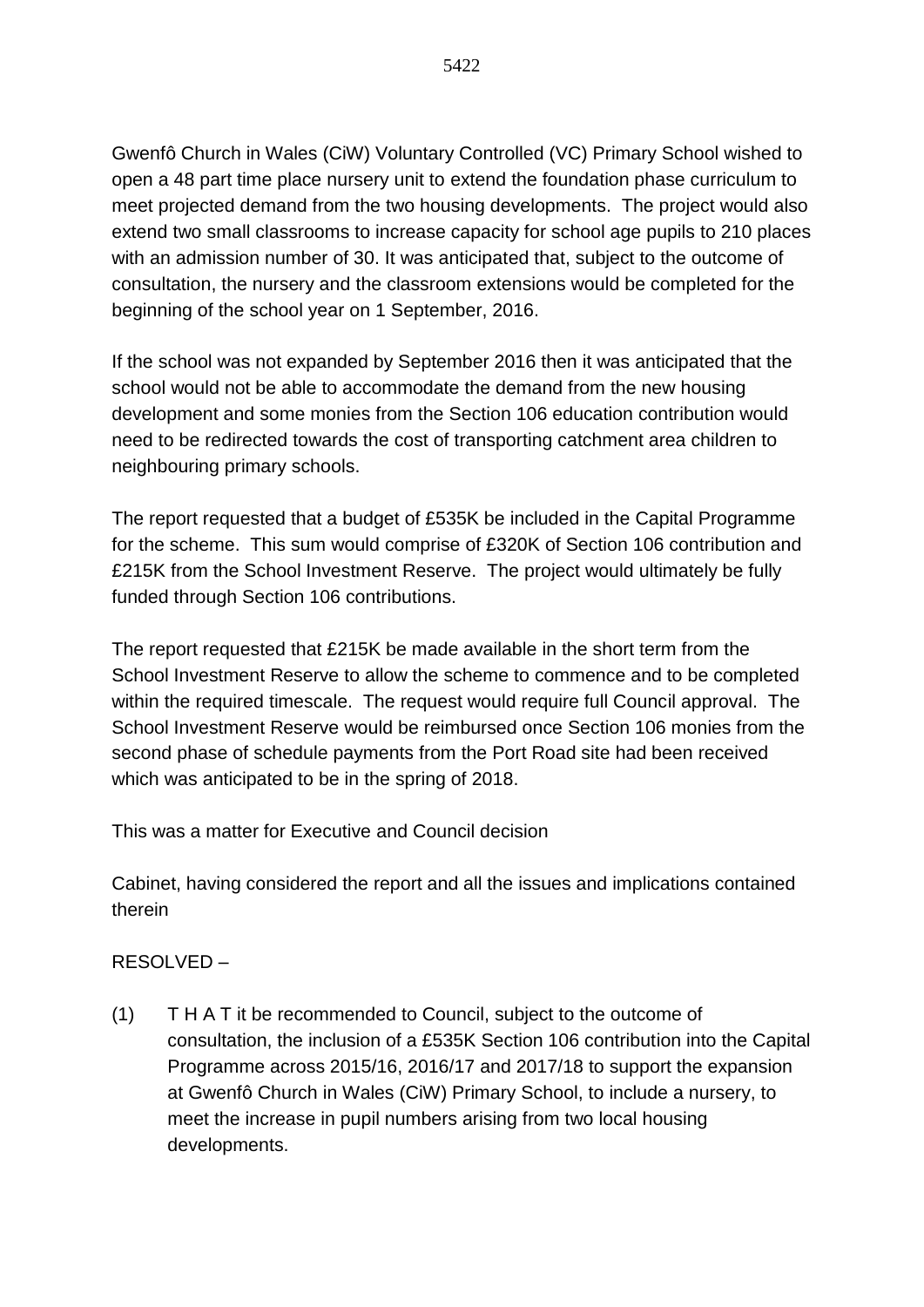(2) T H A T it be recommended to Council, subject to the outcome of consultation, that £215K from the School Investment Reserve be utilised for the Gwenfô CiW Primary School extension scheme to finance part of the £535K scheme in the short term, which will be reimbursed from Section 106 monies when received, thus allowing the necessary works to be undertaken within the required timescale.

#### Reasons for decisions

- (1) To allow the scheme to be included in the Capital Programme.
- (2) To ensure that full funding is available to progress the expansion of the school.

### **C2980 LOCAL HOUSING MARKET ASSESSMENT 2015 (HBMCS) (SCRUTINY COMMITTEE – HOUSING AND PUBLIC PROTECTION) -**

Approval was sought to adopt the 2015 Local Housing Market Assessment.

Local authorities had an important strategic housing role and statutory responsibilities in relation to the functioning of the housing market. Relevant to the adoption of the Local Housing Market Assessment (LHMA); Section 8 of the Housing Act 1985 required local authorities to consider the housing conditions and needs in their local area; this included a duty for local authorities to conduct a periodic review of the housing market. This review provided the Council with a comprehensive understanding of the local housing market and a robust evidence base for effective strategic housing and planning services.

In addition to the above piece of legislation. Planning Policy Wales, which set out the land use planning policies of the Welsh Government, emphasised that local authorities should understand their whole housing system so that they could develop evidence-based market and affordable housing policies in their local housing strategies and development plans.

Planning Policy Wales was supplemented by a series of Technical Advice Notes; Technical Advice Note (TAN) 2 provided guidance on the role of the planning system in delivering affordable housing. TAN 2 required all Welsh local authorities to undertake a LHMA. This built upon the requirement for local authorities to review and understand their housing market, as discussed above, by taking a holistic view of the housing market across all tenures.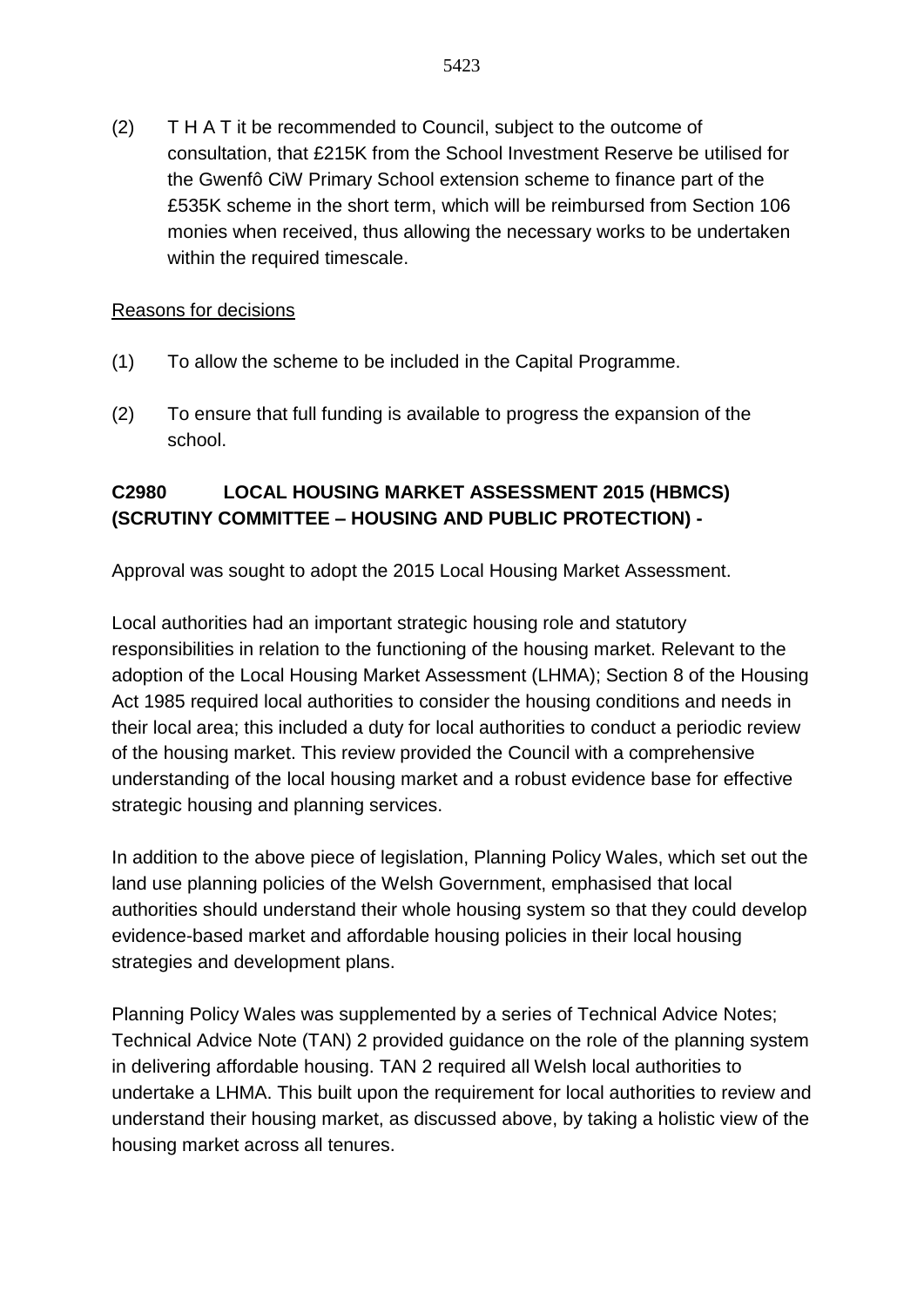The 'Local Housing Market Assessment 2015', Appendix 1 to the report was available on the Council's website and available to view in the Cabinet Office and Members Room.

This was a matter for Executive decision

Cabinet, having considered the report and all the issues and implications contained therein

RESOLVED – T H A T the Local Housing Market Assessment 2015, Appendix 1 to the report, available on the Council's website and available to view in the Cabinet Office and Members Room, be accepted and the policy implications for the Vale of Glamorgan be noted.

#### Reason for decision

To ensure the Council is able to meet the demand for affordable housing units required in the Vale of Glamorgan.

# **C2981 REVISION OF PLANNING POLICY WALES CHAPTER 10 RETAIL CENTRE DEVELOPMENT AND TECHNICAL ADVICE NOTE 4: RETAIL CENTER DEVELOPMENT (R) (SCRUTINY COMMITTEE – ECONOMY AND ENVIRONMENT) -**

Cabinet was apprised of the Welsh Government's consultation and proposed revision of national planning policy in relation to retailing and retail centres. The draft policy documents and consultation had resulted from research work undertaken on behalf of the Welsh Government in 2014 which made 15 recommendations for the revision of planning policy in Wales on retail and town centres.

The Welsh Government was committed to ensuring that retail centres continued to thrive despite challenging economic circumstances. Across Government there were a number of ongoing initiatives which sought to make retail centres the focal point for retailing, commercial, business and social activities. The planning system could play a significant role in supporting retail centres through their promotion as a sustainable location for retail development and by resisting inappropriate development which would draw trade and foot fall away from those centres making them vulnerable to decline.

The Welsh Government consultation sought views on a revision of Planning Policy Wales (PPW) Chapter 10 Planning for Retail and Town Centres which set out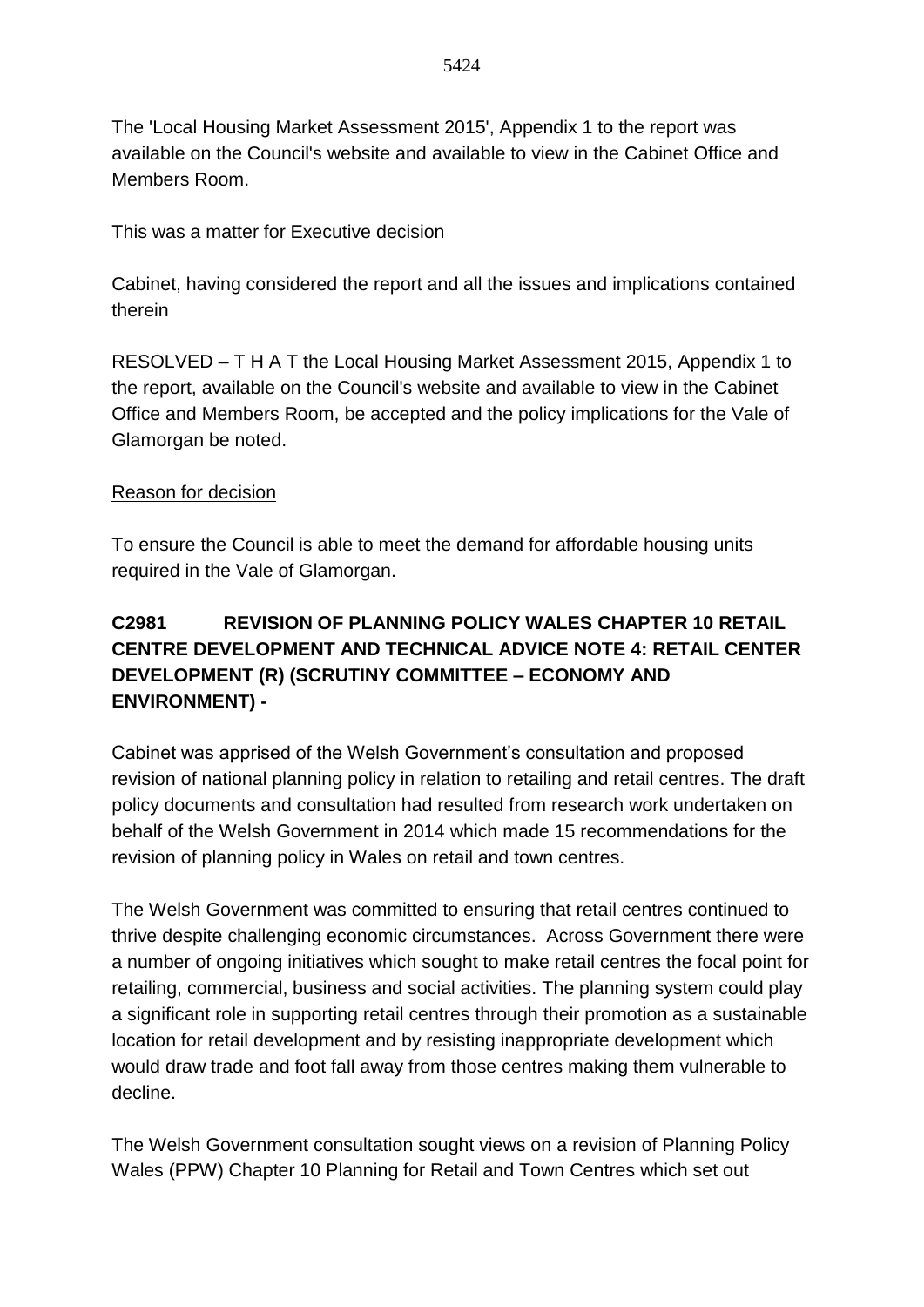national planning policy in respect of retailing and retail centres and on a new version of Technical Advice Note (TAN) 4: Retailing and Town Centres which supported PPW. Together the proposed revisions would ensure that Wales' national retail planning policies remained fit for purpose. The consultation documents were issued on 3 September, 2015 and responses were required by 26 November, 2015. The consultation documents could be viewed on the Welsh Government website via the following link: http://gov.wales/consultations/planning/proposed-changes-to-ppwand-tan-4/?lang=en

The Vale of Glamorgan Council welcomed the revisions to the Welsh Government's guidance on retail development and supported the objective to increase diversity and reduce vacancies through the proposed changes. Notwithstanding this support, in response to the specific consultation questions, the Council had made a number of comments which it hoped would assist the Welsh Government in developing a robust policy framework in respect of retail development. Full details of these comments were set out in Appendix 1 as attached to the report, and were summarised in the report.

This was a matter for Executive decision

Cabinet, having considered the report and all the issues and implications contained therein

### RESOLVED –

- (1) T H A T the report and the completed consultation response form attached at Appendix 1 to the report be endorsed as the Council's formal response to the Welsh Government consultation on Planning Policy Wales Chapter 10 Retail Centre Development and Technical Advice Note 4: Retail Centre Development.
- (2) T H A T the report be referred to Planning Committee for information.

#### Reasons for decisions

- (1) To submit the Council's response to the Welsh Government consultation on Planning Policy Wales Chapter 10 Retail Centre Development and Technical Advice Note 4: Retail Centre Development.
- (2) To advise Planning Committee of the public consultation.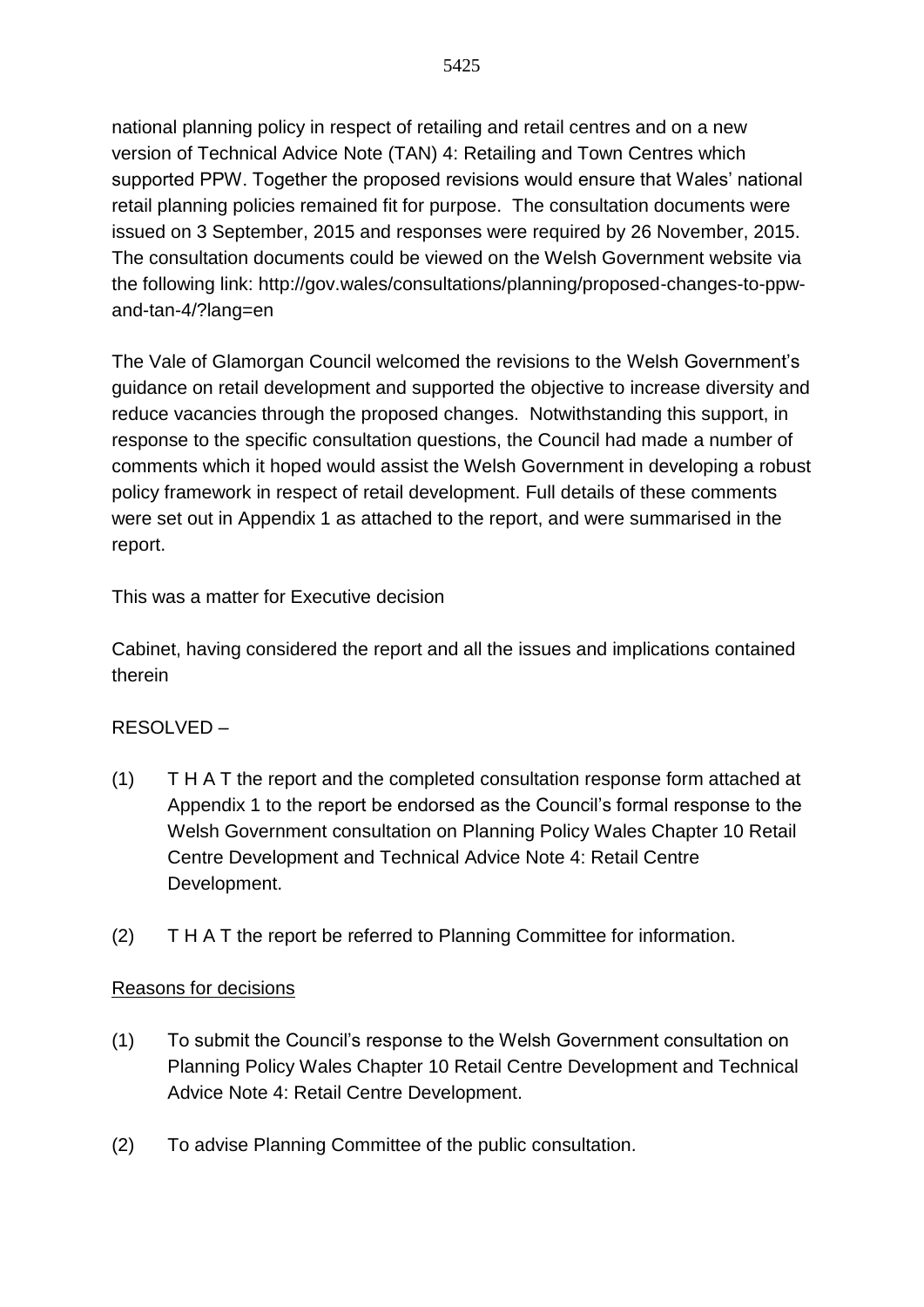## **C2982 NELL'S POINT MARKETING (R) (SCRUTINY COMMITTEE – ECONOMY AND ENVIRONMENT) -**

Members were updated on the results of the marketing exercise for the site at Nell's Point and adjacent toilet block.

The site at Nell's Point on Barry Island and the adjacent former convenience block site at the entrance to the Council's car park at Nell's Point were the subject of a marketing exercise over the summer months. The Council's preference was indicated as being the development of a tourism and leisure based development on the Nell's Point site to widen the range of product and attractions available at Barry Island. The deadline for submission of bids was 12.00 noon on 30 September, 2015. Officers opened the submitted bids on Friday 2 October, 2015. Of the bids submitted only two in number were found to be compliant with the requirements as set out in the Strategic Brief. Both compliant bidders were invited to attend the Council's Offices to present their submissions to the Project Board for these sites on 20 October, 2015. The Project Board was comprised of the Leader of the Council, the Cabinet Member for Regeneration, the Managing Director, the Director of Environment and Housing Services and the Head of Regeneration and Planning.

The detailed appraisal of the bids was contained in the Part II Report later in the Agenda.

This was a matter for Executive decision

Cabinet, having considered the report and all the issues and implications contained therein

RESOLVED – T H A T the contents of the report be noted, and be considered alongside the Part II report later in the Agenda.

### Reason for decision

To allow the Part 1 and Part II reports to be considered together.

At this stage of the meeting the Leader explained that there was a Part II item on the agenda that had to be heard in private. Therefore, rather than asking members of the public to leave for Cabinet to deal with this item, he temporarily adjourned the meeting to allow members of the public the opportunity to ask questions to Cabinet Members explaining that he would reconvene the Cabinet meeting to hear the last item after the public question and answer session.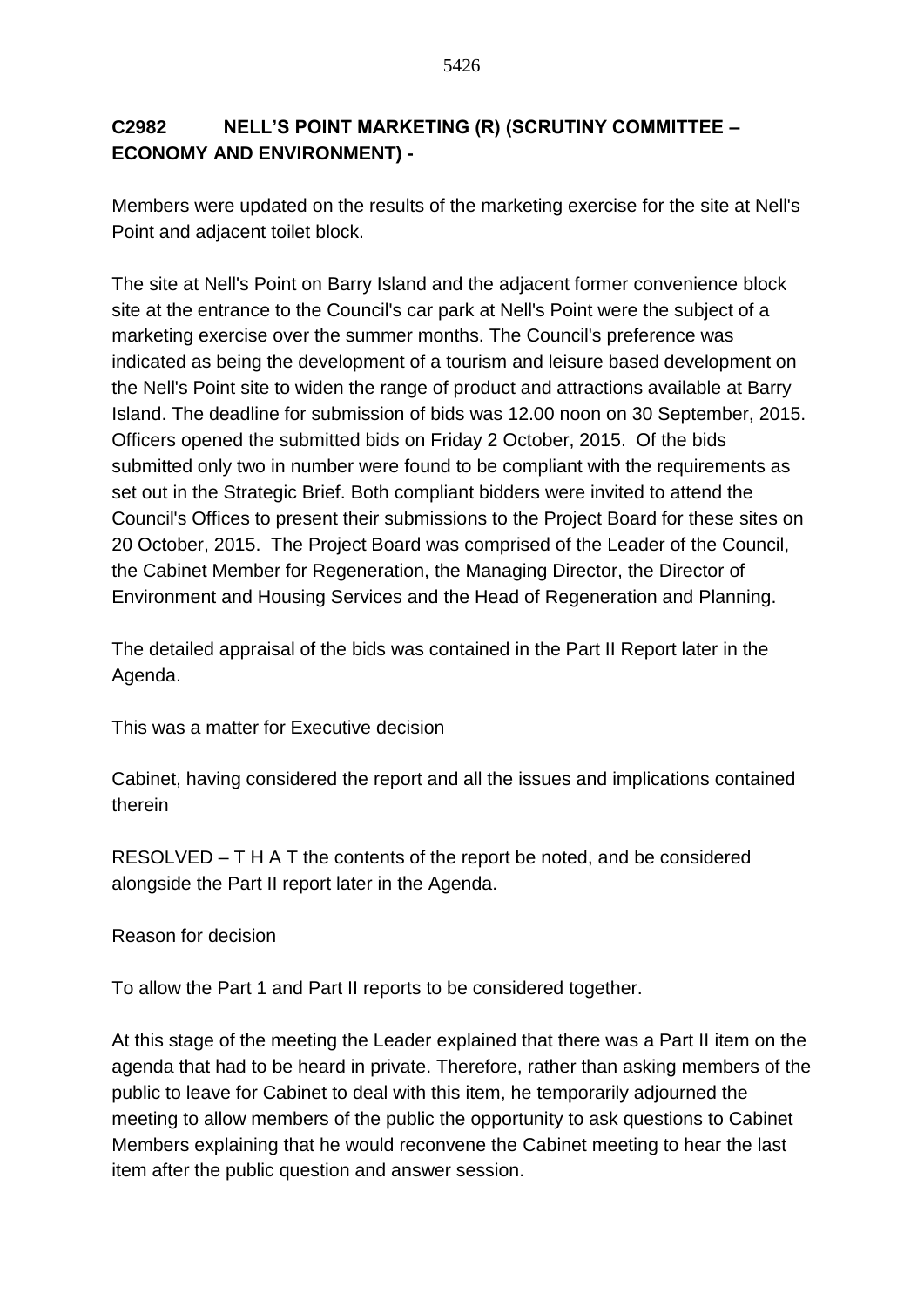After the question and answer session was completed the Leader and Cabinet Members and officers reconvened the meeting in private to hear the last Part II item on the agenda.

# **C2983 EXCLUSION OF PRESS AND PUBLIC –**

RESOLVED - T H A T under Section 100A(4) of the Local Government Act 1972, the press and public be excluded from the meeting for the following item of business on the grounds that it involves the likely disclosure of exempt information as defined in Part 4 of Schedule 12A (as amended) of the Act, the relevant paragraphs of the Schedule being referred to in brackets after the minute heading.

## **C2984 NELL'S POINT MARKETING (R) (EXEMPT INFORMATION – PARAGRAPH 14) (SCRUTINY COMMITTEE - ECONOMY AND ENVIRONMENT) -**

Members were updated on the results of the marketing exercise for the site at Nell's Point and adjacent toilet block. Details of the submitted and compliant bids were received and authorisation was sought to continue discussions and negotiations with Bidder B as the preferred bidder from the marketing exercise and to enter into agreements with the preferred bidder at the appropriate time.

This was a matter for Executive decision

Cabinet, having considered the report and all the issues and implications contained therein

### RESOLVED –

(1) T H A T Bidder B- Bourne Holidays Limited trading as Warner Leisure Hotels, be accepted as "Preferred Bidder" in respect of the sale of the site at Nell's Point, Barry Island marketed in the summer of 2015.

(2) T H A T officers be authorised to continue discussions and negotiations with Bourne Holidays Limited/Warner Leisure Hotels as the preferred bidder from the marketing exercise.

(3) T H A T the Managing Director, the Director of Environment and Housing Services and the Head of Regeneration and Planning as members of the Project Board, in consultation with the Leader of the Council and the Cabinet Member for Regeneration, be granted delegated authority to continue negotiating towards the disposal of the site at Nell's Point and adjacent toilet block.